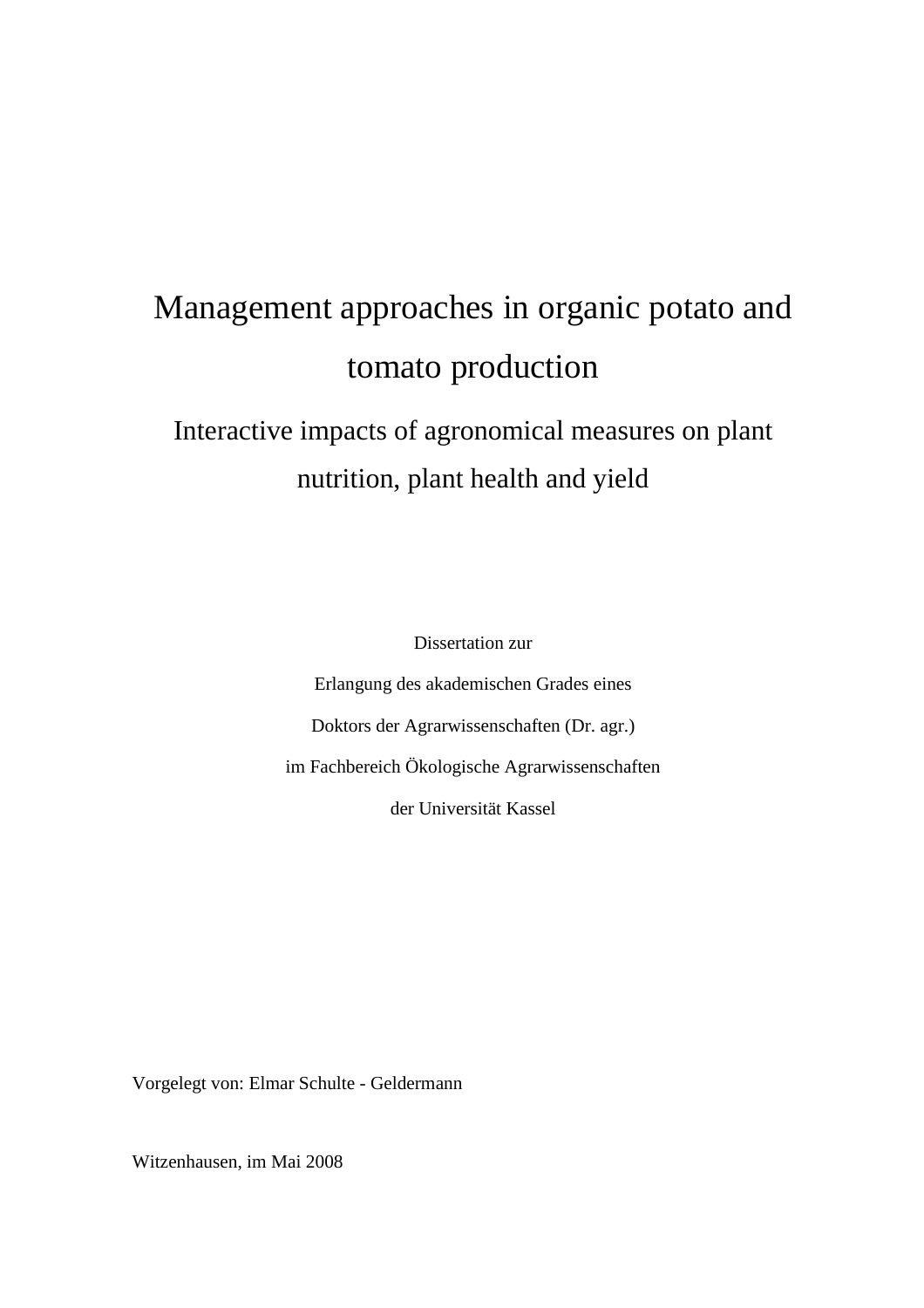Elmar Schulte- Geldermann (2008): Management approaches in organic potato and tomato production: Interactive impacts of agronomical measures on plant nutrition, plant health and yield.

Dissertation, Universität Kassel, 123 Seiten

Disputation date: October  $10^{th}$ , 2008

Referent: Prof. Dr. Jürgen Heß

Referentin: Prof. Dr. Maria Renate Finckh

"I want to stand as close to the edge as

I can without going over.

Out on the edge you see all the kinds of things

you can't see from the center."

- Kurt Vonnegut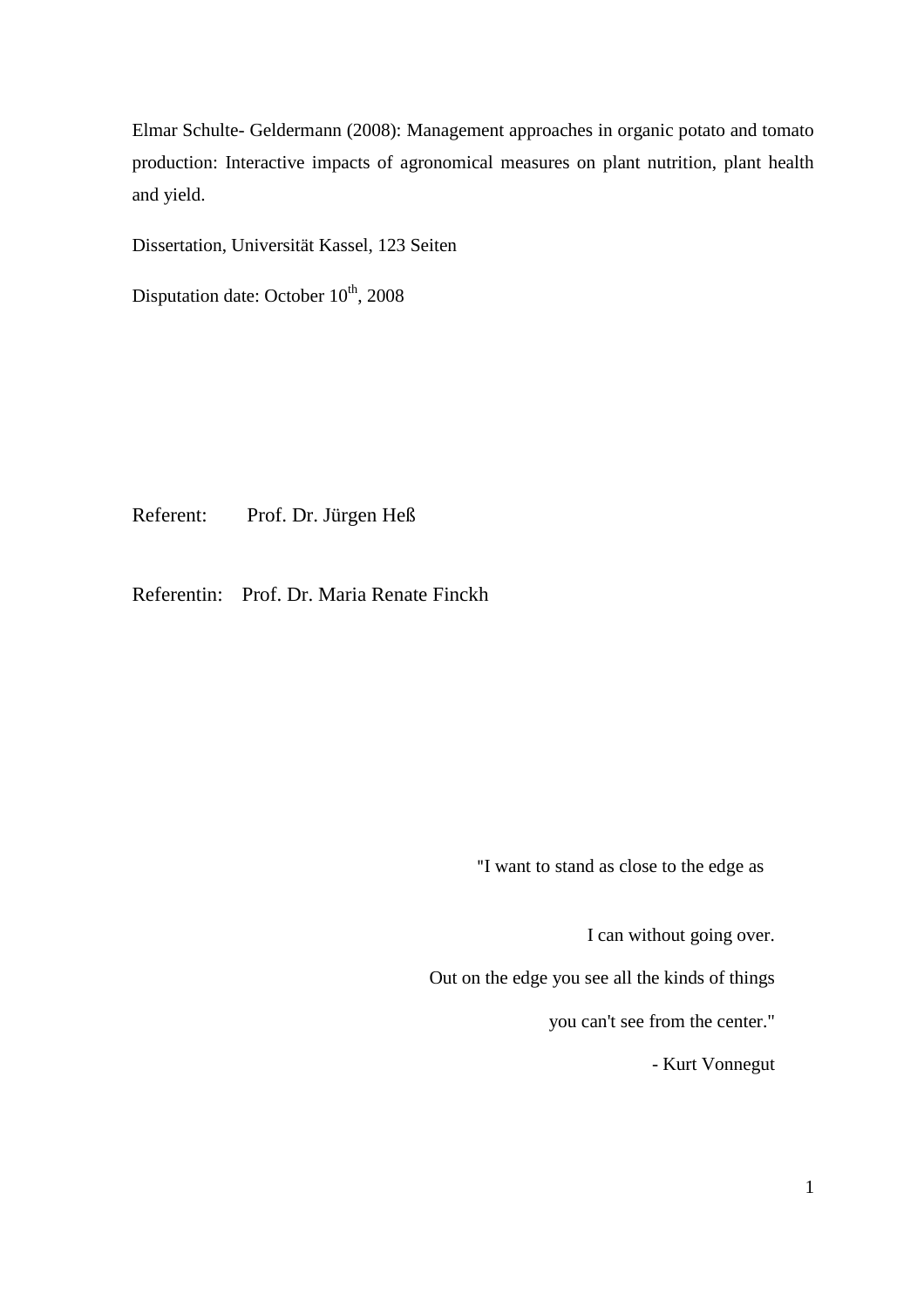| <b>Index of Contents</b>                                                      |    |
|-------------------------------------------------------------------------------|----|
|                                                                               |    |
|                                                                               |    |
|                                                                               |    |
|                                                                               |    |
|                                                                               |    |
|                                                                               |    |
| 2. Challenges to organic potato farming: Disease and nutrient management _ 24 |    |
|                                                                               |    |
|                                                                               |    |
|                                                                               |    |
|                                                                               |    |
|                                                                               |    |
|                                                                               | 42 |
|                                                                               | 43 |
| References                                                                    | 43 |
|                                                                               |    |

*3. Effects of three organic fertilisers and two biostimulants based on plant and animal residues on nutrient supply, yield and plant health in organic potato and tomato production \_\_\_\_\_\_\_\_\_\_\_\_\_\_\_\_\_\_\_\_\_\_\_\_\_\_\_\_\_\_\_\_\_\_\_\_\_\_\_\_\_\_\_\_\_\_\_\_\_ 48*

| 3.1. Introduction          |  |  |  |  |
|----------------------------|--|--|--|--|
| 3.2. Materials and Methods |  |  |  |  |
| 3.2.1. Experimental site   |  |  |  |  |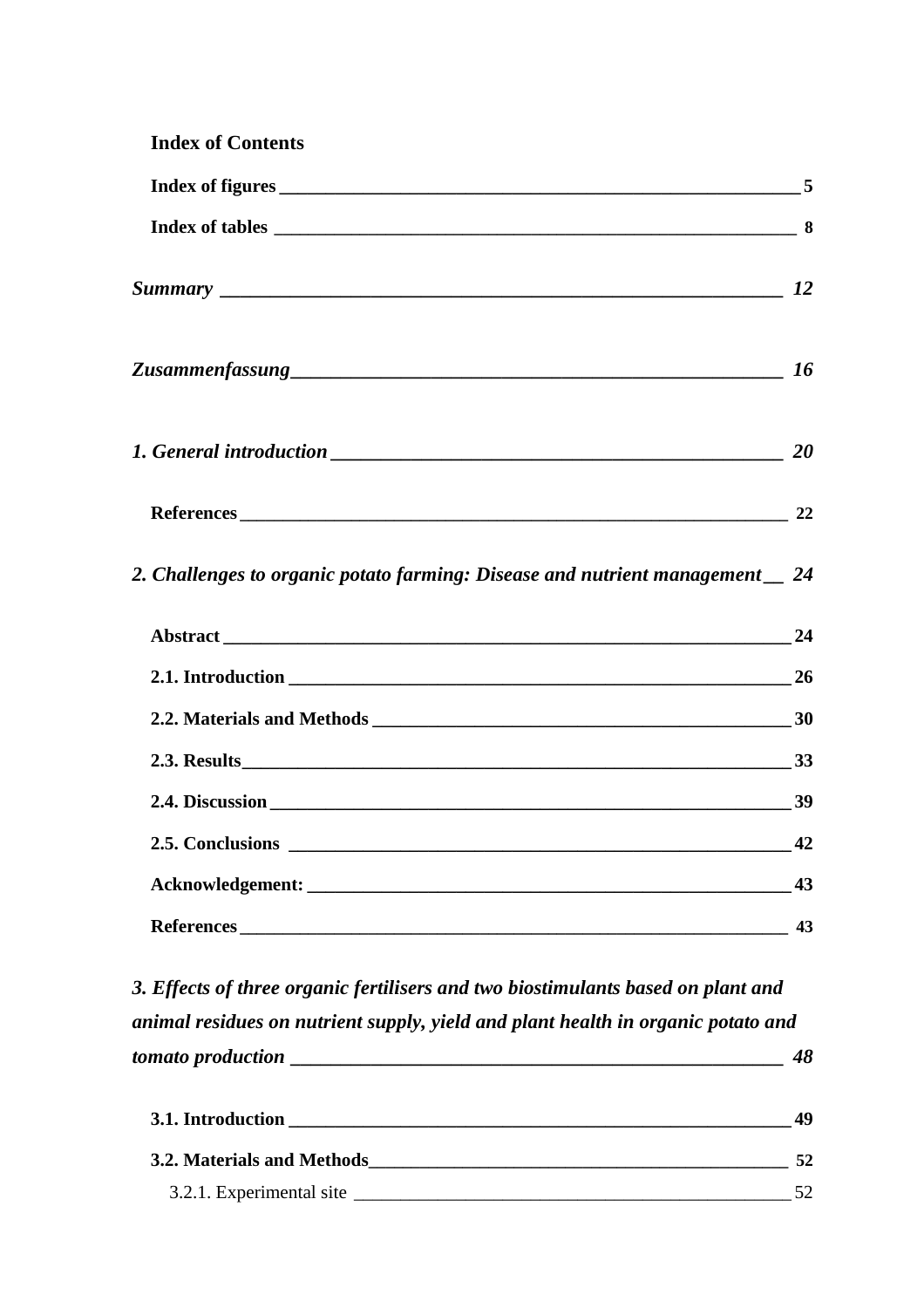#### **Contents**

| 3.2.3. Tomato trials 53                                                              |    |
|--------------------------------------------------------------------------------------|----|
|                                                                                      |    |
|                                                                                      |    |
| 3.2.3.3. P. infestans inoculation experiment with detached tomato leaves _______ 55  |    |
|                                                                                      |    |
|                                                                                      |    |
|                                                                                      |    |
|                                                                                      |    |
|                                                                                      |    |
|                                                                                      |    |
|                                                                                      |    |
|                                                                                      |    |
|                                                                                      |    |
| 3.3.1. Climatic conditions and late blight development __________________________ 61 |    |
|                                                                                      |    |
|                                                                                      |    |
| 3.3.2.2. Marketable tomato yield and late blight on fruits ______________________ 62 |    |
|                                                                                      |    |
|                                                                                      |    |
|                                                                                      |    |
|                                                                                      |    |
|                                                                                      |    |
|                                                                                      |    |
|                                                                                      |    |
|                                                                                      |    |
|                                                                                      | 77 |
|                                                                                      | 80 |
|                                                                                      | 80 |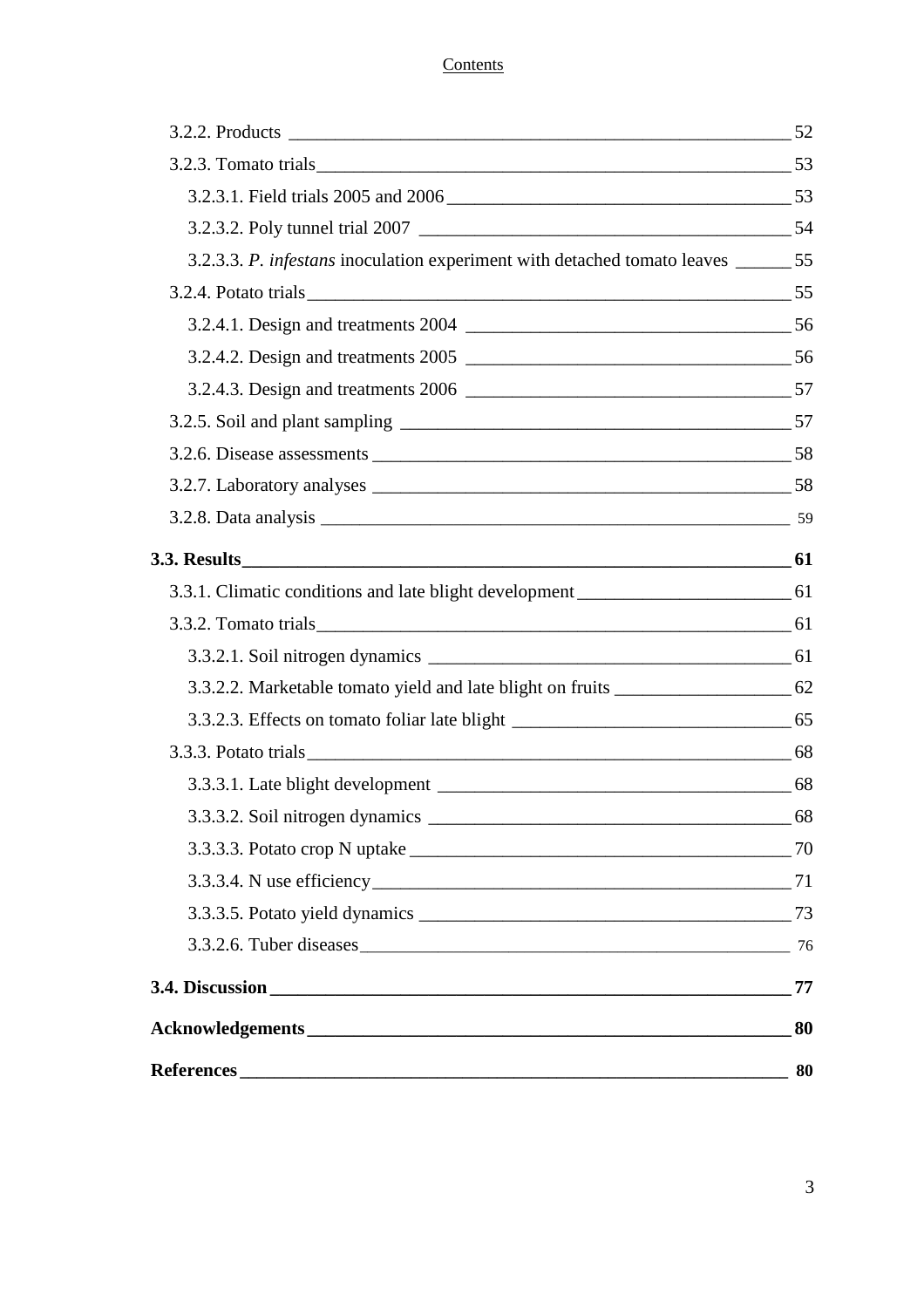#### **Contents**

| 4.2.3. Trial 2. Interactive effects of suppressive composts and different initial seed     |            |
|--------------------------------------------------------------------------------------------|------------|
|                                                                                            |            |
| 4.2.4. Trial 3. Effects of suppressive composts on different potato varieties: ________ 90 |            |
|                                                                                            |            |
|                                                                                            |            |
|                                                                                            |            |
| 4.3.1. Effects of broadcast and strip application of compost on Rhizoctonia solani         |            |
|                                                                                            |            |
| 4.3.2. Effects of compost application in the potato ridge and initial seed tuber           |            |
| infection with black scurf on incidence of Rhizoctonia solani symptoms ___________94       |            |
| 4.3.4. Effects of ridge application of compost on Rhizoctonia solani symptoms on 12        |            |
|                                                                                            | - 98       |
| 4.4. Discussion                                                                            | <b>101</b> |
|                                                                                            | <b>103</b> |
|                                                                                            | 107        |
|                                                                                            |            |
|                                                                                            | 124        |
|                                                                                            | 125        |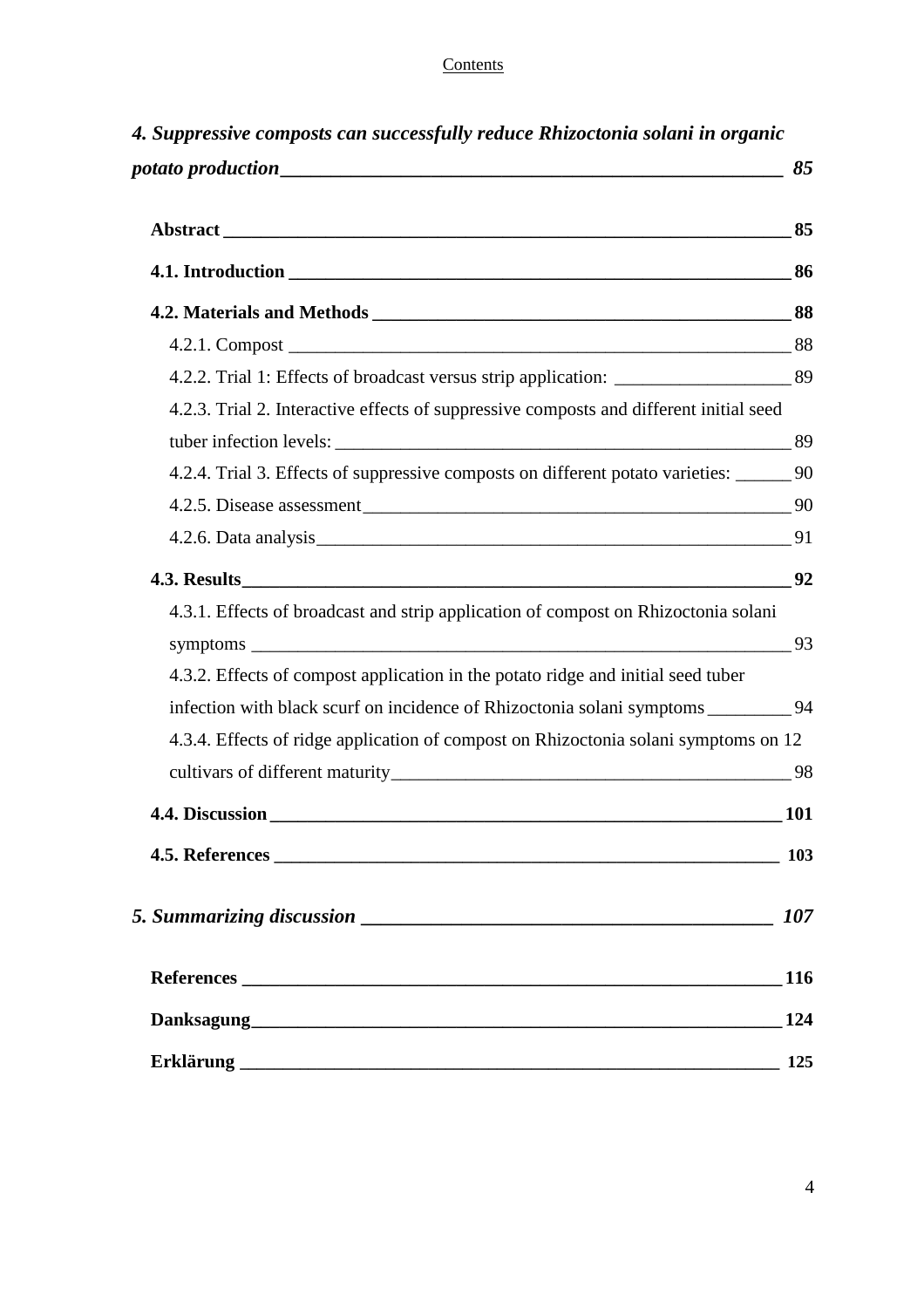#### Index of figures and tables

#### **Index of figures**

| Figure 2.1: Effects of disease reductions due to copper applications on the growing period   |
|----------------------------------------------------------------------------------------------|
| of the potato cultivar Nicola in different sites and years. Data from 2003 are omitted       |
|                                                                                              |
| Figure 2. 2: Effects of disease reduction on yield of the cultivar Nicola after various pre- |
|                                                                                              |
| Figure 2. 3 Results of the multiple regression of total crop yield per ha on growth duration |
| (Days), Temperature sum between planting and 60 % disease (Ttot), soil Mineral N             |
| contents in 0-60cm depth at day 10 after crop emergence (N10), and disease reduction         |
| due to copper application (Disred). The regression is based on the values excluding          |
| the data from Eich04. Based on the model, predicted values for Eich04 are                    |
| overestimated (circled data points) due to the extreme N-levels at that site (see Table      |
|                                                                                              |
| Figure 2. 4: Effects of area under the disease progress curve (AUDC) on total yield of the   |
| cultivar Nicola in three different sites with different pre-crops in 2004. Disease was       |
| assessed in 7.5m long row sections. The same sections were harvested separately. The         |
| sites are listed in Table 1 where Eich1 has Cabbage as pre-crop and Eich2                    |
|                                                                                              |

- Figure 3. 1: Soil nitrogen dynamics (kg N-min  $ha^{-1}$ ) in tomato plots in 2005 and 2006 of soil profiles 0-30 cm (white bars) and 30-60 cm (grey bars) fertilised with BF-Basis and BioIlsa12,5 Export (only2005) in comparison with the horn meal reference (Nfertilisation level = 160 kg N ha<sup>-1</sup>) from beginning of June to beginning of October, respectively. Error bars represent standard deviations for soil profiles, respectively. 62
- Figure 3. 2: Marketable fruit yield (white bars) and weight of fruits infected with late blight (grey bars) of tomato cultivar Matina in 2005 and 2006. Plants were fertilised with BF-Basis (BFB) and BioIlsa12,5 Export (BI 12) (only 2005) combined with biostimulants BF-Quality (BFQ) and AUSMA compared to a reference fertiliser treatment with horn meal (N-fertilisation level =  $160 \text{ kg N}$  ha<sup>-1</sup>). Different upper case letters show significant differences in total fruit yield and different lower case letters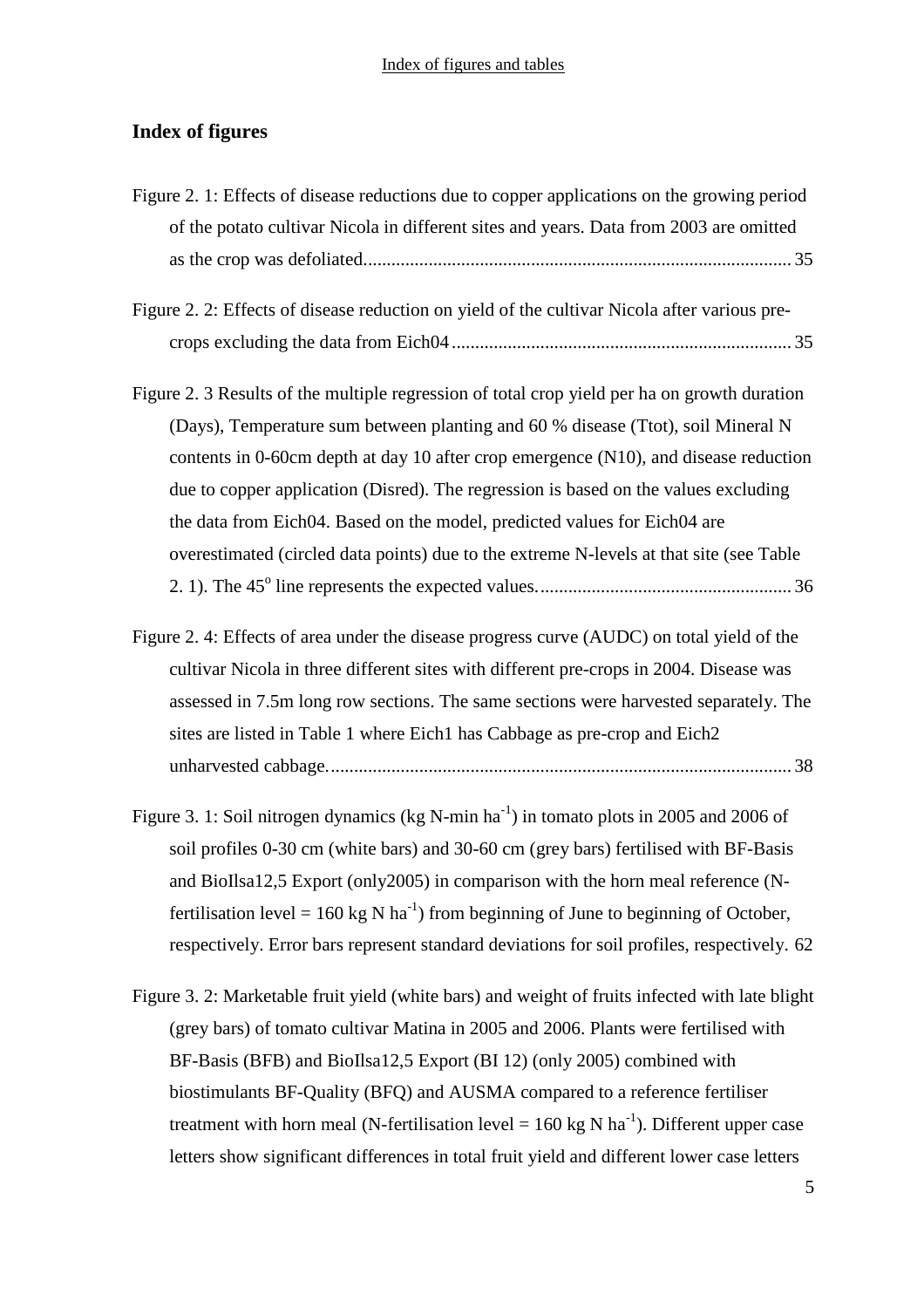#### Index of figures and tables

significant differences in marketable and infected fruit yield between the treatments within year, respectively. Error bars represent standard deviations for marketable and late blight infected fruit yield, respectively................................................................. 63

- Figure 3. 3: Amount of marketable fruits (white bars) and fruits infected with late blight (grey bars)of tomato cultivar Matina in 2005 and 2006. Plants were fertilised with BF-Basis (BFB) and BioIlsa12,5 Export (BI 12) (only 2005) combined with biostimulants BF-Quality (BFQ) and AUSMA compared to a reference fertiliser treatment with horn meal (N-fertilisation level = 160 kg N ha<sup>-1</sup>). Different upper case letters show significant differences in total fruit number and different lower case letters significant differences in marketable and infected fruit number between the treatments within year, respectively. Error bars represent standard deviations for marketable fruits and late blight infected fruits, respectively. ....................................................................... 63
- Figure 3. 4: Marketable fruit yield of tomato cultivar Philovita fertilised with BF-Basis and BF-Basis combined with biostimulants AUSMA (only 2006) and BF-Quality in comparison with the horn meal reference grown in open field  $2006$  (N-fertilisation  $=$ 160 kg N ha<sup>-1</sup>) and in poly tunnel 2007 (3 plants pot N-fertilisation =, 3 g N plant<sup>-1</sup>), respectively. Different letters show significant differences between the treatments within year (Bonferroni  $p \leq 0.05$ ) and error bars represent standard deviations, respectively.................................................................................................................. 64
- Figure 3. 5: Amount of marketable fruits of tomato cultivar Philovita fertilised with BF-Basis and BF-Basis combined with biostimulants AUSMA (only 2006) and BF-Quality in comparison with the horn meal reference grown in open field 2006 (Nfertilisation = 160 kg N ha<sup>-1</sup>) and in poly tunnel 2007 (3 plants pot N-fertilisation =, 3  $g N$  plant<sup>-1</sup>), respectively. Different letters show significant differences between the treatments within years (Bonferroni p≤0.05) and error bars represent standard deviations, respectively. .............................................................................................. 64
- Figure 3. 6: Disease progress of *Phytophthora infestans* (% attacked leaf area) on cultivar Matina in 2005 when treated with BF-Basis, BioIlsa 12,5 Export and BF-Basis combined with biostimulants AUSMA and BF-Quality in comparison to a horn meal fertilised reference, (N-fertilisation level = 160 kg N\*ha-1)........................................ 65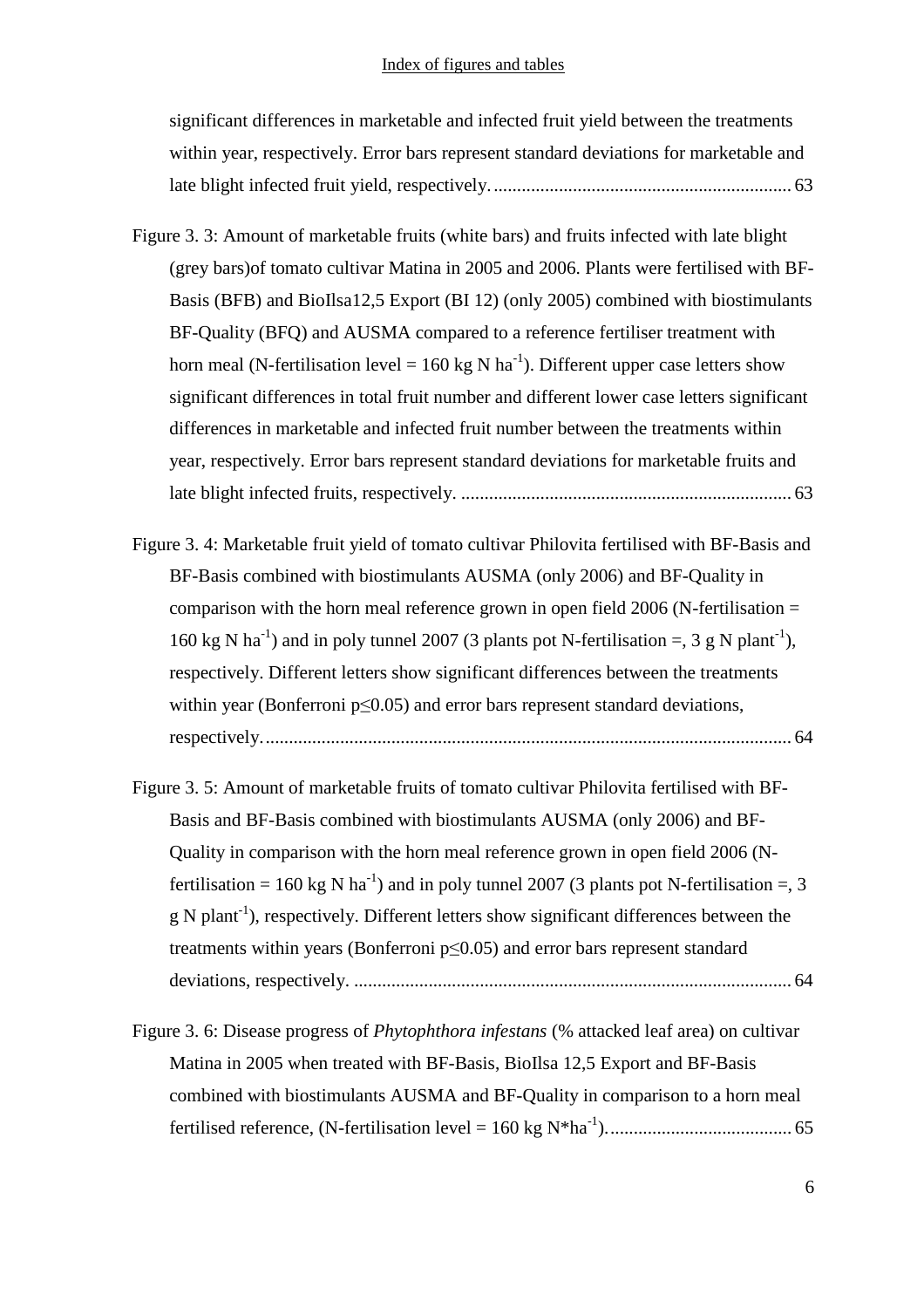- Figure 3. 7: Area under disease progress curve (AUDPC) of the leaf infection course with *Phytophthora infestans* of cultivar Matina in 2005 treated with BF-Basis, BioIlsa 12,5 Export and BF-Basis combined with biostimulants AUSMA and BF-Quality in comparison with the horn meal reference (N-fertilisation level =  $160 \text{ kg N} \text{ ha}^{-1}$ ). Different letters show significant differences between the treatments. Error bars represent standard deviations ...................................................................................... 66
- Figure 3. 8: Area Under Disease Progress Curve of *P. infestans* of three experiments on detached leaves after inoculation with aggressive *P. infestans* strains (101& 108 locally collected) of tomato cultivar Matina grown under glasshouse condition and treated with the biostimulants AUSMA and Biofeed Quality compared to a water control (all poured to plant basis) . Significant differences among experiments are marked with different upper case letters; significant differences among treatments are marked with different lower case letters (Tukey  $p \le 0.05$ , t- LSD, PROC GLM, SAS).

..................................................................................................................................... 67

- Figure 3. 9: Log-transformed Area Under Disease Progress Curve of *P. infestans* on detached leaves after inoculation in high and low inoculation densities (20µl drop of a solution of 10\*10<sup>4</sup> and 5\*10<sup>4</sup> sporangia ml<sup>-1</sup> respectively) with aggressive *P. infestans* strains (101& 108 locally collected) on adult plants of tomato cultivar Philovita treated with fertilisers horn meal (reference) compared to Biofeed Basis and Quality of. The presented value is the mean of 2 sampling dates. Errors bars represent standard deviation. Significant differences among inoculation densities are marked with different upper case letters; significant differences among treatments are marked with different lower case letters (Tukey  $p \le 0.05$ , t- LSD, PROC GLM, SAS). Mean separation was done by Tukey- Kramer ( $p \le 0.05$ ) grouping with the log-transformed data. ............................................................................................................................. 67
- Figure 3. 10: Soil nitrogen dynamics (kg N-min  $ha^{-1}$ ) in 2004 in potato plots treated with organic fertilisers Biofeed Ecomix (BFE) ,BioIlsa 12,5 Export (BI 12) and horn meal reference at N-supply levels 75 kg N ha<sup>-1</sup> in soil profiles of 0-30 (white bars) and 30-60 cm (white bars) cm at May  $5<sup>th</sup>$ , June  $15<sup>th</sup>$ , June  $30<sup>th</sup>$  and July $15<sup>th</sup>$ . Error bars represent standard deviations. Different letters indicate significant differences at sampling dates and soil profiles, respectively (Bonferroni p≤0.05)............................ 69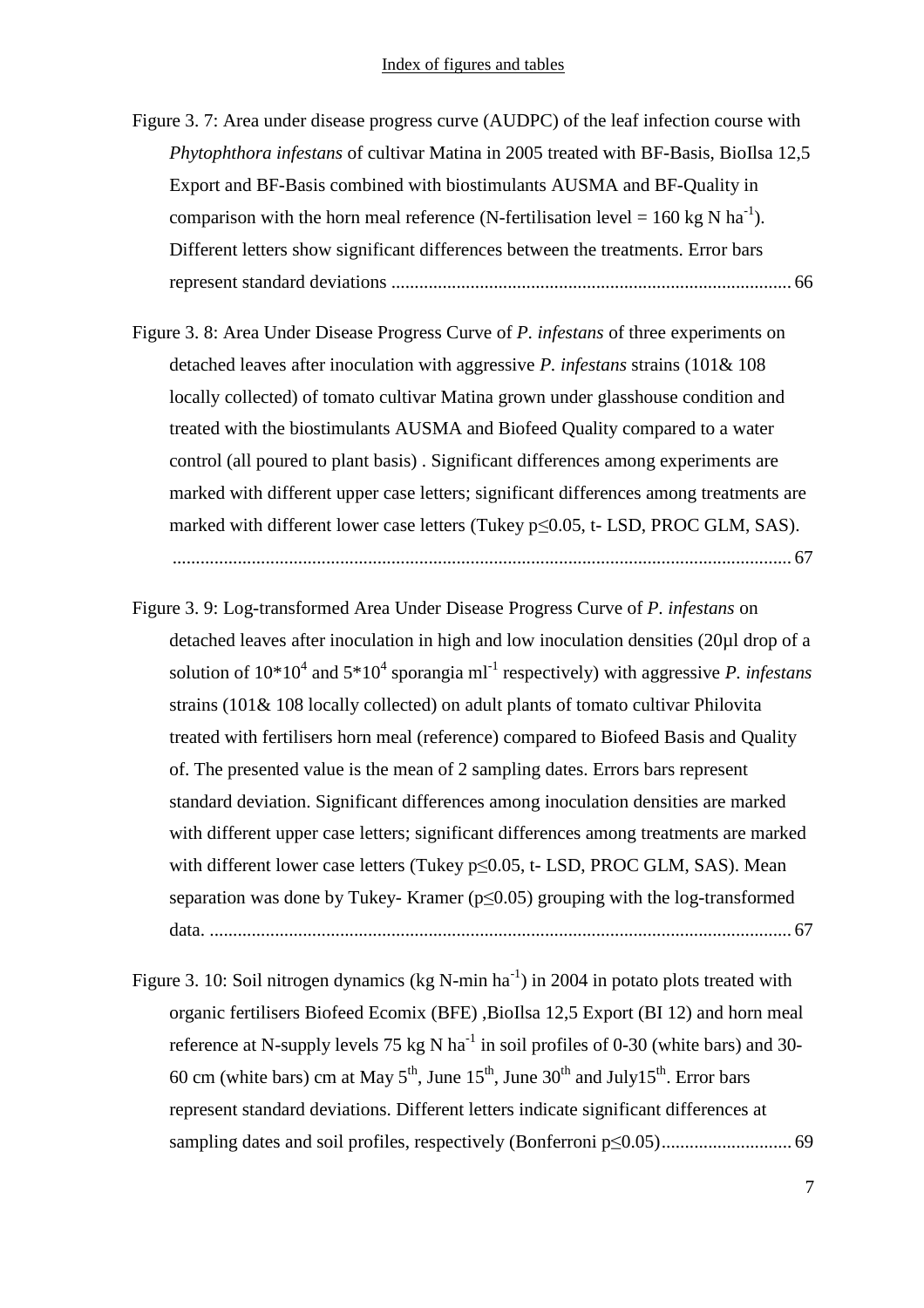Figure 3. 11: Soil nitrogen dynamics (kg N-min  $ha^{-1}$ ) in 2005 in potato plots treated with organic fertilisers Biofeed Basis (BFB) and BioIlsa 12,5 Export (BI 12) at two Nsupply levels (75 and 150 kg N ha<sup>-1</sup>) and a control (0 kg N ha<sup>-1</sup>) in soil profiles of 0-30 (white bars) and 30-60 cm (grey bars) on May  $13<sup>th</sup>$ , June  $2<sup>nd</sup>$ , June  $2<sup>th</sup>$  and  $July19<sup>th</sup> . Error bars represent standard deviations. Different letters indicate significant$ differences at sampling dates and soil profiles, respectively (Bonferroni p≤0.05) ..... 69

Figure 3. 12: Soil N-min N (kg N-min  $ha^{-1}$ ) in soil profiles of 0-30 (white bars) and 30-60 cm (grey bars) in potatoes at BBCH stages 12, 39 and 69. Potatoes were fertilised with 40 kg N ha<sup>-1</sup> by application of organic fertilisers Biofeed Basis (BFB), BioIlsa 12,5 Export (BI 12) and the reference fertilisation horn meal as strip and broadcast application, respectively. Error bars represent standard deviations. Different letters indicate significant differences between strip and broadcast application within soil profile (Bonferroni p≤0.05) ......................................................................................... 70

Figure 4. 1: Malformed tubers (%) and black scurf infestation of harvested tubers in percent of the tuber surface of treatments broadcast and strip application placements of compost (5t DM ha-1) compared to a nutrient equivalent control without compost. ..................................................................................................................................... 93

#### **Index of tables**

Table 2. 1. Variation in growing conditions for the cultivar Nicola in three sites in different years and after various pre-crops: earliest and latest date at which 60 % diseased leaf area (60 % DLA) was reached in each experiment, ranges for growth duration (days) temperature sums (Ttot), soil N-min contents up to 60 cm depth (kg/ha) at day 10 and day 21 after crop emergence (N10 and N21, respectively) and disease reduction observed. The lowest (min) and highest (max) observed value at a given site is shown for each parameter. ...................................................................................................... 32

Table 2. 2: Results of multiple regression of total yield optimising for  $R^2$  with one to five variables excluding the data from Eich04. Variables are Growth duration (days) Temperature sums (Ttot), N-min measurements at day 10 after crop emergence (N10 and N21, respectively) and disease reduction (disred). Co linearity analysis for Model 4. See Materials and Methods for details. ................................................................... 37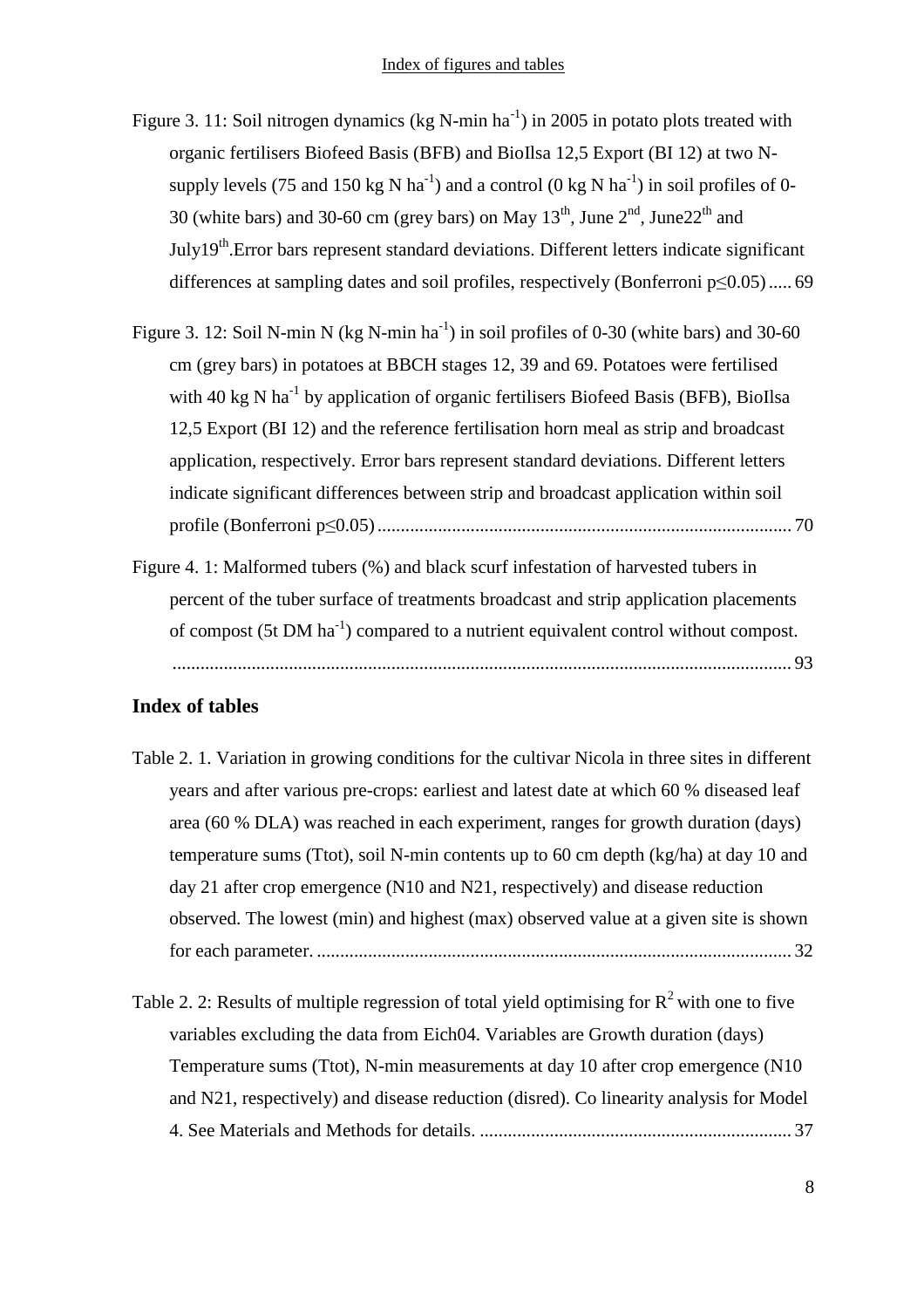| Table 3. 1: Analyses of fertilisers Biofeed Ecomix, Biofeed Basis and BioIlsa 12,5 Export                                                                                                                                                                                                                                                                                                                                                            |
|------------------------------------------------------------------------------------------------------------------------------------------------------------------------------------------------------------------------------------------------------------------------------------------------------------------------------------------------------------------------------------------------------------------------------------------------------|
| Table 3. 2: Assessment scheme of black scurf and common scab on potato tubers (James &                                                                                                                                                                                                                                                                                                                                                               |
| Table 3. 3: Climatic conditions at the experimental site during the seasons 2004, 2005 and<br>2006 as well as the average conditions of the period 1991-2001 (Source: Mean 1991-<br>2001 calculated by the Department of Forage Production and Grassland Ecology;<br>Data from 2006 and 2007 measured by the Department of Ecological Plant                                                                                                          |
| Table 3. 4: Crop N-uptake (haulm $&$ tuber) at 75 and 95 dap, and N – utilization efficiency<br>(Final yield t ha <sup>-1</sup> / N-uptake 95 dap), and kg yield at main harvest per kg N input of<br>potatoes fertilised with various organic fertilisers at various N-input levels from 2004                                                                                                                                                       |
| Table 3. 5: Crop N-uptake (haulm & tuber) at 75 dap, 95 dap and N – utilization efficiency<br>(Final yield t ha <sup>-1</sup> / N-uptake 95 dap) and kg yield at main harvest per kg input of<br>potatoes (cultivars. Salome and Velox (2004) and Nicola (2005) spayed with<br>biostimulants AUSMA (2004) and Biofeed Quality (2005) compared to water control,                                                                                      |
| Table 3. 6: Gross yield and ratio haulm/tuber dry matter (DM) at 75 dap, 95 dap and gross<br>and marketable yield at main harvest of potatoes (cultivars Salome and Velox (2004)<br>and Nicola (2005/06)) fertilised with Biofeed Ecomix (2004) Biofeed Basis<br>(2005/06), BioIlsa 12,5 Export and a horn meal reference (2004/06) at N-input levels<br>40 (2006), 75 (2004/05) and 150 (2005) kg ha <sup>-1</sup> applied in a strip (2004-06) and |
| Table 3. 7: Gross yield and ratio haulm/tuber dry matter (DM) at 75 dap, 95 dap and gross<br>and marketable yield at main harvest of potatoes (cultivar Salome and Velox (2004)<br>and Nicola (2005/06)) spayed with biostimulants AUSMA (2004) and Biofeed                                                                                                                                                                                          |

Quality (2005/06) compared to water control, respectively........................................ 75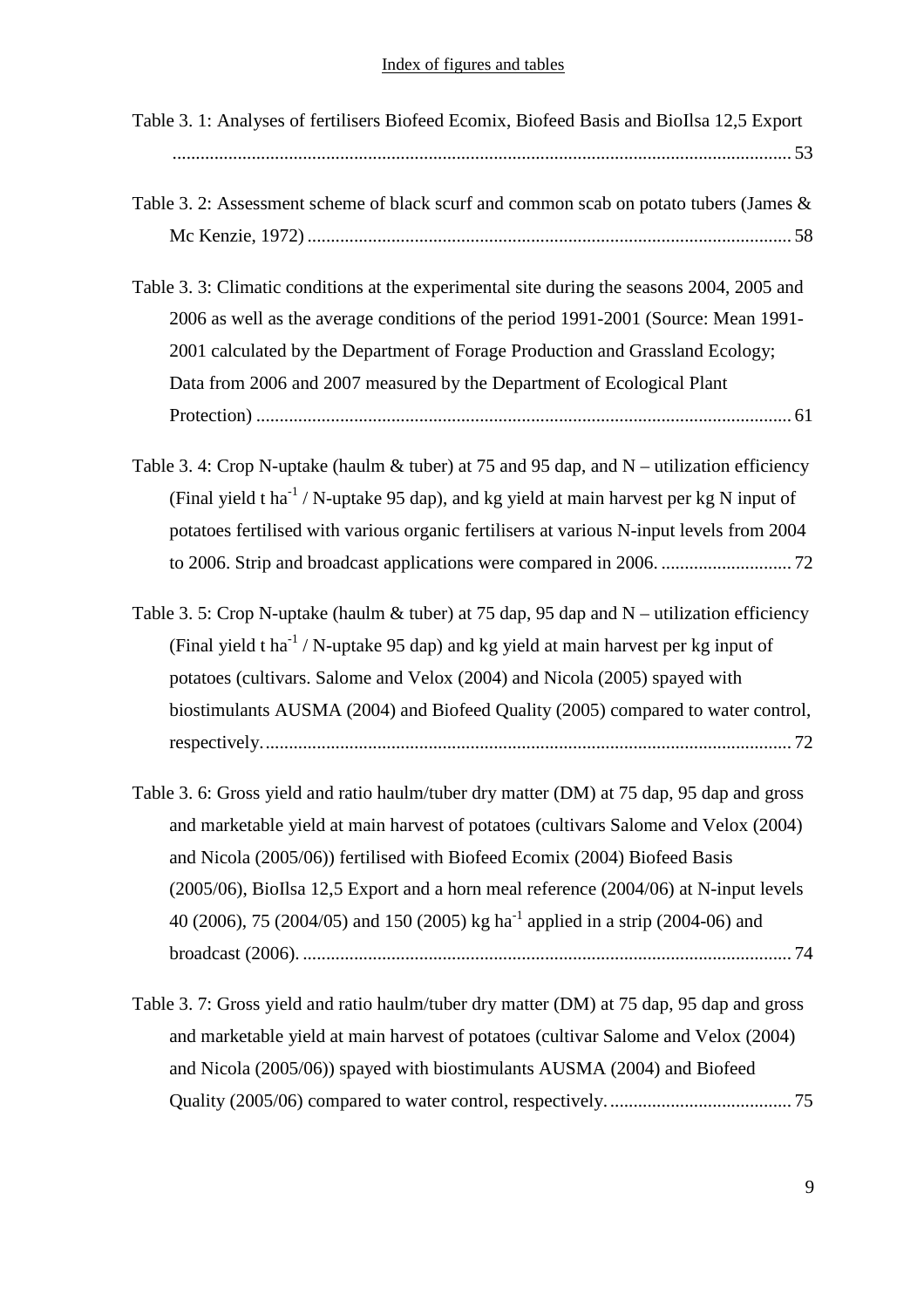| Table 3. 8: Black scurf (average tuber surface infestation in %), percentage of tubers with |
|---------------------------------------------------------------------------------------------|
| black infestation $\leq$ 1% and common scab (average tuber surface infestation in %; only   |
| 2004/06) of potatoes (cultivars Salome and Velox (2004) and Nicola (2005/06))               |
| fertilised with Biofeed Ecomix (2004), Biofeed Basis (2005/06) and BioIlsa12,5              |
| Export compared with the horn meal reference (2004/06) and a not N fertilised               |
| control treatment (2004/05) and only in 2005 additionally sprayed with biostimulant         |
|                                                                                             |
|                                                                                             |
| Table 4. 1: Climatic conditions at the experimental station during the growing periods of   |
| 2006 and-2007 as well as the average for 1991-2001. (Source: Mean 1991-2001                 |
| calculated by the Department of Forage Production and Grassland Ecology; Data               |
| from 2006 and 2007 measured by the Department of Ecological Plant Protection) 92            |
| Table 4. 2: Stem canker index (EPPO – standard PP $1/32$ (2)) in 2006/07 after application  |
| of two suppressive composts in dependence of three seed tubers infestation severities       |
|                                                                                             |
|                                                                                             |
| Table 4. 3: Black scurf infestation (% of tuber surface) and percentage of malformed tubers |
| in 2006 after application of suppressive composts in dependence of three seed tubers        |
|                                                                                             |
|                                                                                             |
| Table 4.4: Black scurf infestation (% of tuber surface), percentage of tubers with          |
| malformations and infected lenticels ("dry core") in 2007 after application of two          |
| suppressive composts in dependence of three initial seed tubers infestation severities      |
|                                                                                             |
| Table 4. 5: Marketable yield of potatoes (<15 % black scurf, no malformation and dry        |
| core) and number of tubers per plant in 2006/07 after application of two suppressive        |
| composts in dependence of three seed tuber infestation severities with black scurf,         |
|                                                                                             |
|                                                                                             |
| Table 4. 6: Black scurf incidence (% of tuber surface), malformed tubers (% of tubers) and  |
| tubers with "dry core" (% of tubers) all caused by R.solani of 12 cultivars of different    |
| maturity after application of suppressive compost compared to a nutrient equivalent         |
|                                                                                             |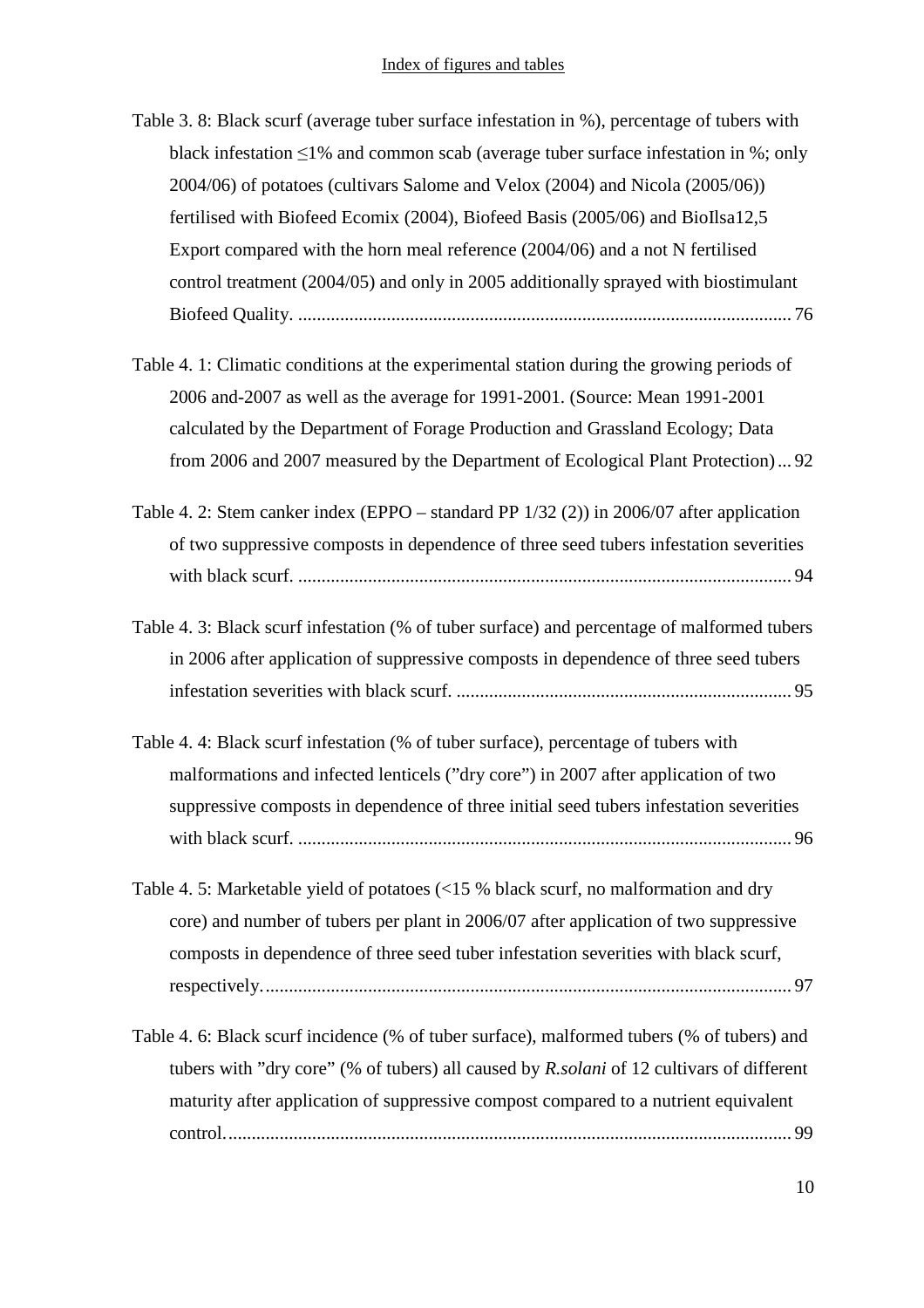Table 4. 7: Marketable yield of potatoes (t/ha) (<15 % black scurf, no malformation and dry core) and tubers per plant of 12 cultivars of different maturity after application of suppressive compost compared to a nutrient equivalent control............................... 100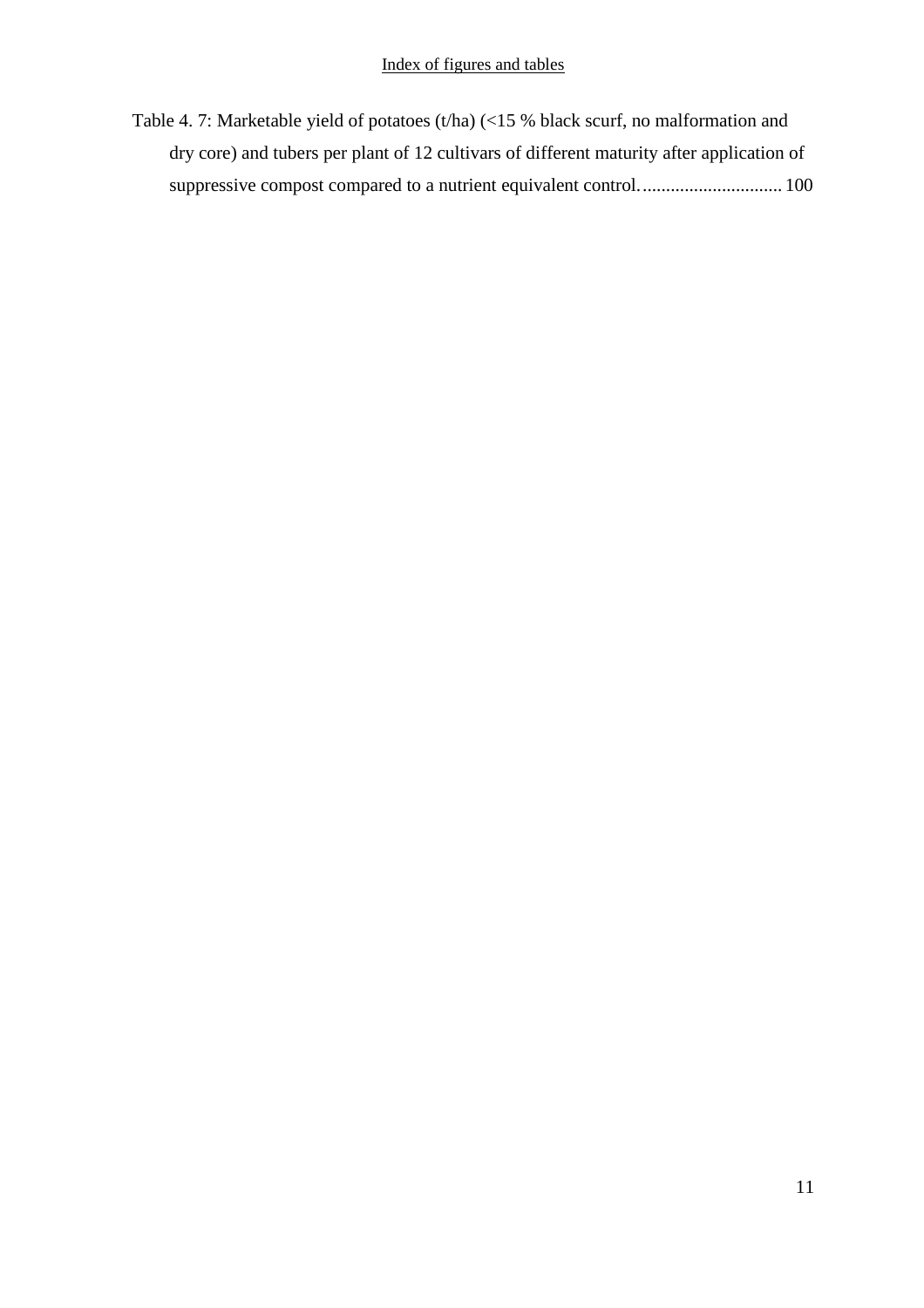#### **Summary**

This presented thesis considered three different system approach topics to ensure yield and plant health in organically grown potatoes and tomatoes. Based on several field trials Chapter 2 describes challenges to organic potato farming in disease and nutrient management focussing in detail on the interactions between late blight (*Phytophthora infestans*), and soil nitrogen supply on yield-loss relationships in organic farming. Chapter 3 describes the effect of some selected organic fertilisers and biostimulant products on nitrogen-mineralisation and efficiency, yield and diseases in organic potato and tomato trials. Chapter 4 focuses on the effect of suppressive composts on the saprophytic pathogen *Rhizoctonia solani* in organic potato systems.

In chapter 2 the state of the art of organic potato management with respect to disease and nutrient management is summarised. In a second part, the interactive effects of Navailability in the soil, climatic conditions and late blight were studied in the presence and absence of copper fungicides from 2002-2004 for the mid-early main-crop potato cultivar Nicola.

• From the experimental work it became clear that copper fungicides in most cases slow down epidemics somewhat adding an average of 3 days to the growth duration. However, only 30 % of the variation in yield could be attributed to disease reductions. A multiple regression model (R²Max) additionally including the factors (i) disease reduction, (ii) growth duration, (iii) temperature sum from planting until 60 % disease severity was reached, and (iv) soil mineral N contents at 10 days after emergence could explain 75% of the observed variation in yield. However, the model failed when N-supply was with 280 kg N ha<sup>-1</sup> extremely high.

The implications of the results on the management of organic potatoes with respect to cultivar choice, nutrient and disease management are discussed. In conclusion, several points emerge from the presented results:

- In organic farming, yields are foremost limited by nutrient availability in spring and early summer.
- The effects of late blight on yields in organic farming may often be overestimated and cannot be deducted from results in conventional farming because of the strong interaction with nutrient status.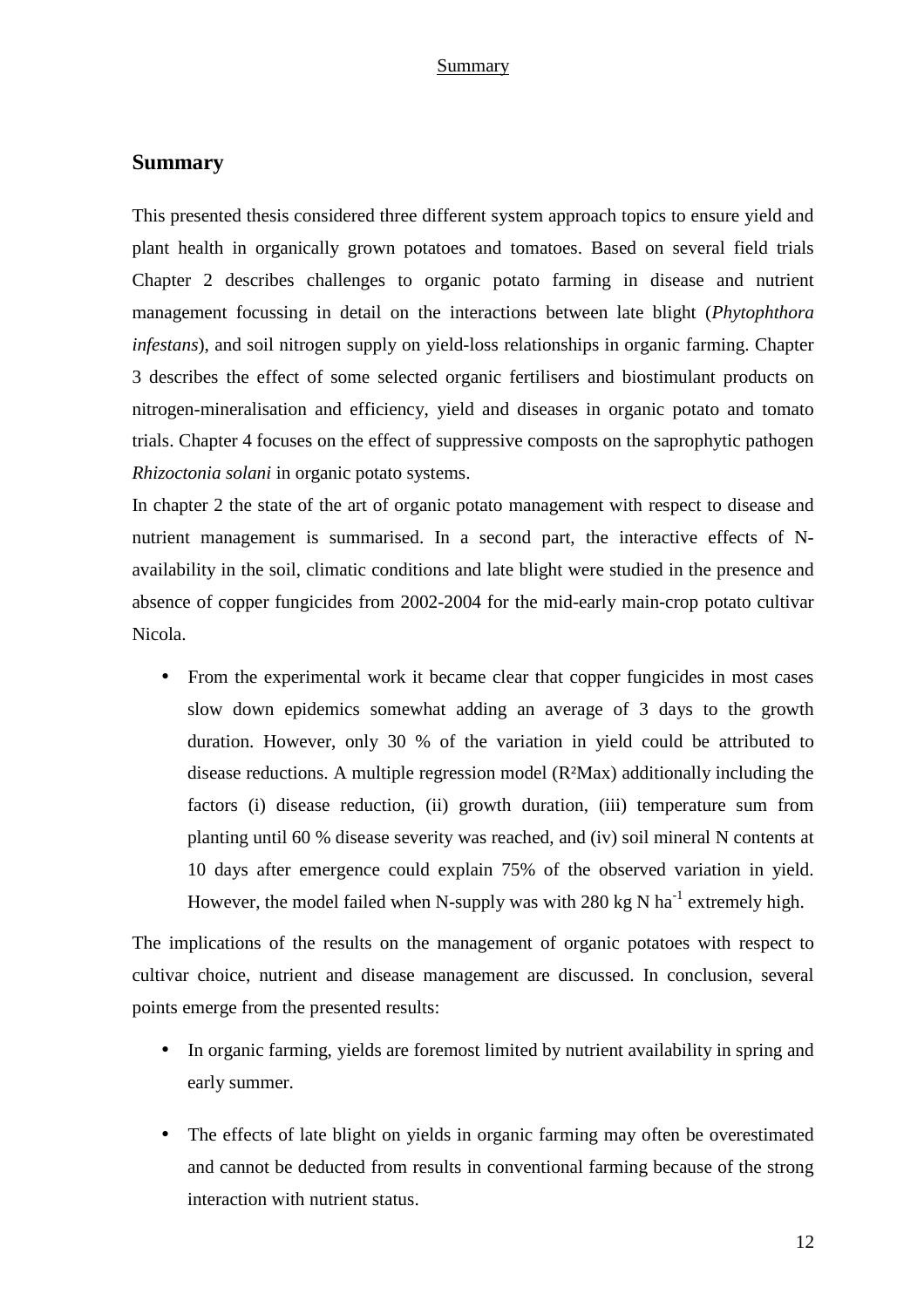- As important as cultivar resistance or even more important is the early development, the bulking behaviour and the ability of a cultivar to make use of organic nutrients efficiently.
- Under conditions of central Germany the use of copper reduced late blight significantly in almost all cases (15-30 %). However, the reductions in disease through copper application did not result in significant yield increases  $(+0 - 10 \%)$ . With reduced disease pressure and low N-supply there were almost no effects of copper fungicides on yield.

Chapter 3 describes the effect of some selected organic fertiliser and biostimulant products on nitrogen efficiency, yield and diseases in organic potato and tomato trials. The slow release fertilisers Biofeed Basis (BFB, AgroBio Products, Wageningen, NL) a complex mix of plant derived material and BioIlsa 12,5 Export (BI 12, ILSA-Group, Agriziano, Italy) an organic nitrogen fertiliser manufactured through physical hydrolysis of leather shavings of bovine hides were used. In addition two biostimulants or plant strengthener products BioFeed Quality (BFQ) (AgroBio Products, Wageningen; NL), an aqueous multicompound extract from 2 types of seaweed added with 2 % dried thyme (*Thymus vulgaris*) and reinforced with humic and fulvic acids and AUSMA (Biolat, Salaspils, Latvia) an aqueous extract from pine and spruce needles. All products are permitted in organic farming according to the EC – regulation 2092/91.

- All tested fertilisers supplied considerable amounts of soil N-min during the main uptake phases of both crops resulting in adequate N uptake dynamics in potatoes compared to horn meal which is routinely used as fertiliser in organic farming. In potatoes, across fertilisation levels, 34-58 % of the N-input supplied by the fertilisers (compared to crop uptake without N-input) was taken up by haulms and tubers by mid July (95 days after planting) when applied directly into the potato row.
- In the trials the fertiliser treatments showed similar growth dynamics on potatoes and tomatoes and resulted in almost similar or higher yields as compared with the control plots treated with horn-meal. Potato yield increases per kg applied nitrogen varied among cultivars and N-input levels. However, both BFB and BI 12 achieved between 9-20 kg more yield per kg N-input compared to horn meal. At moderate N –supply levels of 40 and 75 kg N  $ha^{-1}$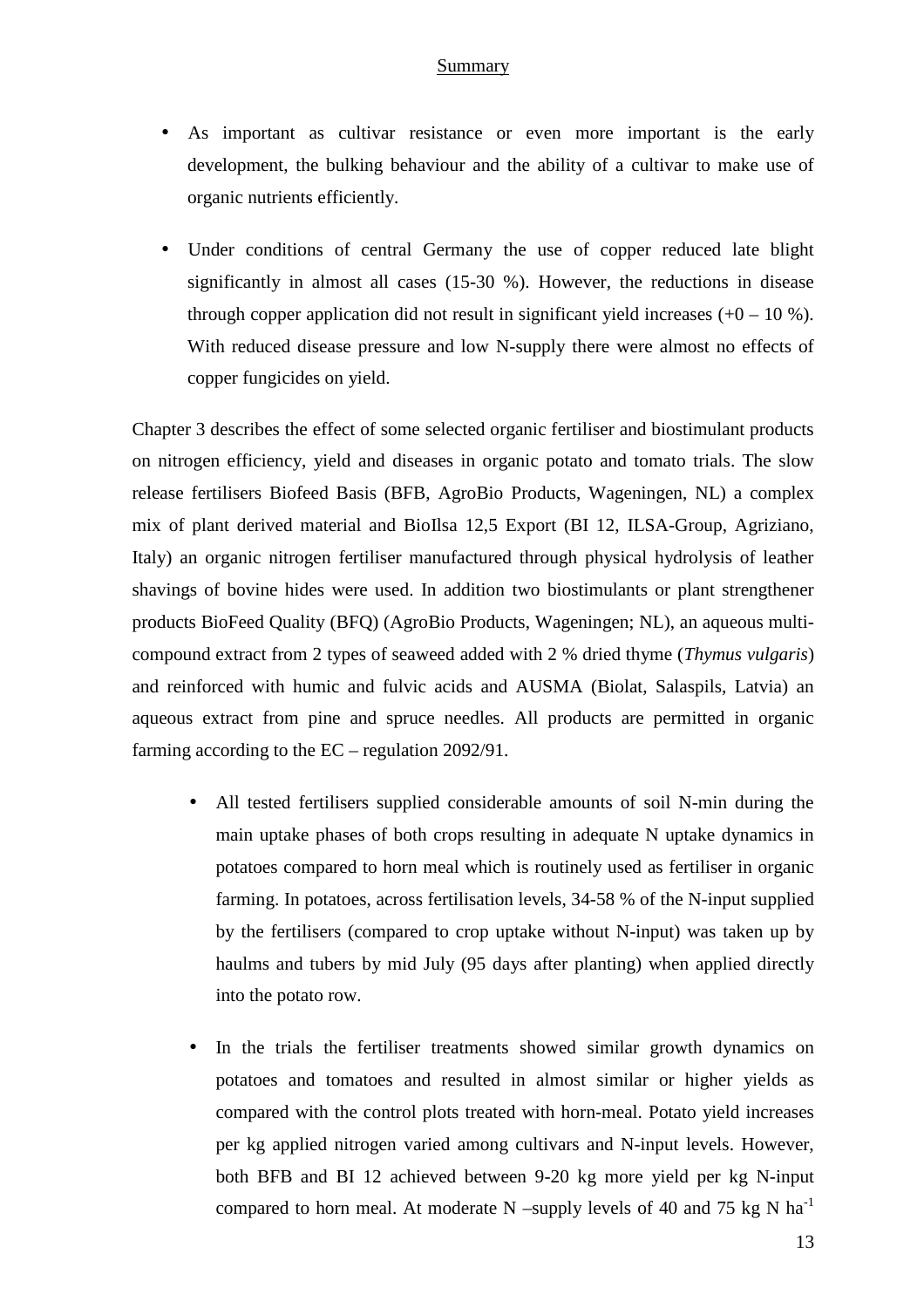the efficiency of the tested fertilisers ranged between 90 and 159 kg yield  $kg^{-1}$ N–input.

- Combined treatments of the fertiliser BFB and the biostimulants AUSMA and BFQ were most effective in tomatoes by increasing the marketable yield significantly. On one hand the biostimulants significantly increased the share of healthy fruits and on the other hand the number of fruits, particularly in the combination  $BFB + BFO$ . Additionally  $BFO$  significantly increased potato yields (+6 %) in one out of two years.
- The significantly higher late blight reduction in leaf inoculation tests and the reduction in number of infected fruits in the field trials after the treatment with BFQ and AUSMA suggest that the products induce some plant resistance mechanisms against the pathogen. However, no effects of the biostimulants on potato late blight could be observed.
- Effects on black scurf (*R. solani*) severity were reduced significantly in 2005 by 38 % when sprayed with the biostimulant BFQ. Plant derived BFB reduced infestation with common scab (*S. scabies*) (-25 %) compared to the animal derived fertilisers.
- In conclusion, both fertilisers BF Basis and BioIlsa 12,5 Export and the biostimulants BFQ and AUSMA resulted in some positive effects on plant growth and plant health status, especially the combination of well adapted liquid and solid products can have promising effects on crop performance.

In the present study 5t ha<sup>-1</sup> DM of a yard and bio waste (60/40) compost produced in a 5 month lasting composting process and a 15 month old 100 % yard waste compost were used to assess the effects on potato infection with *R. solani* when applying composts within the limits allowed*.* Strip and broadcast applications were compared to test, if compost effects can be optimised through targeted application at the seed tuber area.

• Across the differences in initial seed tuber infestation (trial 2) and 12 cultivars (trial 3) 5t DM ha<sup>-1</sup> of high quality composts applied as strip in the plant row reduced the infestation of harvested potatoes with black scurf, tuber malformations and dry core tubers by 20 to 84 %, 20 to 49 % and 38 to 54 %, respectively while marketable yields were increased by 5 to 25 %. Yield increases were due to lower tuber sorting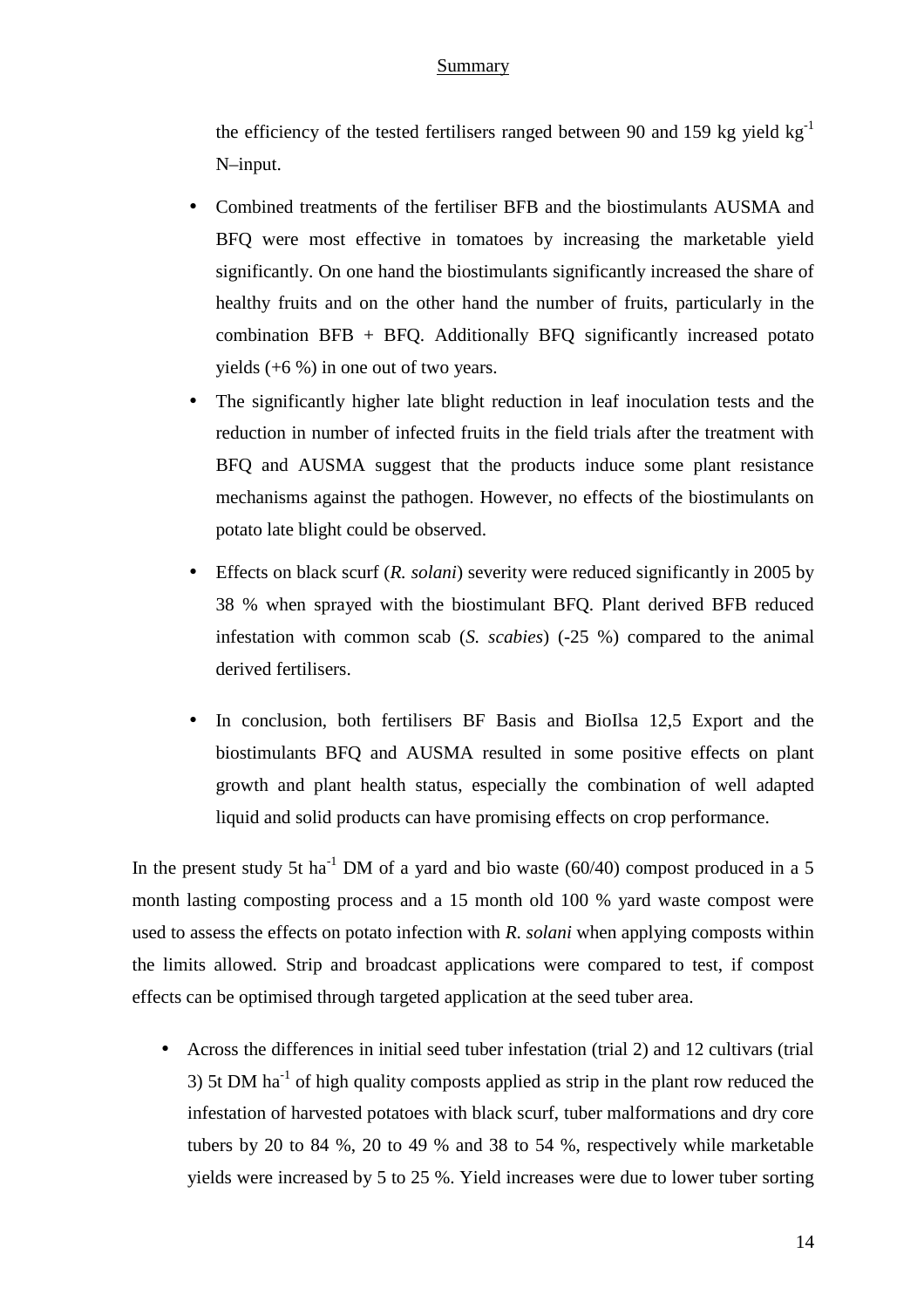cull due to the reduced amount of tubers with malformations, dry core and black scurf infestation of more than 15 %, as well as to the higher tuber number per plant than in the control.

- When same amounts of compost were applied broadcast (trial 1) disease suppression was much less effective particularly in no reduction of tuber malformations.
- The rate of initial black scurf infection of the seed tubers also affected tuber number, health and quality significantly. Compared to healthy seed tubers initial black scurf sclerotia infestation of 2-5 and >10 % of tuber surface lead in untreated plots to a decrease in marketable yields by 14-19 and 44-66 %, a increase of black scurf severity by 8-40 and 34-86 % and also increased amount of malformed and dry core tubers by 32-57 and 109-214 %.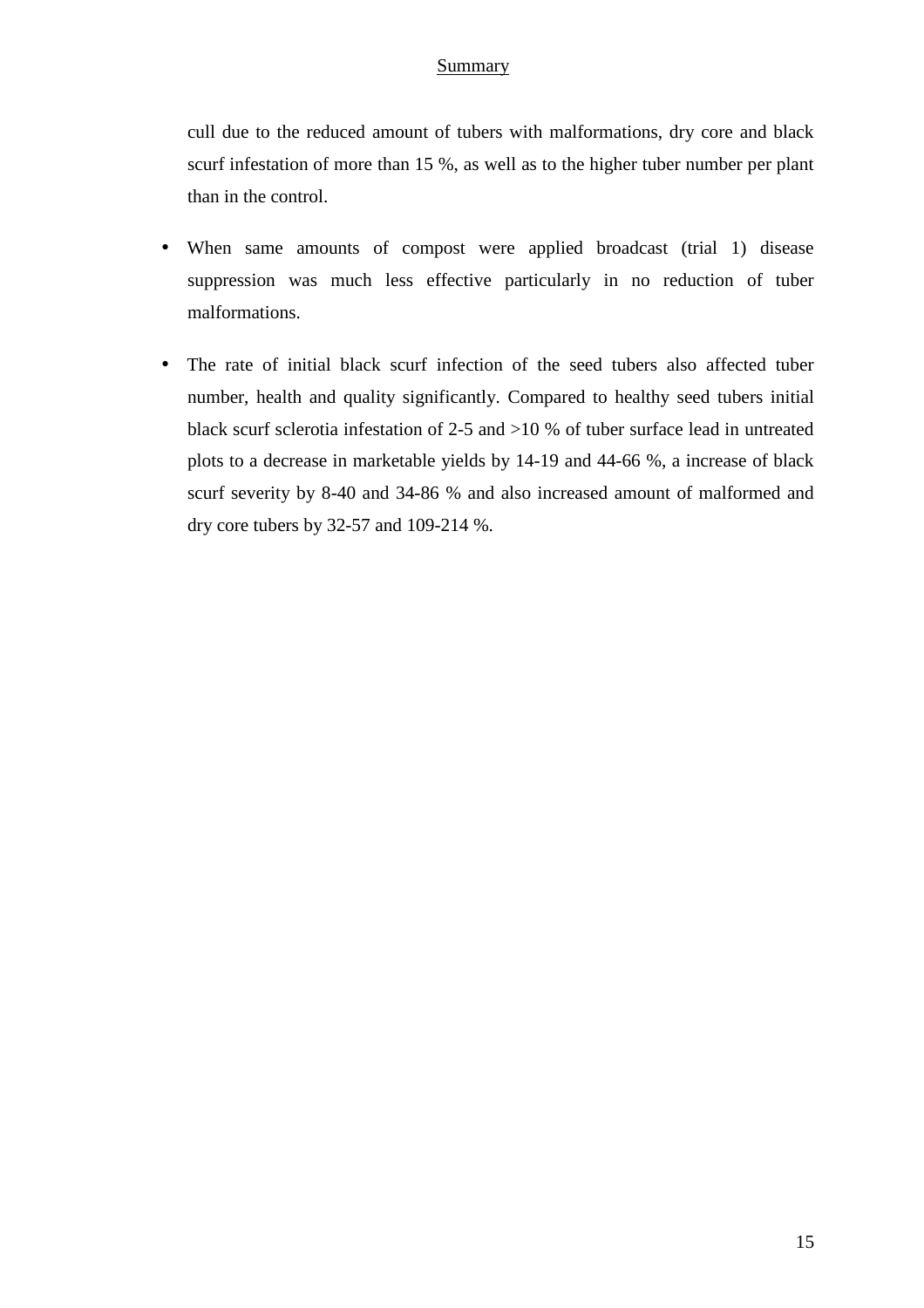#### **Zusammenfassung**

Diese Arbeit betrachtete verschiedene Systemsansätze bezüglich der Sicherung von Ertrag und Pflanzengesundheit bei nach Richtlinien des Ökolandbaus angebauten Kartoffeln und Tomaten. Kapitel 2 beschreibt basierend auf mehreren Feldversuchen Herausforderungen im ökologischen Kartoffelanbau, unter besonderer Berücksichtigung der Wechselwirkung zwischen Krautfäulebefall und Boden N-Angebot in Bezug auf die durch *P. infestans* bedingten Ertrags-Verlust-Beziehungen.

Kapitel 3 beschreibt den Effekt ausgewählter kommerzieller organischen Düngemittel und Biostimulantien bzw. Pflanzenstärkungsmittel auf N Mineralisation, Ertrag und Pflanzengesundheit in Versuchen mit Tomaten und Kartoffeln unter ökologischen Anbaubedingungen. Kapitel 4 befasst sich dem Einsatz von suppressiven Komposten zur Verminderung des Befalls durch den saprophytischen Krankheitserreger *Rhizoctonia solani.* 

 Die Situation im ökologischen Kartoffelanbau wird hinsichtlich Krautfäulebefall und N Versorgung in Kapitel 2 zusammengefasst. Der zweite Teil des Kapitels beschreibt anhand von Feldversuchen in den Jahren 2002-2004 die interaktiven Effekte von Boden N Angebot, klimatischen Bedingungen und Krautfäulebefall mit und ohne Kupferschutz bei der mittelfrühen Sorte Nicola.

• Aus den Versuchen ging hervor, dass der Einsatz von Kupferfungiziden in den meisten Fällen den Krautfäuleverlauf verlangsamte und dadurch die Wachstumsphase um durchschnittlich drei Tage verlängerte. Allerdings waren nur 30 % der Ertragsvariationen durch die Reduzierung des Befalls erklärbar. Die Einbeziehung von der Faktoren Befallsreduktion, Wachstumsdauer und Temperatursumme von der Pflanzung bis zu einem Befall von 60 %, sowie des Boden N-min Gehaltes 10 Tage nach Bestandsaufgang in einem multiplen Regressions-Modell (R²Max) erklärten 75 % der Ertragsschwankungen. Bei einem extrem hohen nicht praxisüblichen N-min Gehalt von 280 kg ha<sup>-1</sup> war dieses Modell allerdings nicht mehr anwendbar, um mögliche Ertragseinflüsse darzustellen.

Die Einbeziehung der Ergebnisse ins Anbaumanagement wurde unter Berücksichtigung von Sortenwahl, Nährstoffangebot und Befall diskutiert. Aus den Ergebnissen ergaben sich folgende Schlüsse: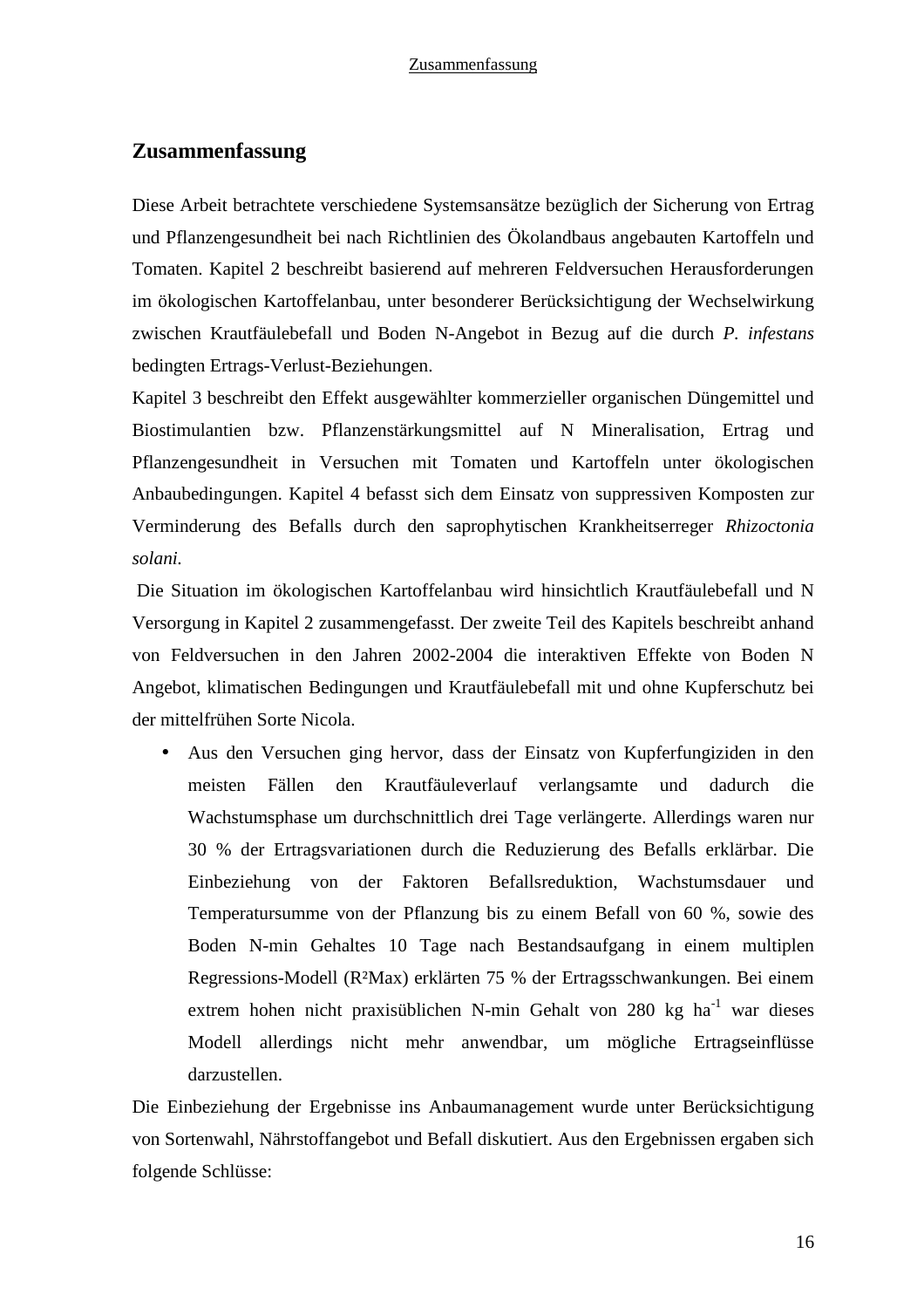- Im ökologischen Kartoffelanbau sind die Erträge hauptsächlich durch ein geringes N- Angebot im Frühjahr und Frühsommer limitiert
- Der Einfluss der Krautfäule auf Ertrag wird oftmals für den ökologischen Landbau überschätzt und kann aufgrund der Interaktion zwischen N-Angebot und Befall nicht mit den Ertrags-/Verlustbeziehungen aus konventioneller Bewirtschaftung berechnet werden.
- Noch mehr als die Resistenzeigenschaften sind frühe Knollenentwicklung sowie eine effiziente Nutzung des Nährstoffangebotes einer Sorte von Bedeutung.
- Der Einsatz von Kupferfungiziden unter Bedingungen in Nordhessen und Südniedersachsen reduzierte zwar die Befallsschwere um ca. 15-30 %, allerdings konnten keine statistisch signifikanten Ertragssteigerungen festgestellt werden (+0 bis +10 %). Bei milden Befallsverlauf und niedrigem Stickstoffangebot ergab sich nahezu kein Ertragseffekt mit Kupferfungiziden .

Kapitel 3 beschreibt die Effekte von ausgewählten kommerziellen organischen Düngemitteln und Pflanzenstärkungsmitteln in Feldversuchen auf Kartoffeln und Tomaten hinsichtlich Stickstoffeffizienz, Ertrag und Pflanzengesundheit. Die getesteten organischen Düngemittel waren Biofeed Basis (AgroBio Products, Wageningen; NL), ein Mix aus pflanzlichen Rohstoffen angereichert mit Rohphosphat, Kaliumsulfat und Kalk sowie Bio Ilsa 12,5 Export (ILSA-Group, Agriziano, Italien) ein durch physikalische Hydrolisierung von Rinderhaaren produzierter organischer N Dünger. Darüber hinaus wurden die Pflanzenstärkungsmittel BioFeed Quality (BFQ) (AgroBio Products, Wageningen; NL), eine wässerige Extraktion aus zwei Algentypen und 2 % getrocknetem Thymian (*Thymus vulgaris*) angereichert mit Humin und Fulvinsäuren sowie AUSMA (Biolat, Salaspils, Lettland) eine wässerige Extraktion aus Kiefern- und Fichtennadeln getestet. Alle Produkte sind nach den EU Richtlinien 2092/91 für den Einsatz im Ökologischen Landbau zugelassen.

• Alle getesteten Düngemittel stellten in den Hauptaufnahmephasen beider Kulturen vergleichbare Mengen an Stickstoff wie bei Hornmehl Referenzdüngung bereit. Im Mittel der N-Düngestufen (bei Reihendüngung) konnten 95 Tage (Mitte Juli) nach Pflanzung eine N-Aufnahme von 34-58 % des Stickstoffs aus den Düngern (verglichen mit ungedüngter Variante) in Kraut und Knollen der Kartoffeln nachgewiesen werden.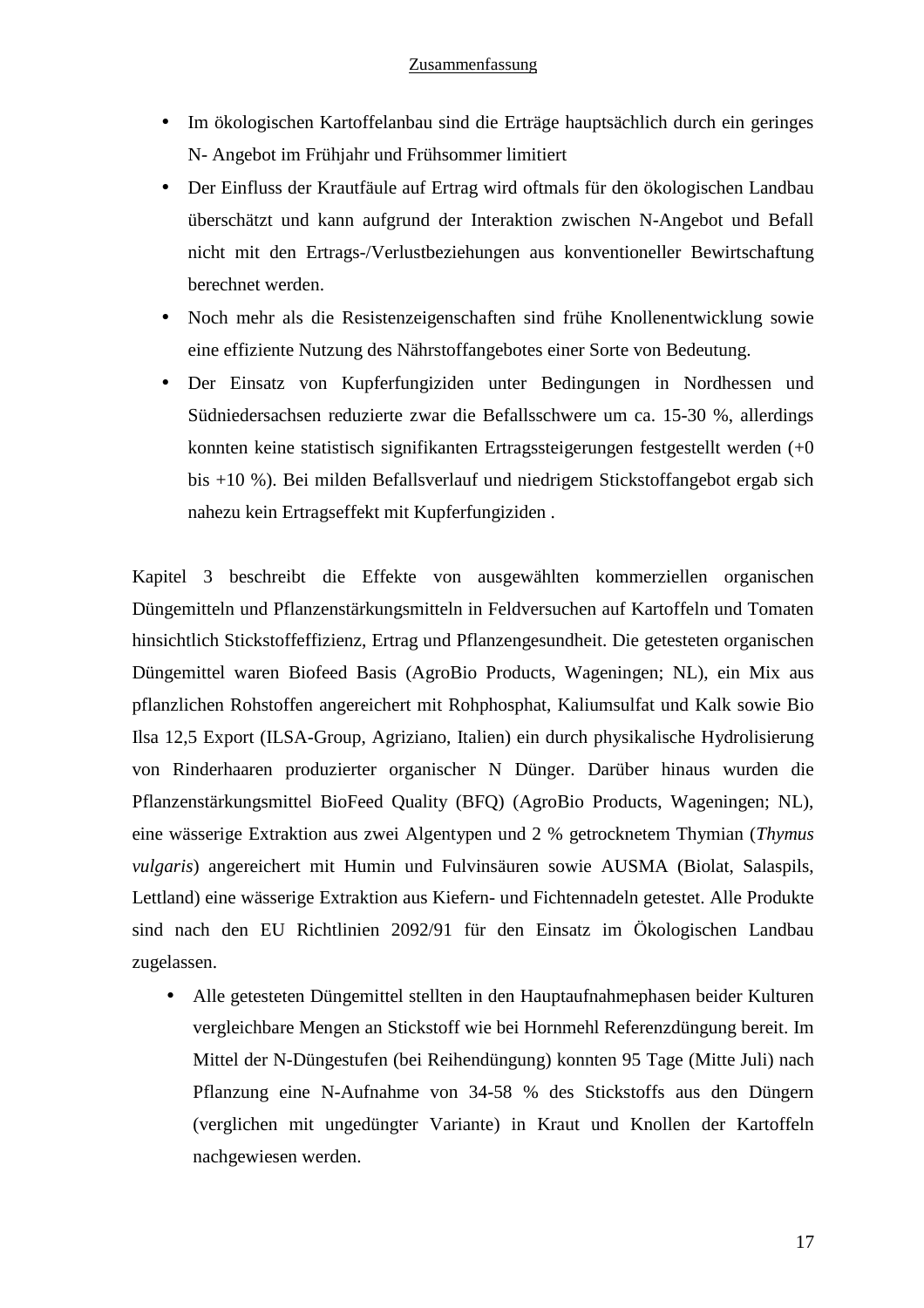#### Zusammenfassung

- In den Versuchen zeigten die getesteten Düngemittel bei Tomaten und Kartoffeln vergleichbare Wachstumsverläufe und mindestens gleiche oder höhere Erträge als in den mit Hornmehl gedüngten Kontrollbehandlungen. Der Mehrertrag bei Kartoffeln pro gedüngtes kg N unterschied sich hinsichtlich der Sorten und des N Düngeniveaus. Allerdings zeigten verglichen mit Hornmehl sowohl BFB als auch BI 12 ein um 9-20 kg gesteigerten Ertrag pro kg N- Düngung. Bei moderater Düngung von 40 und 75 kg N ha<sup>-1</sup> lag die N- Effizienz zwischen 90 and 159 kg Ertrag  $kg^{-1}$  N – Zufuhr.
- Die kombinierten Behandlungen des Düngers BFB jeweilig mit den Pflanzenstärkungsmitteln AUSMA und BFQ erbrachten eine signifikante Steigerung des marktfähigen Tomatenertrages. Zum einen wurde die Anzahl mit Bräunfäule befallener Früchte verringert und zum anderen ein höherer Fruchtansatz besonders in der Kombination BFB + BFQ erzielt. Die Kartoffelerträge wurden zumindest in einem von zwei Jahre durch die Behandlung mit BFQ signifikant erhöht (+6 %), während im zweiten Versuchsjahr keine Ertragseffekte beobachtet werden konnten.
- Die signifikant höheren Reduktionen der Krautfäule in Blatttests mit Tomaten im Labor und in der Anzahl befallener Früchte in den Feldversuchen nach der Behandlung mit AUSMA und BFQ deuten auf Merkmale induzierter Resistenz hin. Allerdings konnte in den Kartoffelversuchen kein Effekt auf die Krautfäuleepidemie festgestellt werden.
- Der Sklerotienbesatz (*R. solani*) an geernteten Kartoffeln wurde durch die Behandlung mit BFQ signifikant reduziert(- 38 %). Bei einer Düngung mit dem aus pflanzlichen Rohstoffen bestehenden BFB war der Schorfbesatz um 25 % niedriger als bei Düngung mit BI 12 und Hornmehl, welche tierischer Herkunft sind.
- Insgesamt zeigten die Dünger BF Basis und BioIlsa 12,5 Export und die Pflanzenstärkungsmittel BF Quality und AUSMA insbesondere in der kombinierten Behandlung vielversprechende positive Effekte auf Pflanzenwachstum und – gesundheit.

In dieser Arbeit wurde außerdem der Effekt von Grüngut- und Bioabfallkompost (60/40) nach fünfmonatiger Kompostierungsphase sowie ein 15 Monate kompostierter 100 % iger Grüngutkompost in der zugelassenen Menge von 5 t ha-1 DM auf den Befall mit *R. solani*  untersucht. Streifenablage und breitflächige Ausbringung wurden verglichen, um zu testen,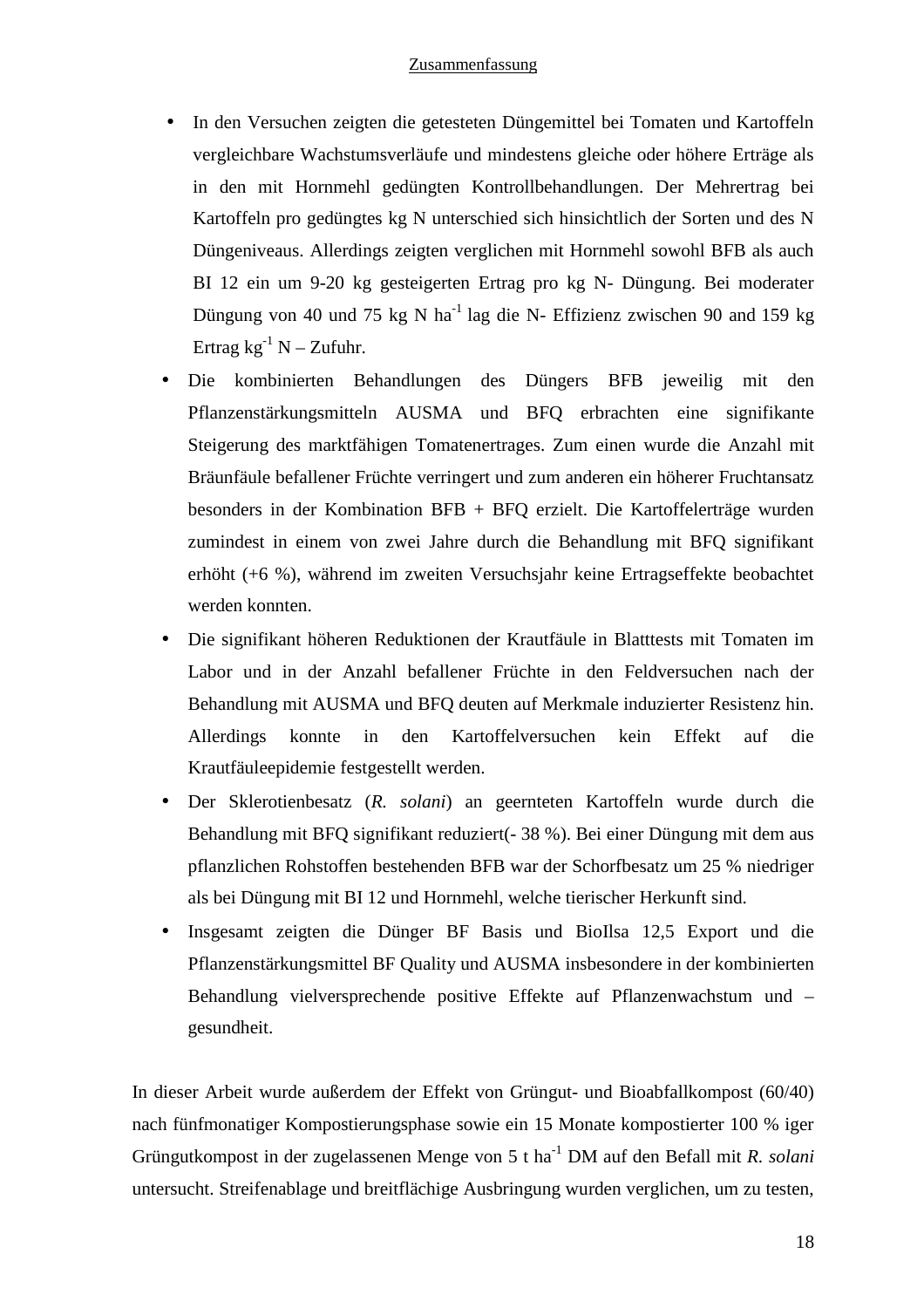#### Zusammenfassung

ob eine Ablage in direkter Umgebung der Mutterknolle eine Befalls unterdrückende Wirkung steigert.

- Im Mittel über den unterschiedlich starken Ausgangsbefalls der Pflanzknollen (Versuch 2) und von 12 Sorten (Versuch 3) reduzierte die Streifenablage von 5 t DM ha-1 hoch qualitativer Komposte die *R. solani* Schadbilder Pockenbesatz um 20 bis 84 %, Knollendeformationen um 20 bis 49 % und die lokale Trockenfäule um 38 bis 54 %. Der marktfähige Ertrag wurde durch den geringeren Sortierabfall aufgrund geringerer Anzahl an Knollendeformationen, lokaler Trockenfäule, Knollen mit einem Pockenbesatz von über 15 % sowie durch die erhöhte Anzahl von Knollen pro Pflanze um 5 bis 25 % gesteigert.
- Die Unterdrückung des Befalls des Kompostes war deutlich geringer, wenn die gleiche Menge and Kompost breitflächig ausgebracht wurde (Versuch 1) anstelle der Streifenablage. Insbesondere zeigte sich dies deutlich bei den Knollendeformationen, die im Gegensatz zur Streifenablage mit breitflächiger Ausbringung nicht reduziert wurden.
- Der Ausgangsbefall des Pflanzgutes beeinflusste die Knollenanzahl, -gesundheit und –qualität signifikant. Verglichen zu gesundem Pflanzgut führte ein Ausgangsbefall von 2-5 and >10 % zu 14-19 und 44-66 % geringerem marktfähigen Ertrag sowie zu einem erhöhten Pockenbesatz von 8-40 und 34-86 % und eine um 32-57 und 109-214 % erhöhte Anzahl an Deformationen und lokaler Trockenfäule.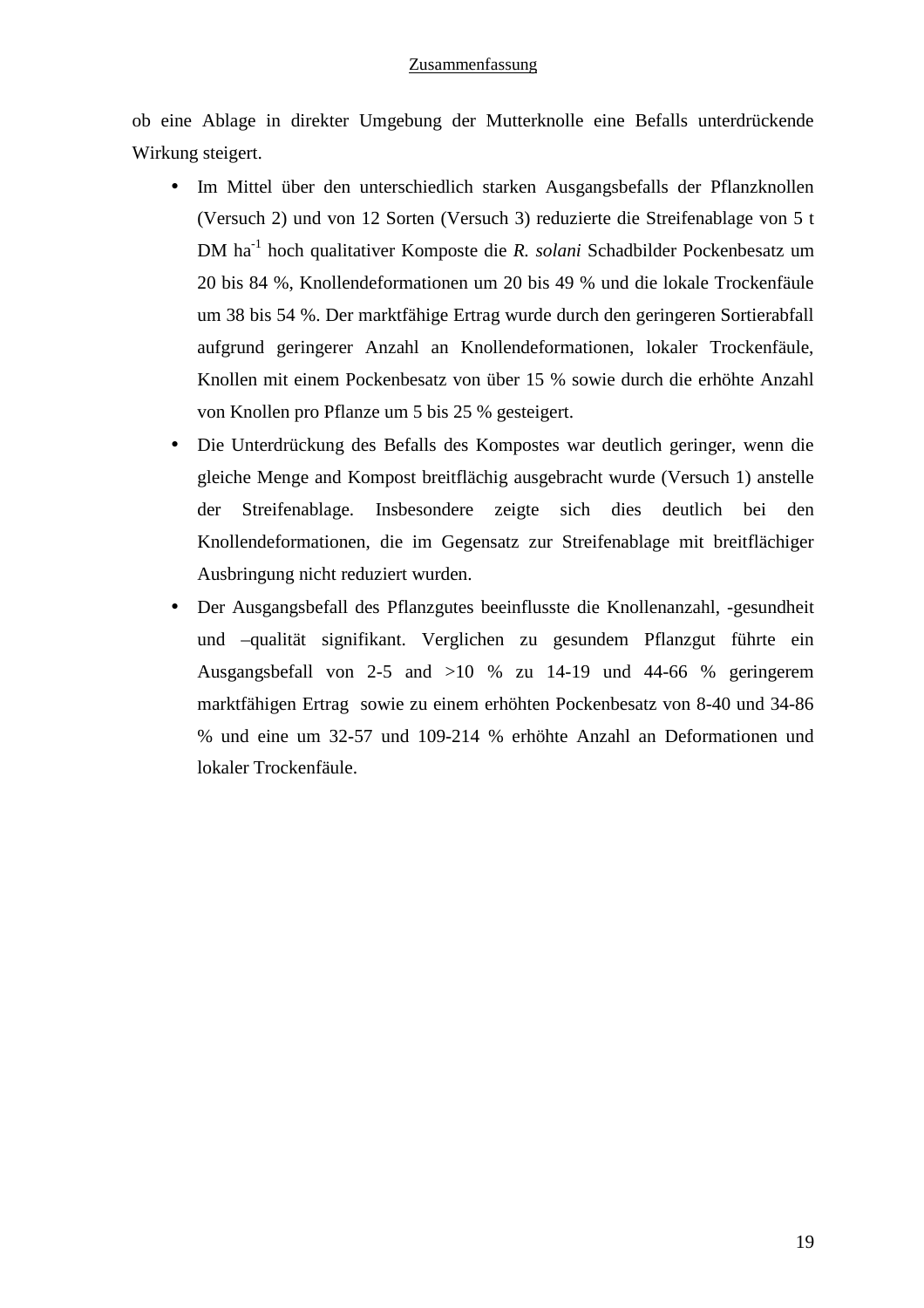#### **1. General introduction**

Organic farming relies on a long-term integrated approach rather than the more short-term targeted solutions common in conventional agriculture. For organic farmers it is important to recognise that the relationships that exist between different system components are complex and thus the sustainability of the system is dependent upon the functioning of a whole integrated and inter-related system (Atkinson & Watson 2000). For this reason, soil fertility is central to organic farming and includes not only the supply of nutrients to plants but also soil structure and very important soil health to enable plants to grow.

The most important element in building up a sustainable organic cropping system is the rotation design for nutrient cycling and conservation and weed, pest and disease control (Lampkin 1990, Heß 1989 & 1995, Stockdale et al. 2001, Watson et al. 2002). Crop rotations, including a mixture of leguminous fertility building and cash crops, are the main mechanism for nutrient supply within organic systems. Legume based leys are the principle fertility building crops. However, they can differ extremely in their  $N_2$  – fixation, depending on growing conditions, legume species and cultivar, proportion of legume in the ley, management, and the age of the ley. N accumulation according to several studies ranged between 20and 500 kg N ha<sup>-1</sup> (Spiertz & Sibma 1986, Heß 1989, Kristensen et al.1995, Schmidt et al 1999). This nitrogen is subsequently made available after incorporation by mineralization. In a long term trial in comparing different agricultural systems in Switzerland soil microbial activity was enhanced and soil organic matter and organic N increased in the organic systems (Fließbach & Mäder 2000).

Further nutrient sources are organic fertilisers such as solid and liquid animal manures, green manures and composts. With the exception of liquid manure these fertilisers are usually slow release and highly dependent on the soil moisture and temperature for mineralization processes that make the nutrients available to the plants (van Delden 2001; Haase et al. 2007, Gruber et al. 2003). In high value vegetable crops, more expensive fertilisers that supply nutrients more rapidly such as hair meal pellets, molasses, horn and legume meals etc. are also used (Müller & Von Fragstein, 2005; Raupp, 2005).

Disease management must also be considered in a systemic approach. Crop protection in organic farming is generally not directed at controlling particular pathogens or pests but at management of the environment so that plants are able to withstand potential attacks. Resistant cultivars adapted to local conditions are in demand among organic farmers. The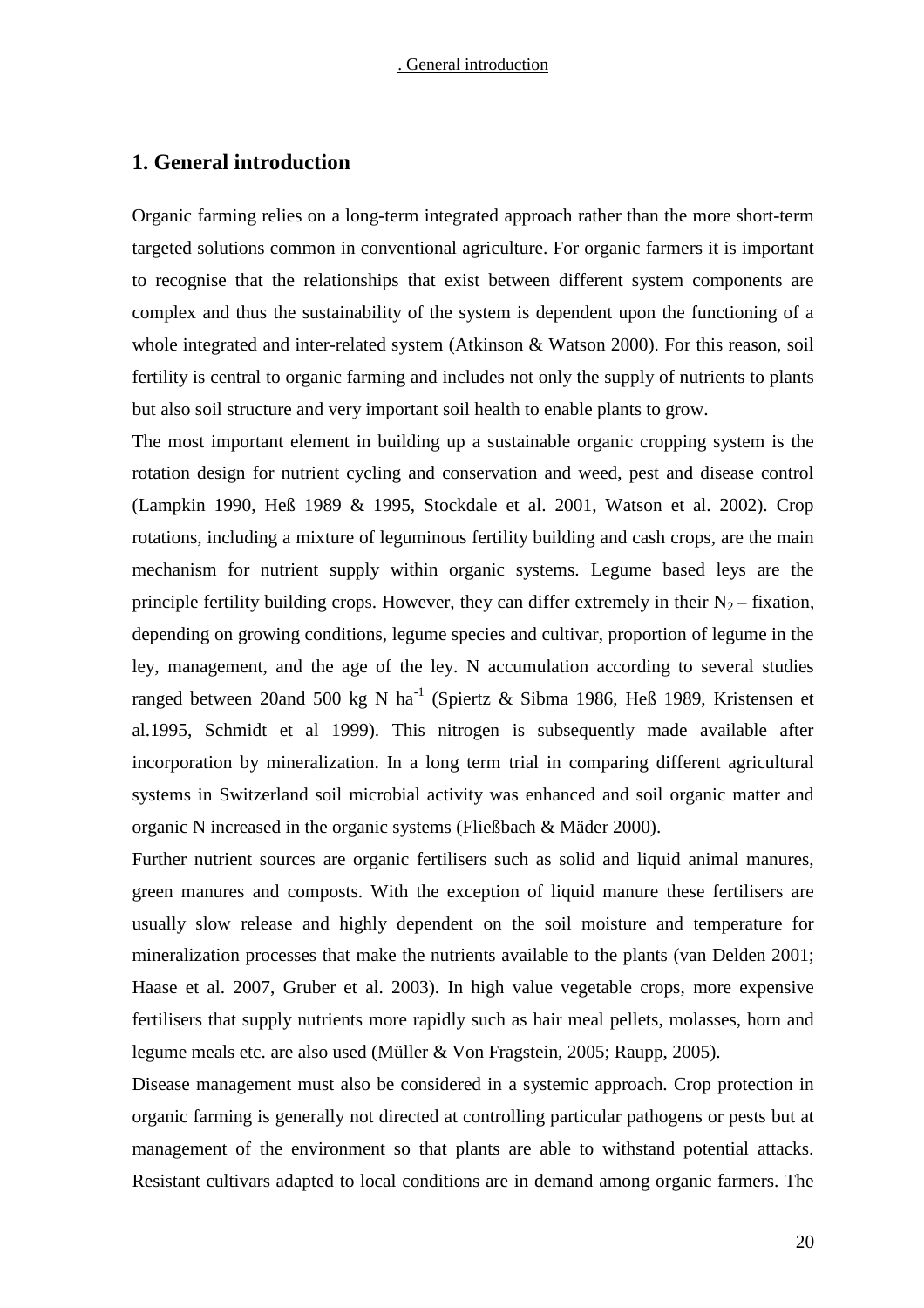#### . General introduction

most important practices contributing to disease prevention and control are long, balanced rotations, organic amendments and reduced tillage, all geared towards maintenance of the soil organic matter content and fertility (Watson et al. 2002,. Van Bruggen & Termorshuizen 2003, Bailey. &. Lazarovits 2003, Möller & Reents 2007) Soil borne pathogens are influenced by rotation length, with reduced disease levels associated with longer gaps between susceptible crops (Clark et al. 1998). Increased soil microbial activity may contribute to the control of soil borne diseases, leading to increased competition, parasitism and predation in the rhizosphere (Workneh & van Bruggen 1994; Knudsen et al. 1995, Fließbach & Mäder 2000). Nevertheless, managing soil fertility and diseases is complex. For example, the incorporation of green manures and plant residues has positive effects on the N management. However, raw organic matter also favours plant pathogens with a saprophytic phase such as *Rhizoctonia solani* which can multiply in plant debris (Weinhold 1977).

In addition to fertility management, organic farmers can make use of products containing biological control agents and natural toxic compounds in plant extracts or products known as biostimulants or plant strengtheners which should enable plants to stimulate growth, induce plant resistance or stimulate soil life. Sulphur and copper fungicides are mainly used in pomiculture, vineyards, hops, tomato and potato production to control downy mildews and late blight.

The aim of the present thesis is to evaluate different agronomic measures in managing selected diseases and optimising nutrient management in organic potato and tomato production. The thesis is divided into five chapters. The following chapters 2-4 comprise three manuscripts which will be or are submitted to international peer-reviewed journals. Chapter 2 describes challenges to organic potato farming in disease and nutrient management focussing in detail on the interactive effects of late blight, nutrient availability, and yield losses in organic farming. These were determined in a series of field trials from 2002-2004 (published in Potato Research 49(1)). Chapter 3 describes the effect of some selected organic fertiliser and biostimulant products on nitrogen efficiency, yield and diseases in organic potato and tomato trials. Chapter 4 focuses on the effect of suppressive composts on the saprophytic pathogen *Rhizoctonia solani* in organic potato systems. The final chapter is a concluding discussion about the implication of the results on soil fertility management in organic farming.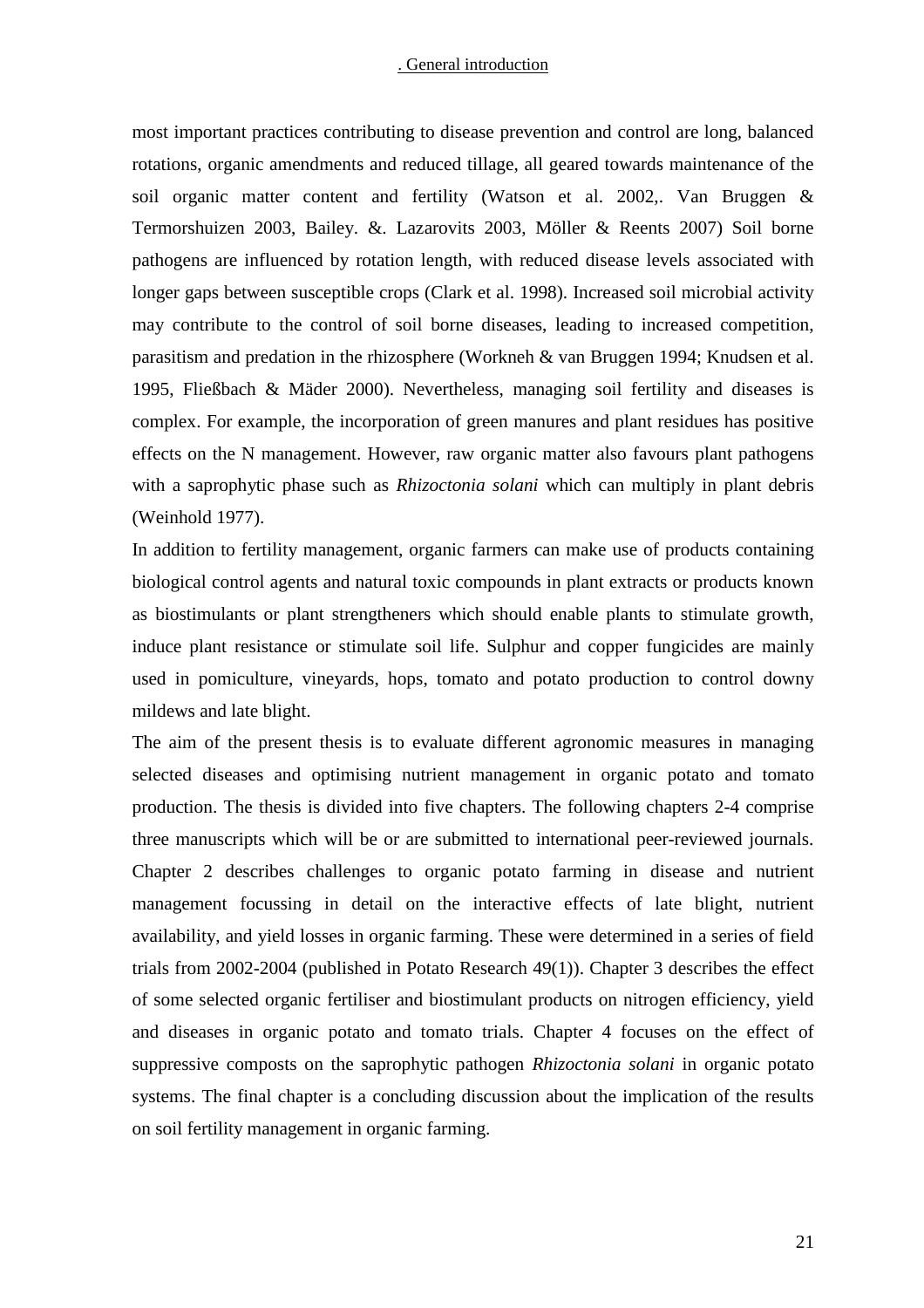#### **References**

- Bailey K. L. &. Lazarovits G., 2003: Suppressing soil-borne diseases with residue management and organic amendments. Soil and Tillage Research 72, 2, pp. 169- 180.
- Fließbach A. & Mäder P., 2000: Microbial biomass and size-density fractions differ between soils of organic and conventional agricultural systems. Soil Biology and Biochemistry 32, pp 757-768.
- Gruber H., Thamm U. & Michel V., 2003: Effektive Nutzung des Leguminosenstickstoffs in der Fruchtfolge [Effective use of Legume Nitrogen in the Crop Rotation]. Ökologie & Landbau 127
- Haase T., 2007: Organic potatoes for processing. Agronomical measures and their impact upon yield and quality. Dissertation zur Erlangung des akademischen Grades eines Doktors der Agrarwissenschaften (Dr. agr.) im Fachbereich Ökologische Agrarwissenschaften der Universität Kassel,
- Heß J., 1989. Kleegrasumbruch im Organischen Landbau: Stickstoffdynamik im Fruchtfolgeglied Kleegras–Kleegras–Weizen–Roggen. PhD Thesis, University of Bonn, Germany 127 pp.
- Heß J., 1995. Residualer Stickstoff aus mehrjährigem Feldfutterbau: Optimierung seiner Nutzung durch Fruchtfolge und Anbauverfahren unter den Bedingungen des Ökologischen Landbau. Wissenschaftlicher Fachverlag Gießen.103pp.
- Knudsen I.M.B., Debosz K., Hockenhull J., Jensen D.F. & Elmholt S.1995: Suppressiveness of organically and conventionally managed soils towards brown foot rot of barley. Applied Soil Ecology 12, pp. 61-72
- Kristensen E.S. Hogh-Jensen H. & Kristensen I.S., 1995: A simple-model for estimation of atmospherically-derived nitrogen in grass-clover systems. Biological Agriculture and Horticulture 12, pp. 263-276

Lampkin N., 1990: Organic Farming. Farming Press Books Ipswich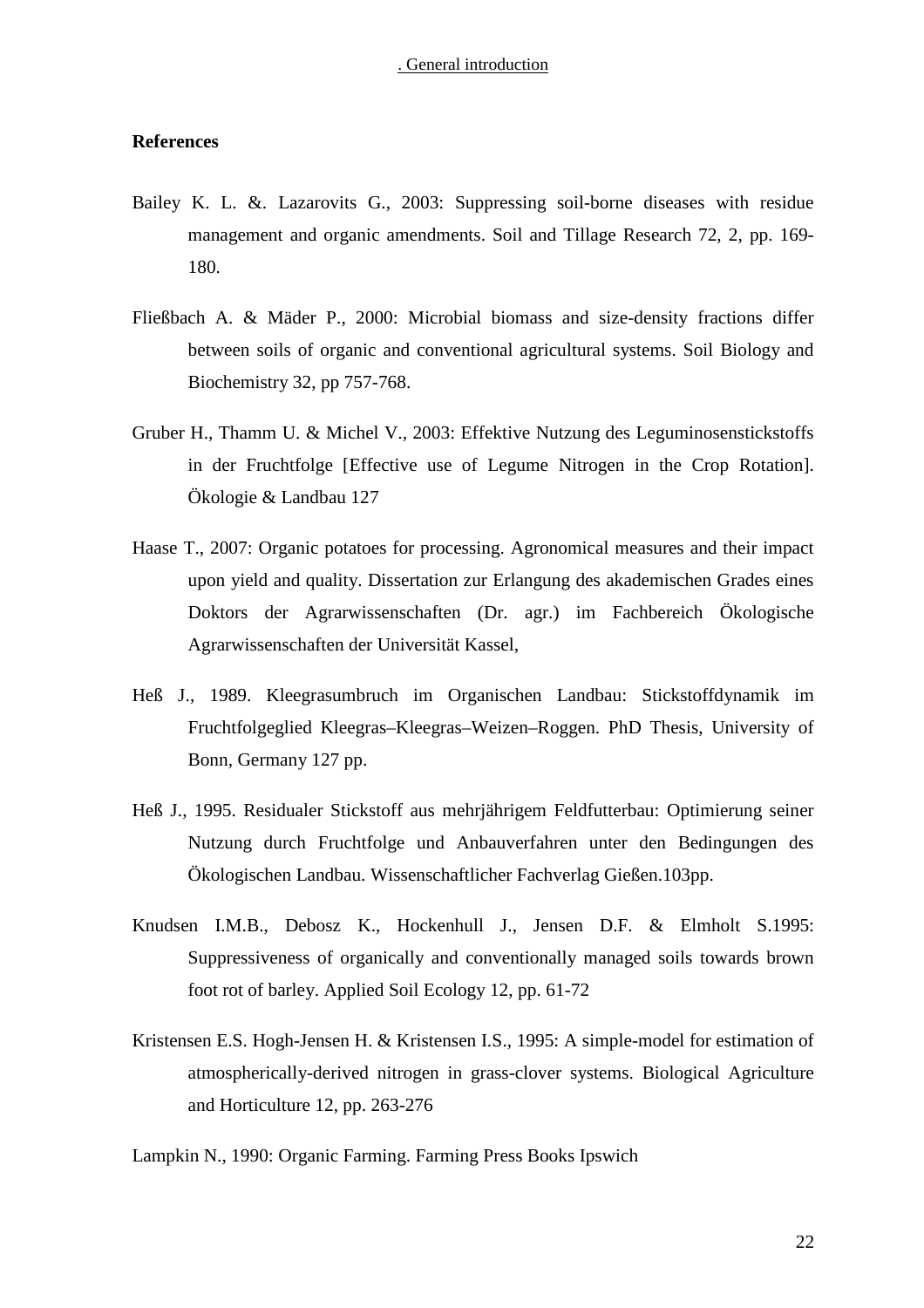- Möller K. & Reents H. J., 2007: Impact of agronomic strategies (seed tuber pre-sprouting, cultivar choice) to control late blight (*Phytophthora infestans*) on tuber growth and Yield in Organic Potato (Solanum tuberosum L.) Crops, Potato Research 50, 2, pp. 15-29.
- Müller T, von Fragstein und Niemsdorff P., 2005: Vegetabile Düngemittel N-Umsatz im Boden bei Inkubationsexperimenten und in Feldversuchen. In: Heß J, Rahmann G (eds) Ende der Nische. Beiträge zur 8. Wissenschaftstagung zum Ökologischen Landbau, 1.-4.3.2005, Kassel. Kassel, Kassel University Press, pp. 205-208.
- Schmidt H., Philipps L., Welsh J.P. & von Fragstein P., 1999: Legume breaks in stockless organic farming rotations: nitrogen accumulation and influence on the following crops. Biological Agriculture and Horticulture 17, pp. 159-170.
- Stockdale E.A., Lampkin N.H., Hovi M., Keatinge R., Lennartsson E.K.M., MacDonald D.W., Padel S., Tattersall F.H. Wolfe M.S. & Watson C.A., 2001: Agronomic and Environmental Implications of Organic Farming Systems. Advances in Agronomy 70, pp. 261-327.
- Van Bruggen A.H. C. &. Termorshuizen A.J., 2003: Integrated approaches to root disease management in organic farming systems. Australasian Plant Pathology 32, 2, pp. 141-156
- Watson C.A, Atkinson D.,Gosling P, Jackson L.R. &. Rayns F.W., 2002: Managing soil fertility in organic farming systems. Soil Use and Management 18, pp. 239-247
- Weinhold AR 1977: Population of Rhizoctonia solani in agricultural soils determined by a screening process. Phytopathology 67, pp. 566-569.
- Workneh F. & Van Bruggen A.H.C. 1994: Suppression of corky root of tomatoes in soils from organic farms, associated with soil microbial activity and nitrogen status of soil and tomato tissue. Phytopathology 84, pp. 688-694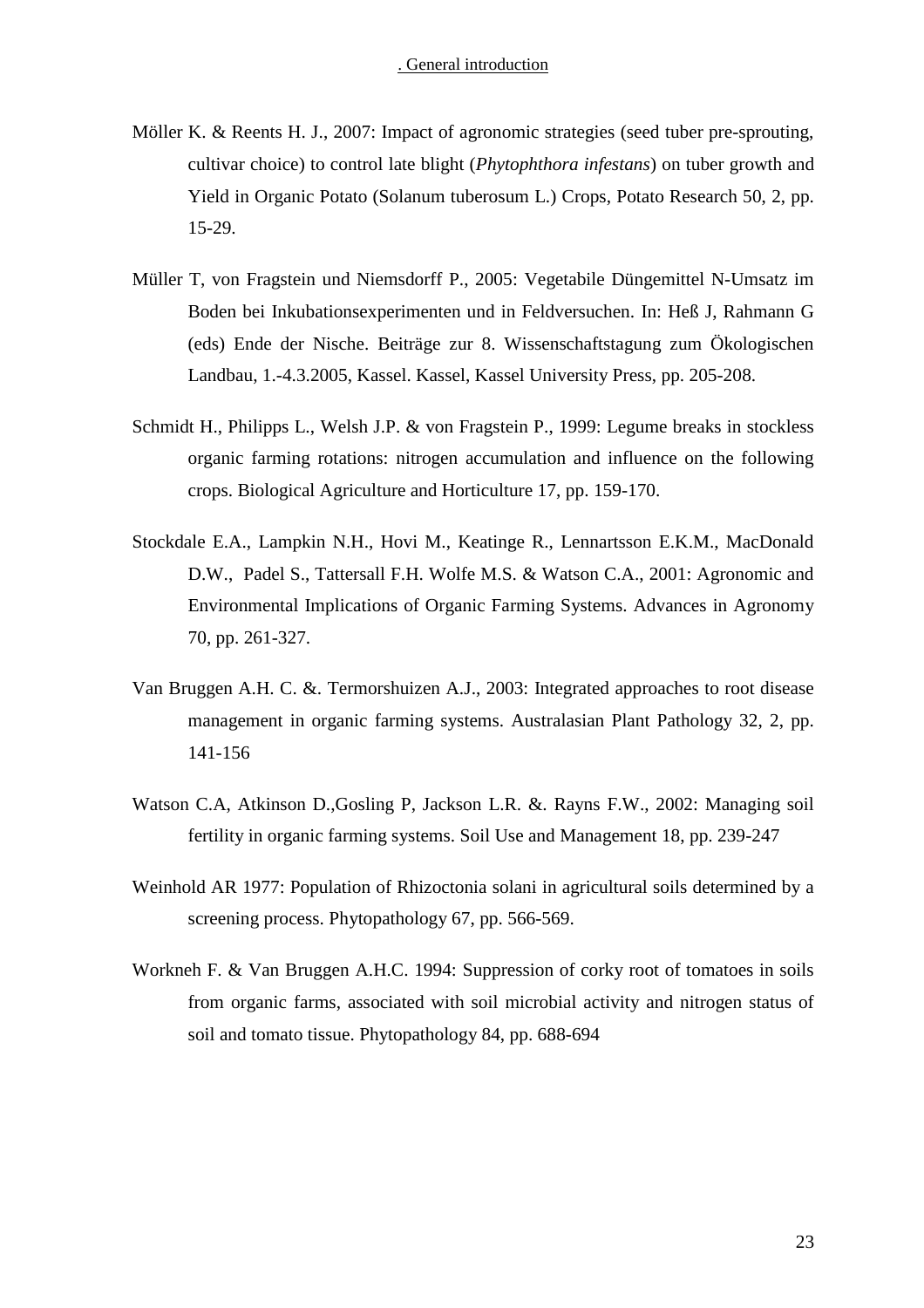### **2. Challenges to organic potato farming: Disease and nutrient management**

Finckh, M.R., Schulte-Geldermann, E., Bruns, C.

University of Kassel, Faculty of Organic Agricultural Sciences, Nordbahnhofstr. 1 a, 37213 Witzenhausen

#### **Abstract**

For organic potato producers the two main challenges are disease and nutrient management. Both factors are limited by regulations that on the one hand prohibit the use of chemical fertilisers, especially nitrogen and, on the other hand, most synthetic pesticides.

Late blight, caused by *Phytophthtora infestans* is commonly thought to be the factor most limiting yield, however, because there is no really effective fungicide available to control late blight, there are virtually no yield loss data available for organic farming conditions.

In this paper the state of the art of organic potato management with respect to disease and nutrient management is summarised. In a second part, the interactive effects of Navailability in the soil, climatic conditions and late blight were studied in the presence and absence of copper fungicides from 2002-2004 for the mid-early main-crop potato cultivar Nicola.

From the experimental work it became clear that copper fungicides in most cases do slow down epidemics somewhat adding an average of 3 days to the growth duration. However, only 30 % of the variation in yield could be attributed to disease reductions. A model including disease reduction, growth duration and temperature sum from planting until 60 % disease severity was reached, and soil mineral N contents at 10 days after emergence could explain 75 % of the observed variation in yield. However, the model failed when Nsupply was extremely high.

The implications of the results on the management of organic potatoes with respect to cultivar choice, nutrient and disease management are discussed.

In conclusion, several points emerge from the presented results: In organic farming, yields of potatoes are foremost limited by nutrient availability in spring and early summer. The effects of late blight on yields may often be overestimated and cannot be deducted from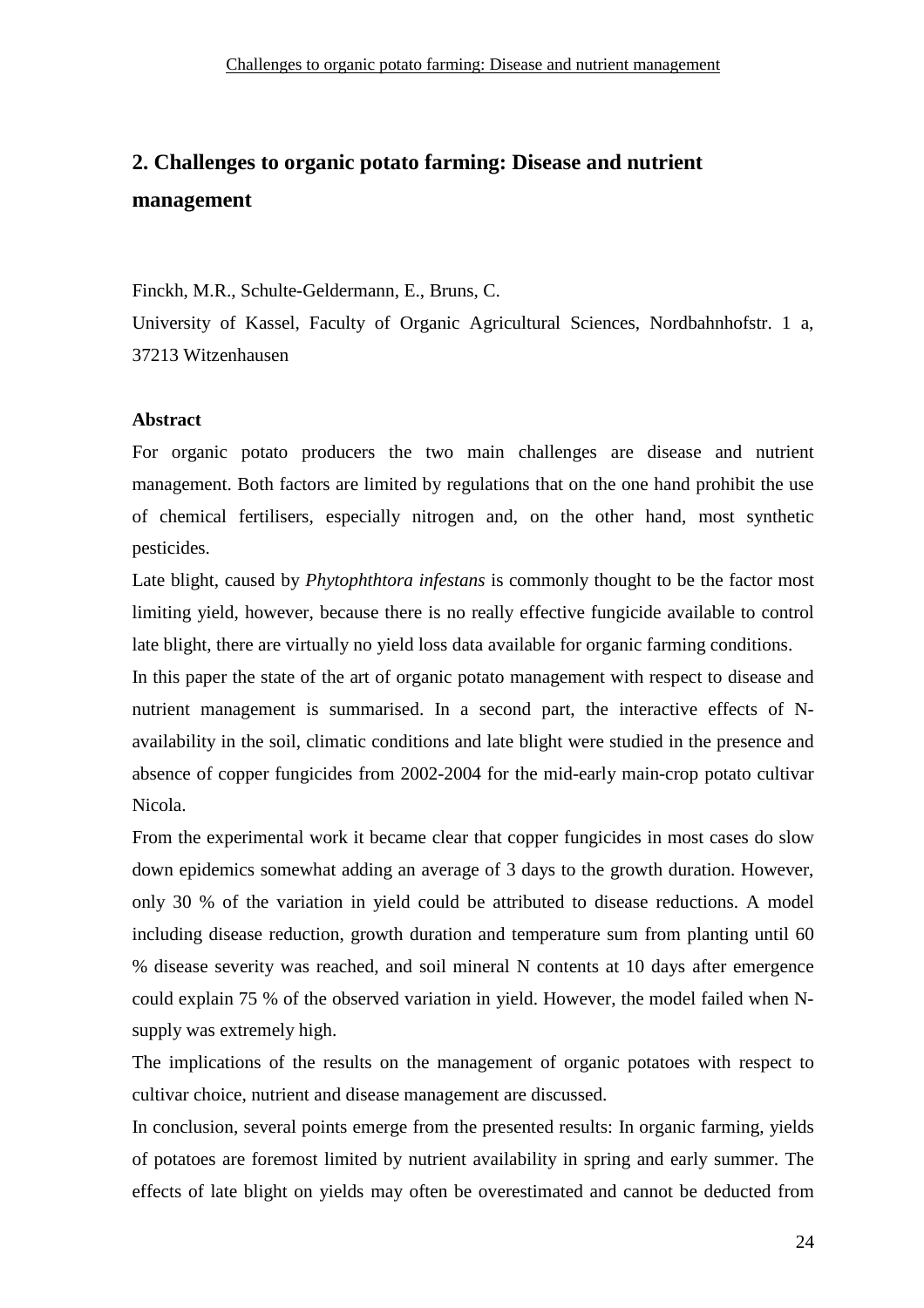#### Challenges to organic potato farming: Disease and nutrient management

results in conventional farming because of the strong interaction with nutrient status. Resistance clearly remains the most important strategy against late blight in organic potato production. However, as important or even more important as resistance is the early development and bulking behaviour and the ability of a cultivar to make use of organic nutrients efficiently. In the absence of efficient organic pesticides it is possible to reduce blight pressure to a certain extent by arranging the crop in small narrow fields perpendicular to the main wind direction neighboured either by non-hosts or completely resistant potatoes.

**Keywords:** Organic farming, Plant nutrition, *Phytophthora infestans,* yield loss, copper fungicides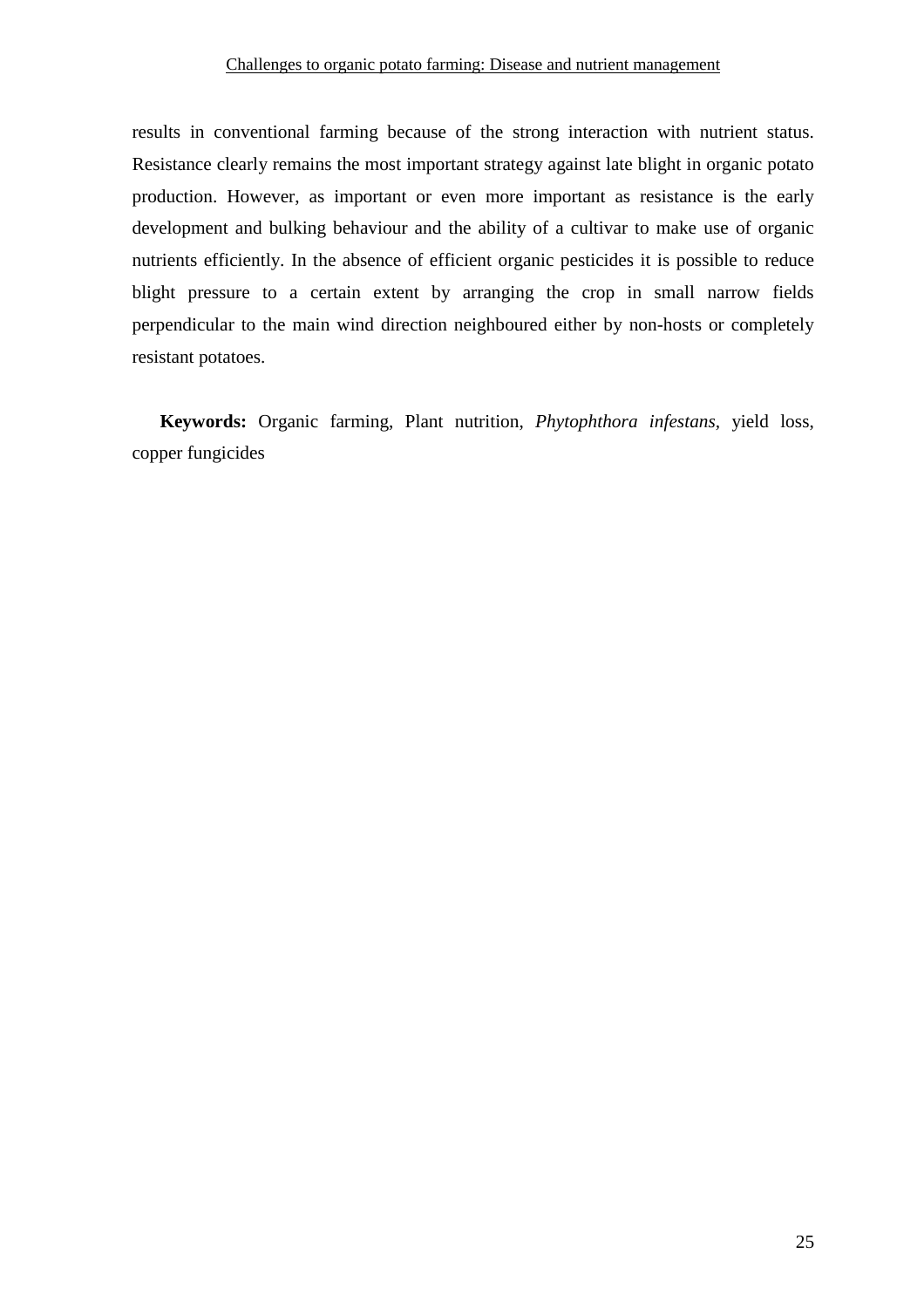#### **2.1. Introduction**

For organic potato producers the two main challenges are disease and nutrient management. Both factors are limited by regulations that on the one hand prohibit the use of chemical fertilisers, especially nitrogen and, on the other hand, synthetic pesticides (EUregulation 2092/91).

Plant nutrition in organic farming therefore relies on carefully designed rotations including ideally 25 % or more legumes in the rotation and the addition of organic fertilisers such as solid and liquid animal manures, green manures, and composts. With the exception of liquid manure these fertilisers are usually slow release and highly dependent on the soil moisture and temperature for mineralization processes that make the nutrients available to the plants (van Delden, 2001; Haase et al. 2005; Gruber et al. 2003). In high value vegetable crops, more expensive fertilisers that supply nutrients more rapidly such as hair meal pellets, molasses, horn and legume meals etc. are also used (Müller and Fragstein und Niemsdorff, 2005; Raupp, 2005).

In potato production, rotations, cover and green manure crops and animal manure are typically used to manage nutrients. Unfortunately, there are strong interactions between the type and timing of nutrient application and several pests and diseases, especially wire worms and black scurf (caused by *Rhizoctonia solani*). While wire worms (*Agriotes* spec. among others) are often a problem if the potatoes follow in the rotation after several years of pasture or grass-clover (Schepl et al.,2003; Paffrath, 2002). *R. solani* is favoured by high amounts of raw organic materials from manure or possibly also grass-clover pre-crops under suboptimal climatic conditions (Karalus, 2000; Radtke et al.,2000). Besides such negative effects remarkably positive effects of the use of straw mulch were found. On the one hand, straw mulch applications reduced potato virus Y infestation (Saucke and Döring, 2004) while at the end of the potato season the straw reduced nitrogen leaching (Döring et al., 2005).

After emergence of the potato the haulm and roots develop simultaneously. Haulm development is strongly affected by the nitrogen supply / availability in the first weeks after emergence (Harris 1992; Marschner 1995; Neuhoff 2000; van der Zaag, 1992; Vos 1995) and by the time of flowering (roughly six weeks after emergence) when the main bulking period starts a leaf area index (LAI) of 2.5 - 3 is needed to allow for optimal bulking (van Delden, 2001; Marschner, 1995). We have found that for a potential yield of 35 t ha<sup>-1</sup> the crop needs to take up  $110 - 130$  kg N ha<sup>-1</sup> during main foliage growth until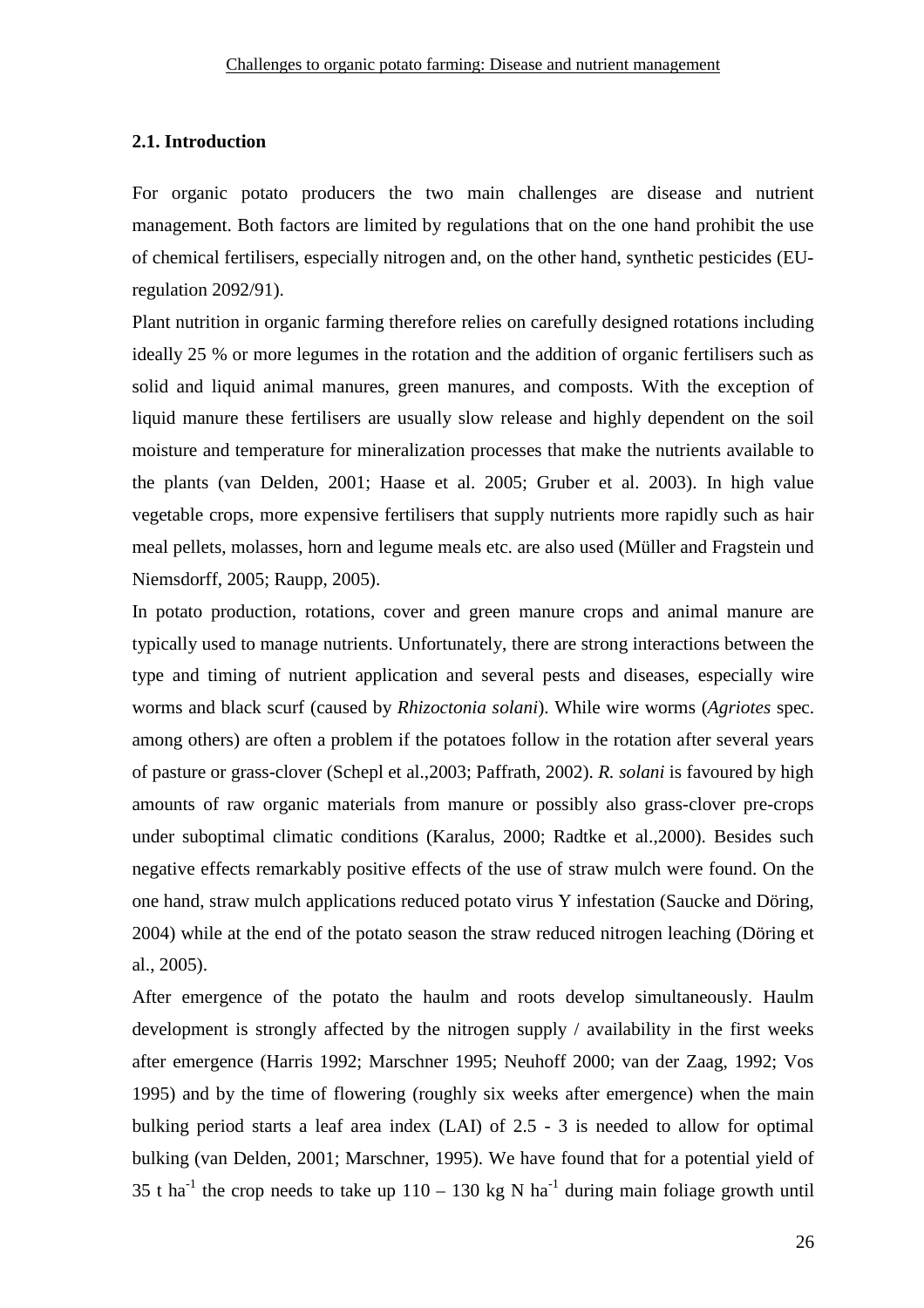start of tuber bulking (Schulte Geldermann, et al., unpublished) and an N need between 27 and 35 per 10t of yield has been reported in organic systems (Möller 2000). However, in high nitrogen-input conventional systems uptakes of 40-50 kg N per 10t of yield have been reported (Harris, 1992; Marschner, 1995; van der Zaag, 1992). It appears that N-use efficiency might be higher in low-input systems.

A too abundant haulm growth (high nitrogen supply) delays tuber initiation and crop maturation (Harris 1992; Marschner 1995; Millard and MacKerron, 1986). Excessive haulm growth may also prolong the duration of leaf wetness favouring the formation of spores, spore germination, and infection by the early and late blight pathogens (Radtke et al., 2000; Stevenson, 1993; Wright, 2002).

For plant protection in organic potato production, only few effective pesticides are available. The most important insect pest, the Colorado potato beetle (*Leptinotarsa decemlineata*) has to be managed preventively by reducing initial populations in the field through crop rotations and a minimum distance between fields in successive years of ideally about 100m. Remaining populations can be controlled in organic potato production with commercially available products based on *Bacillus thuringiensis var. tenebrionis* (Bt) or extracts of the Neem tree (see, e.g. http://www.bba.de/oekoland/index.htm). For fungal or bacterial diseases, on the other hand, there is currently no treatment available that reliably reduces diseases with the exception of copper based fungicides. While Copper fungicides reliably work as contact fungicides if applied preventively, their environmental side effects during production (mining) of copper and also in the soil and especially towards aquatic environments are unacceptable (Alloway, 1995) in general and especially when considering organic principles. Therefore, these fungicides are already prohibited in several European countries (Scandinavia and the Netherlands) and severely limited under German and Swiss organic regulations (a maximum of 3 and 4 kg Cu per ha and year are allowed, respectively) (Tamm et al, 2004). Under EU organic regulation 2092/92 (amended with prescription Nr. 473/2002 from March15<sup>th</sup> 2002) until 2005 up to 8 kg ha<sup>-1</sup> and year elemental copper are allowed and from 2006 to 2008 up to 6 kg ha<sup>-1</sup>with the final aim of prohibition. In parallel, the Swiss forecasting system that had been designed for the application of systemic fungicides has by now been expanded to allow for the optimisation of copper based contact fungicides in organic farming (Musa-Steenblock and Forrer, 2005).

In organic potato production the growing period is often limited due an early death of the haulm due to disease and pest attack, especially by late blight, caused by *Phytophthora*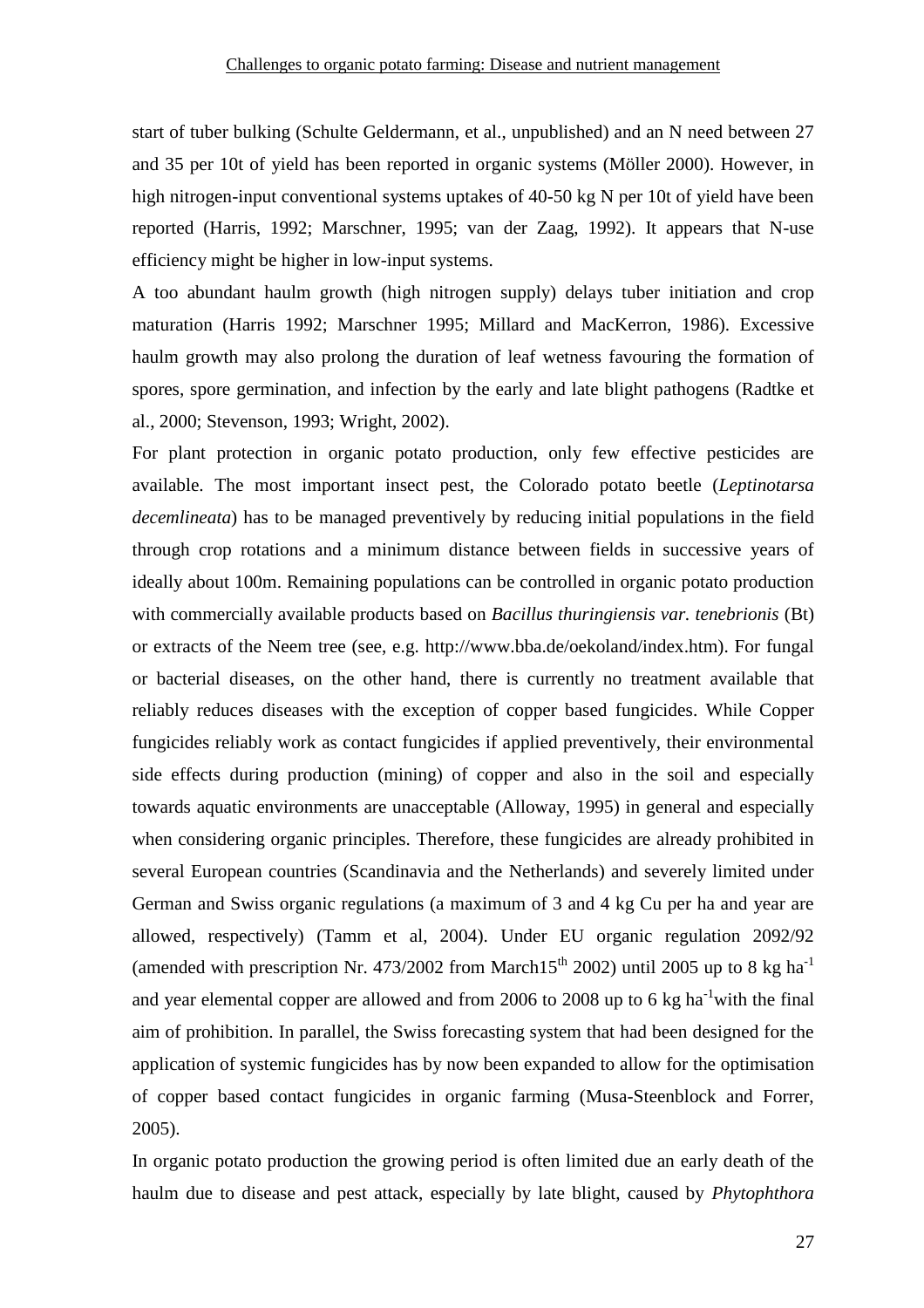*infestans*. To extend the post- emergence growth period in organic potato production, it is of importance to plant physiologically old (chitted) seed tubers and to plant as early as weather and soil conditions allow (Karalus and Rauber, 1997). As a consequence, soil temperatures during early potato development are often not very high and thus impede mineralization of nutrients from the organic residues in the soil during the critical period after crop emergence.

There is virtually no firm data available on the effects of *P. infestans* on yields in organic potato production (Tamm et al, 2004). This is due to the fact that no effective organic pesticides are available to achieve a healthy control in yield loss studies. More typically, comparisons are made between an untreated control and potatoes treated with substances allowed in organic farming. Depending on site, year, and time and type of application up to 25 % yield increases have been achieved with copper fungicides or various plant strengtheners (Möller and Meinck, 2003, Kainz and Möller, 2003). Yield increases in comparison to an untreated control cannot be used for yield loss analysis, however, as on the one hand the efficacy of the treatments depends on disease pressure, and, on the other hand, the yield potential at the site is not known.

An alternative approach to yield loss analysis in the absence of a healthy control was taken by Bouws-Beuermann (2005) by making use of the typical natural spatial variation in late blight severity across a field. They divided their experimental plots into multiple row sections of 3 to 6 m length which were all assessed separately for disease severity over time and also harvested separately. This approach resulted in subplots differing up to threefold in area under the disease progress curve. Depending on cultivar and year, between 0 and 24 % of the variation in yield could be explained by area under the curve, indicating that factors other than disease play a dominant role in determining yields.

To assess the socio-economic impacts of late blight in organic production and the possible impacts of a copper ban, within the EU- Blight-MOP Project (**B**light **M**anagement in **Organic Potato Production, see http://www.ncl.ac.uk/tcoa/producers/research/blightmop/)** a survey on organic potato growing was conducted in seven European countries involving 115 farms (Tamm et al, 2004). It became evident that yields are severely limited in organic farming and a majority of farmers claimed that they suffered yield losses due to late blight. Where it is legally allowed, farmers do therefore use copper fungicides. Late blight and black scurf are currently the most important diseases in organic farming. In addition, common scab (caused by *Streptomyces scabies*), silver scurf (*Helminthosporium solani*) and sometimes soft rot (caused by *Erwinia carotovora*) may cause serious problems.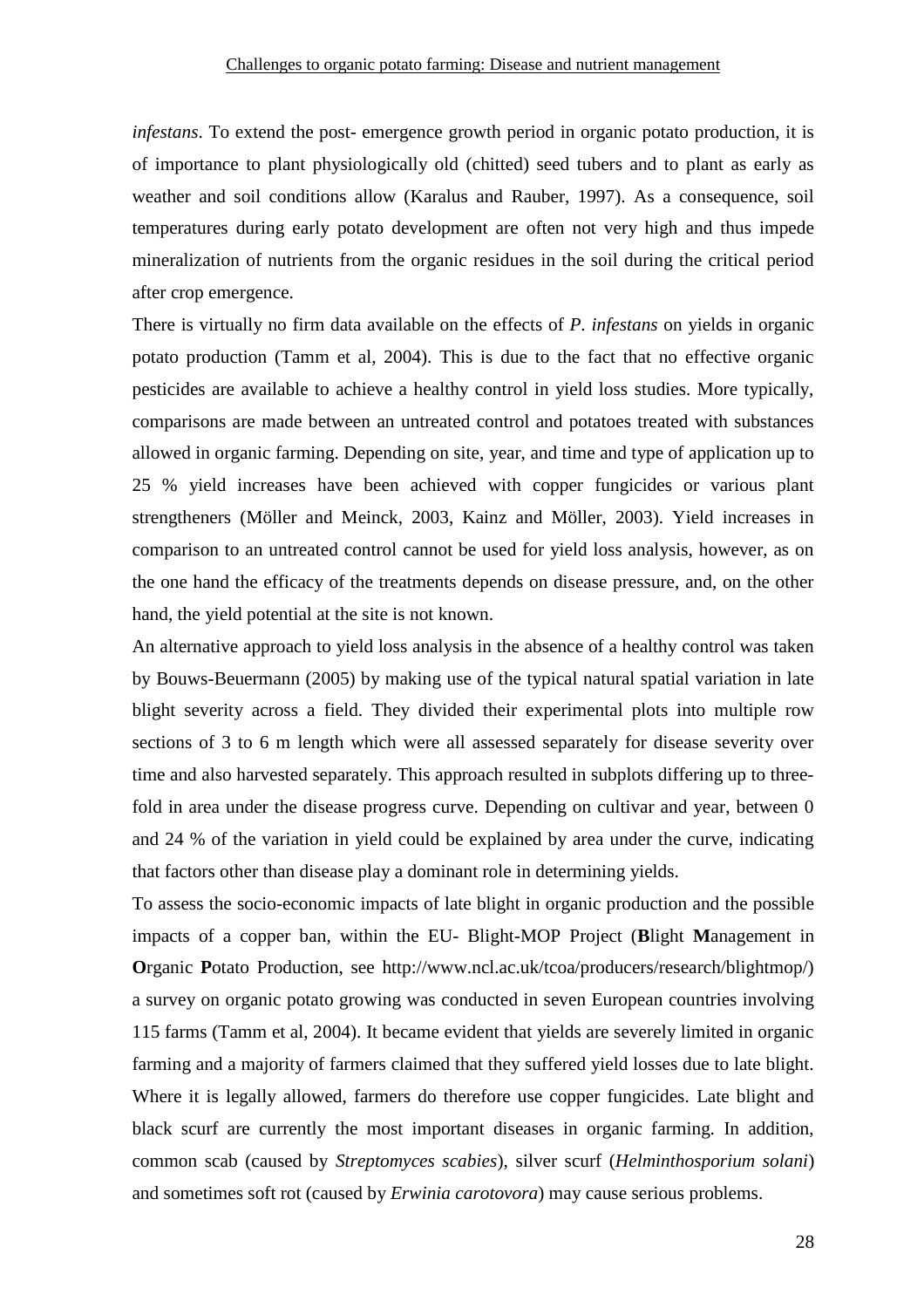While diseases appeared to be an important limitation to organic potato production, the data from the survey indicate that plant nutrition is at least as important. For example, on the farms surveyed organic manure inputs ranged from 0-350 kg N  $ha^{-1}$  (with a few extremely high values above 400kg) with the majority applying between 100 and 200kg. However, relating the inputs to the available N in the surveyed fields revealed that the amount of available N was below 100kg in all countries except France and the results clearly suggest that yields in organic farming are in large part limited by nutrient supply. A similar picture emerged for K-inputs which also tend to be below the recommended rates (Tamm et al, 2004).

The purpose of this paper is to present some data on the interactive effects of climatic conditions, nutrient supply and disease on the yield of the potato cultivar Nicola (a midearly main-crop potato). The data are drawn out of a total of five experiments conducted from 2002-2004 under various experimental conditions with and without application of copper fungicides.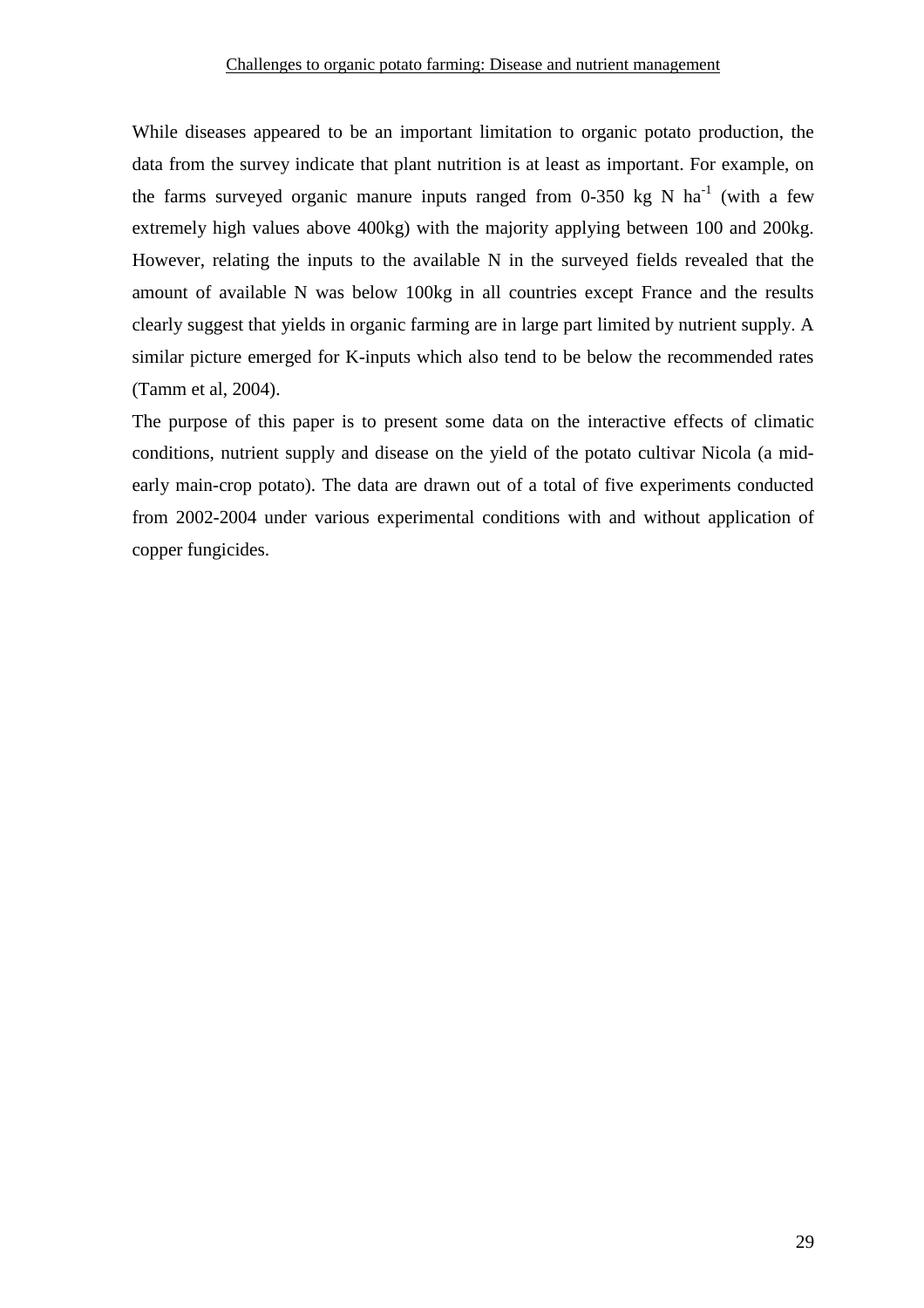#### **2.2. Materials and Methods**

In all experiments described, the cultivar Nicola (breeder Saatzucht Soltau/Bergen, Germany) was used. From 2002 to 2004 Nicola was grown at the experimental farm Hebenshausen (Heb) of the University of Kassel (annual mean temperature 7.9  $^{\circ}$ C, precipitation 619mm). Pre-crops were either grass-clover (GC) or winter wheat (WW) and in addition, in 2004, spring oats. No additional fertilisers were used. In all three years, there were four replications for all treatments planted. However, because of inclement weather interrupting planting operations in 2002, planting dates varied by 3 weeks among replications (Table 1). Plot sizes varied from 6 \* 10m to 18 \* 15m.

In addition to the site in Hebenshausen, in 2004, Nicola was grown in two sections of a nearby field (Eich, same climatic conditions) and in two sections of a farmers field (Etze, mean Temperature 8.7  $^{\circ}$ C, ppt 645 mm) in unreplicated plots of 15  $*$  30m. In Eich, in one section of the field the pre-crop was cabbage that had been harvested while in a second section of the field the cabbage had not been harvested due to marketing problems (Cab2). In Etze, the pre-crop was winter wheat.

At all sites, Copper Hydroxide (Cuprozin) was applied between 4 and 5 times per season at a rate of 500g Copper and 400 l/ha per application. Application dates were based on the internet based late blight warning system as soon as the first blight lesions were observed in the area immediately surrounding the experiments. However, in 2002 and 2004, inclement weather conditions often prevented optimal timing of the applications.

Soils were analysed prior to planting in late March/ early April and between 4 and 6 times during the growing season at each site concentrating on the time of maximum growth of the potatoes in May - July. Nitrate-N was determined in 0-60cm depth according to a standard assessment method (Schinner et al., 1996).

Plots were checked regularly until the beginning of the late blight epidemic. After this, disease was assessed twice weekly on five plants per plot (2002 and 2003) and in eight to 16 plot sections covering 7.5m length of a row in 2004. Percent diseased leaf area was estimated following the key of James et al. (1971).

Area under the disease progress curve (AUDC) was calculated per plot in 2002 and 2003 and per assessment site in 2004 based on the equation given by Kranz (1996).

At Heb and Eich daily mean temperatures and precipitation was measured with a local weather station while for Etze data from the German Weather service were obtained.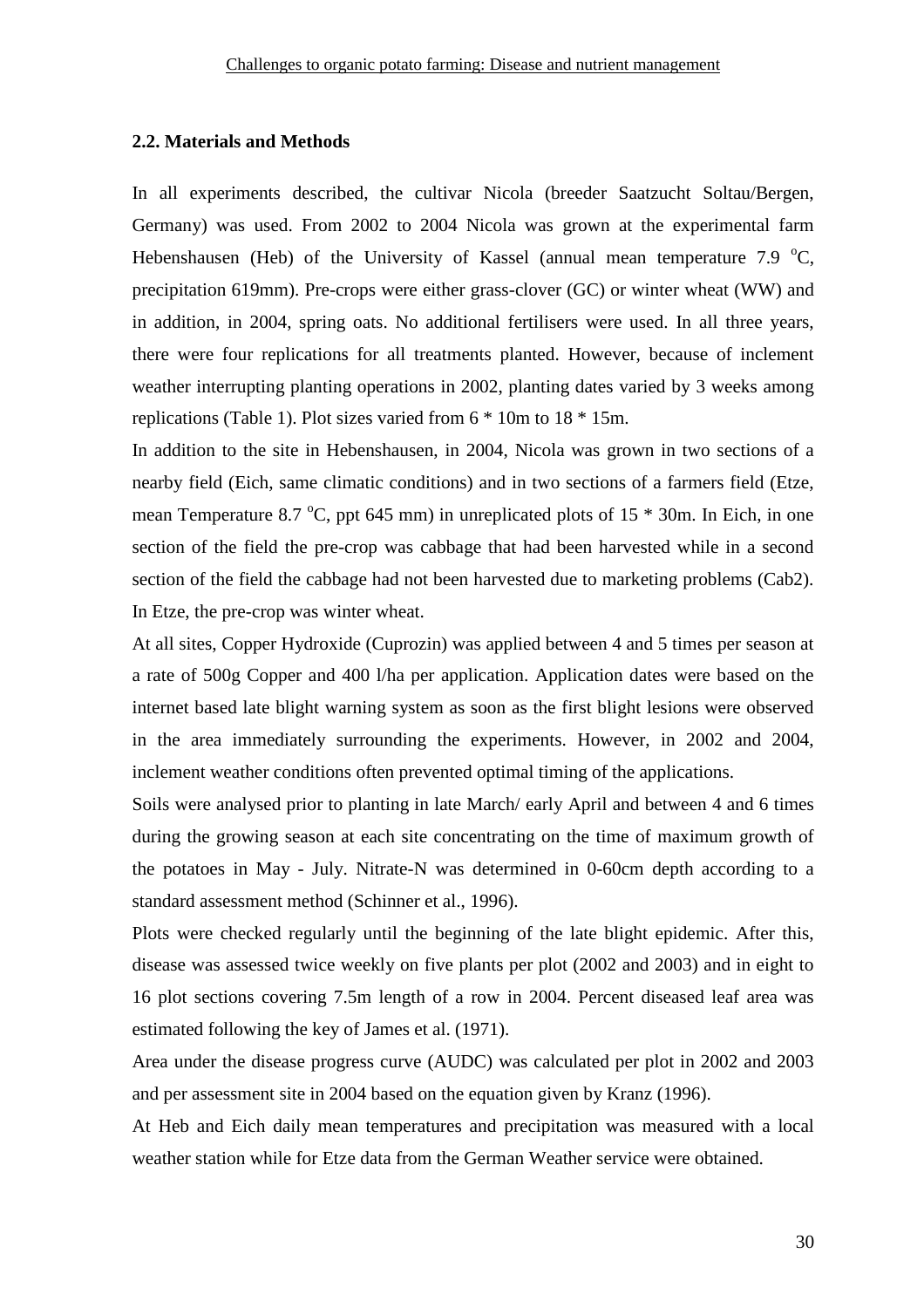As the data from Eich and Etze are based on unreplicated plots for Heb the replication means were used for the years 2003 and 2004. For Heb 2002, this was not possible, however, because of the different planting dates and extremely different epidemic conditions among replications. Therefore, plots were used separately in the regression analysis.

The following parameters were derived for a multiple regression analysis:

• Growth duration from planting until disease severity of 60 % diseases leaf area (determined visually from the disease progress curves) was reached (**Days**)

• Temperature sum (sum of daily mean temperatures) from planting until 60 % disease severity (**Ttot**)

- N-min at day 10 after emergence (**N10**)
- N-min at day 21 after emergence (**N21**)
- Disease in copper treated plots compared to non-treated plots within site (**Disred**)

It is discussed that until 60 % diseased leaf area, there will be no substantial yield loss (Möller, 2000). Also, data from sequential harvests of the cultivar Nicola in Heb04 showed that there was no more yield increase after disease severity of about 60 % had been reached (Bruns et al., unpublished). Therefore, 60 % was used as the cut-off point to determine the growth duration of the crop. In 2003, almost no late blight occurred the crop was defoliated on Aug 12. Therefore, the growth duration until defoliation is taken instead.

Relative disease was calculated as the proportion of AUDC in copper treated plots compared to untreated plots.

Data were analysed with Statistical Analysis Systems (SAS, 1986) using stepwise forward multiple Regression maximising  $R^2$  (MAXR option). The procedure first selects the best regression based on a single parameter, then based on two factors and so on until no further improvement in  $R^2$  can be achieved by adding a factor. For final model selection, the residual plots together with the tolerance values of the co linearity analysis were also considered.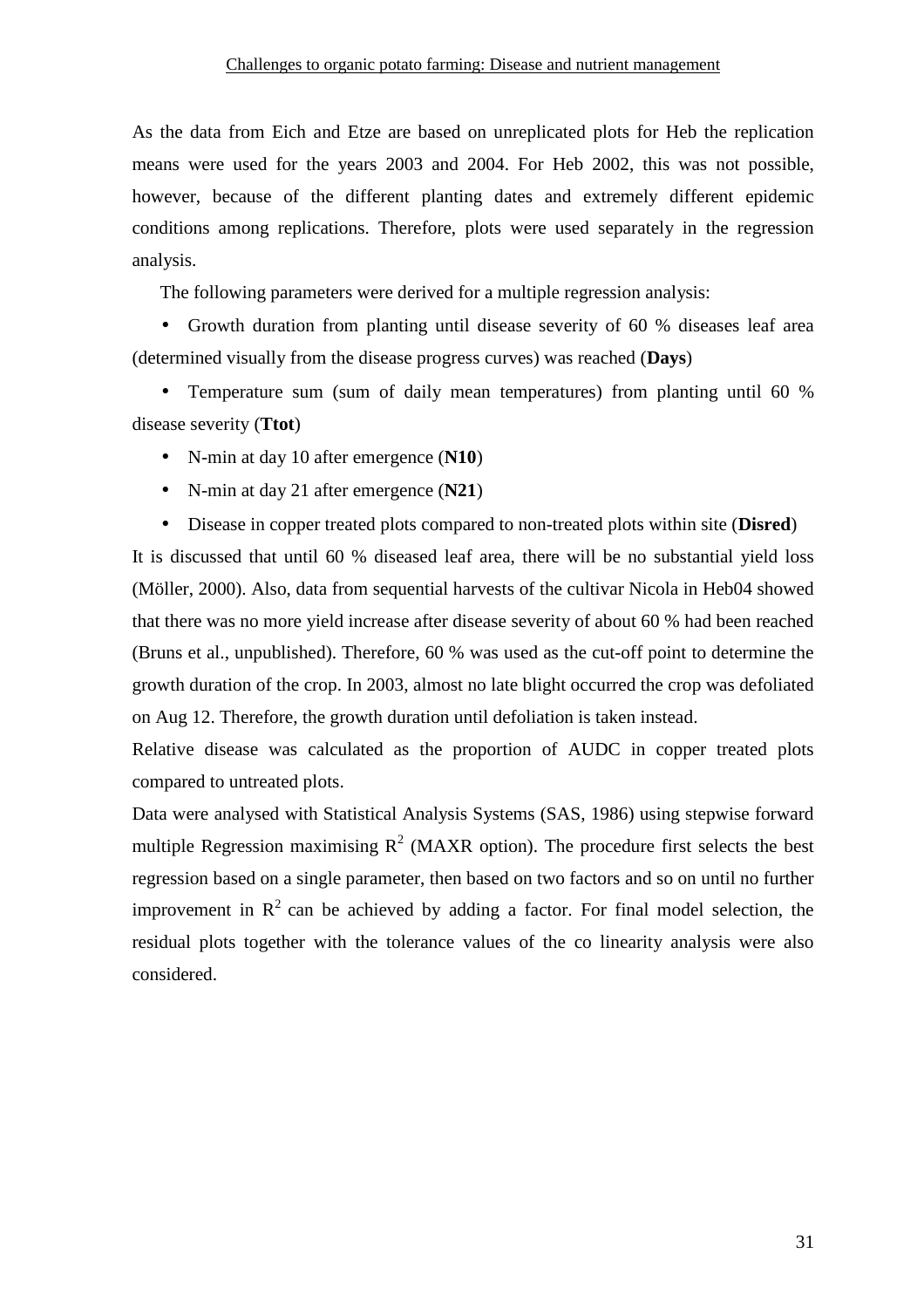#### Challenges to organic potato farming: Disease and nutrient management

Table 2. 1. Variation in growing conditions for the cultivar Nicola in three sites in different years and after various pre-crops: earliest and latest date at which 60 % diseased leaf area (60 % DLA) was reached in each experiment, ranges for growth duration (days) temperature sums (Ttot), soil N-min contents up to 60 cm depth (kg/ha) at day 10 and day 21 after crop emergence (N10 and N21, respectively) and disease reduction observed. The lowest (min) and highest (max) observed value at a given site is shown for each parameter.

| Site,             | <b>Planting Date</b> | $Pre-CropsT$ | 60 % $DLA^2$ |       | Days |     | Ttot |      | N10 |     | N21 |     | Disred <sup>4</sup> |      |
|-------------------|----------------------|--------------|--------------|-------|------|-----|------|------|-----|-----|-----|-----|---------------------|------|
| Year              |                      |              | Min          | Max   | Min  | Max | Min  | Max  | Min | Max | Min | Max | Min                 | Max  |
| Heb <sub>02</sub> | 23.4. / 15.5.        | GC, WW       | 30.7.        | 19.8. | 80   | 109 | 1465 | 1858 | 75  | 125 | 67  | 100 | $-0.06$             | 0.48 |
| Heb03             | 15.4.                | GC, WW       | 12.8.        | 12.8. | 119  | 119 | 2000 | 2000 | 85  | 105 | 65  | 70  | 0.64                | 0.89 |
| Heb <sub>04</sub> | 16.4.                | GC, WW, Oat  | 25.7.        | 31.7. | 100  | 106 | 1371 | 1451 | 60  | 110 | 60  | 110 | 0.10                | 0.40 |
| Eich04            | 3.4.                 | Cab1, Cab2   | 21.7.        | 27.7. | 109  | 115 | 1375 | 1474 | 100 | 190 | 250 | 250 | 0.21                | 0.32 |
| Etze04            | 19.4.                | <b>WW</b>    | 28.7.        | 4.8.  | 100  | 107 | 1372 | 1503 | 85  | 85  | 100 | 100 | 0.40                | 0.44 |

<sup>1</sup> Pre-crops were:  $GC =$  grass-clover,  $WW =$  Winter Wheat,  $Cab1 =$  cabbage,  $Cab2 =$  cabbage that was not harvested.

 $2 \text{ In } 2003$  the crop was defoliated as late blight reached only 35 %.

<sup>3</sup> Sum of daily mean temperature from planting to 60 % disease severity. In 2003, until defoliation.

<sup>4</sup> Disease reduction is the Area under the disease progress curve (AUDC) with copper application divided by AUDC without copper application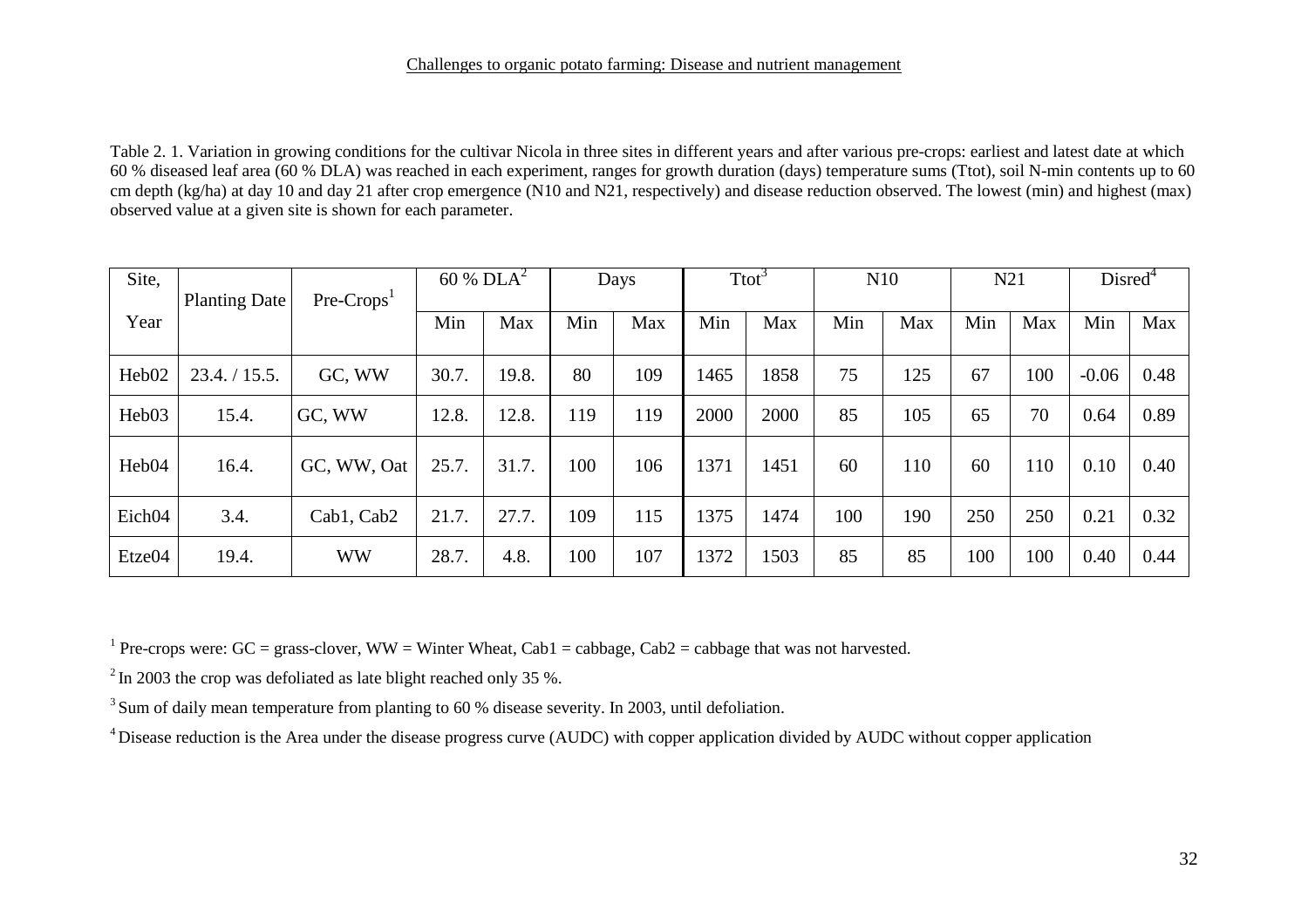#### **2.3. Results**

The climatic and growing conditions varied considerably among sites and years resulting in a wide database with respect to growth duration as influenced by *P. infestans* epidemics (Table 2. 1). The maximum temperature sum from planting to 60 % disease severity was 1858 during 108 days in 2002. In contrast, 2004 was much cooler, with a maximum of 1503 in 107 days in Etze and only 1474 in 115 days in Eich, respectively (Table 2. 1). Generally, very dry and hot conditions during June and July 2003 resulted in very slow disease development up to a maximum of 35 % when the crop was defoliated. Therefore, in 2003, the temperature sum was calculated up to defoliation which was 2000 during 119 days and there was no variation in growth duration and Temperature sums among treatments in that year.

Late blight was first observed on July 8 in 2002 and on July 16 and 14 in 2003 and 2004, respectively. In 2002, conditions for the disease were very favourable in July and epidemics in some plots progressed extremely fast. Depending on planting time, copper application and epidemic situation, the growth durations and temperature sums varied from 81-108 days among the different plots. The variation was much smaller among sites and pre-crops in 2004, in contrast (Table 2. 1).

The Nitrate-N dynamics also varied greatly among years, sites and pre-crops with the extremely high values of  $250kg$  N<sub>min</sub> per ha 21 days after emergence (N21) after pre-crop cabbage in Eich04reaching levels that are more common to conventional agricultural conditions (Table 2. 1).

Copper sprays did not always result in disease reductions and in one case in 2002 there was even a slight increase (Table 2. 1). However, overall the growth duration of sprayed plots was increased between 0-11 days in comparison to unsprayed plots and there was a highly significant correlation ( $R^2 = 0.66$ ) between disease reduction and additional growing days (Figure 2. 1).

Total yields varied between 11.7 t ha<sup>-1</sup> in Heb02 in a plot planted late after pre-crop winter wheat and hit early by late blight and not protected by copper sprays and  $41.0$  t ha<sup>-1</sup> after grass clover in Heb03 (Figure 2. 3). There appeared to be no yield benefit due to the extraordinarily high N contents in Eich04 (see Table 2. 1) where total yields ranged between 29.4 and 40.5 t ha<sup>-1</sup> (Figure 2, 3).

The multiple regression procedure yielded different results depending on the inclusion or exclusion of the extreme N-values of Eich in 2004. When omitting these data points a clear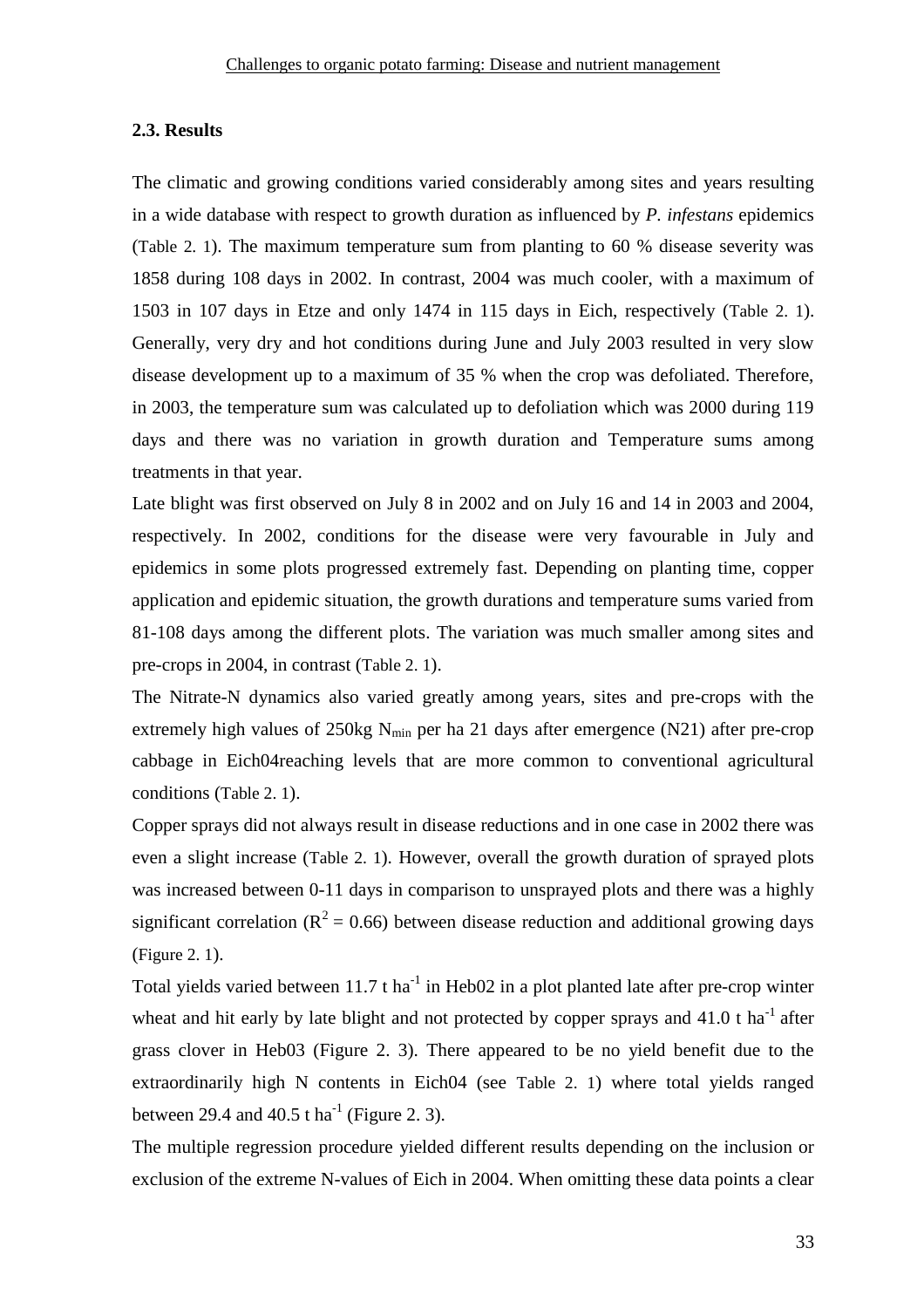picture emerged (Table 2. 2). In the single parameter model, disease reduction correlated best with total yield. However, only 26.30 % of the variation in yield was explained by the model ( $R^2 = 0.2630$ ). Also, plotting disease reduction versus yield (Figure 2. 2) shows that in the case of no disease reduction yields varied from the lowest observed yields to almost the highest. In the best two-parameter model, growth duration (days) together with the soil mineral N content at 21 days after emergence (N21) could explain 42 % of the variation in yield. The correlation could be slightly improved by adding the temperature sum (Ttot) and replacing N21 with N10 ( $R^2 = 0.57$ ). While adding disease reduction did not improve the correlation substantially  $(R^2=0.61)$  (Table 2. 2) the residual plot of the four-parameter model revealed a much better and less biased fit than the three-parameter model. On the other hand, the correlations between the parameters used were not excessively high (tolerance values between 0.49 and 0.88) while in the five-parameter model the tolerance values for Ttot, N10 and N21 became unacceptably low (Table 2. 2). The predicted yields based on the four-parameter model are plotted against the observed values in Figure 2. 3. From the figure it can be seen that the yields in 2002 were much lower than in 2003 an 2004. Based on the model prediction (Table 2. 2), the predicted yields for Eich04 were between 36 and 57 t ha<sup>-1</sup> (Figure 2. 3, circled data points) i.e. between 7 and 20 t higher than realised.

When the data from Eich04were included, the stepwise inclusion of parameters into the model started with growth duration followed by the temperature sum and disease reduction. Only in the model with four or five parameters the N-values became relevant and overall their importance was much reduced.

In 2004, detailed disease assessments were available for 8 or 16 assessment sections per plot with and without copper treatment that were subsequently harvested separately. Thus, it was possible to assess yield loss relationships by site (Figure 2. 4). While in three cases, two in Etze and one in Eich between 29 and 47 % of the variation in yield could be explained with AUDC, in the other four cases there was no correlation between disease and yield.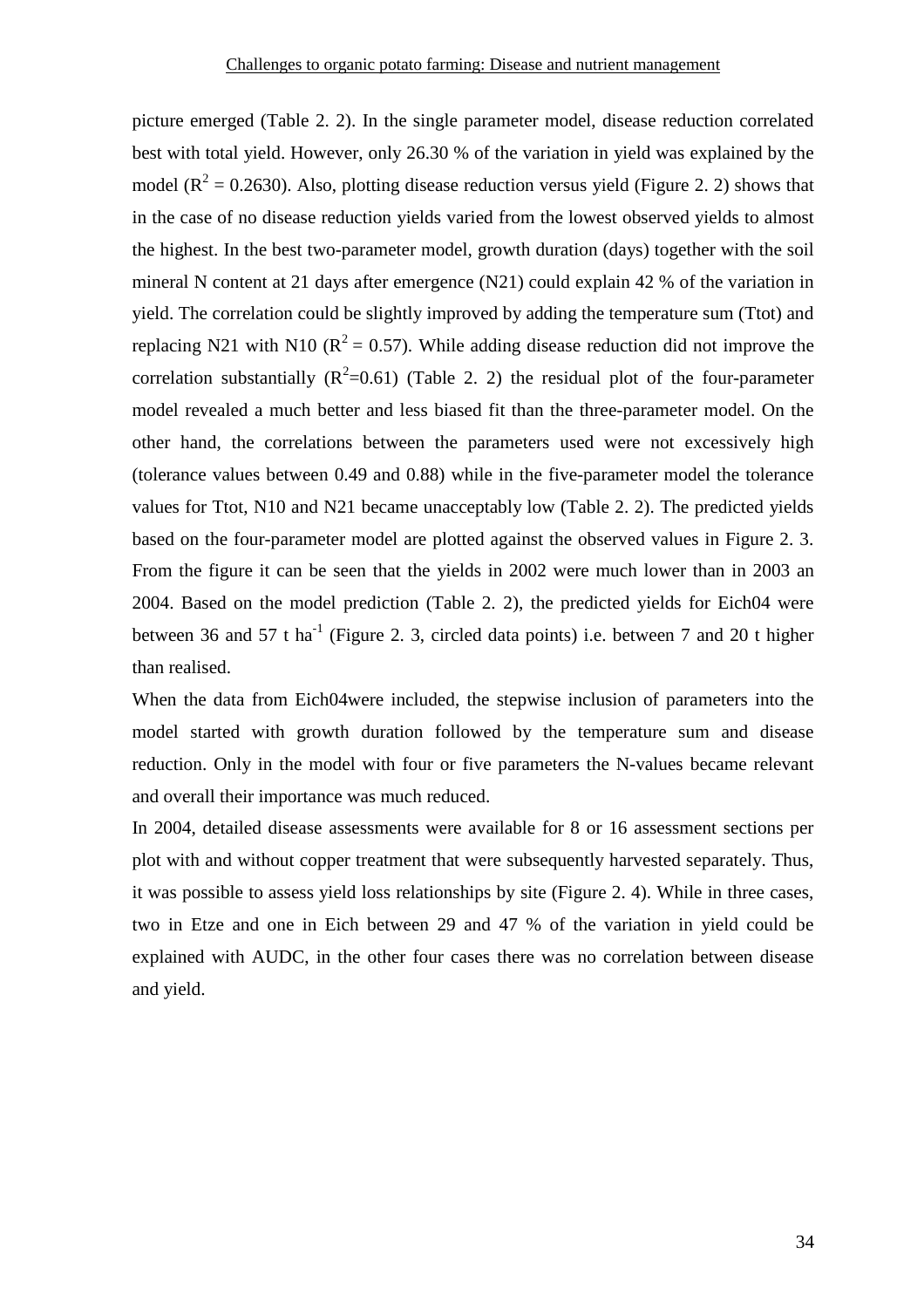

Figure 2. 1: Effects of disease reductions due to copper applications on the growing period of the potato cultivar Nicola in different sites and years. Data from 2003 are omitted as the crop was defoliated.



Figure 2. 2: Effects of disease reduction on yield of the cultivar Nicola after various pre-crops excluding the data from Eich04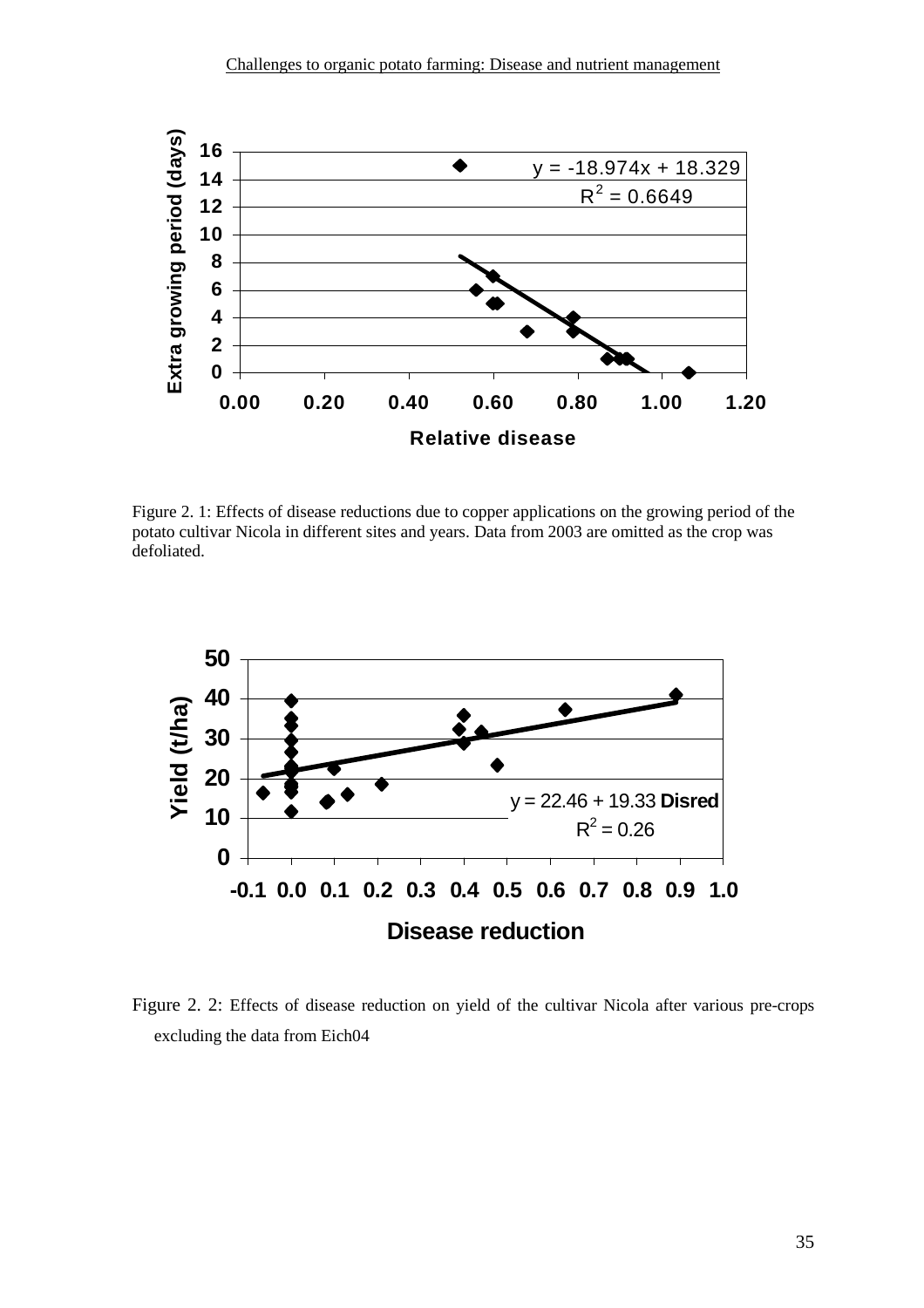

Figure 2. 3 Results of the multiple regression of total crop yield per ha on growth duration (Days), Temperature sum between planting and 60 % disease (Ttot), soil Mineral N contents in 0-60cm depth at day 10 after crop emergence (N10), and disease reduction due to copper application (Disred). The regression is based on the values excluding the data from Eich04. Based on the model, predicted values for Eich04 are overestimated (circled data points) due to the extreme Nlevels at that site (see Table 2. 1). The  $45^{\circ}$  line represents the expected values.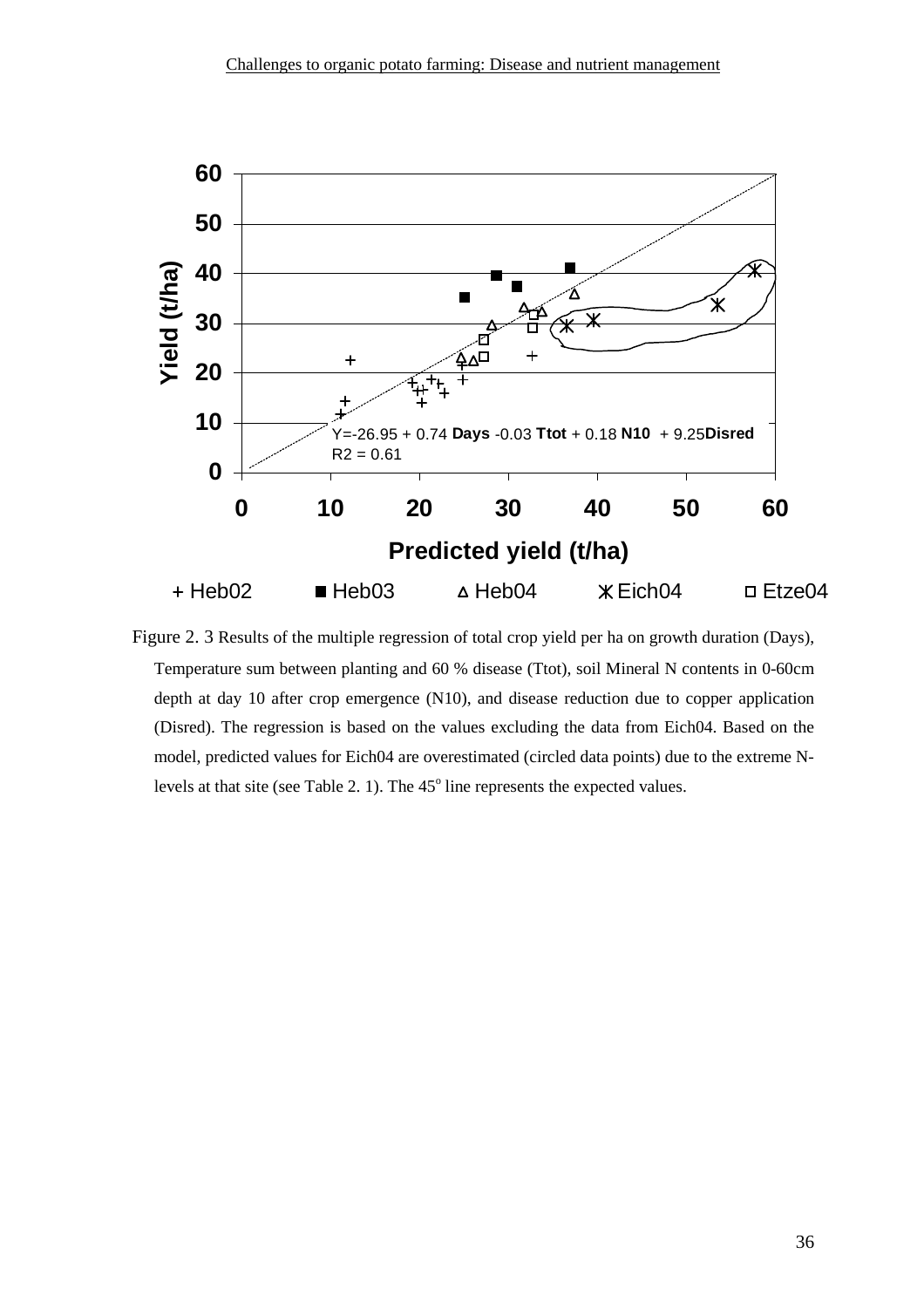Table 2. 2: Results of multiple regression of total yield optimising for  $R^2$  with one to five variables excluding the data from Eich04. Variables are Growth duration (days) Temperature sums (Ttot), N-min measurements at day 10 after crop emergence (N10 and N21, respectively) and disease reduction (disred). Co linearity analysis for Model 4. See Materials and Methods for details.

| Model          | Parameter   | Estimate | Error    | <b>SS</b> | F-value | P-value | $R^2$ | Tolerance <sup>1</sup> |
|----------------|-------------|----------|----------|-----------|---------|---------|-------|------------------------|
| $\mathbf{1}$   | Intercept   | 22.46    | 1.27     | 19135     | 310.56  | < .0001 | 0.26  |                        |
| $\mathbf{1}$   | Disred      | 19.33    | 4.48     | 1148      | 18.63   | < .0001 |       |                        |
| $\overline{2}$ | Intercept   | $-60.43$ | 14.4     | 866       | 17.61   | 0.0001  | 0.42  |                        |
| $\overline{c}$ | Tage        | 0.59     | 0.11     | 1311      | 26.64   | < .0001 |       | 0.89                   |
| $\overline{c}$ | N21         | 0.3      | 0.06     | 1083      | 22.02   | < .0001 |       | 0.89                   |
| 3              | Intercept   | $-40.92$ | 11.27    | 498       | 13.17   | 0.0007  | 0.57  |                        |
| 3              | Tage        | 0.88     | 0.12     | 1949      | 51.57   | < .0001 |       | 0.62                   |
| $\overline{3}$ | <b>Ttot</b> | $-0.03$  | $\Omega$ | 1238      | 32.76   | < .0001 |       | 0.62                   |
| 3              | N10         | 0.22     | 0.05     | 647       | 17.11   | 0.0001  |       | 0.97                   |
| $\overline{4}$ | Intercept   | $-26.95$ | 12.35    | 165       | 4.76    | 0.0339  | 0.61  |                        |
| $\overline{4}$ | Tage        | 0.74     | 0.13     | 1127      | 32.48   | < .0001 |       | 0.49                   |
| $\overline{4}$ | <b>Ttot</b> | $-0.03$  | $\Omega$ | 1084      | 31.23   | < .0001 |       | 0.59                   |
| $\overline{4}$ | N10         | 0.18     | 0.05     | 377       | 10.85   | 0.0018  |       | 0.88                   |
| $\overline{4}$ | Disred      | 9.25     | 3.96     | 189       | 5.44    | 0.0238  |       | 0.72                   |
| 5              | Intercept   | $-17.67$ | 15.06    | 48        | 1.38    | 0.2467  | 0.62  |                        |
| $\sqrt{5}$     | Tage        | 0.79     | 0.14     | 1151      | 33.28   | < .0001 |       | 0.44                   |
| $\sqrt{5}$     | <b>Ttot</b> | $-0.03$  | 0.01     | 611       | 17.67   | 0.0001  |       | 0.21                   |
| 5              | N10         | 0.26     | 0.09     | 270       | 7.8     | 0.0075  |       | 0.3                    |
| 5              | N21         | $-0.12$  | 0.12     | 40        | 1.15    | 0.2885  |       | 0.19                   |
| 5              | Disred      | 9.4      | 3.96     | 195       | 5.63    | 0.0217  |       | 0.72                   |

<sup>1</sup> The tolerance values of the co linearity analysis are given for the models with more than one parameter. The maximum value of 1 indicates no co linearity among parameters.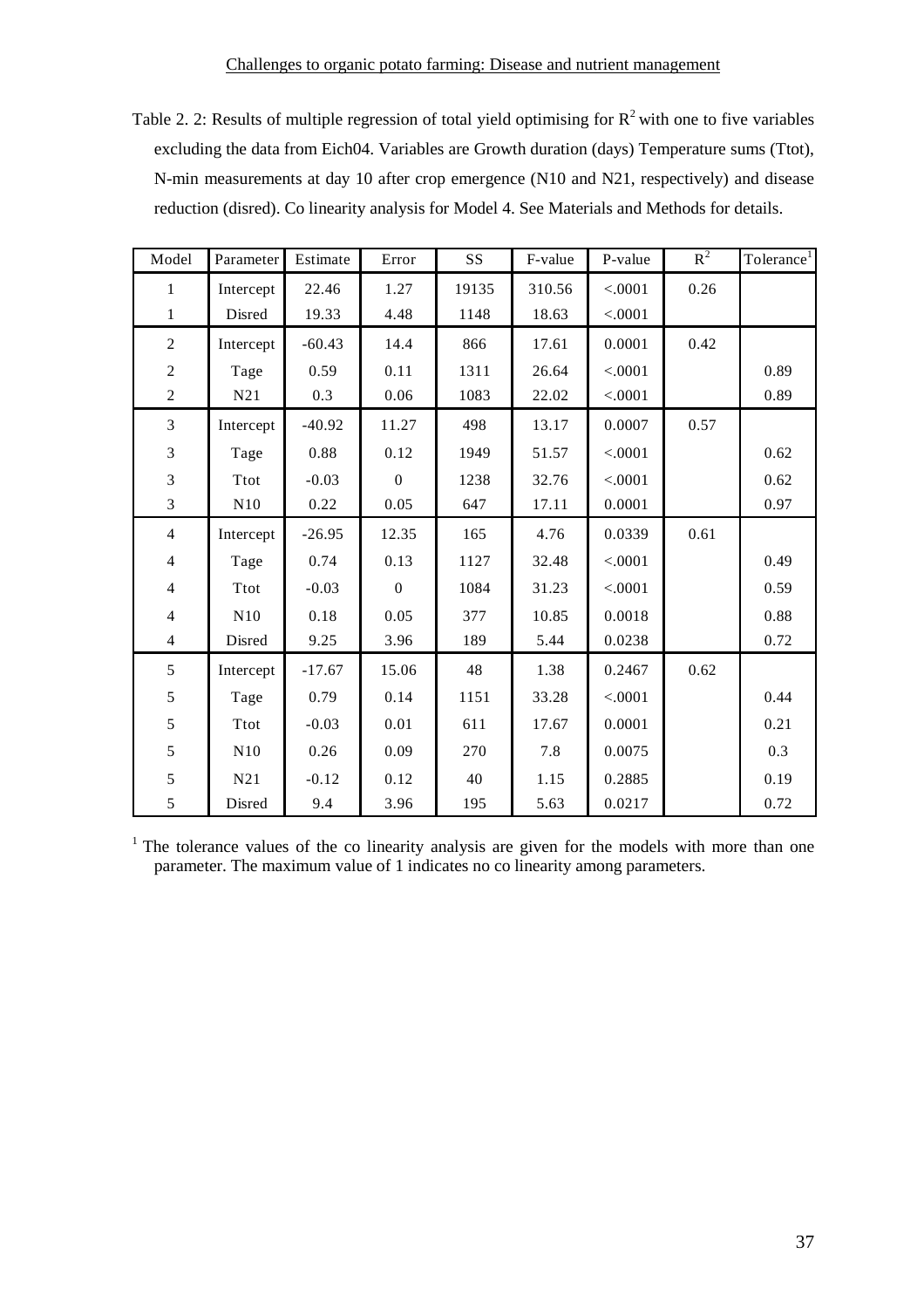

Figure 2. 4: Effects of area under the disease progress curve (AUDC) on total yield of the cultivar Nicola in three different sites with different pre-crops in 2004. Disease was assessed in 7.5m long row sections. The same sections were harvested separately. The sites are listed in Table 1 where Eich1 has Cabbage as pre-crop and Eich2 unharvested cabbage.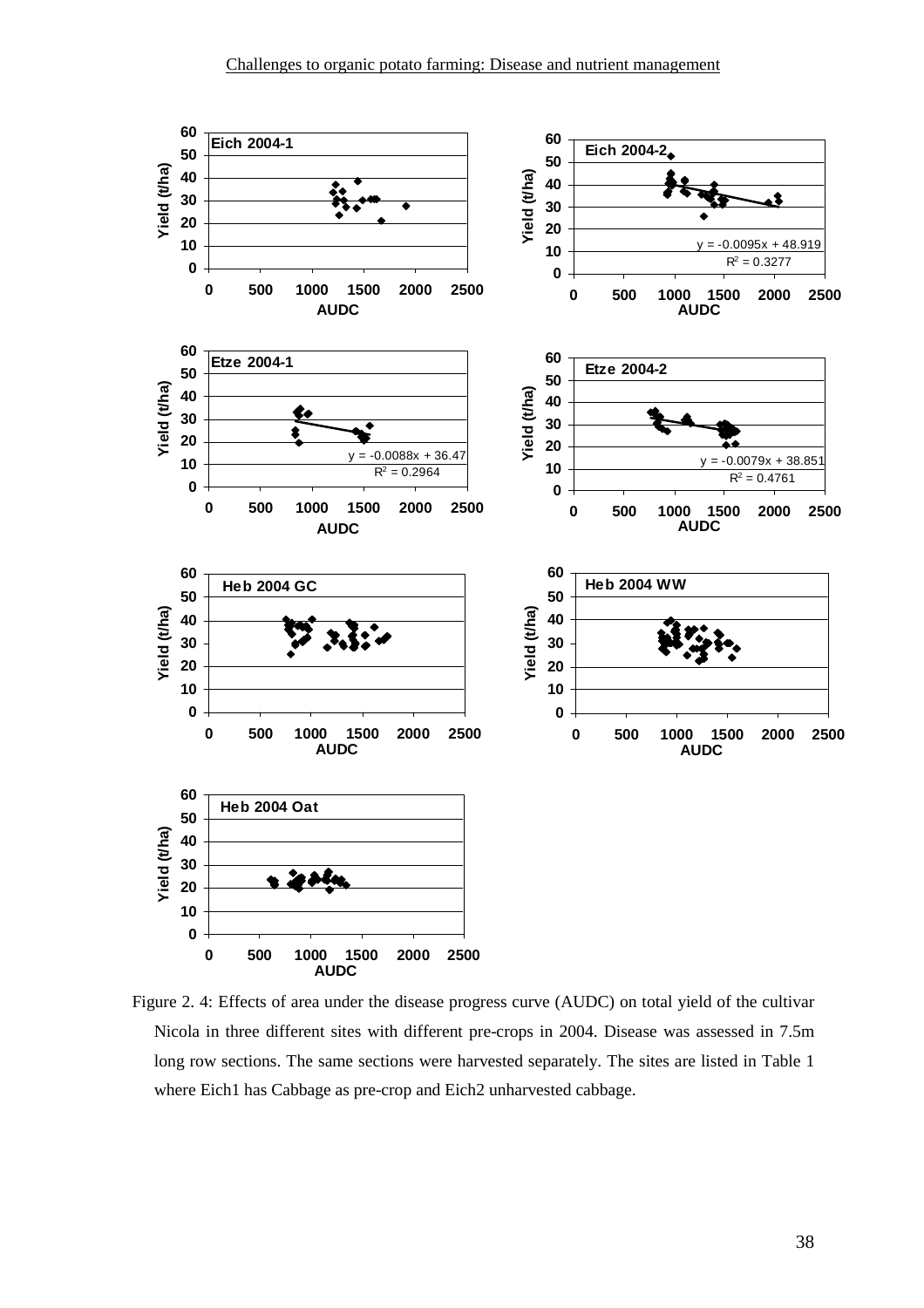#### **2.4. Discussion**

From the experimental work it became clear that while the use of copper fungicides in most cases did slow down epidemics, the gains in growth duration were very low. Results on the yield benefits due to spraying were ambiguous. Only the inclusion of other environmental factors over time made it possible to interpret the data. Overall, yields of the cultivar Nicola could be predicted reasonably well when including information on growth duration and the temperature sum from planting until 60 % disease severity was reached, soil mineral N contents at 10 days after emergence, and disease reduction due to copper application. An exception was the site Eich04 where the N levels in the soil had been unusually high and for which the model was not adequate.

Yields in Eich04were surprisingly low in comparison to the other sites with 29-40 t ha<sup>-1</sup> despite the extremely high N-values (up to 280kg  $ha^{-1}$  on June 3) and the long growth duration. However, relative to the other sites crop death was early. The crop had been planted on April 3 2004, 13 to 16 days earlier than in Heb04 or Etze04 (Table 2. 1) and it also emerged earlier.

It is likely, that several factors interacted to limit the yields in Eich04. First, due to the high N-levels an unusually high leaf mass was built up early on. While this is decisive for the potential yield, likely tuber initiation was delayed as has been described above (Harris, 1992; Marschner, 1995; Millard and MacKerron, 1986; Voss, 1995). Late blight infections were stronger and epidemic progress faster in Eich04 than in the other sites in 2004 or in 2002 (60 % severity reached within 7 to 13 days in Eich04, 9 to 19 days in Heb and Etze04, up to 35 days in Heb02, data not shown). This could in part have been due to the very dense crop growth which probably led to a more favourable microclimate for late blight development. Thus, it is likely that the crop died too early before the potential yield was reached. With N-levels rising well above 200 kg ha<sup>-1</sup> in Eich04, it is likely, that the crop would have behaved like a conventional crop and it would have continued to increase its tuber mass until mid-August in the absence of late blight. Möller (2002) reported that depending on available N tubers stop growing between mid July (70-90 kg N-uptake), end July (110-140kg N-uptake) and mid-August (140-180kg N-uptake). The significant effect of AUDC on yield in Eich04 site 2 (Figure 2. 4) is in line with this prediction. At that site, copper had reduced AUDC by 32 %. The lack of a significant effect of AUDC on yield in site 1 in Eich04 can be explained by the fact that disease pressure was overall higher there due to an early disease focus and copper less effective (reduction of 21 %).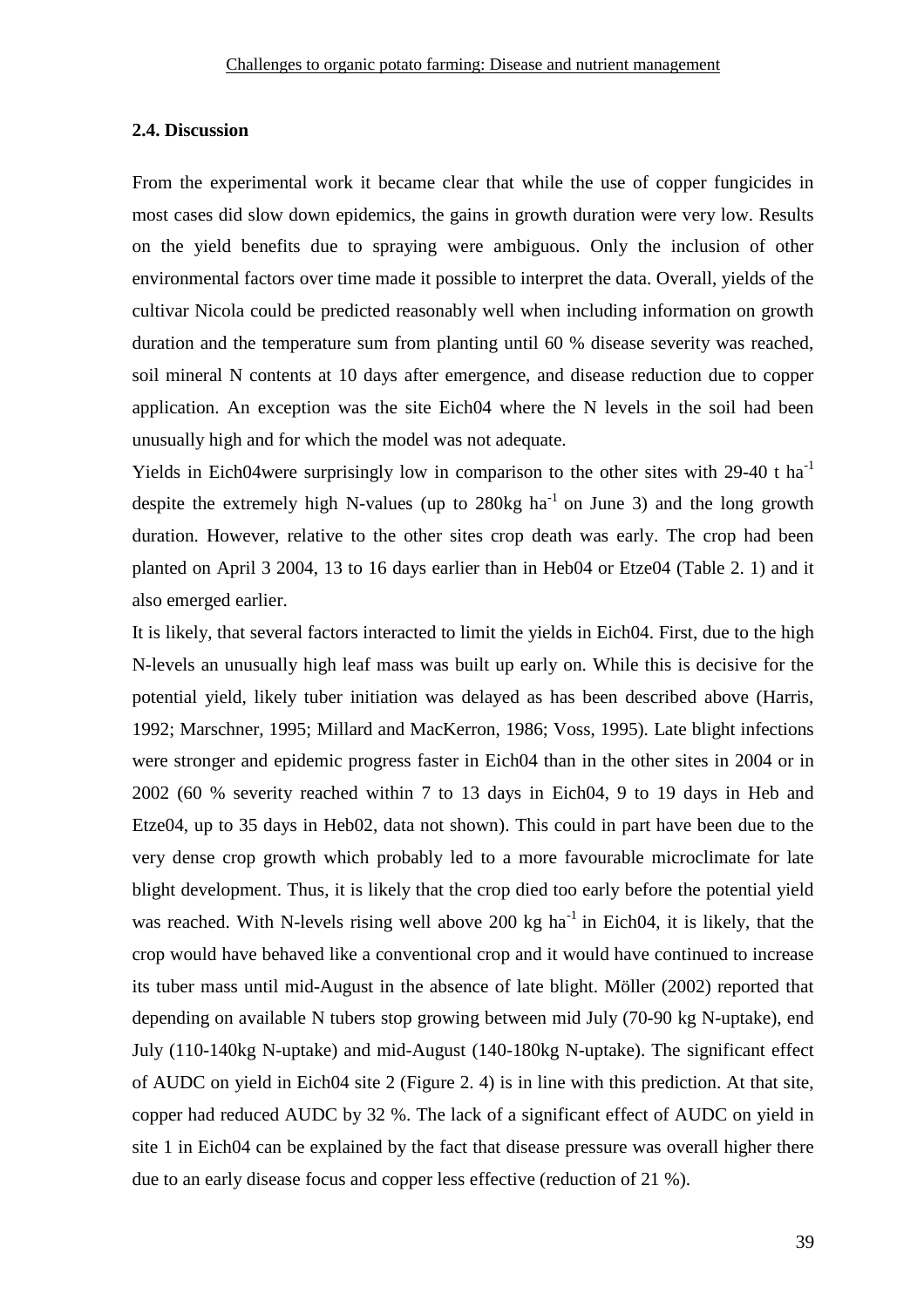The lack of significant correlations between AUDC and yield in Heb04 (Figure 2. 4), where N-levels were much lower than in Eich04 probably indicates that at the levels of N supplied tuber growth had already largely ceased by the time late blight became limiting and the measured yield differences are almost entirely due to differences in N. On June 3, 16 days after emergence nutrient peaks of 70, 110, and 140 kg N ha<sup>-1</sup>were measured after pre-crop oats, winter wheat, and grass clover, respectively with levels dropping to about  $20\text{kg}$  ha<sup>-1</sup> by July 15 after all pre-crops. This indicates that probably between 40 and 70 more kg N ha<sup>-1</sup> were taken up by the crop after winter wheat and grass clover providing for more than 10 t extra yield potential after these pre-crops based on the results by Möller (2000) that between 27 and 35 kg N uptake are needed per 10 t of yield. Total yields after pre-crop oats were between 22 and 23 t ha<sup>-1</sup> while after winter wheat and grass clover they reached 29-32 t ha<sup>-1</sup> and 33-36 t ha<sup>-1</sup>, in the absence and presence of copper, respectively, corresponding well with that prediction. Although leaf area was not measured in the field, there were clearly visible differences among the different pre-crops. For example, canopy closure was never reached after pre-crop oats but after winter wheat and grass clover. Also, after oats the crop flowered almost two weeks earlier than after the other pre-crops.

While the N-levels in Etze04 were similar to those in Heb04 after winter wheat, in Etze disease did affect yields significantly. While N-levels were comparable (**Table 2. 1**, the soils at Etze were considerably poorer in general quality than in Heb (52 versus 76 Soil Points, respectively on a scale with a maximum of 100, based on the official soil map data available to the farmers). This could have led to differences in N-uptake dynamics by the crop and to differences in tuber growth dynamics. If tuber formation was delayed in Etze in comparison to Heb then effects of disease should have been stronger. Without exact measurements on crop N uptake and sequential yields, it will not be possible to determine the reasons for the different behaviour.

However, data on N-uptake by the crop are needed for a more exact prediction of yield potential and analysis of yield losses.

Due to the interactions with N-supply it is thus not surprising that the yield-loss relationships we measured were either non-existing or weak (Figure 2. 4) which is in line with previous observations by Bouws-Beuermann (2005). The slopes of the significant regressions were very similar and the intercepts varied according to the N-supply of the sites. However, predicting yield potential from the regressions would be an over interpretation. When analysing different varieties with this method, slopes varied indicating more or less severe effects of late blight on yield (Bouws-Beuermann, 2005).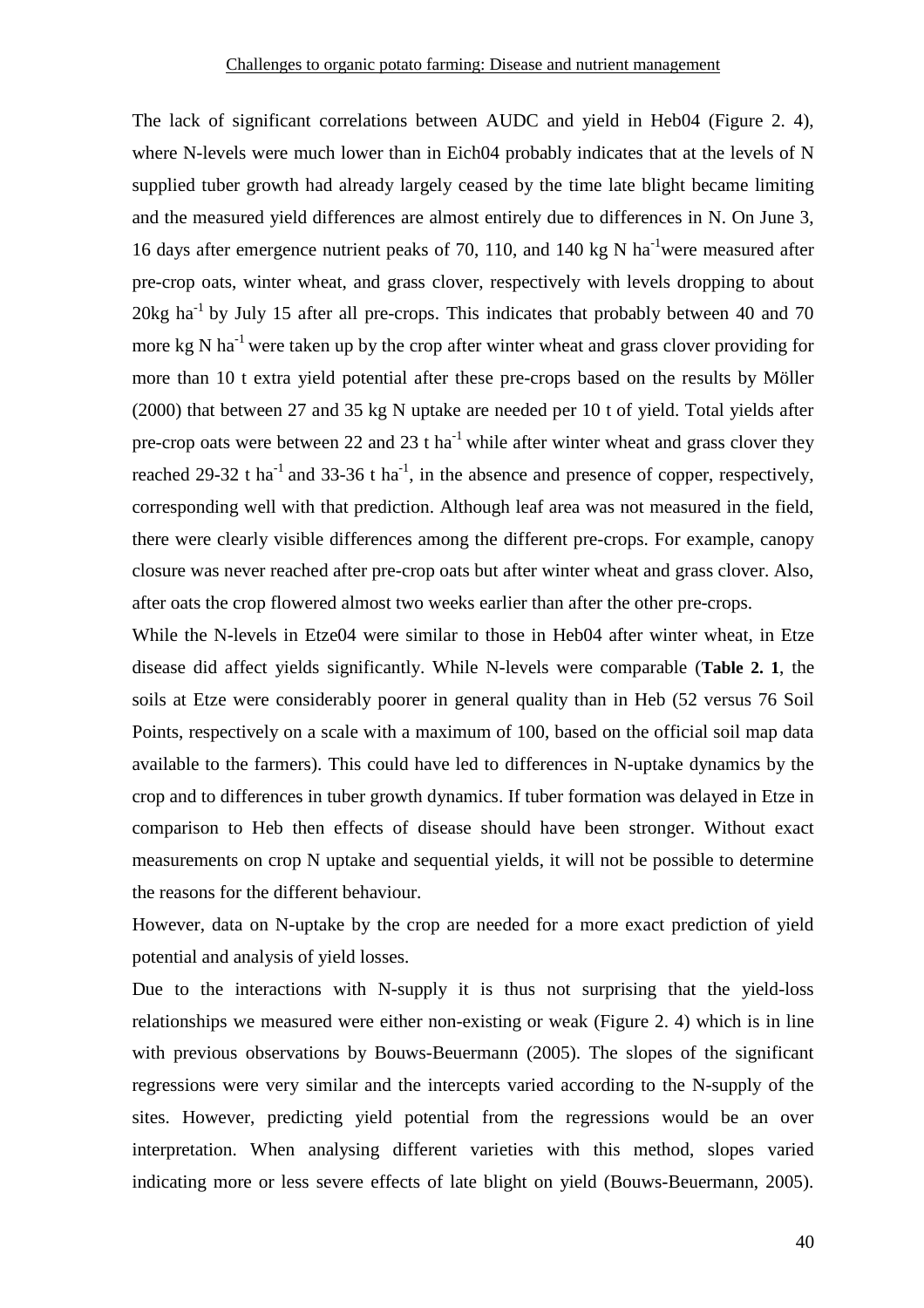Interestingly, in this study, the slope was three times steeper in a more resistant ( $AUDC =$ 1050) but later bulking cultivar than in a susceptible (AUDC = 2500) early bulking cultivar indicating a strong cultivar interaction. Obviously, the effects of disease were stronger on the later bulking cultivar.

Currently, there are only few means available to organic farmers to reduce late blight or yield losses in the absence of copper. The most efficient means is the use of resistant varieties. Field hygiene, pre-sprouting and early planting reduce the risk of yield losses due to late blight. Depending on soil conditions (moisture and temperature, early planting may lead to increased problems with black scurf, however. Overall, only resistance and possibly hygiene can reduce disease progress or initial infection while pre-sprouting only is a measure to reduce yield losses through a partial escape because bulking of the potatoes starts earlier before onset of late blight epidemics (Karalus, 1997). None of the alternative formulations based on substances allowed in organic farming (plant extracts, microbial products, clay or other minerals etc.) and tested within the EU Blight MOP project has so far led to consistent reductions in disease severity (Stefan et al., 2003; Blight MOP annual report 2005, unpublished). However, several studies indicate that there is a tendency that effects are more likely to occur when disease pressure is moderate (Neuhoff et al., 2003; Schliephake et al.2001). Thus, clearly, any cultural method that reduces disease pressure will improve the likelihood for an alternative spray to be of benefit.

One way to reduce disease pressure is by reducing the overall amount of susceptible host tissue, i.e. potato density, in an area. Increases in planting distance within the limits of practical relevance have failed to contribute to disease control. Alternatively, various diversification strategies can be used to reduce the density of susceptible plants. These strategies are based on different cropping patterns such as cultivar mixtures, alternating rows or strips of different cultivars, and strip intercropping of potatoes with other non-host crops.

Cultivar mixtures had moderate effects reducing focal and general epidemics under low inoculum pressure (Finckh et al., 2003; Garrett and Mundt, 2000). Similarly, when planting different potato varieties in alternating rows, the best results were obtained for the slowest epidemics (Andrivon et al., 2003). When intercropping potatoes with other crops, the microclimatic conditions within the crop will be affected by the type of intercrop and the width of the potato beds, which may also affect late blight severity and its spread. Consistent disease reductions were obtained when potatoes were strip intercropped with grass clover or, to a lesser degree with spring wheat especially when the strips were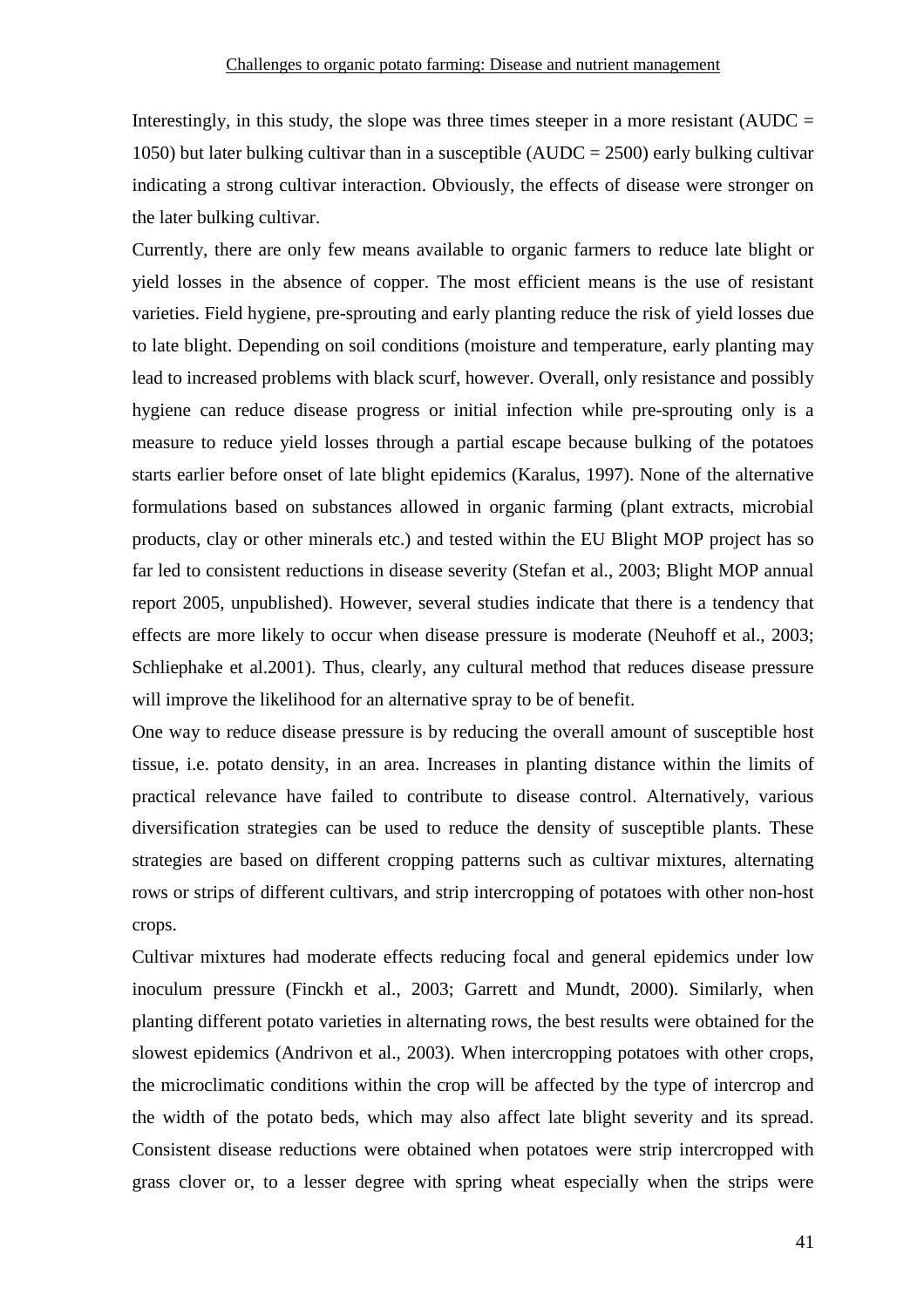arranged perpendicular to the prevailing wind direction (Finckh et al., 2004). In this case, several mechanisms worked synergistically within the system. First, inoculum was carried out of narrow strips and lost from the potatoes to the non-hosts. Second, probably, the neighbour crop acted as a filter to incoming inoculum reducing disease spread from strip to strip. Depending on the neighbouring crop, the microclimate within the strips was altered resulting in changes in disease severity and in patterns of disease spread (Bouws-Beuermann, 2005).

One of the benefits a farmer has by not growing all his or her potatoes in one large field but rather in several separated fields is that usually initial disease is not uniformly distributed and the more the potato crop is subdivided the more disease spread between fields is reduced and single fields have an increased chance of escaping early infections. The chances of being infected by incoming inoculum or of harbouring an infected seed tuber are naturally reduced in small isolated fields in comparison to large fields**.**

#### **2.5. Conclusions**

In conclusion, several points emerge from the literature and the presented results: In organic farming, yields are foremost limited by nutrient availability in spring and early summer in the system. This has been shown in several experiments at University of Kassel (Bruns et al, 2003, Schulte-Geldermann et al., unpublished) and it was indirectly concluded from on-farm observations by Möller (2000). In general, late blight reductions through copper based sprays are limited and increase with reduced disease pressure. Thus, copper fungicides will only lead to yield increases when early bulking highly nutrient efficient potato varieties are used in a cropping system that minimises disease pressure to start with and the soils in spring and early summer are provided with sufficient warmth and water to allow for timely mineralization. To complete the forecasting tool optimising copper fungicide application in organic farming (Musa-Steenblock and Forrer, 2005) it will be necessary to add and evaluate data on crop nutrient status, developmental stage and soil fertility to determine if the application of copper will be beneficial in a given situation.

Our data help explain why yield loss relationships cannot be transferred from conventional systems to organic systems and also indicate that often the effects of late blight on yield in organic farming are overestimated.

Resistance clearly remains the most important strategy against late blight in organic potato production. However, maybe even more important than resistance is the early development and bulking behaviour and the ability of a cultivar to make use of organic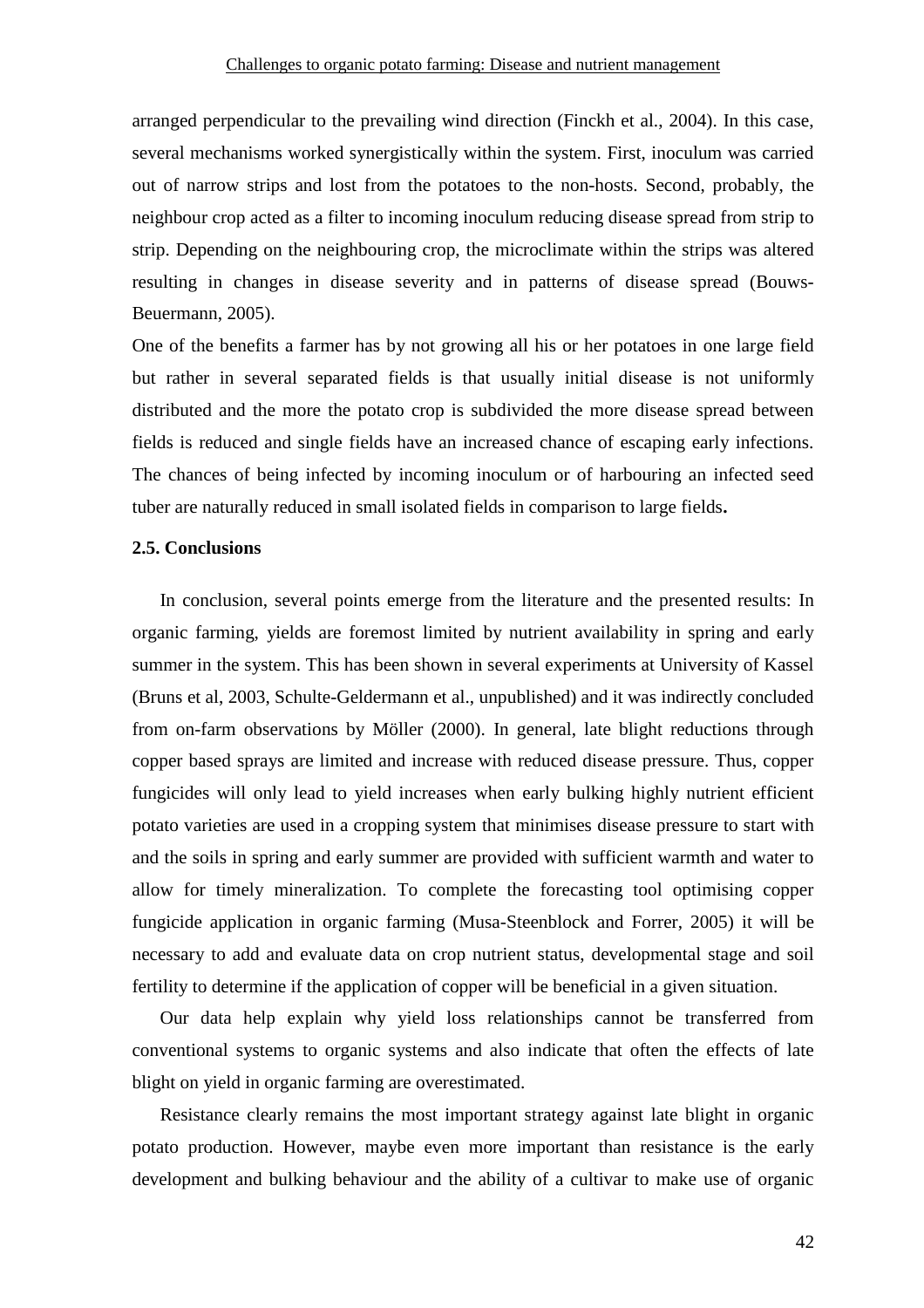nutrients efficiently. In the absence of efficient organic pesticides it is possible to reduce blight pressure to a certain extent by arranging the crop in small narrow fields perpendicular to the main wind direction neighboured either by non-hosts or completely resistant potatoes.

#### Acknowledgement:

The field experiments from 2002 to 2004 were funded by the EU (project no. QLK-2000- 01065).

#### **References**

- Alloway B.J., 1995: Heavy Metals in Soils. 2. Edition, Blackie Academic and Professional London, Glasgow
- Andrivon D., Lucas J., Ellisseche D., 2003: Development of natural late blight epidemics in pure and mixed plots of potato cultivars with different levels of partial resistance. Plant Pathology 52:pp. 586-594
- Bouws-Beuermann H., Finckh M.R., 2002: Effects of field geometry and plot dimensions on late blight. In: Proceedings of the 15th Triennial Conference of the European Association of Potato Research, 14.-19.7.2002, Supplement I p 71
- Bouws-Beuermann H., 2005: Effects of strip intercropping on late blight severity, yields of potatoes (*Solanum tuberosum* Lindl.) and on population structure of *Phytophthora infestans*. Dissertation, University of Kassel, Faculty of Organic Agricultural Sciences.
- Bruns C., Finckh M.R., Dlugowski S., Leifert C., & Hospers M., 2003: Interaction between soil fertility management and varity specific characteristics with the infestation of potatoes with *Phytophthora infestans*. In: Freyer B (ed) Ökologischer Landbau der Zukunft. Beiträge zur 7. Wissenschaftstagung zum Ökologischen Landbau. Ökologischer Landbau der Zukunft, 24.-26.2. 2003, Wien. Vienna, Institut für ökologischen Landbau an der Universität für Bodenkultur, pp 145-148, www.orgprints.org/966/
- Döring TF, Brandt M, Heß J, Finckh MR, Saucke H (2005) Effects of straw muluch on soil nitrate dynamics, weeds, yield and soil erosion in organically grown potatoes. Field Crops Research 94: pp. 249
- Finckh M.R., Andrivon D., Borgatti S., Bouws-Beuermann H., Corbière R., Engström K., Phillips S. & Wolfe M.S., 2003: Diversification strategies for the management of potato late blight. In: Freyer B (ed) Beiträge zur 7. Wissenschaftstagung zum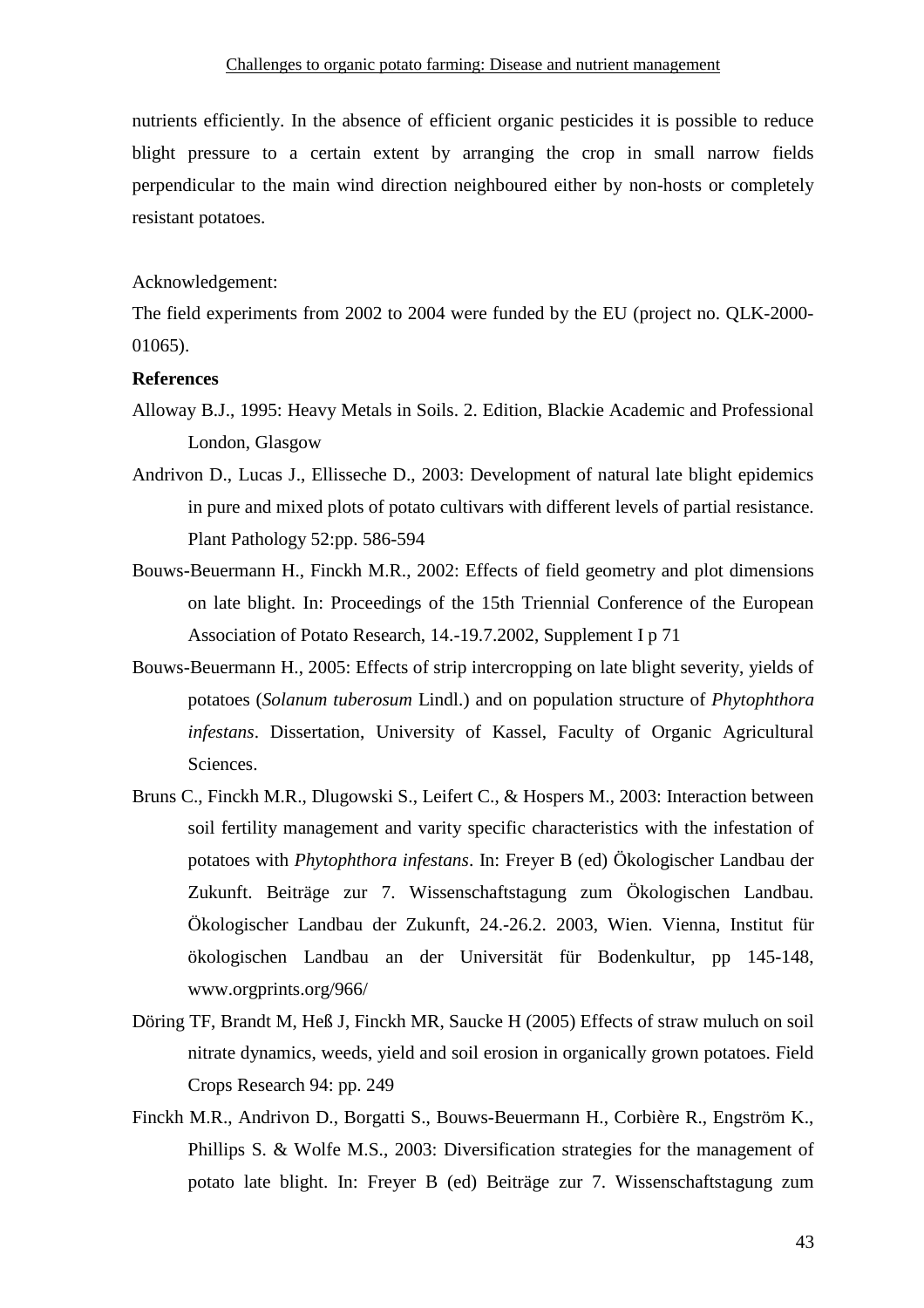Ökologischen Landbau. Ökologischer Landbau der Zukunft, 24. - 26.2. 2003, Wien. Vienna, Institut für ökologischen Landbau an der Universität für Bodenkultur, pp 141-144, www.orgprints.org/1937/

- Finckh M.R., Bouws-Beuermann H., Piepho H.P. & Büchse A, 2004: Auswirkungen von Streifenanbau und Ausrichtung zum Wind auf die räumliche Verteilung und epidemiologische Parameter der Kraut-und Knollenfäule. Mitt Bio Bundesanst Land-Forstwirtsch 396: pp. 515-516
- Garett K.A., Mundt C.C., 2000: Host diversity can reduce potato late blight severity for focal and general patterns of primary inoculum. Phytopathology 90: pp. 1307-1312
- Gruber H., Thamm U. & Michel V., 2003: Effektive Nutzung des Leguminosenstickstoffs in der Fruchtfolge [Effective use of Legume Nitrogen in the Crop Rotation]. Ökologie & Landbau 127: pp. 29-31
- Haase T., Schüler C., Kölsch E., Heß J.& Haase N.U., 2005: Einfluss von Düngung und Sorte auf Ertrags- und Qualitätsparameter von Verarbeitungskartoffeln im Ökologischen Landbau. In: Heß J, Rahmann G (eds) Ende der Nische. Beiträge zur 8. Wissenschaftstagung zum Ökologischen Landbau, 1.-4.3.2005, Kassel. Kassel, Kassel University Press, pp 51-54, www.orgprints.org/3831/
- Harris P.L., 1992: The potato crop the scientific basis for improvement. Second Edition. Edition, Chapmann & Hall London
- James C., 1971: A manual of assessment keys for plant diseases .American Phytopathological Society St. Paul, Minnesota, USA
- Kainz M. & Möller K. 2003: Ansätze zur Reduzierung der Kupferaufwandmenge im ökologischen Kartoffelbau. In: Freyer B (ed) Ökologischer Landbau der Zukunft. Beiträge zur 7. Wissenschaftstagung zum Ökologischen Landbau. Ökologischer Landbau der Zukunft, 24.-26.2. 2003, Wien. Vienna, Institut für ökologischen Landbau an der Universität für Bodenkultur, p 553f
- Karalus W. & Rauber R. 1997: Effect of presprouting on yield of maincrop potatoes (*Solanum tuberosum)* in organic farming. J Agronomy & Crop Sci 179: pp.241-249
- Karalus W. 2000: Qualitätsminderung durch *Rhizoctonia solani* vermeiden. Infodienst 3/00: pp. 53-56
- Kranz J., 1996: Epidemiologie der Pflanzenkrankheiten.Eugen Ulmer Verlag Stuttgart
- Marschner H. (1995) Mineral nutrition fo higher plants. Second Edition. Edition, Academic Press London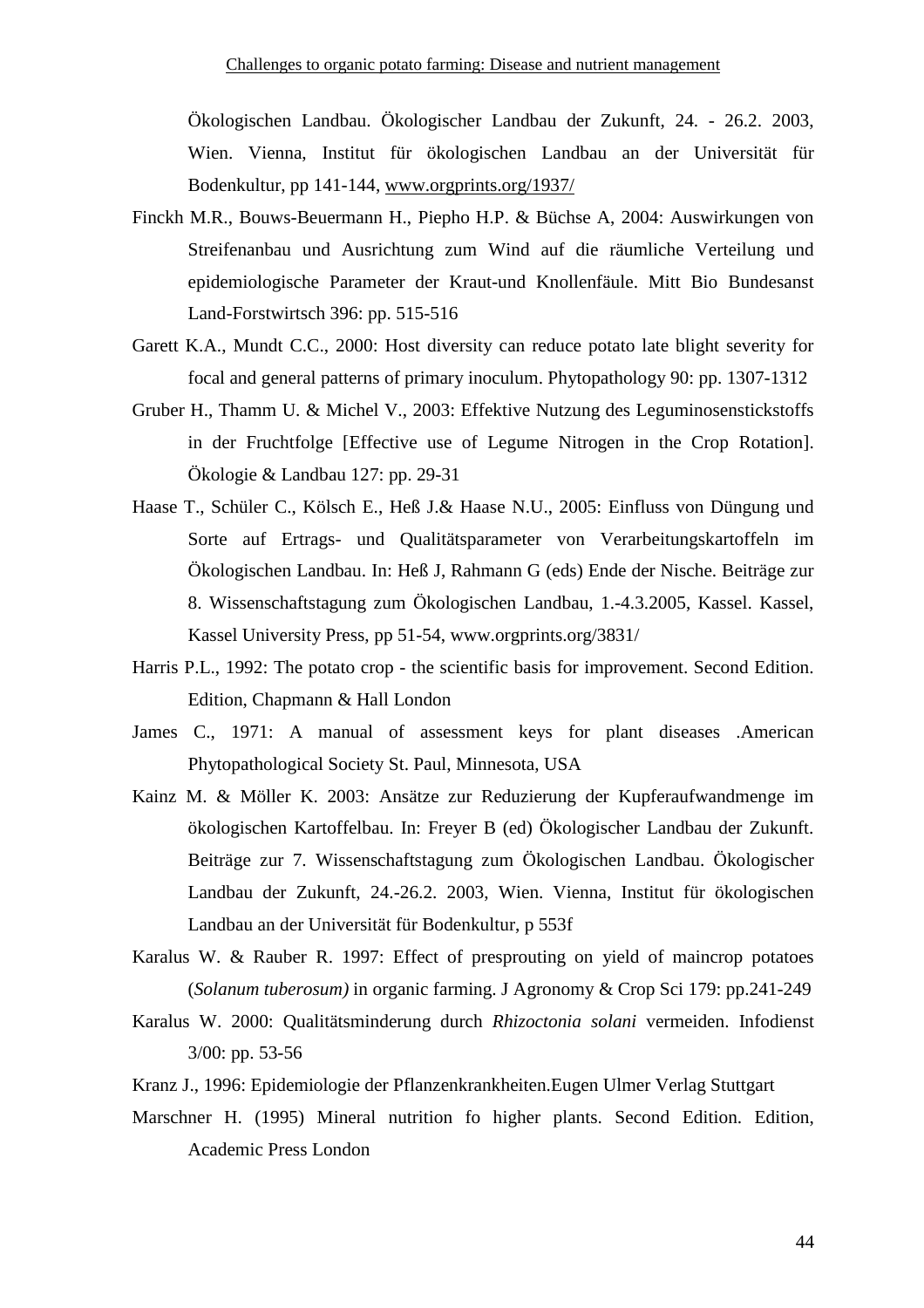- Millard P. & MacKerron D.K.L. 1986: The effects of nitrogen application on growth and nitrogen distribution within the potato canopy. Ann Appl Biol 109: pp.427-437
- Möller K., 2000: Einfluß und Wechselwirkung von Krautfäulebefall (Phytophthora infestans (Mont.) de Bary) und Stickstoffernährung auf Knollenwachstum und Ertrag von Kartoffeln (Solanum tuberosum L.) im Ökologischen Landbau. Technical University of München,
- Möller K. & Meinck S., 2003: *Phythophtora infestans* der Erreger der Kraut- und Knollenfäule. In: Möller K, Kolbe H, Böhm H (eds) Handbuch Ökologischer Kartoffelbau Österreichischer Agrarverlag, Leopoldsdorf, pp 105-114
- Musa-Steenblock T. & Forrer H.-R. 2005: Bio-PhytoPRE a decision support system for late blight control in organic potato production in Switzerland. In: Heß J, Rahmann G (eds) Ende der Nische. Beiträge zur 8. Wissenschaftstagung zum Ökologischen Landbau, 1.-4.3.2005, Kassel. Kassel, Kassel University Press, pp 133-136, http://www.orgprints.org/3211
- Müller T., von Fragstein und Niemsdorff P., 2005: Vegetabile Düngemittel N-Umsatz im Boden bei Inkubationsexperimenten und in Feldversuchen. In: Heß J, Rahmann G (eds) Ende der Nische. Beiträge zur 8. Wissenschaftstagung zum Ökologischen Landbau, 1.-4.3.2005, Kassel. Kassel, Kassel University Press, pp 205-208
- Neuhoff D. 2000: Speisekartoffelerzeugung im Organischen Landbau Einfluß von Sorte und Rottemistdüngung auf Ertragsbildung und Knolleninhaltsstoffe. Landwirtschaftliche Fakultät der Universität Bonn
- Neuhoff D., Klinkenberg H.-J. & Köpke U., 2003: Nutzung von Pflanzenextrakten zur Kontrolle der Krautfäule (*P. infestans*) im ökologischen Kartoffelbau [Plant extracts for late blight (*Phytophthora infestans*) control in potatoes]. In: 7. Wissenschaftstagung Ökologischen Landbau "Ökologischer Landbau der Zukunft", Wien, 24.-26.02.2003 pp 559-560

Paffrath A., 2002: Drahtwurmbefall an Kartoffeln. Bioland 2002, pp. 23

- Radtke W., Riekmann W. & Brendler F. 2000: Kartoffel, Krankheiten, Schädlinge, Unkräuter.Verlag Th. Mann, Gelsenkirchen Buer
- Raupp J. 2005: Stickstoffmineralisation von Stallmist, Ackerbohnenschrot, Luzernegrünmehl und Rizinusschrot unter kontrollierten Bedingungen im Brutversuch. In: Heß J, Rahmann G (eds.) Ende der Nische. Beiträge zur 8. Wissenschaftstagung zum Ökologischen Landbau, 1.-4.3.2005, Kassel pp 219-220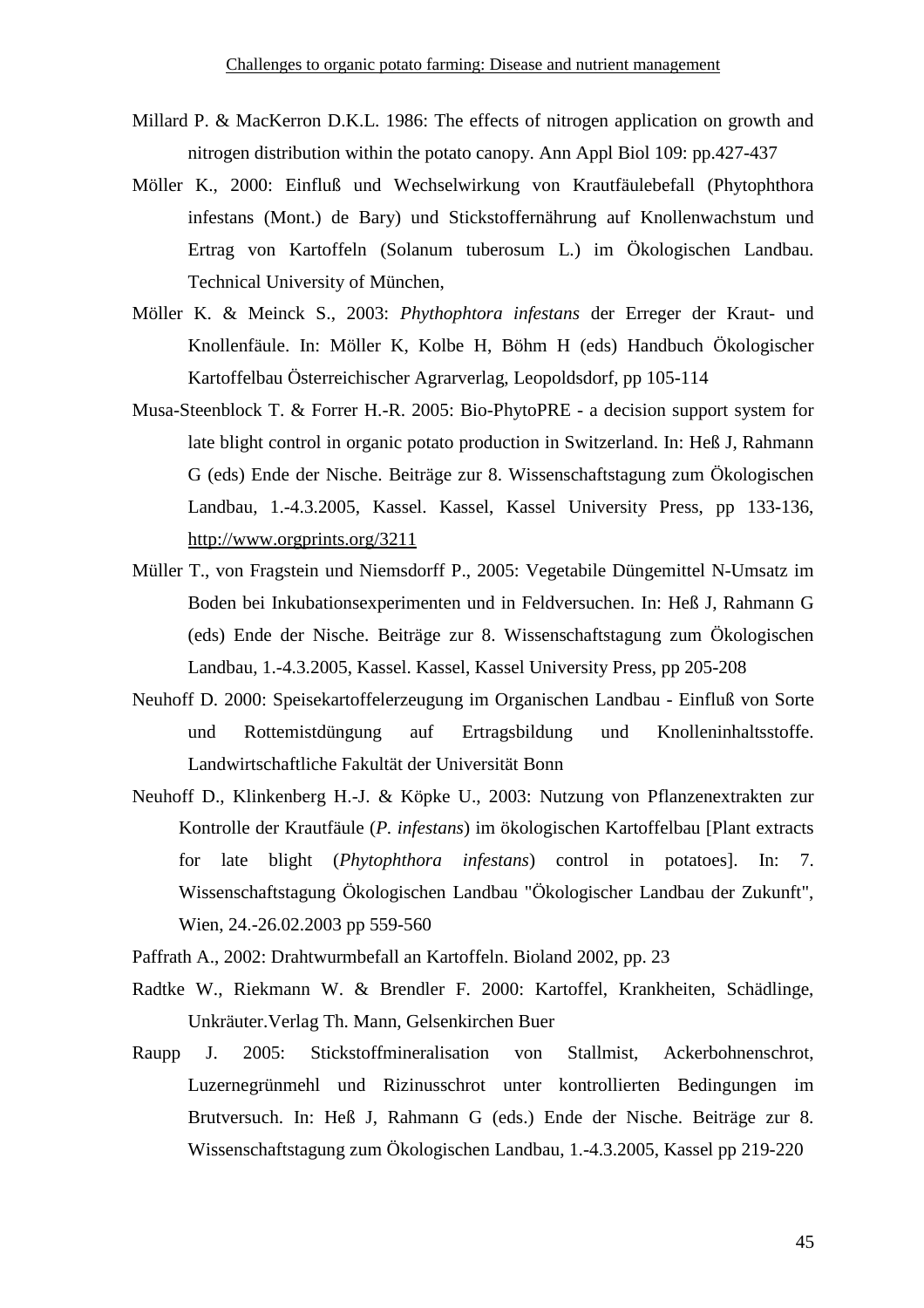- SAS. (1988) Statistical Analysis Systems SAS/STAT Users Guide, ed. 6.04.SAS Institute Inc. Cary, NC
- Saucke H. & Döring T.F. 2004: Potato virus Y reduction by straw mulch in organic potatoes. Ann Appl Biol 144, pp. 347-355
- Schepl U. & Paffrath A. 2003: Entwicklung von Strategien zur Regulierung des Drahtwurmbefalls (*Agriotes* spp. L.) im ökologischen Kartoffelanbau [The Development of Strategies to Reulate the Infestans of Wireworms *(Agriotes* spp. L.) in Organic Potato Farming]. In: Freyer B (ed) "Ökologischer Landbau der Zukunft", Beiträge zur 7. Wissenschaftstagung zum Ökologischen Landbau, Universiät für Bodenkultur, Wien - Institut für ökologischen Landbau pp 133-136
- Schinner F., Öhlinger R. & Kandeler E., 1996: Methods in Soil Biology. 2nd. Edition, Springer, Hamburg, Berlin, New York
- Schliephake U, Trautz D & Grimm J., 2001: Einsatz verschiedener Mittel zur Regulierung der Krautfäule (*Phytophthora infestans*) an Kartoffeln (Sorte Linda). In: Reents HJ (ed) Beiträge zur 6. Wissenschaftstagung zum Ökologischen Landbau, 6.-8. März 2001 in Freising-Weihenstephan Verlag Dr. Köster, pp 381-384
- Stefan D., Schmitt A. & Koch E., 2003: EU-Projekt Development of a systems approach for the management of late blight in EU organic potato production. In: Kühne S, Britta F (eds) Pflanzenschutz im Ökologischen Landbau - Probleme und Lösungsansätze. Berichte aus der Biologischen Bundesanstalt für Land- und Forstwirtschaft, Heft 118. Ribbesbüttel, Germany, Saphir Verlag, pp 67-69
- Stevenson W.R., 1993: Management of Early Blight and Late Blight. The American Phytopathological Society141.
- Tamm L., Smit A.B., Hospers M., Janssens S.R.M., Buurma J.S., Molgaard J.P., Laerke P.E., Hansen H.H., Hermans A., Bodker L., Bertrand C., Lambion J., Finckh M.R., van Lammerts C.E., Ruissen T., Nielsen B.J., Solberg S., Speiser B., Wolfe M.S., Phillips S., Wilcoxon S.J., Leifert C., 2004: Assessment of the Socio-Economic impact of late blight and state-of-the-art management in European organic potato production systems, FiBL Report. Research Institute of Organic Agriculture FiBL, Frick, Switzerland. 106 pp, www.orgprints.org/2936
- van Delden A., 2001: Yield and growth of Potato and wheat under organic N-Management. Agronomy Journal 93: pp. 1370-1385
- van der Zaag D. E. 1992: Potatoes and their cultivation in the Netherlands. NIVAA (Netherlands Potato Consultative Institute), www.potato.nl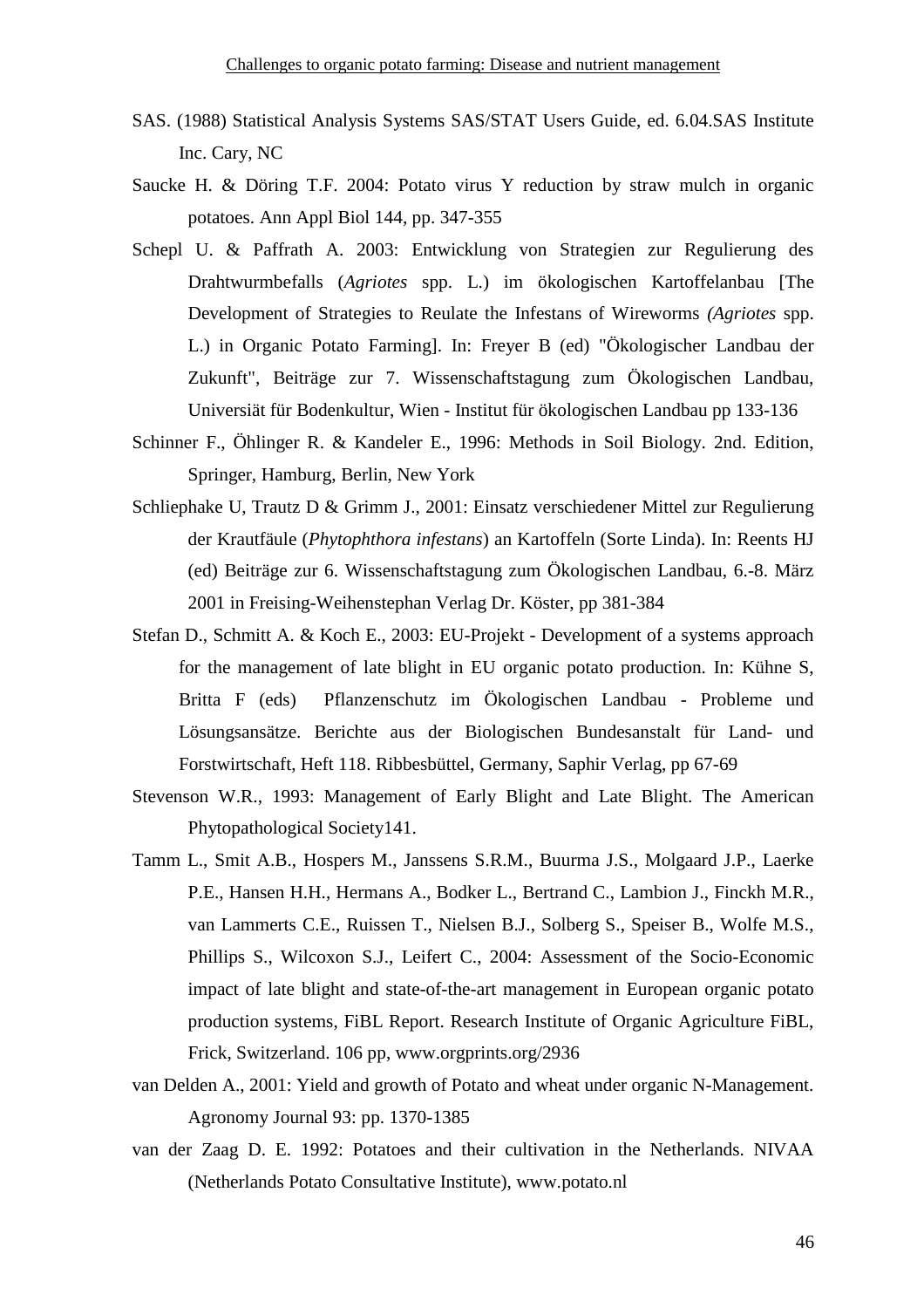- Vos, J. 1995: Nitrogen and the growth of potato crops. In: Haverkort AJ, Mackerron DKL (eds) Potato Ecology and Modelling of Crops under Conditions Limiting Growth Kluwer A.P. Dordrecht, pp 115-128
- Wright, I. 2002: Nutritition, Blight and Skin Finish in Early Potato Production Organic Advisory Service Organic Early Potato Production in Devon - a HDRA event Venue Beesands near Kingsbride, South Devon. Rep. EU project QLK-CT-2000- 01065 BLIGHT-MOP, Workshop report.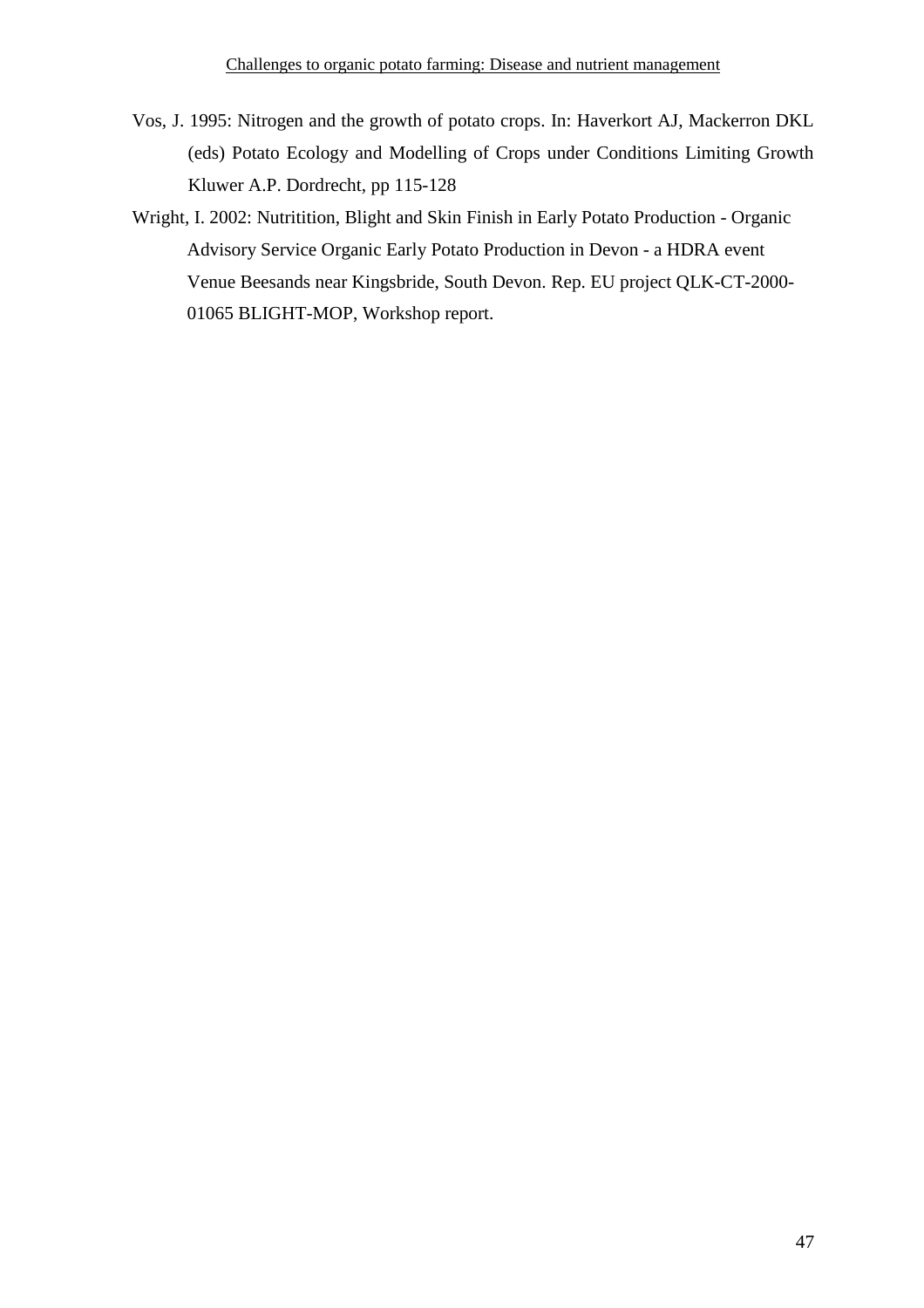Schulte-Geldermann, E., Sharma, K., Finckh, M.R, Heß, J. and Bruns, C. University of Kassel, Faculty of Organic Agricultural Sciences, Nordbahnhofstr. 1 a, 37213 Witzenhausen

# **Abstract**

At the field level, products manufactured from different raw materials such as seaweeds, pine needles, trees and herbaceous species or physically hydrolysed bovine fur and hair residues were applied as solid pellets or liquids, as fertilisers or biostimulant sprays, respectively. This paper presents as an example results from field trials of organically grown tomatoes and potatoes at the University of Kassel. Assessments were performed on yield and plant health aspects. In the experiments fertiliser products with nitrogen contents between 7 to 12 % resulted in comparable growth effects and at least as high or higher yields as obtained with horn meal fertilisers.

 A combination of the biostimulants and a solid product based on plant raw materials reduced plant and fruit late blight and increased fruit number of open-field and poly tunnel grown tomatoes. In potato trials one biostimulant product increased yield in one of two years and also reduced black scurf (*R. solani)* infestation significantly.

It is concluded that especially the combination of well adapted liquid and solid products can have promising effects on crop performance.

**Keywords:** Organic fertiliser, biostimulant, plant nutrition, crop health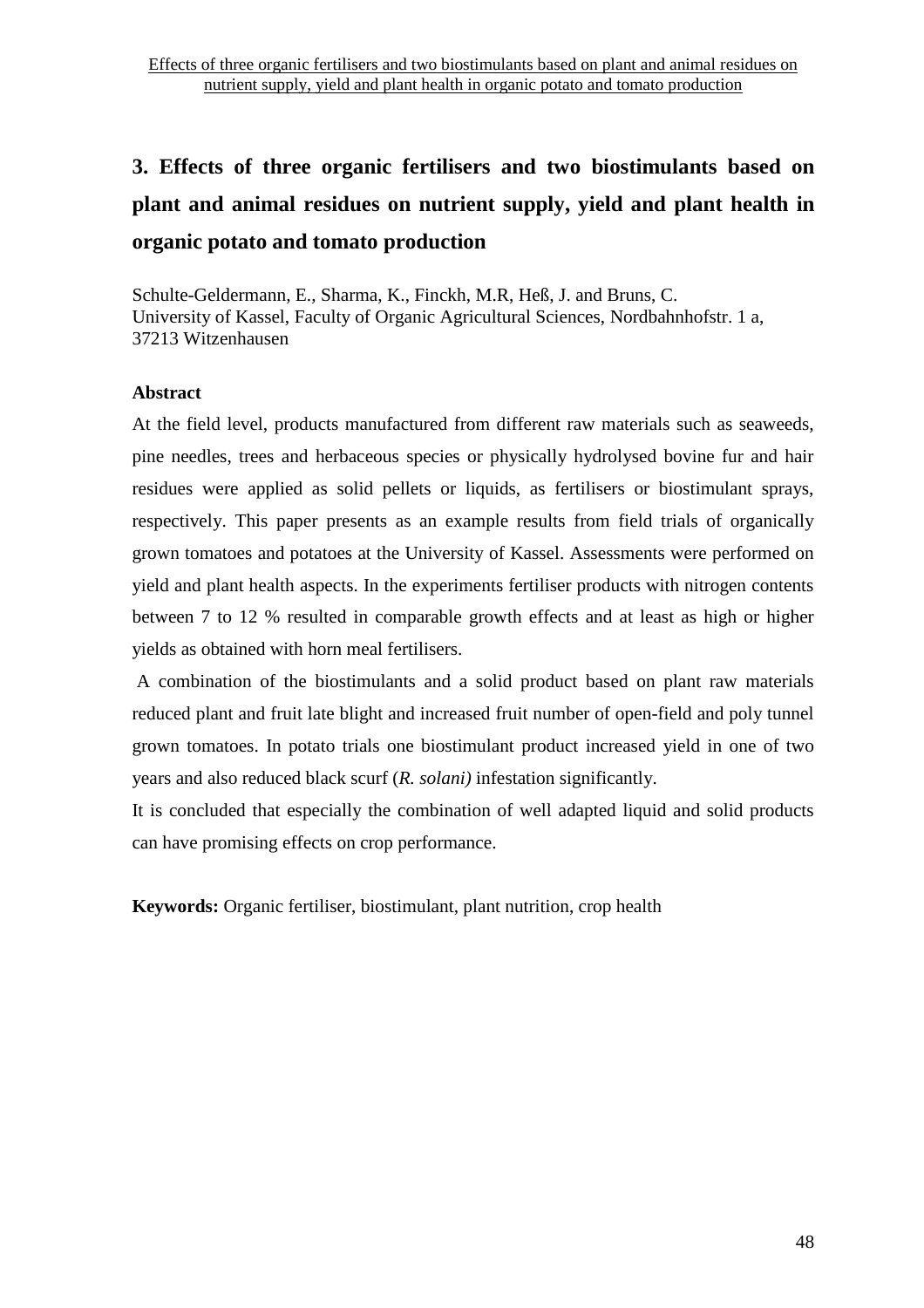# **3.1. Introduction**

For organic producers the two main challenges are disease and nutrient management. Both factors are limited by regulations that on the one hand prohibit the use of chemical fertilisers, especially nitrogen and, on the other hand, synthetic pesticides (EU-regulation 2092/91).

Plant nutrition in organic farming therefore relies on carefully designed rotations including ideally 25 % or more legumes in the rotation and the addition of organic fertilisers such as solid and liquid animal manures, green manures, and composts. With the exception of liquid manure these fertilisers are usually slow release and highly dependent on the soil moisture and temperature for mineralization processes that make the nutrients available to the plants.

However, N mineralization in central European countries in spring, when crop N demand is high, is usually slow due to the relatively low temperatures often leading to N deficiencies (Heß & Klein 1987, Van Delden 2001; Von Fragstein et al., 2005). Therefore, especially in high value vegetable crops external fertilisers that supply nutrients more rapidly such as hair meal pellets, molasses, horn and legume meals etc. are also used. Nonetheless, external organic fertilisers differ in nutrient composition due to differences in the basic raw material and formulations (Körber et al., 1994; Laber 2000, 2001; Müller & Von Fragstein, 2003).

The input of external organic fertilisers is limited to 170 kg N  $ha^{-1}$  by the EU directive 2092/91. Some German organic farming associations have even stricter limitations in the amounts of additional external nitrogen that are permitted within a season (e.g. Bioland, Demeter, and Naturland:  $40 \text{ kg N} \text{ ha}^{-1}$  and year).

Farmers and researchers have long been searching for ways to enhance nutrient availability and uptake under organic conditions by developing new organic fertilisers and biostimulants. For many fertilisers it is claimed by the manufacturers that they stimulate the activity of soil microbes, which are responsible for the mineralization of organic matter and for the gradual slow release of nitrogen and other macro- and microelements. Indeed, slow release N fertilisers and high soil organic matter can lead to greater N supplying capacity well into the growing season, when N demand by plants is still high in addition to reducing N leaching (Jackson & Bloom 1990; Burger & Jackson 2003; Koivunen & Horwath 2005).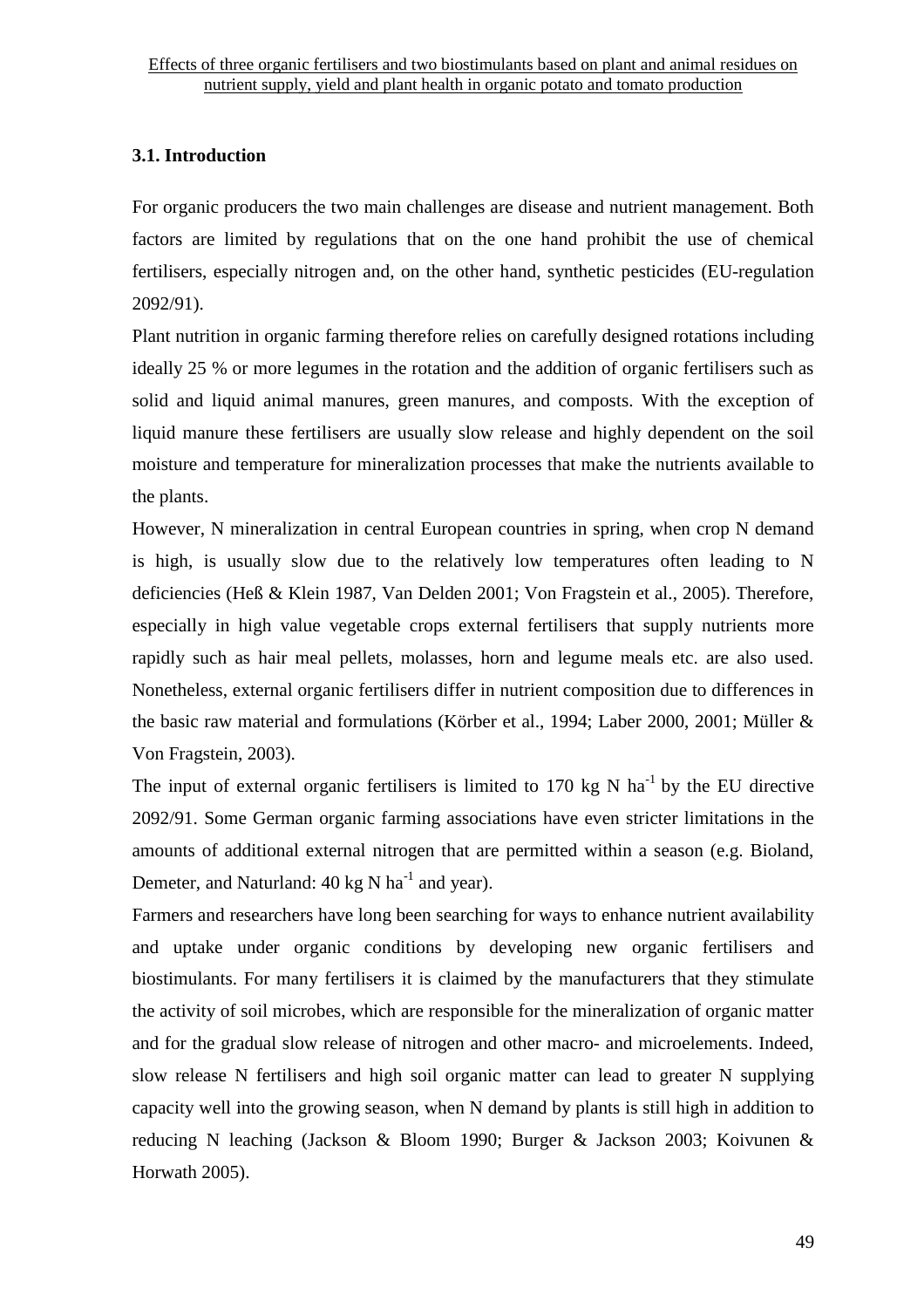Positive plant growth regulators or metabolic enhancers are referred to as biostimulants (Miller 1990). For example, seaweed extracts and humic substances contain identifiable amounts of plant growth hormones, such as auxins, gibberellins and cytokines, as well as modified amino acids like betaines which can affect plant physiology when applied in small quantities (Brain et al. 1973; Blunden 1977; Williams et al. 1981; Blunden et al. 1992; Nardi et al. 2002; Canellas et al. 2002; Zhang and Ervin 2004). However, e.g. seaweed extracts are unlikely to remedy a severe mineral deficiency and the appropriate element should be applied, preferably in combination with seaweed extract, to further stimulate growth (Aitken& Senn, 1965 Blunden 1977).

Besides a moderate to high demand of phosphorus and potassium, both potatoes and tomatoes need considerable amounts of nitrogen to produce acceptable yields. However, they differ in the time of main nitrogen demands. Potatoes require about 60- 80 % of their nitrogen in the first six to eight weeks after crop emergence, during major vegetative growth and prior to tuber initiation (Marschner 1995; Harris 1978). As potatoes have a relatively poor root system, they are only able to take up nutrients from the top 60 cm of the soil (Schmidtke et al. 1999; Schönberger & Erichsen 1994). Therefore, it is important to provide the nutrients in time in the top soil. However, a high nitrogen supply prolongs vegetative growth, delays tuber initiation and the onset of the linear bulking phase and consequently crop maturation (Harris 1978; Van Der Zaag 1992, Marschner 1995; Möller 2002; Haase 2007). Excessive haulm growth may also prolong the duration of leaf wetness and thus favour the formation of spores, spore germination, and infection by the early and late blight pathogens and therefore increases the risk of considerable yield losses under organic growing conditions.

In contrast to potatoes, tomatoes require nutrients throughout their long vegetation period. Besides the importance of potassium during fruit development, levels of nitrogen also need to be maintained and the concentration of nitrogen before initiation of the first flower truss is of crucial importance in determining yield (Carpena et al. 1988).

In an EU CRAFT project (Final Report to EU COOP-CT-2004-508458) running from March 2004 to March 2006, an international consortium of producers of environmentally benign crop inputs (BFPs: Biological Food for Plants), RTD contractors (in EU-projects for Research Technology & Development**)** and end users evaluated the production and use of BFPs manufactured from different raw materials: bovine hides, trees, and herbaceous plants. The BFPs evaluated were produced by extracting 'biologically active compounds', which are thought to improve crop growth and vigour or protect against pests and diseases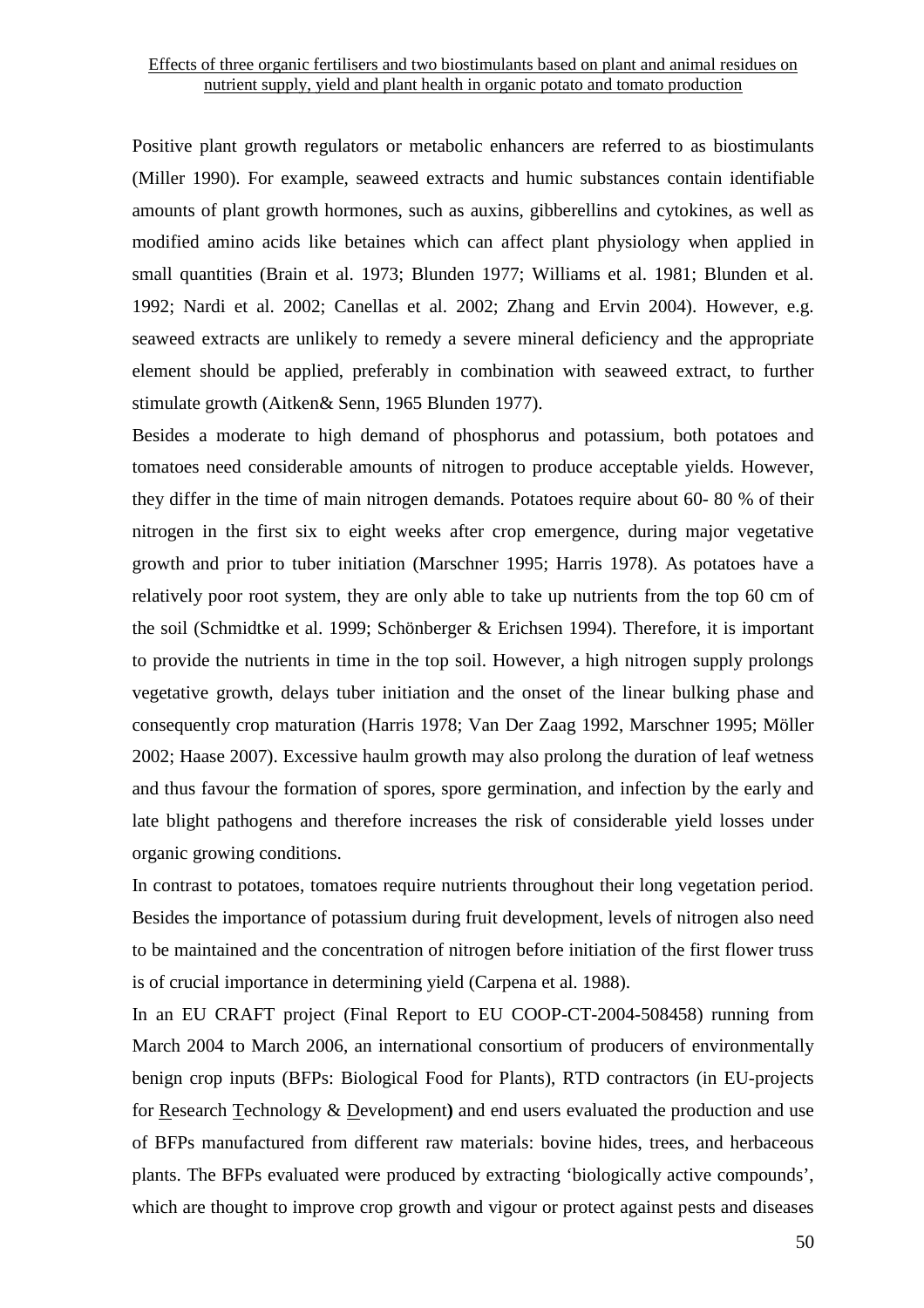by improving crop health and plant disease resistance. The aim was to reduce the need for mineral fertilisers and pesticides. At the field level, the BFP products were applied as solid pellets or liquid, as fertilisers or as biostimulant sprays, respectively. Some experiments were continued at the University of Kassel in 2006 and 2007.

In this paper we report the results from trials conducted at the experimental stations of the University of Kassel on the effects of several organic fertilisers and two biostimulants on organically grown potatoes (*Solanum tuberosum*) and field and poly tunnel grown tomatoes (*Lycopersicon lycopersicum L.*). The fertilisers BioFeed Ecomix (BFE), BioFeed Basis (BFB) (AgroBio Products, Wageningen, NL) and BioIlsa 12,5 Export (BI 12) (ILSA Group Arzignano, Vicenza, Italy) were tested alone or in combination with the biostimulants BioFeed Quality (AgroBio Products, Wageningen, NL) and AUSMA (Biolat, Salaspils Latvia).

In the tomato trials, the two BFP fertilisers were compared to an organic standard (horn meal). Trials were conducted in the field for two years. An additional trial was conducted with poly tunnel-grown tomatoes. In additional laboratory experiments, detached leaves of young tomato plants and also from the adult poly tunnel grown plants were inoculated with *P. infestans* to test the effects of treatments on plant resistance properties.

In the potato trials, in 2004, the fertilisers BFE and BI 12 were compared at 75 kg N input ha<sup>-1</sup> using two very early potato cultivars Salome and Velox. Due to the very short growth duration effects of the organic fertilisers were minimal. To test the effects during a longer growing period, in 2005 and 2006 the mid-early cultivar Nicola was used instead. In the second year a higher fertilisation level (150 kg N  $ha^{-1}$ ) was included in addition to an unfertilised control. As there were no differences between the two fertilisation levels, in the third year, only one application level was used. The N-input level in the third year was reduced to 40 kg N ha<sup> $-1$ </sup> to adjust for a different position of the experimental field in the crop rotation (second instead of fourth year in 2004 and 2005 after N – fixing grass clover ley). Instead, effects of fertiliser placement (strip vs. broadcast) were assessed. Also, like with tomatoes horn meal was added as an organic standard fertiliser to which the two new fertilisers were compared.

In detail, the following questions were addressed: What are the effects of the various fertilisers and fertiliser levels (i) on soil nutrient turnover and crop N uptake dynamics; (ii) on crop yield and crop growth dynamics, and (iii) on crop growth, vigour, and health?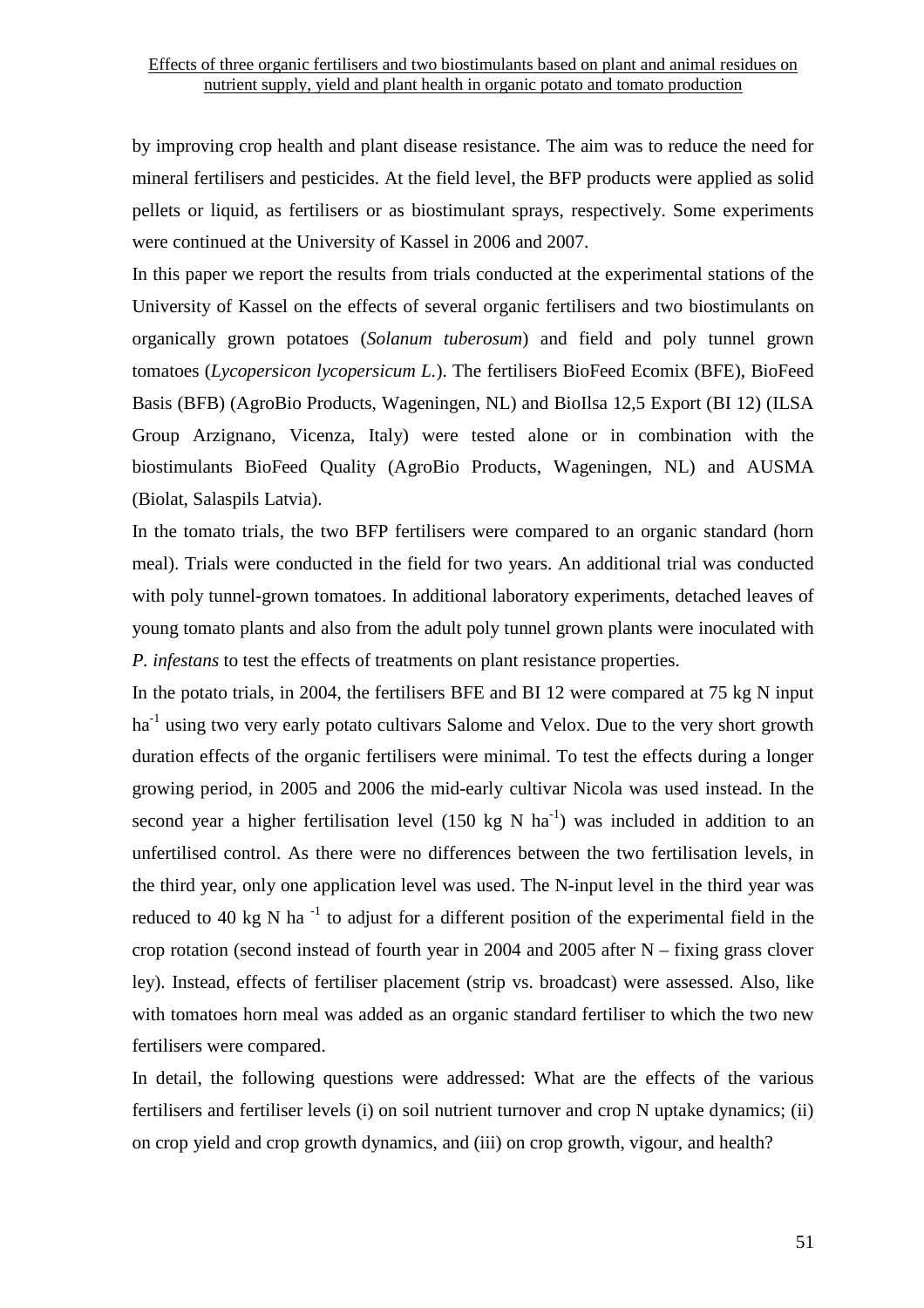# **3.2. Materials and Methods**

# **3.2.1. Experimental site**

Field trials were conducted on the experimental farm of the University of Kassel in Hebenshausen, located about 10 km to the north-west of Witzenhausen, at an average height of 250 m above sea level. The soil type of the experimental field is a homogeneous deep gleyed loess-leached brown soil. The German "Reichsbodenschätzung" (land evaluation) qualified the index of the soil at 74 points (max. 100 points).The mean annual precipitation amounts to 612 mm and the average temperature is 7.9° C (Brandt et al. 1998).

# **3.2.2. Products**

# *Fertilisers*

Biofeed Basis (BFB) is a complex mix of plant proteins enriched with soft ground rock phosphate, potassium sulphate and calcium carbonate. Plant material derived from seaweed, potato, maize, soybean and sesame. Many micro nutrients are present due to the use of seaweed. All compounds are GMO - free and allowed in organic farming according to the EC – regulation 2092/91. In 2004, BioFeed Ecomix (BFE) was used which also contained some animal derived material (bone and horn meal) and thus had a higher phosphorus content (Table 3. 1). However, the product was taken off the market in 2005 as the company decided to concentrate on plant derived products only. The products were applied as pressed pellets of 3 mm diameter.

BioIlsa 12,5 EXPORT (BI 12) is an organic nitrogen fertiliser manufactured through physical hydrolysis of leather shavings of bovine hides devoid of phosphorus and potassium (Table 3. 1). The product was applied as pressed pellets of 4 mm diameter.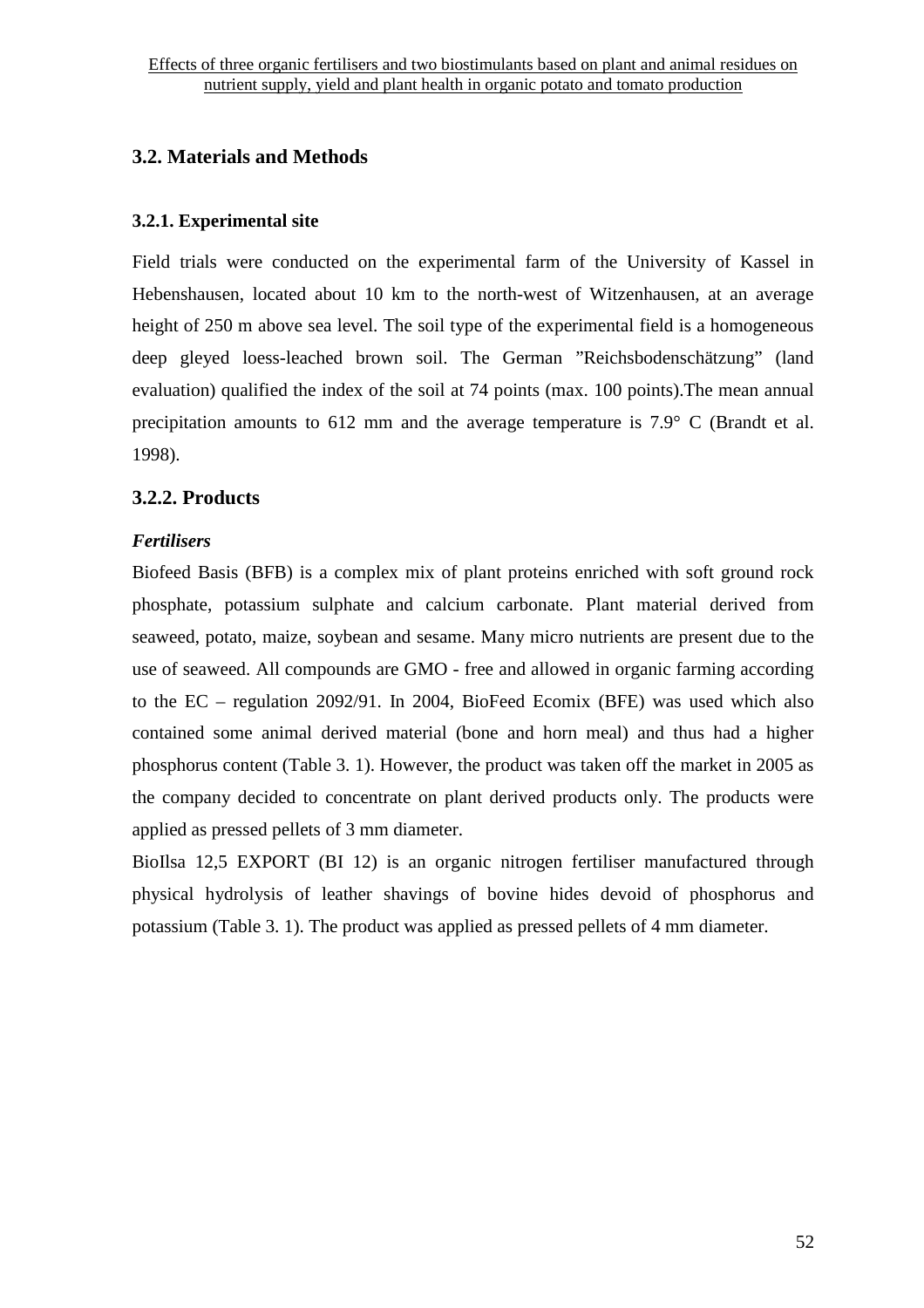|                       | <b>BF Ecomix</b> | <b>BF Basis</b> | Biollsa 12,5 Export |  |
|-----------------------|------------------|-----------------|---------------------|--|
| N                     | 7.50%            | 7.50%           | 12.00%              |  |
| Organic N             | 7.40%            | 7.40%           |                     |  |
| Phosphorus $(P_2O_5)$ | 4.00%            | 2.00%           |                     |  |
| Potassium $(K_2O)$    | 4.00%            | 4.00%           | 0.20%               |  |
| Organic matter        | 72.10%           | 74.10%          | 70.00%              |  |
| Carbon                | 40.00%           | 43.00%          | 40.00%              |  |
| $C/N$ ratio           | 5.3:1            | 5.7:1           | 3.3:1               |  |
| Moisture              | $< 10 \%$        | $< 10 \%$       | 4%                  |  |

Table 3. 1: Analyses of fertilisers Biofeed Ecomix, Biofeed Basis and BioIlsa 12,5 Export

#### *Biostimulants*

"AUSMA" is obtained by water extraction from pine and spruce needles and is recommended as a stimulator for plant rooting, growing, flowering and productivity. "AUSMA" contains natural growth stimulators, microelements, water-soluble vitamins and other biologically active substances (Biolat, 2004).

BioFeed Quality (BFQ) is a watery multi-compound extract from 2 types of seaweed: *Ascophyllum nodosum* and *Fucus spp* (20 % (w/w)) reinforced with humic and fulvic acids  $(2\%$  (w/w)). The seaweed harvested from the Atlantic Ocean (France), is washed and dried without addition of any substance for preservation. Subsequently, the dried seaweed is ground and put into a large vessel together with 2 % dried thyme (*Thymus vulgaris*). Water is added and the correct pH for extraction is regulated by using fulvic acid. After the extraction step, the sludge (water  $+$  ingredients) is filtered. In this filtration step a filter cake is obtained and a clear, particle free solution (the extract) (AgroBio Products, 2007). Nutrient contents are  $< 0.1$  %: and 0.11 % K<sub>2</sub>O of dry matter mass (Analysis of BioFeed Quality according the Institut für Düngemittel und Saatgut (LUFA) in Hameln, Germany).

# **3.2.3. Tomato trials**

#### **3.2.3.1. Field trials 2005 and 2006**

Trials were set up in a randomized complete block design with four replications. Each plot was planted with eight plants. The distance between and within the rows were 80 and 60 cm, respectively. The medium late blight susceptible cultivar Matina obtained from Dreschflegel, e.V. Witzenhausen Germany (heritage seed) was used in both years. The late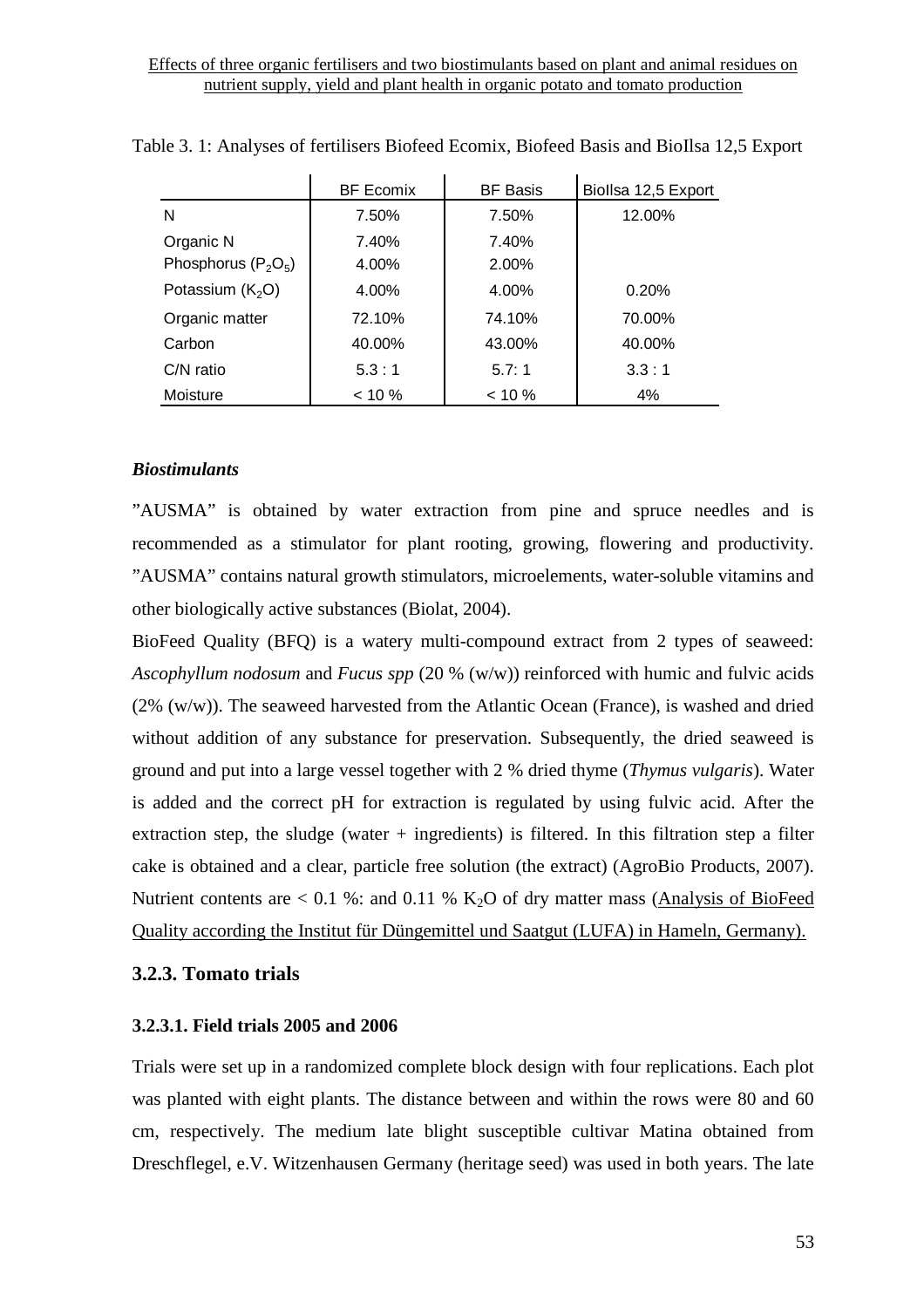blight tolerant cultivar Philovita (B. Nebelung/ Kiepenkerl, Everswinkel, Germany) was included in 2006. Plants were transplanted at the end of May in both years.

In 2005, the pre-crop was winter wheat (*Tritcum aestivum L. cultivar Capo; WW*), in 2006 it was grass/ clover ley. Prior to planting nitrogen content of the soil was about 58 kg and 72 kg N-min ha<sup>-1</sup> (0-60 cm soil profile) in the two years, respectively.

There were four and three treatments in 2005 and 2006, respectively: Horn meal  $(=$ reference), BI 12 (only 2005), BFB, BFB + BFQ. All fertilisers were applied at a rate of 160 kg N  $ha^{-1}$  in a strip of 30 cm width into which the plants were transplanted. All treatments were additionally fertilised to an amount of 200 kg  $K_2O$  ("Patentkali", 30:10 K<sub>2</sub>SO<sub>4</sub>: MgO, Kali & Salz AG, Kassel) and 40 kg  $P_2O_5$  per ha (Rockphosphat "Hyperphos" 31", Fa. Temag). AUSMA and BFQ were applied each 2 weeks for first 2 months of the growing season (4 times) in a 1 and 4 % solution, respectively, with *250* ml per plant and treatment*.*

Weekly harvests started in the beginning of August and lasted until mid October. Fruits with late blight lesions or other disease symptoms were also harvested and weighed separately. Yield was determined for each plant.

### **3.2.3.2. Poly tunnel trial 2007**

The effects of the organic fertilizer BFB and a combined treatment of BFB and the biostimulant BFQ were compared to reference fertilisation with horn meal in a commercial type of setup with container grown tomatoes of the cultivar Philovita in a ploy tunnel.

Three four week old plants were transplanted in plastic pots of 90 l capacity in four replicates on May  $16<sup>th</sup>$  2007. Soil was underground loam from soil profile below 90 cm, which was low in nutrient content to which 10 % yard waste compost (73.1 % DM, 433, 107, 1700 and 12000 mg  $kg^{-1}$  DM, NO<sub>3</sub>-N, NH<sub>4</sub>-N, P<sub>2</sub>O<sub>5</sub>, and K<sub>2</sub>O, respectively) was added.

BFB and Horn meal were applied one day before transplanting at  $3.0:1.2:2.9$  g NPK plant<sup>-1</sup> fertilization level, respectively. Since fertilizers were lacking in phosphorous and potassium, extra rock phosphate  $(27 \% \text{ P}_2\text{O}_5)$  and crude potassium – magnesia ("Patentkali" 30 % K<sub>2</sub>O, 10 % MgO) were added to the soil in order to obtain the desired fertilization level. BFQ was applied 6 times to the plant basis at a concentration of 2 % in 100 ml aqueous solution per plant and application. Application time of BFQ was scheduled at 14 day intervals with the first application on June  $5<sup>th</sup>$  and ending at August 14<sup>th</sup>. Harvest started on July  $17<sup>th</sup>$  and ended after 10 harvests on October  $17<sup>th</sup>$ .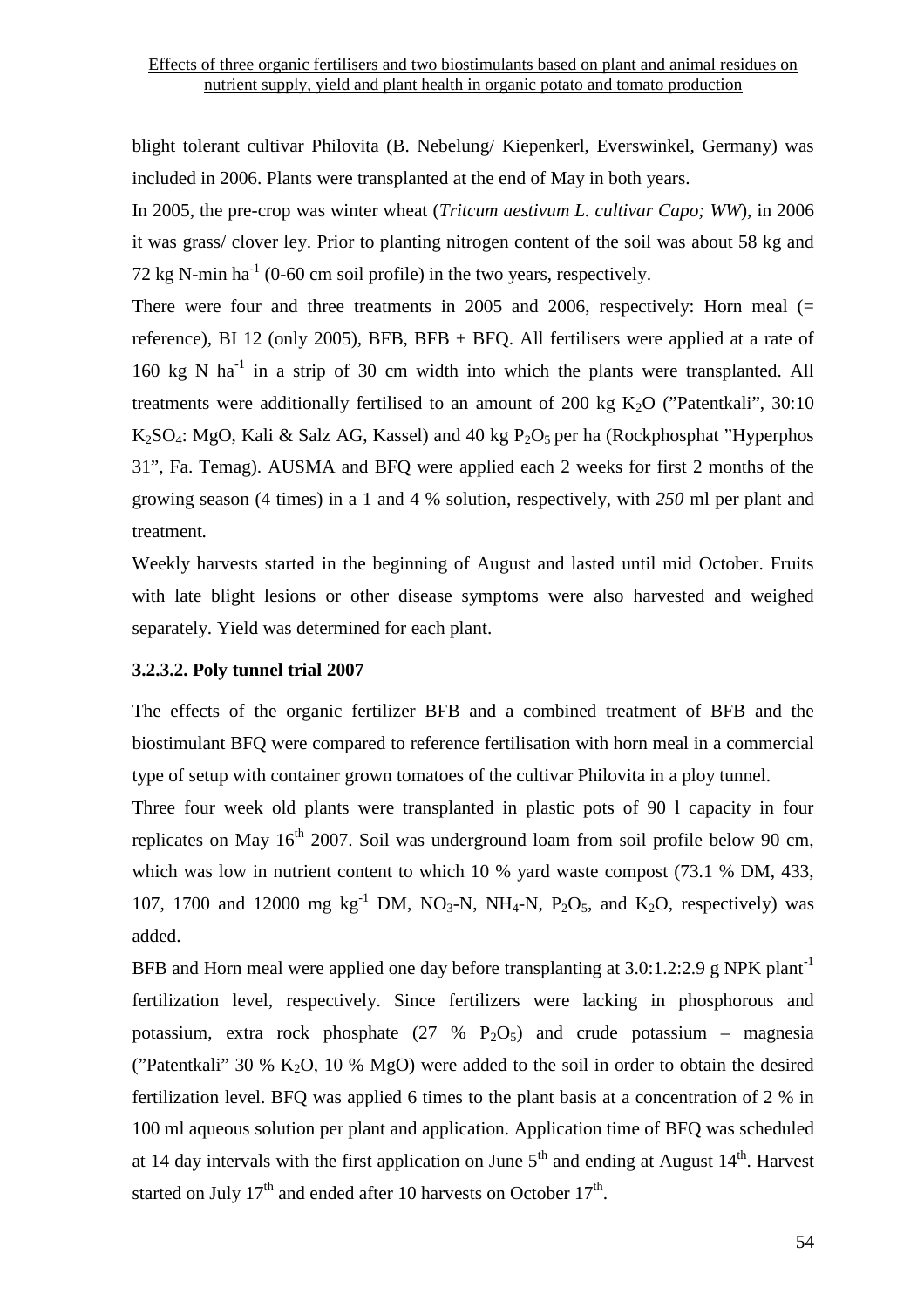# **3.2.3.3.** *P. infestans* **inoculation experiment with detached tomato leaves**

In a separate experiment, about five week old plants of cultivar Matina were used. The plants were grown in a greenhouse (13 cm diameter pots) in soil from an organic field and fertilised to equal nutrient levels with organic fertiliser horn meal and BFB at transplanting. The experiment was repeated 3 times with four replications each time. Greenhouse temperature was 23°C and 18°C during day and night, respectively. From seven days after transplanting, plants were watered weekly four times with 50 ml of an aqueous solution of BFQ in 4 % concentration; control plants were given water only. Leaves for inoculation were detached one month after transplanting. Two inoculation experiments were also conducted with detached tomato leaves of adult plants of cultivar Philovita from the described poly tunnel trial. Inoculation of Philovita leaves was done on July  $26^{th}$  2007 and August  $8^{th}$  2007.

Depending on the test, either *P. infestans* isolate 101 or 108, collected locally in 2004; both with broad-spectrum virulence on tomatoes were used. Actively growing colonies of *P. infestans* were transferred into 1.5 % pea agar (liquid of 125 g boiled peas  $I<sup>-1</sup>$  agar) and incubated in the dark at 18°C for about 21 days before use for inoculation. The two first lateral leaflets of the youngest completely developed leaves were detached and placed lower side up in plastic trays lined with wet fleece and filter paper and covered with plexi glass. Two levels of inoculum were applied to each leaflet with a 20 µl drop of a solution of  $5*10^4$  and  $10*10^4$  sporangia ml<sup>-1</sup> respectively. Trays were kept in the dark for 24 h at 17 °C. After 24 h, a 16 h light/ 8 h dark cycle was maintained and leaves were sprayed with sterile demineralised water every 2 days. Percent diseased leaf area was assessed daily from day 5 to 8.

# **3.2.4. Potato trials**

Plot size in all potato trials was 3.5 m (6 rows) wide by 8 m long. Three rows were used for sequential harvests; the remaining rows were used for the final harvest. Within a row, the planting distance was 33 cm i.e. a plant density of 40.000 plants  $ha^{-1}$ .

Cultivars Salome (Fa. Norika, Groß Lüsewitz) and Velox (SAKA RAGIS Pflanzenzucht, Hamburg), both belonging to the early maturing group, were used in 2004. They mainly differed in their tuberisation characteristics. Salome is able to produce a higher amount of stems and tubers than Velox, while Velox is able to produce a higher number of marketable size tubers earlier in the season than Salome. The cultivar Nicola was used in the experiments in 2005 and 2006. Nicola belongs to the "middle early" maturity group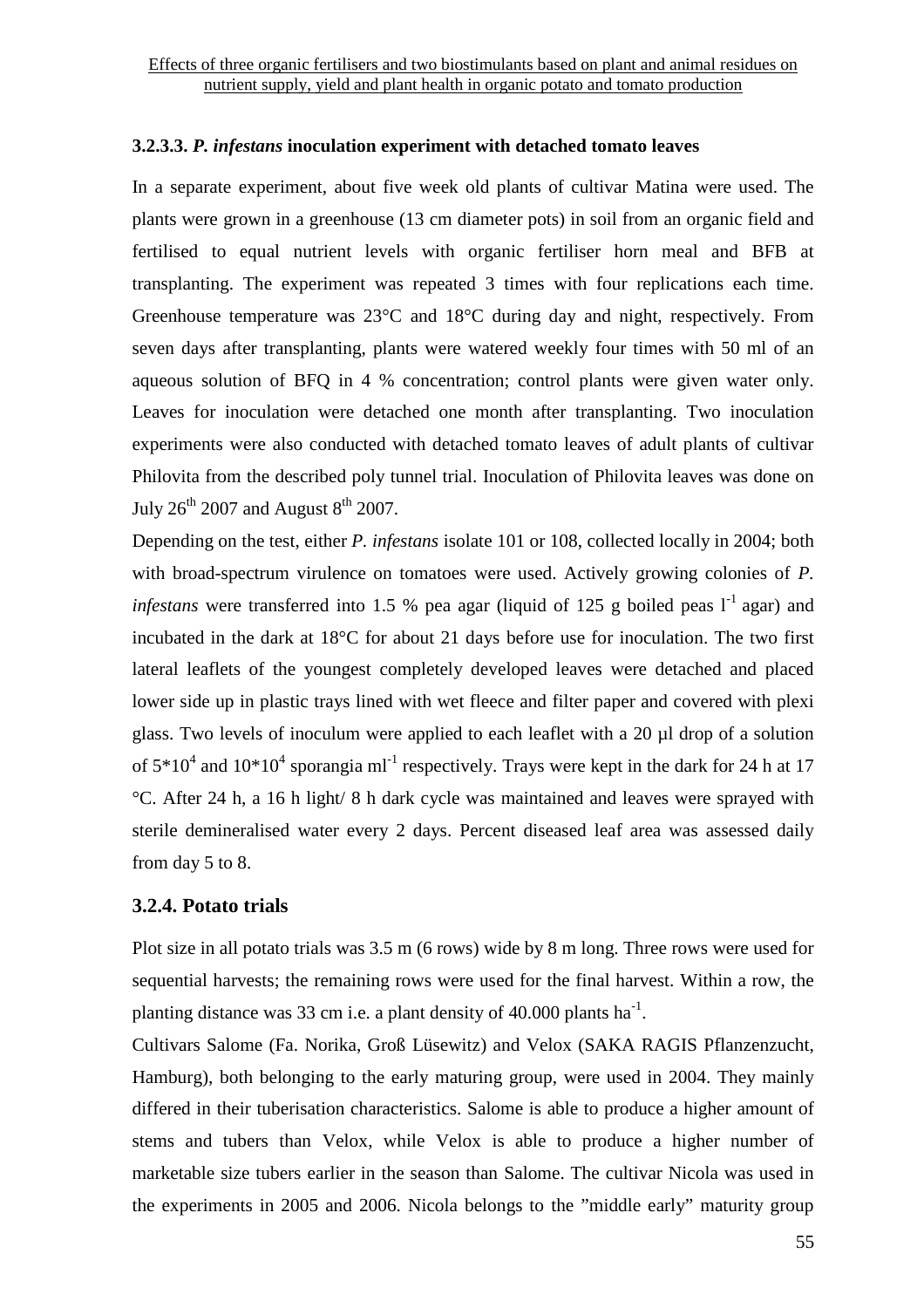with an early tuber bulking behaviour and a mid to high susceptibility to late blight (Bundessortenamt, 2004).

Weeds were controlled by harrowing and hilling. Colorado potato beetle (*Leptinotarsa decemlineata*) was controlled using 2.5 l ha<sup>-1</sup> Neem extract (Neem Azal -T/S, Trifolio-M GmbH, Lahnau, Germany) in a 500 l ha<sup>-1</sup> spraying mixture. All agronomical measures (e.g. crop protection and fertilization) carried out in the field trials were in accordance with the EU regulations for organic farming. Three sequential harvests were conducted at 75, 85 and 95 days after planting (dap) to determine the yield formation dynamics, the haulm biomass development and the nitrogen uptake dynamics of the crop at different growth stages, respectively. For each sequential harvest one row (20 plants) was harvested. The remaining 3 rows (60 plants) were used for the final harvest. For the sequential harvests, haulms were cut directly above the ground. The fresh matter weight was determined immediately in the field. The tuber yields were graded into cultivar specific marketable yield size categories. Samples were taken to conduct further analyses, respectively.

#### **3.2.4.1. Design and treatments 2004**

The experiment was laid out as a three factorial randomized complete block design with four replicates. Factor A was the fertiliser treatment, factor B the biostimulant spraying regime and factor C the cultivar. Fertiliser treatments were BFE, BI12 and as reference a horn meal fertiliser with a nutrient input of 75 kg N, 40 kg  $P_2O_5$  and 40 kg  $K_2O$  ha<sup>-1</sup>, respectively. In addition, a treatment without nitrogen input ("Zero") was included. A commercial fertiliser permitted for organic farming was applied with 40 kg  $K_2$ 0 (Patentkali, 30:10 K<sub>2</sub>SO<sub>4</sub>: MgO) and 40 kg P<sub>2</sub>O<sub>5</sub> per ha (Rockphosphat "Hyperphos 31") to all treatments except to the *BioFeed-Ecomix* plot. All fertilisers were applied in the centre of the row before planting.

As liquid leaf application treatment with AUSMA (40 %; 2, 5 l ha<sup>-1</sup> in 250 l H<sub>2</sub>O ha<sup>-1</sup>) and a water equivalent control were used. AUSMA was applied two times; at 18.05. 21 days after crop emergence and at the beginning of flowering on 19.06.

#### **3.2.4.2. Design and treatments 2005**

The experiment was laid out as a three factorial split-plot trial in four replicates. Factor A was the fertiliser treatment, factor B the N-supply level and factor C the biostimulant spraying regime. Potatoes were planted after pre-crop oat (*Avena sativa L. cultivar Jumbo*). Oat was the third crop after grass/clover ley resulting in a nitrogen content of the soil of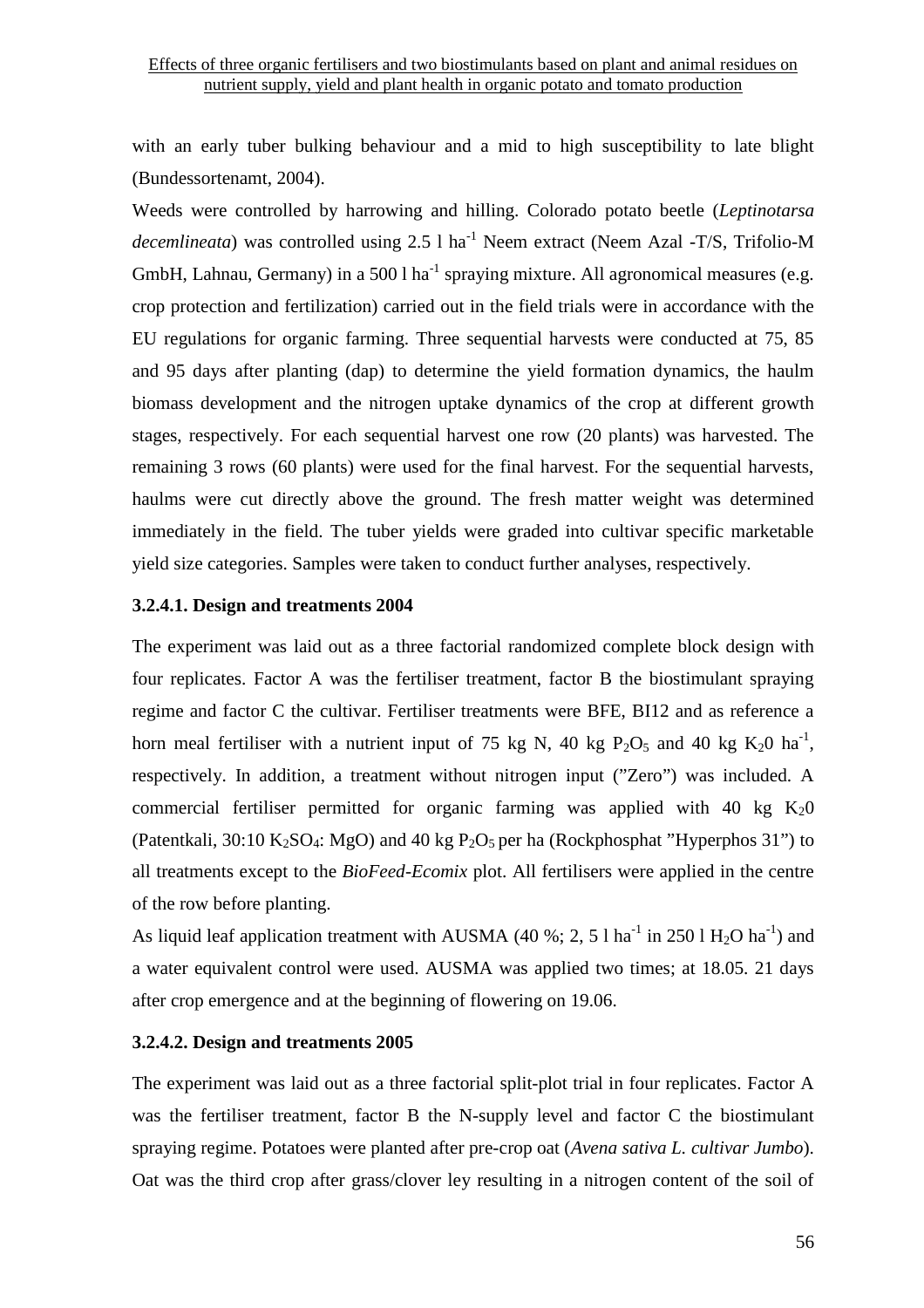about 50 kg N-min ha<sup>-1</sup> (0-60 cm) at the end of April (planting date). Fertilisers BFB and BI 12 were applied at nitrogen levels of 75 and 150 kg N ha<sup>-1</sup>, respectively. Treatments were compared to a control ("Zero") without additional nitrogen. Fertilisers were applied as a strip application directly into the row close to the seed tubers. All treatments were fertilised with 40 kg P and 80 kg K ha<sup>-1</sup> (equivalent to the amount of P and K supplied with BFB 150 kg N ha<sup>-</sup>) by commercial fertilisers permitted for organic farming (see above). BFQ was sprayed in an aqueous solution of 1: 25 with 500 l ha<sup>-1</sup> per treatment. Plants were

treated weekly four times starting three weeks after crop emergence (June  $6<sup>th</sup>$ ) until flowering (July  $4^{th}$ ).

# **3.2.4.3. Design and treatments 2006**

Two separate experiments were carried out in 2006 to test effects of the fertilisers and the biostimulant. The fertiliser trial was a two factorial split plot design with four replicates. Factor A was the fertiliser treatment, factor B the fertiliser placement. Fertilisers BFB and BI 12 and a horn meal- control were applied at nitrogen level of 40 kg N ha<sup>-1</sup>, as broadcast and strip application. Additional fertilisation with P and K was conducted as in previous years. Winter wheat (*Tritcum aestivum L. cultivar Capo; WW*) was pre crop which was grown after a grass clover ley. Mineralization of soil N was delayed due to a long winter period. Prior to planting, nitrogen content of the soil was about 45 kg N-min  $ha^{-1}$  but it increased continuously in the unfertilised plots to 91 kg N-min  $ha^{-1}$  at crop emergence (0-60 cm soil profile).

In the second trial for testing the biostimulant BFQ, the pre-crop was alfalfa grass/clover ley (*Medicago sativa L., Trifolium repens L., T. pratense L., Lolium perenne L., Festuca pratensis Huds*.) (75 kg N-min ha<sup>-1</sup> in 0-60 cm soil profile at planting date). No fertilisers were applied. The experiment was a randomized complete block design with four replicates. Applications were done at the same amounts and growth stages as in 2005. No sequential harvests were conducted in that trial.

# **3.2.5. Soil and plant sampling**

In potato plots, samples for N-min were taken in the soil profiles 0-30 and 30-60 cm from the middle of the trailing edge of the potato ridge (see sketch)

according to standard assessment methods (Scharf and Wehrmann 1976; Schinner et al. 1998). First samples were taken prior to planting. Further samples were taken during the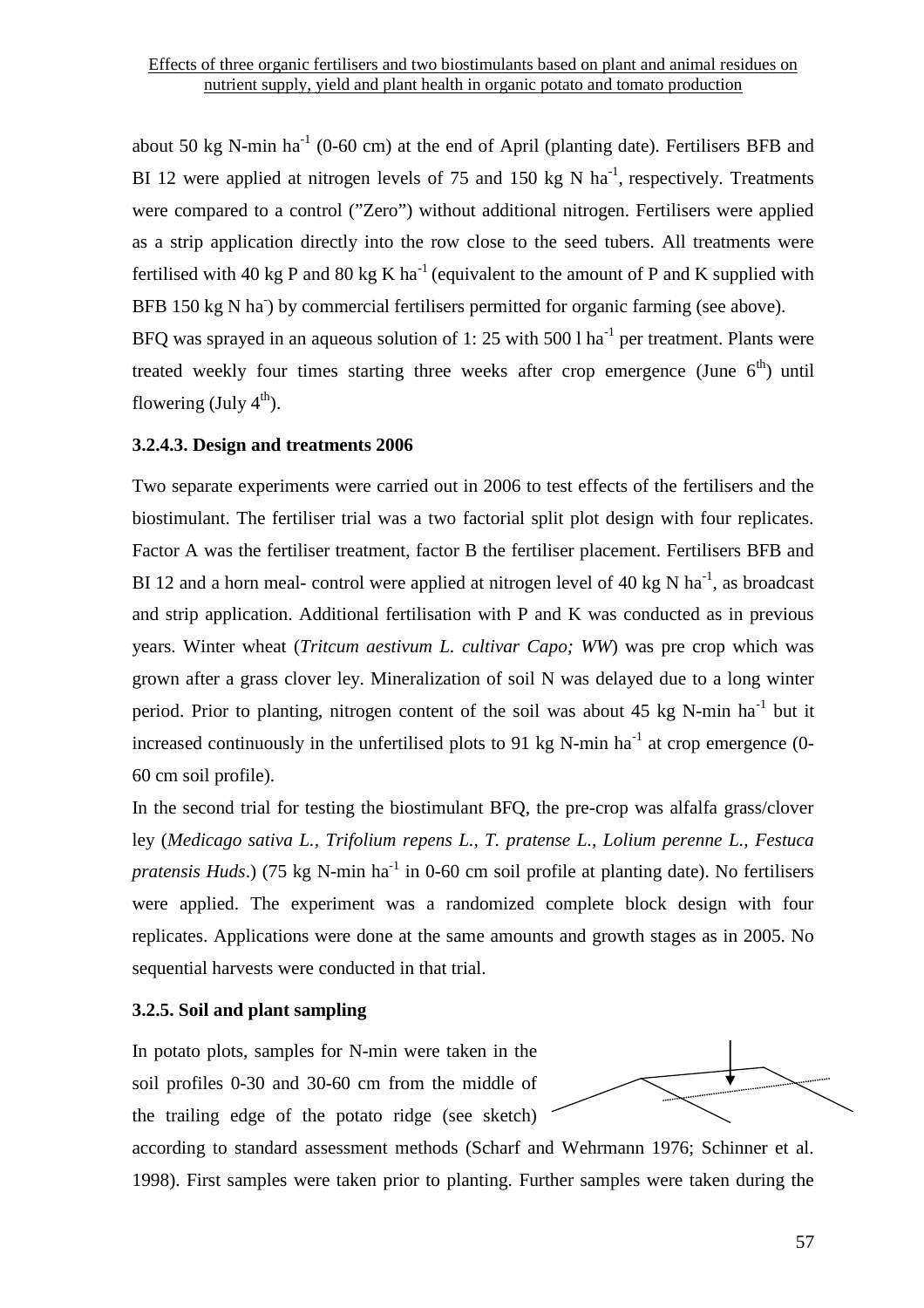vegetation at crop emergence, beginning and end of flowering in potatoes. In tomato plots soil samples were taken monthly from early June to early October between the plants of each plot in the profiles 0-30 and 30-60 cm, respectively.

#### **3.2.6. Disease assessments**

Late blight assessments started when first spots were seen in the field and continued regularly twice a week on four sections per potato plot and on four preselected tomato plants per plot. Percent diseased leaf area was estimated, following the key of James et al. (1971). The assessments ended when crops were destroyed due to disease and/or maturity.

Black scurf (*Rhizoctonia solani*) and common scab *(Streptomyces scabies*) of potatoes were assessed on 100 tubers per plot. Tubers were divided into six or seven infection classes according to the EPPO – standard PP 1/32 (2) (EPPO, 2000s (Table 3. 2).

Table 3. 2: Assessment scheme of black scurf and common scab on potato tubers (James & Mc Kenzie, 1972)

|       | % infested tuber surface |             |  |  |
|-------|--------------------------|-------------|--|--|
| Class | <b>Black scurf</b>       | Common scab |  |  |
|       |                          |             |  |  |
| 2     |                          | $1 - 10$    |  |  |
| 3     | 5                        | $11 - 20$   |  |  |
| 4     | 10                       | $21 - 30$   |  |  |
| 5     | 15                       | $31 - 40$   |  |  |
| 6     | >15                      | 41-50       |  |  |
|       |                          | >50         |  |  |

### **3.2.7. Laboratory analyses**

Mineralized nitrogen (N-N min) was determined for soil layers 0-30 and 30-60 cm using 1 %  $K<sub>2</sub>SO<sub>4</sub>$  as an extractant according to the method described by Hoffmann (1991). The concentrations of  $NO_3-N$  were converted to quantities per ha using bulk densities of 1.43, and  $1.50 \text{ g cm}^{-3}$  for the 0-30 and 30-60 cm horizons, respectively. Soil bulk densities were taken from a soil survey done by Brandt et al. (2001).

Dry matter (DM) of the haulms from sequential harvests was determined from a sub sample of around 500 g from all sub-plots by weighing before and after drying at 80 °C for 48 h. Samples were ground (0.5 mm) with a Pulverisette No. 19 laboratory cutting mill (Fritsch, Idar-Oberstein, Germany) and sub-samples of 1 g (four decimal places) dry-ashed in a Heraeus Thermicon T muffle oven (Elementar Analysesysteme, Hanau, Germany) at 550 °C for 8 h and, before weighing, kept inside a desiccator to cool down. Subsequently,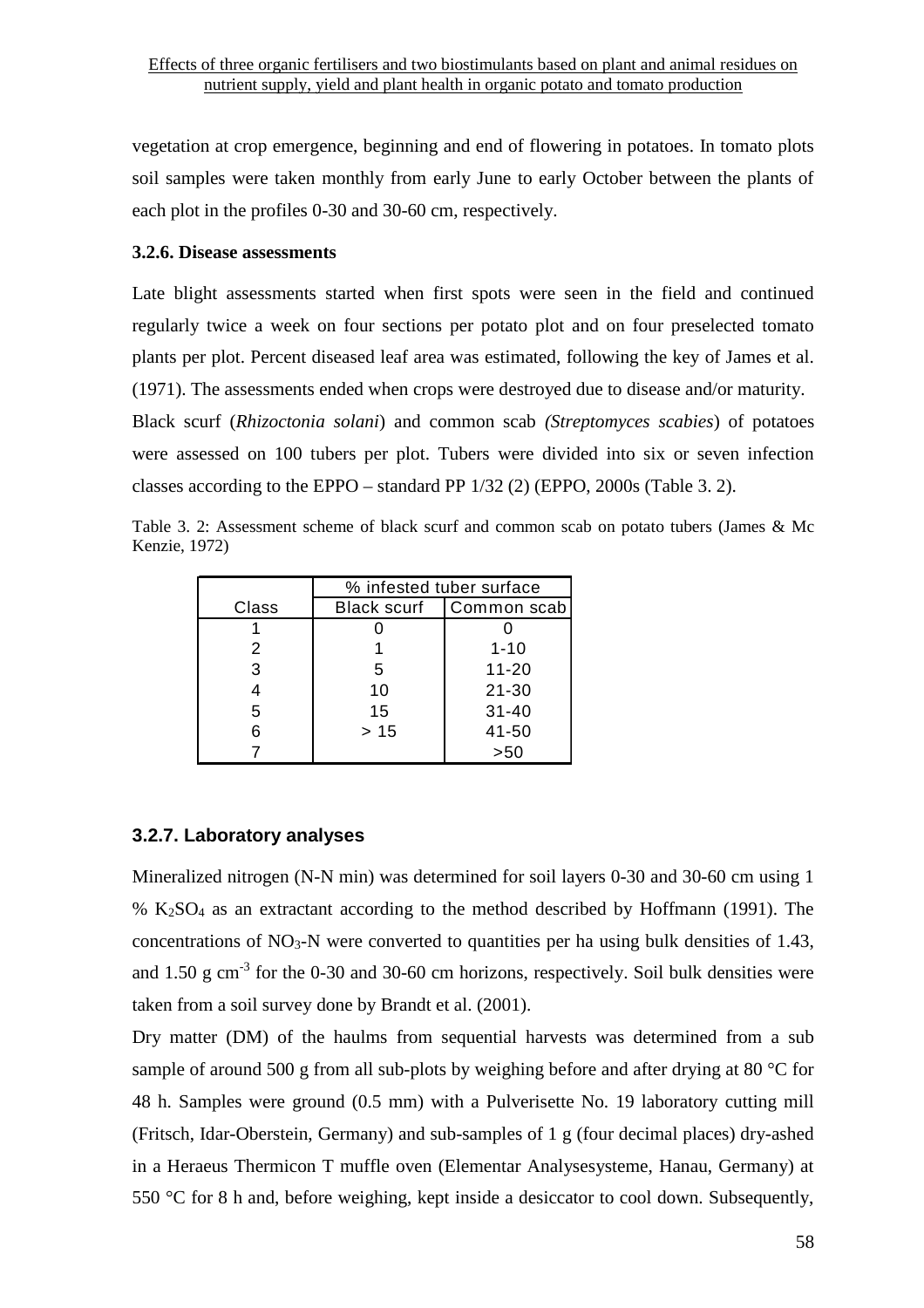HCl (32 %) was added and the solution left overnight. After filling up to 100 ml with distilled H2O, samples were passed through a 615¼ filter (Macherey and Nagel, Düren, Germany) and placed in 100 ml polyethylene bottles. From these samples, total N % was determined using a Macro N auto-analyser (Elementar Analysesysteme, Hanau, Germany). At each harvest, a sub sample of 20 tubers (size-graded 30-60 mm) per plot was cut into cubes of 1 cm<sup>3</sup> with a Dito TRS vegetable cutter (Dito ElectroluxCo., Herborn, Germany) and the DM content determined by weighing before and after drying at 80 °C for 72 hours. Immediately after drying the samples were ground (0.5 mm) and stored in a dry, cool and dark place until further analysis.

Nitrogen contents of haulms and tubers were analyzed at 3 sequential harvests (75, 85 and 95 days after planting) to determine the quantities of nitrogen uptake in kg N ha<sup>-1</sup> in the different plots. At final harvest only the nitrogen content of the tubers was determined because of previous defoliation.

## **3.2.8. Data analysis**

Cumulative late blight severity was calculated as the area under the disease progress curve (AUDPC) following Kranz (1996):

$$
AUDPC = \sum_{i=1}^{n-1} \left( \frac{x_{i+1} + x_i}{2} \right) (t_{i+1} - t_i)
$$

**y<sup>i</sup>** = Percent attacked leaf area, **t<sup>i</sup>** = Days between assessments, **n** = Amount of assessments

For the tuber diseases, the mean percentage infestation of the tuber surface was calculated before analysis.

N uptake of haulms and tubers was calculated by multiplying N (%) concentration by tuber DM yield and biomass of the haulms, respectively. The ratio of tuber to whole crop Nuptake was calculated at 95 dap. N utilisation efficiency (NUE) denotes the final tuber yield (t FM ha<sup>-1</sup>) per kg N uptake by the whole crop at 95 dap (on the basis of Huggins  $\&$ Pan 1993).

Statistical analyses of field trials were done with SPSS (version 13). All percentage values were arc sine transformed before analysing. The *Kolmogorov-Smirnov test* was conducted to analyse the normal distribution. Data were analysed with the GLM procedure with fixed effect models with the treatments and their interactions as main factor, and replicates as random effect. The *Bonferroni-Holm* Test was conducted to separate means with a confidence level of 95 %.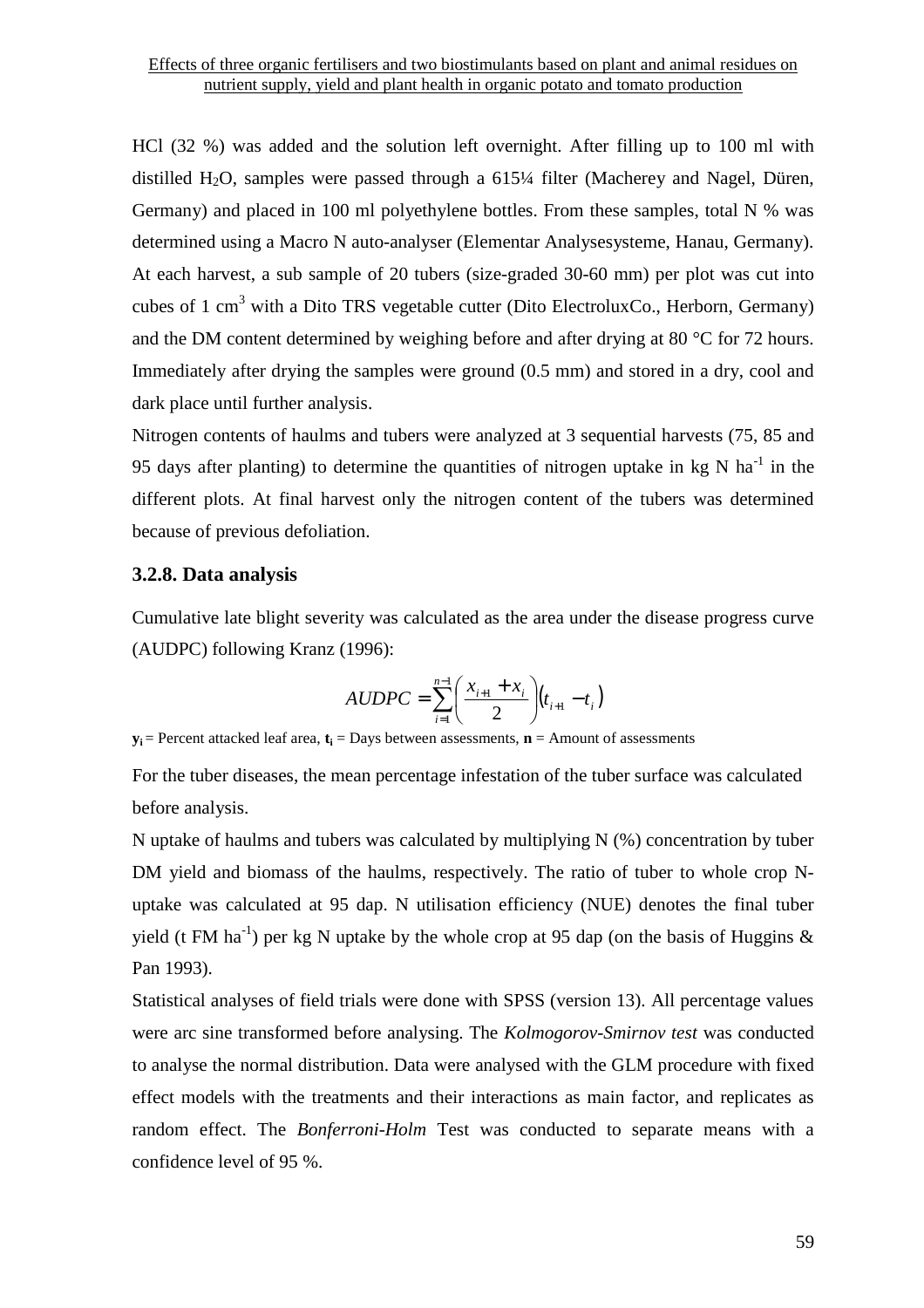Data of the leaf inoculations were log-transformed and then analysed together using SAS PROC mixed. A two-factorial analysis was done for fertilizer and biostimulant treatments as a main effect, and fertilizer\*biostimulant for their interaction. If significant effects were detected, means were compared with Tukey-Kramer with a confidence level of 95 %.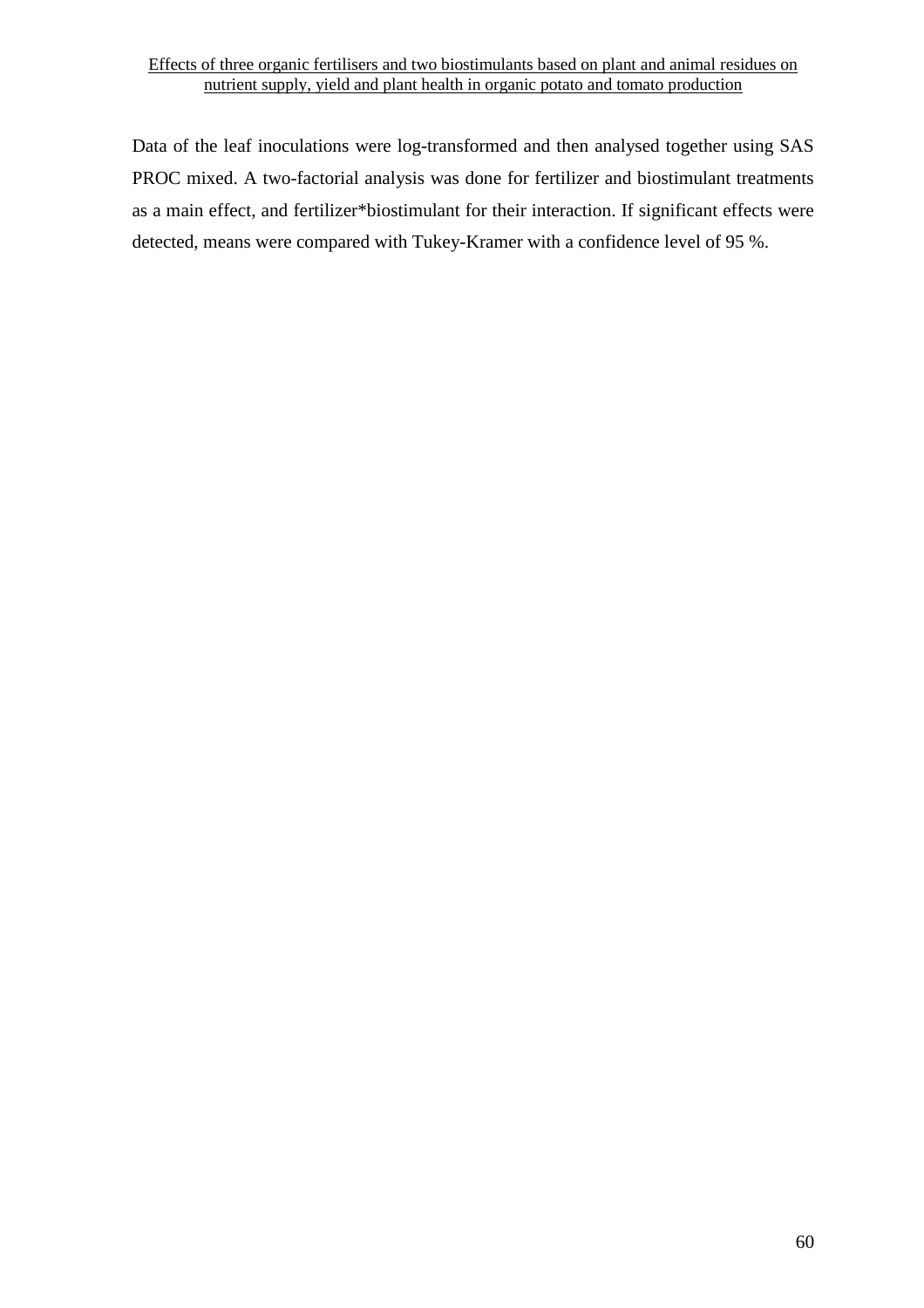# **3.3. Results**

# **3.3.1. Climatic conditions and late blight development**

The temperatures in 2004 complied with the average temperature, whereas the precipitation was much lower from March to June and much higher in July than usual. Climatic conditions in 2005 were close to the long-term average except for very low precipitation in June. In 2006, the winter was very cold while the summer was very warm with a hot and dry period beginning on June  $8<sup>th</sup>$  with nearly no precipitation until July  $25<sup>th</sup>$ (Table 3. 3).

Table 3. 3: Climatic conditions at the experimental site Eichenberg during the seasons 2004, 2005 and 2006 as well as the average conditions of the period 1991-2001 (Source: Mean 1991-2001 calculated by the Department of Forage Production and Grassland Ecology; Data from 2006 and 2007 measured by the Department of Ecological Plant Protection)

| Month     | Mean air temperature in $^{\circ}C$ |      |        |        | Precipitation in mm |          |      |      |
|-----------|-------------------------------------|------|--------|--------|---------------------|----------|------|------|
|           | 1991-2001                           | 2004 | 2005   | 2006   | 1991-2001           | 2004     | 2005 | 2006 |
| January   |                                     | 0.7  | 2.6    | $-2.4$ | 49                  | 54       | 49   | 21   |
| February  | 1.3                                 | 3.2  | $-0.2$ | $-0.5$ | 43                  | 42       | 30   | 40   |
| March     | 4.7                                 | 4.2  | 5.2    | 1.5    | 56                  | 28       | 31   | 56   |
| April     | 8.1                                 | 8.9  | 9.3    | 8.1    | 45                  | 32       | 31   | 38   |
| May       | 12.6                                | 11   | 12.5   | 12.7   | 50                  | 31       | 56   | 84   |
| June      | 15                                  | 15   | 15.6   | 16.3   | 69                  | 38       | 38   | 28   |
| July      | 17.5                                | 15.8 | 18     | 21.2   | 75                  | 98       | 62   | 59   |
| August    | 17.4                                | 18.4 | 15.7   | 15.6   | 62                  | 65       | 72   | 73   |
| September | 13.1                                | 15.9 | 14.9   | 16.9   | 61                  | $\Omega$ | 28   | 18   |

# **3.3.2. Tomato trials**

# **3.3.2.1. Soil nitrogen dynamics**

There were no significant differences between the fertilising regimes within years and sampling dates in soil profiles 0-30 and 30-60 cm, respectively. Overall plant available soil N (0-60 cm soil profile) followed a similar course in all treatments in 2005 and 2006. (Figure 3. 1). However, soil N- supply differed between the years especially at the first sampling date (beginning of June) when plant available N was about 40 kg ha $^{-1}$  higher in 2006 than in 2005, respectively. Later in season differences became smaller (Figure 3. 1). Most of the mineralised nitrogen was  $NO_3-N$  and only on the first sampling dates in both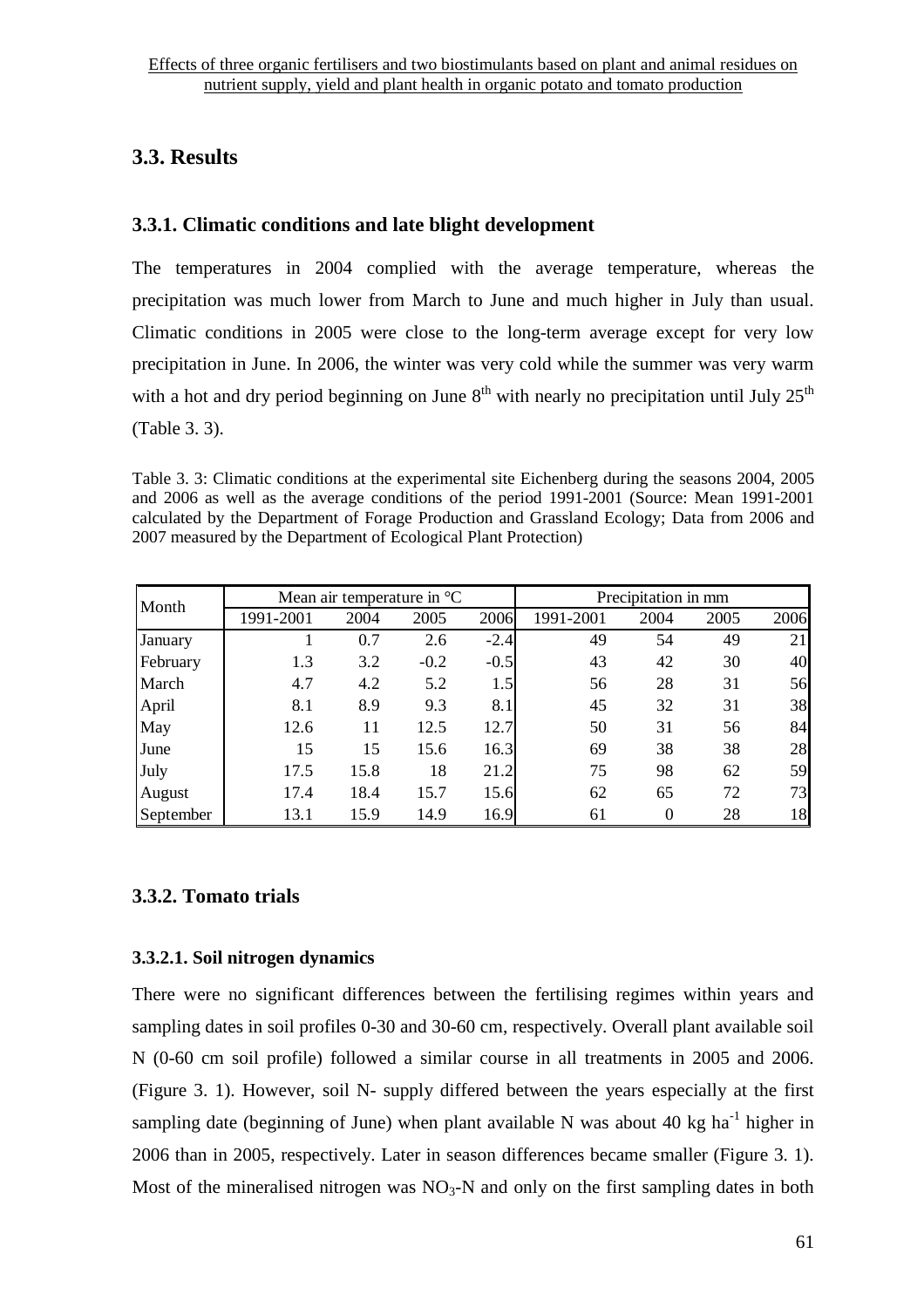years noteworthy amounts of soil NH4- N were found. In 2005, soil NH4-N content in the soil profile 0-60 cm ranged from  $12 - 20$  kg ha<sup>-1</sup> and was lowest in the horn meal and highest in the BFB treatment. In 2006, differences between treatments were even smaller and contents ranged between  $18 - 20$  kg ha<sup>-1</sup>. At all other sampling dates soil NH<sub>4</sub>- N contents were below 5 kg  $ha^{-1}$ . Hence, data are shown as total mineralised N. Overall, standard deviations within soil profiles at all sampling dates in both years were quite high (Figure 3. 1).



Figure 3. 1: Soil nitrogen dynamics (kg N-min  $ha^{-1}$ ) in tomato plots in 2005 and 2006 of soil profiles 0-30 cm (white bars) and 30-60 cm (grey bars) fertilised with BF-Basis and BioIlsa12,5 Export (only2005) in comparison with the horn meal reference (N-fertilisation level = 160 kg N ha<sup>-</sup> <sup>1</sup>) from beginning of June to beginning of October, respectively. Error bars represent standard deviations for soil profiles, respectively.

### **3.3.2.2. Marketable tomato yield and late blight on fruits**

The marketable yield of Matina varied strongly between the years. In 2006, the mean was 2219 g plant<sup>-1</sup>. In 2005, marketable yield per plant was 1190 g lower because of much higher late blight disease pressure (Figure 3. 2 and Figure 3. 3). The differences in yields in 2006 and 2007 for Philovita were due to the different growing systems. The fertilisers BFB and BI 12 alone resulted in slightly higher marketable yields of Matina in 2005 albeit not statistically significant in comparison to horn meal (Figure 3. 2.). The highest marketable yields were achieved when the fertiliser BFB was combined with either of the two biostimulants AUSMA or BFQ in 2005 or with BFQ in 2006 and 2007 (Figure 3. 2. and Figure 3. 4.) The yield increases were mainly due to a higher share of healthy fruits for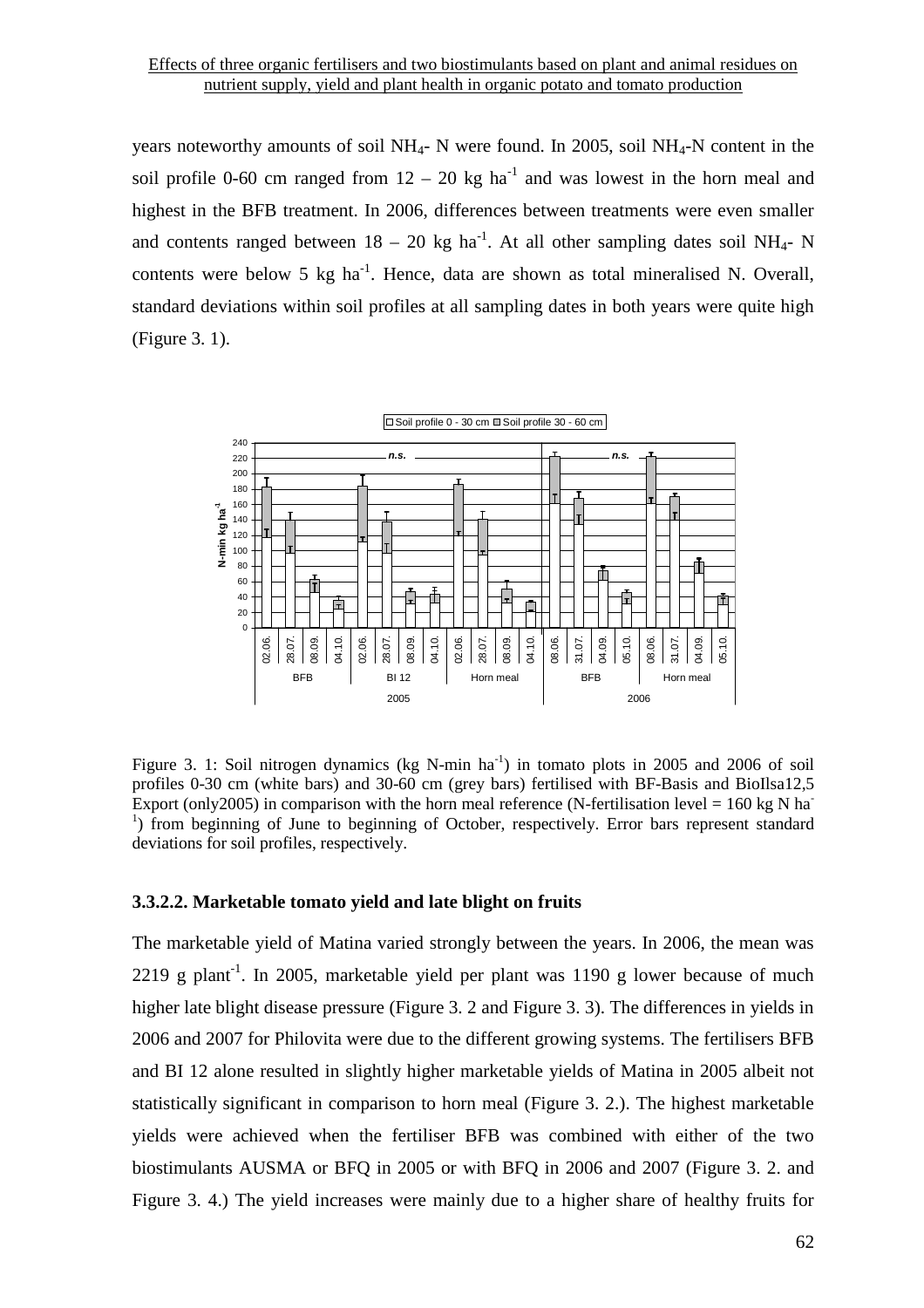Matina in 2005 and 2006 and an increased number of fruits (between 13 and 27 more fruits per plant) for cultivar Matina in 2006 and Philovita in 2006 and 2007 (Figure 3. 3 and Figure 3. 5).



Figure 3. 2: Marketable fruit yield (white bars) and weight of fruits infected with late blight (grey bars) of tomato cultivar Matina in 2005 and 2006. Plants were fertilised with BF-Basis (BFB) and BioIlsa12,5 Export (BI 12) (only 2005) combined with biostimulants BF-Quality (BFQ) and AUSMA compared to a reference fertiliser treatment with horn meal (N-fertilisation level  $= 160 \text{ kg}$ ) N ha<sup>-1</sup>). Different upper case letters show significant differences in total fruit yield and different lower case letters significant differences in marketable and infected fruit yield between the treatments within year, respectively. Error bars represent standard deviations for marketable and late blight infected fruit yield, respectively.



Figure 3. 3: Amount of marketable fruits (white bars) and fruits infected with late blight (grey bars) of tomato cultivar Matina in 2005 and 2006. Plants were fertilised with BF-Basis (BFB) and BioIlsa12,5 Export (BI 12) (only 2005) combined with biostimulants BF-Quality (BFQ) and AUSMA compared to a reference fertiliser treatment with horn meal (N-fertilisation level  $= 160$  kg  $N$  ha<sup>-1</sup>). Different upper case letters show significant differences in total fruit number and different lower case letters significant differences in marketable and infected fruit number between the treatments within year, respectively. Error bars represent standard deviations for marketable fruits and late blight infected fruits, respectively.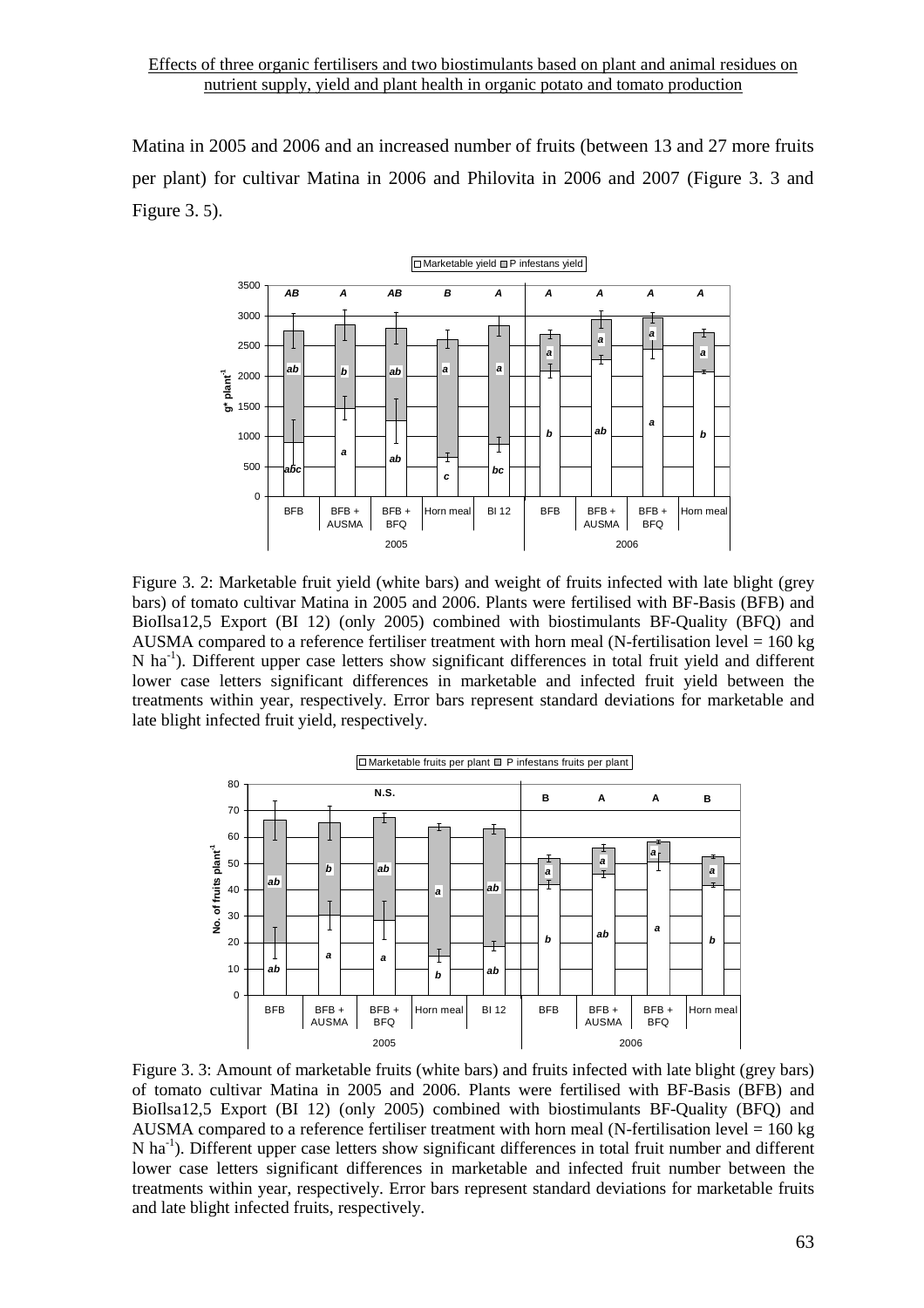

Figure 3. 4: Marketable fruit yield of tomato cultivar Philovita fertilised with BF-Basis and BF-Basis combined with biostimulants AUSMA (only 2006) and BF-Quality in comparison with the horn meal reference grown in open field 2006 (N-fertilisation =  $160 \text{ kg N}$  ha<sup>-1</sup>) and in poly tunnel 2007 (3 plants pot N-fertilisation  $=$ , 3 g N plant<sup>-1</sup>), respectively. Different letters show significant differences between the treatments within year (Bonferroni p≤0.05) and error bars represent standard deviations, respectively.



Figure 3. 5: Amount of marketable fruits of tomato cultivar Philovita fertilised with BF-Basis and BF-Basis combined with biostimulants AUSMA (only 2006) and BF-Quality in comparison with the horn meal reference grown in open field 2006 (N-fertilisation = 160 kg N ha<sup>-1</sup>) and in poly tunnel 2007 (3 plants pot N-fertilisation =, 3 g N plant<sup>-1</sup>), respectively. Different letters show significant differences between the treatments within years (Bonferroni p≤0.05) and error bars represent standard deviations, respectively.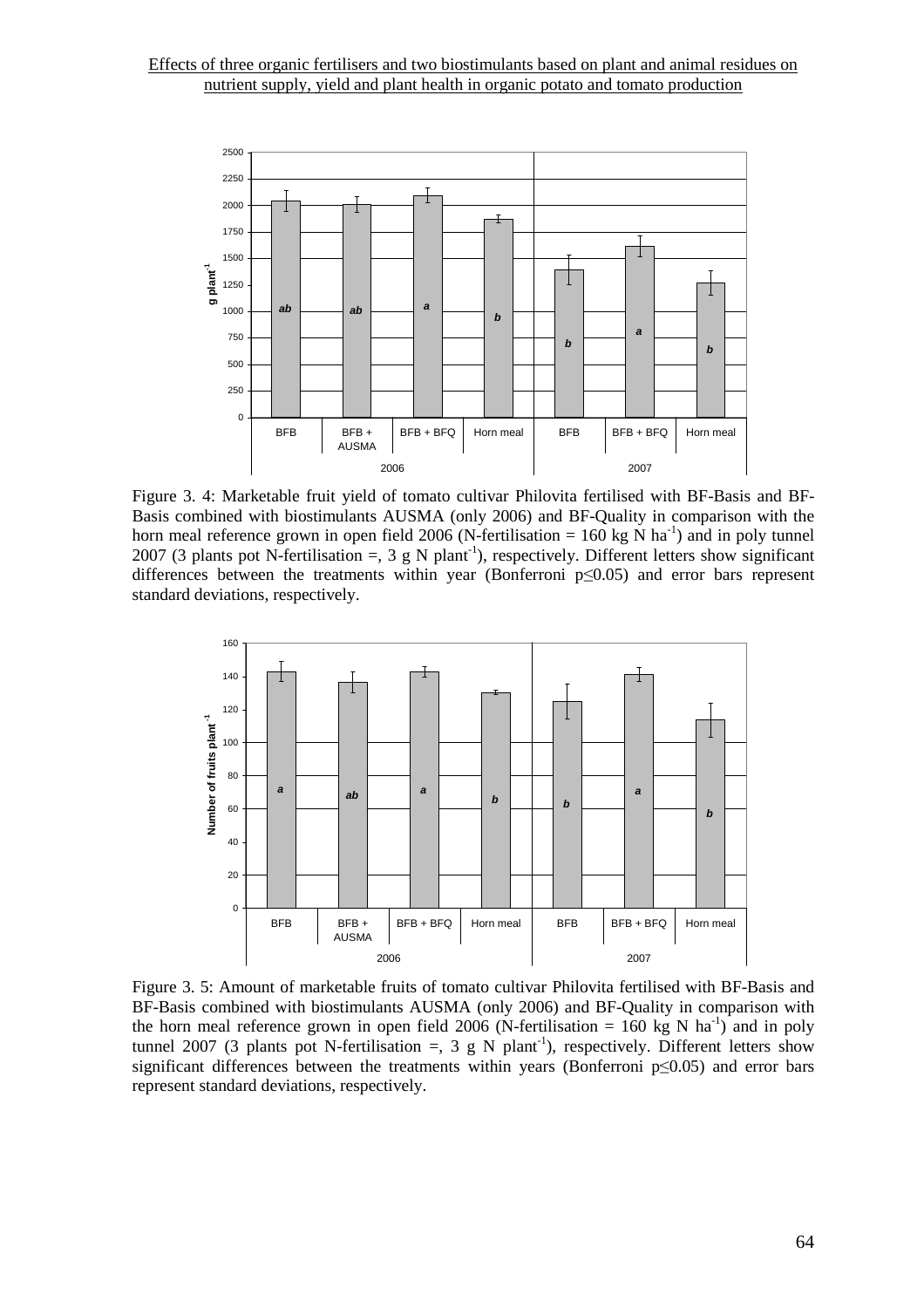# **3.3.2.3. Effects on tomato foliar late blight**

Late blight infection of tomato leaves was only in 2005 of significance. In 2006, foliar late blight severity was very low as weather conditions were unfavourable for the disease and leaves died at mid September due to infestation with powdery mildew (*Oidium lycopersici*) and tomato rust mite (*Aculops lycopersici*). No late blight could be observed in 2007 when the tolerant cultivar Philovita was grown in the poly tunnel.

In 2005, late blight started later and was less severe in all BFP treatments in comparison to the horn meal fertilised reference. The mildest infection course was observed in the treatment BFB + AUSMA. Infection started about 10 days later and remained less severe until mid September, compared to the reference (Figure 3. 6). Consequently, all BFP treatments reduced the cumulative disease severity, i.e. the *Area Under Disease Progress Curve* (AUDPC) significantly compared to the horn meal -reference. Reductions ranged from 35 % (BFB+ AUSMA) to 17 % (BF-Basis, BF-Basis  $+$ -BF-Quality) compared to the reference (Figure 3. 7).



Figure 3. 6: Disease progress of *Phytophthora infestans* (% attacked leaf area) on cultivar Matina in 2005 when treated with BF-Basis, BioIlsa 12,5 Export and BF-Basis combined with biostimulants AUSMA and BF-Quality in comparison to a horn meal fertilised reference, (N-fertilisation level =  $160 \text{ kg N*ha}^{-1}$ ).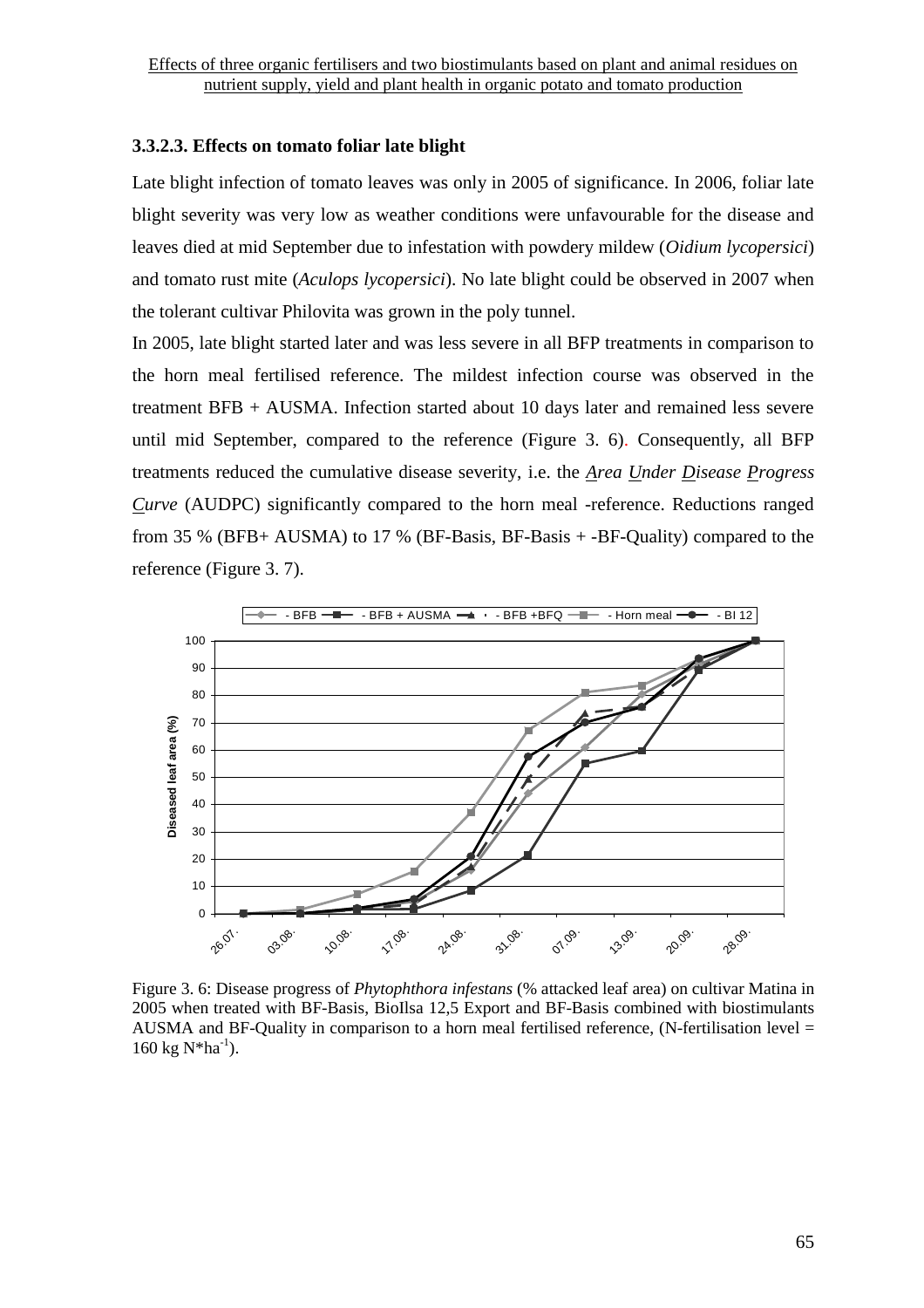

Figure 3. 7: Area under disease progress curve (AUDPC) of the leaf infection course with *Phytophthora infestans* of cultivar Matina in 2005 treated with BF-Basis, BioIlsa 12,5 Export and BF-Basis combined with biostimulants AUSMA and BF-Quality in comparison with the horn meal reference (N-fertilisation level = 160 kg N ha<sup>-1</sup>). Different letters show significant differences between the treatments. Error bars represent standard deviations

# **3.3.2.4. Effects of fertilisers and biostimulants on the susceptibility of tomatoes to late blight in detached leaf tests**

When grown under controlled conditions in a greenhouse biostimulants AUSMA and BFQ significantly reduced plant susceptibility in young tomato plants of cultivar Matina compared to the water control in 2 out of 3 experiments. Reduction in disease by biostimulant application was not statistically significant in experiment 2 when overall disease severity was significantly lower than in both other experiments. However, mean disease reduction of AUSMA and BFQ on detached leaves of cultivar Matina was relatively similar by 37, 20 and 24 % in experiments 1, 2 and 3, respectively (Fig. 3.8). In treatments amended with BFB, no difference in disease could be observed compared to soil amended with horn meal. There was also no interaction between biostimulants and soil amendments.

Detached leaves of adult plants of Philovita which were taken from the 2007 poly tunnel trial were significantly more resistant against *P. infestans* when fertilised with BFB than when fertilised with horn meal independent of inoculum density. This effect was significantly enhanced by the use of BFQ. The combined use of BFB and BFQ reduced infection by 57 and 62 % across the two sampling dates compared to the control with horn meal and water treatment (Fig. 3.9).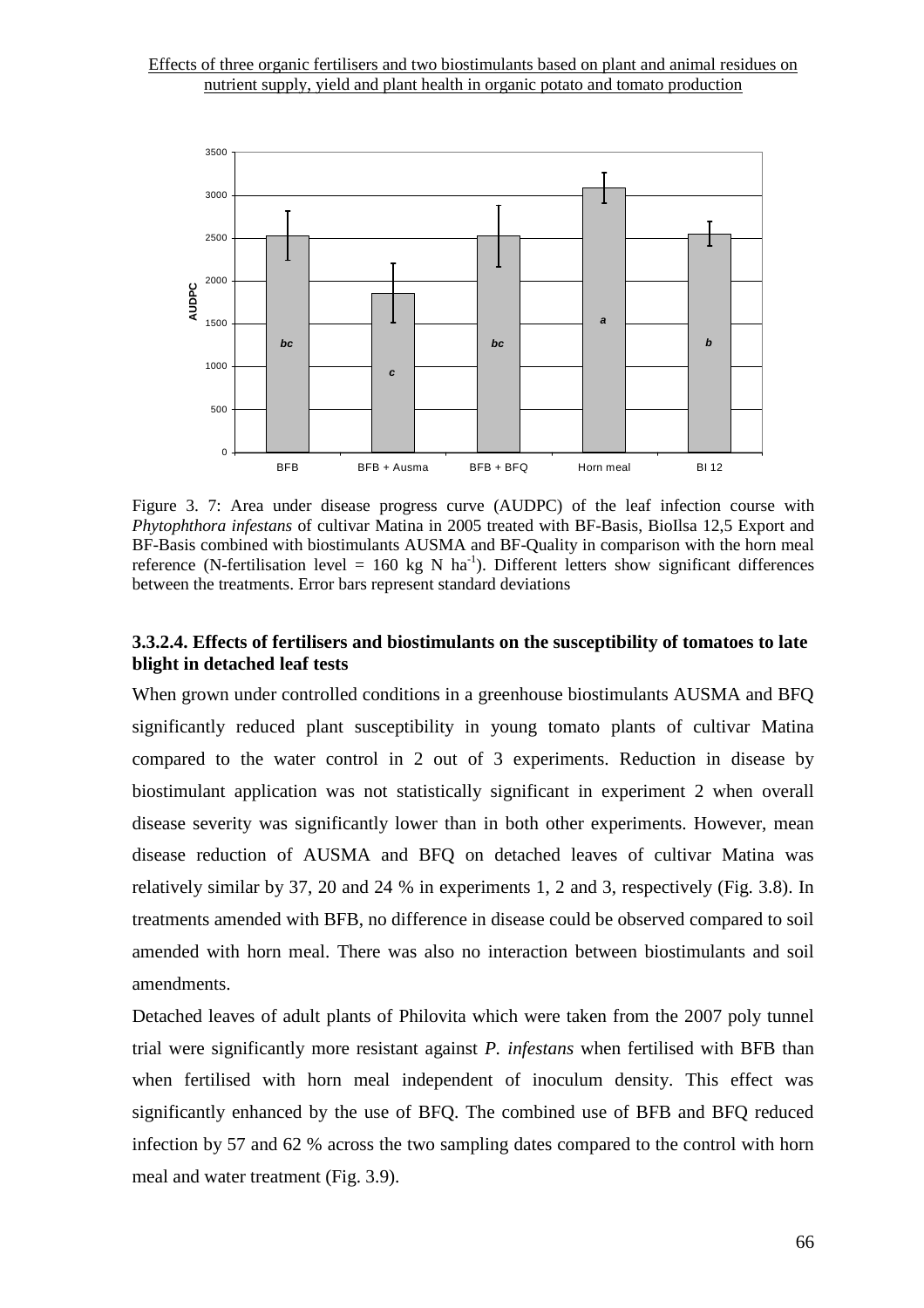

Figure 3. 8: Area Under Disease Progress Curve of *P. infestans* of three experiments on detached leaves after inoculation with aggressive *P. infestans* strains (101& 108 locally collected) of tomato cultivar Matina grown under glasshouse condition and treated with the biostimulants AUSMA and Biofeed Quality compared to a water control (all poured to plant basis) . Significant differences among experiments are marked with different upper case letters; significant differences among treatments are marked with different lower case letters (Tukey p≤0.05, t- LSD, PROC GLM, SAS).



Figure 3. 9: Log-transformed Area Under Disease Progress Curve of *P. infestans* on detached leaves after inoculation in high and low inoculation densities (20ul drop of a solution of  $10*10^4$ ) and  $5*10^4$  sporangia ml<sup>-1</sup> respectively) with aggressive *P. infestans* strains (101& 108 locally collected) on adult plants of tomato cultivar Philovita treated with fertilisers horn meal (reference) compared to Biofeed Basis and Quality of. The presented value is the mean of 2 sampling dates. Errors bars represent standard deviation. Significant differences among inoculation densities are marked with different upper case letters; significant differences among treatments are marked with different lower case letters (Tukey p≤0.05, t- LSD, PROC GLM, SAS). Mean separation was done by Tukey- Kramer ( $p \le 0.05$ ) grouping with the log-transformed data.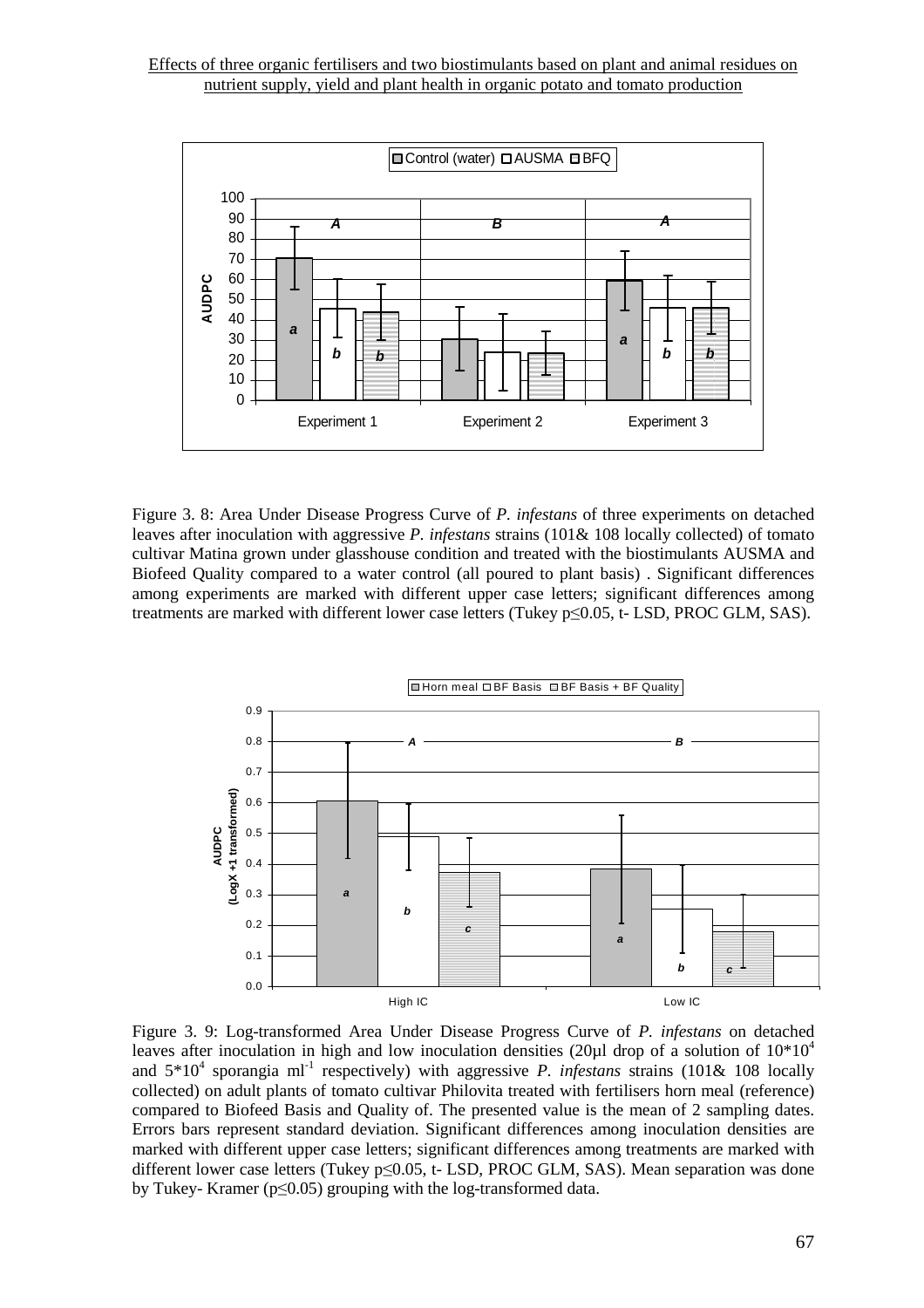# **3.3.3. Potato trials**

# **3.3.3.1. Late blight development**

In 2004 and 2005, late blight in potatoes was first seen around July10<sup>th</sup>. The disease developed relatively fast in 2004 and the nearly mature crop died within ten days. In contrast, in 2005 disease developed slowly until the first of August. Afterwards, it increased quickly and all plants died within two weeks. In 2006, the first late blight was observed at the end of July and disease increased continuously until crop death at the end of August. Neither the biostimulant BFQ nor fertilisation levels affected AUDPC in any of the trials in all three years.

# **3.3.3.2. Soil nitrogen dynamics**

Overall, there were no significant differences among treatments in soil nitrogen levels in 2004. However, mean N-mineralization in plots fertilised with BI 12 was somewhat delayed compared to the ones fertilised with BFE and horn meal. In the beginning of May (crop emergence) mean soil N-min in plots fertilised with BI 12 was about 20 kg ha<sup>-1</sup> lower but by mid June (begin of blossom) soil N-min was about 30 kg ha<sup>-1</sup> higher, compared to horn meal and BFE. Later in the season soil N-min was almost the same in all treatments (Figure 3. 11).

In the 2005 trial, plant available soil N at a fertilisation level of 150 kg N ha<sup>-1</sup> was significantly higher than at 75 and 0 kg N ha<sup>-1</sup> at all sampling dates (Figure 3. 11). The highest differences in plant available soil N (soil profile 0-60cm) were found in the middle of June. From May to mid July, differences decreased from  $+108$  and  $+112$  to  $+31$  and  $+38$  kg N ha<sup>-1</sup>, respectively (Figure 3. 11). The differences between plots fertilised with 75kg N  $ha^{-1}$  and unfertilised plots were also significant at all sampling dates with the highest differences at crop emergence and tuber formation  $(+ 32 \text{ and } + 29 \text{kg N} \text{ ha}^{-1})$ , respectively) (Figure 3. 11). Differences between the fertilisers in N-min N were not significant within fertilisation level.

In the high fertilisation plots nitrogen peaked in the middle to end of June while it peaked in the beginning of June in the plots that had received 75 kg N ha<sup>-1</sup> or none. Starting mid June, differences in BBCH stages became visible between the fertilisation levels when potatoes with high fertilisation started flowering (BBCH60) whereas potatoes with middle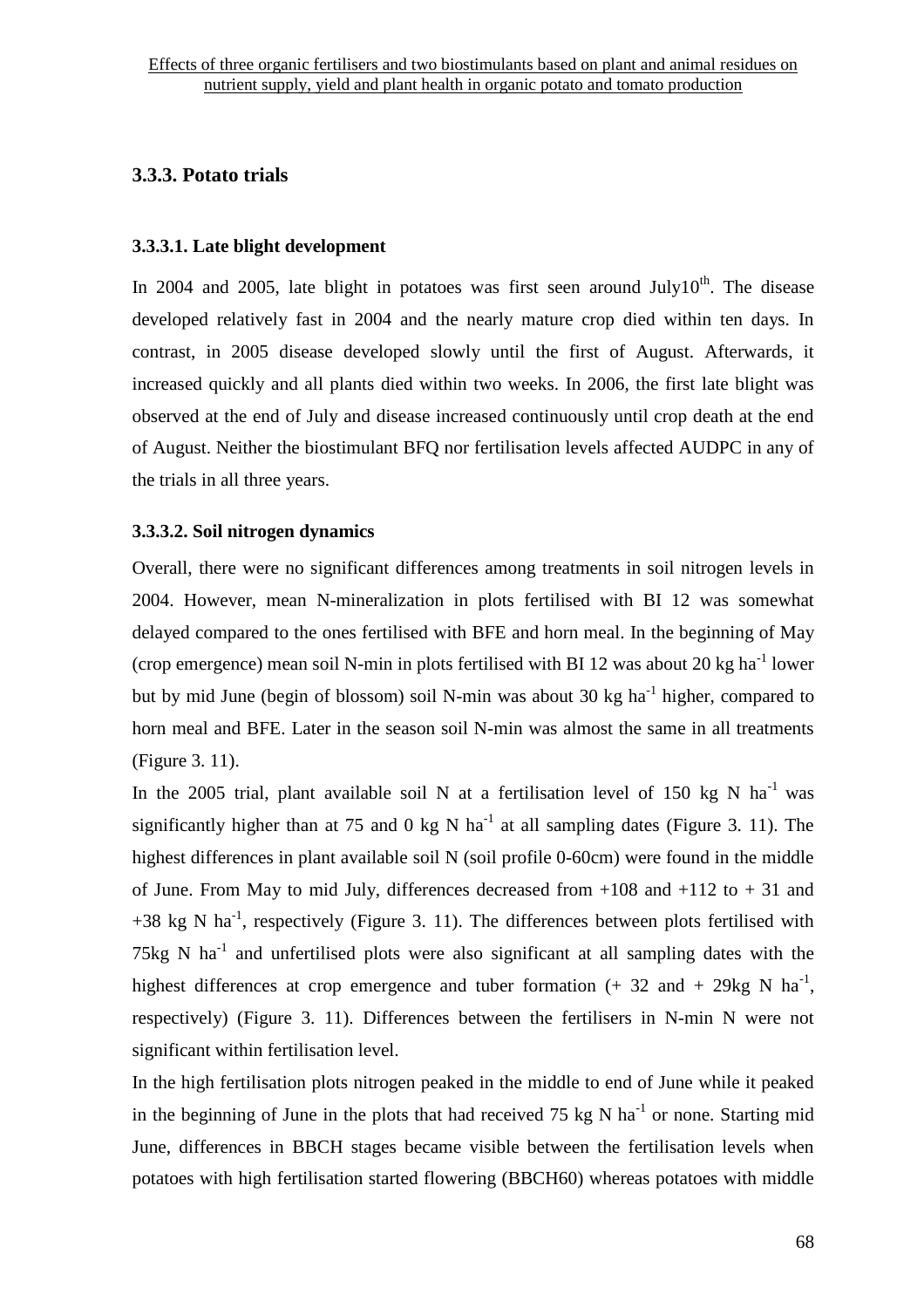and no fertilisation were already at mid and end flowering, respectively. In 2006, when strip and broadcast fertilisation of 40 kg N ha<sup>-1</sup> were compared, across fertilisers about 15kg  $ha^{-1}$  more N remained in the topsoil with strip application than with the broadcast application directly after crop emergence (Figure 3. 12).



Figure 3. 10: Soil nitrogen dynamics (kg N-min  $ha^{-1}$ ) in 2004 in potato plots treated with organic fertilisers Biofeed Ecomix (BFE) ,BioIlsa 12,5 Export (BI 12) and horn meal reference at N-supply levels 75 kg N ha<sup>-1</sup> in soil profiles of 0-30 (white bars) and 30-60 cm (white bars). Error bars represent standard deviations. Different letters indicate significant differences at sampling dates and soil profiles, respectively (Bonferroni p≤0.05)



#### Soil profile 0- 30 cm Soil profile 30- 60 cm

Figure 3. 11: Soil nitrogen dynamics (kg N-min  $ha^{-1}$ ) in 2005 in potato plots treated with fertilisers Biofeed Basis (BFB) and BioIlsa 12,5 Export (BI 12) at two N-supply levels (75 a. 150 kg N ha<sup>-1</sup>) and a control  $(0 \text{ kg } N \text{ ha}^{-1})$  in soil profiles of 0-30 (white bars) and 30-60 cm (grey bars). Error bars represent standard deviations. Different letters indicate significant differences at sampling dates and soil profiles, respectively (Bonferroni  $p \leq 0.05$ )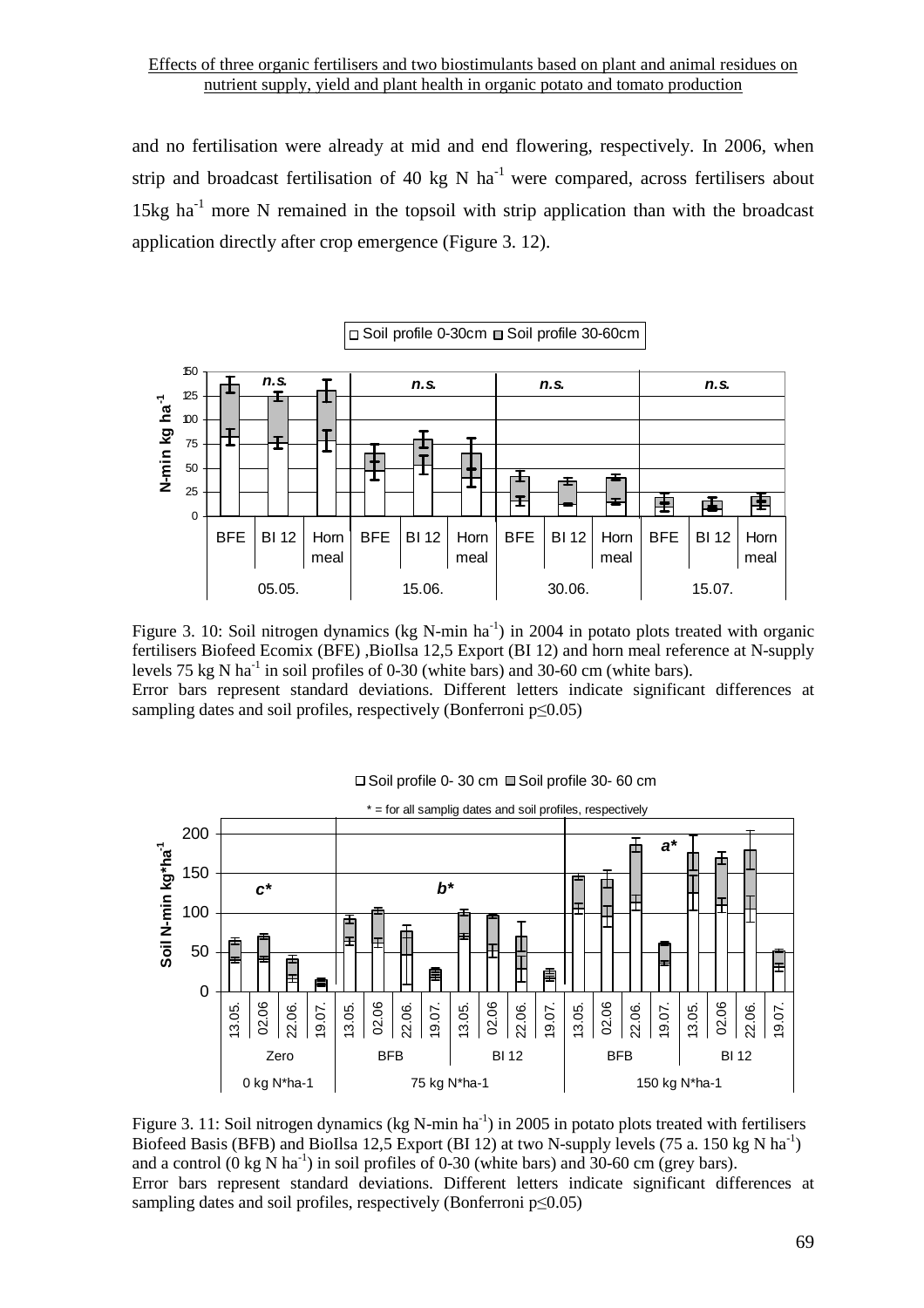

Figure 3. 12: Soil N-min N (kg N-min  $ha^{-1}$ ) in soil profiles of 0-30 (white bars) and 30-60 cm (grey bars) in potatoes at BBCH stages 12, 39 and 69. Potatoes were fertilised with 40 kg N ha<sup>-1</sup> by application of organic fertilisers Biofeed Basis (BFB), BioIlsa 12,5 Export (BI 12) and the reference fertilisation horn meal as strip (S) and broadcast (B) application, respectively. Error bars represent standard deviations. Different letters indicate significant differences between strip and broadcast application within soil profile (Bonferroni p≤0.05)

# **3.3.3.3. Potato crop N uptake**

In 2004 whole crop nitrogen uptake (CNU) of cultivar Salome was higher at 75 and 95 days after planting (dap) than for cultivar Velox. There were no significant differences between the fertiliser treatments within the cultivars at both dates.

In 2005, by late June (75 dap) and mid July (95 dap) CNU was by  $+30$  to  $+38$  and  $+61$  to 69 kg N ha<sup>-1</sup> higher with 75 and 150 kg N ha<sup>-1</sup>, respectively, compared to the unfertilised treatments (p= 0.000). Increased CNUs were due to higher haulm and tuber mass as well as higher haulm N contents with higher N-supply.

In the 2006 trial, significantly higher amounts of N were taken up by haulms and tubers with strip application compared with broadcast application, resulting in a higher CNU of 9.91 kg N ha<sup>-1</sup> by mid July (Table 3. 4).

The impacts of the fertilisers on the CNU differed among years. In 2004, horn meal increased mean CNU at 95 dap with cultivar Salome by 4.54 and 5.62 kg N ha<sup>-1</sup> compared to BI 12 and BFE, respectively. This was not statistically significant, however. In 2005, differences were again not significant but BI 12 had a higher CNU (across fertilisation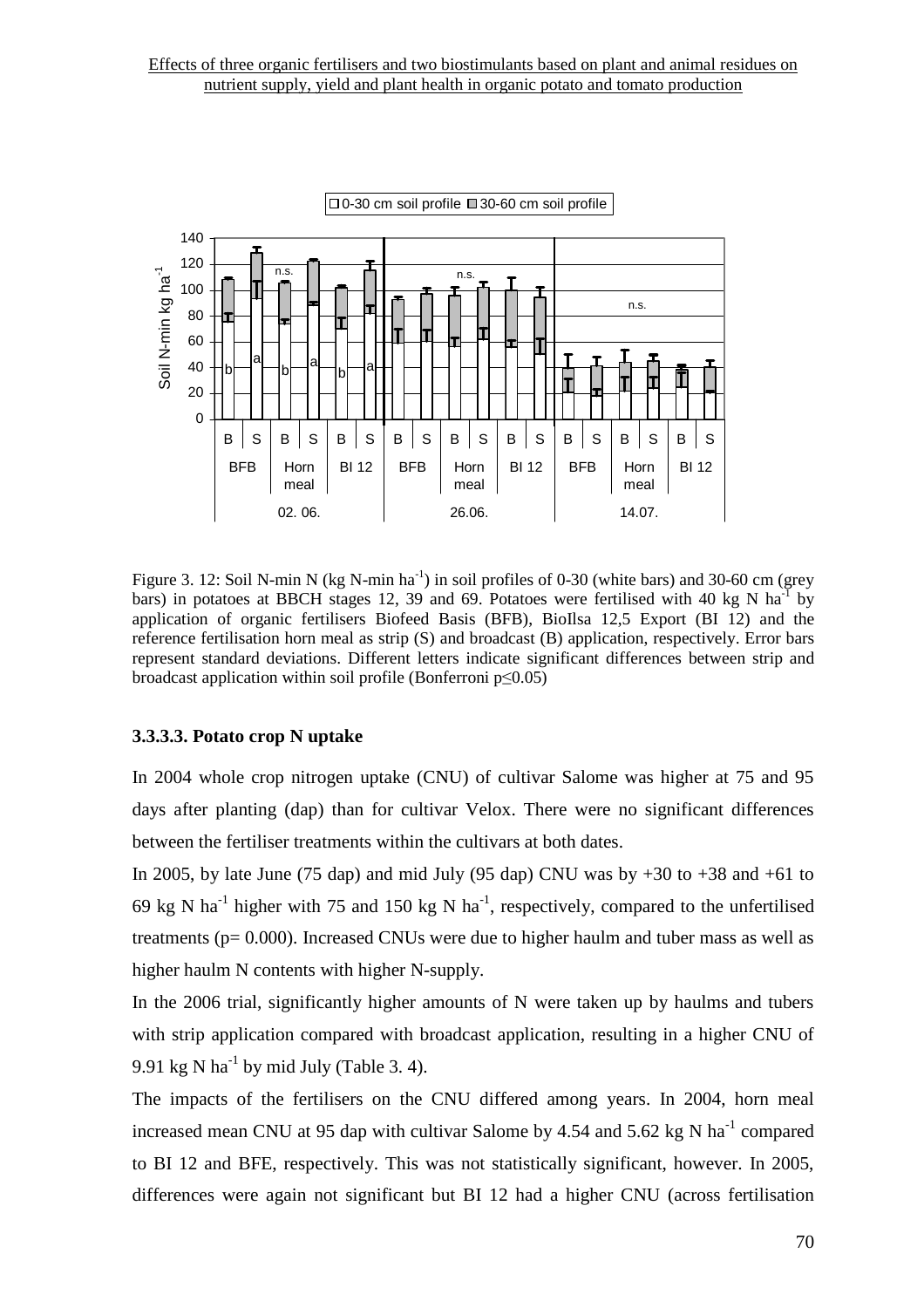levels) of 5.36 and 3.78 kg N ha<sup>-1</sup> than BFB at 75 and 95 dap, respectively. In 2006, at 95 dap the highest CNU was observed with horn meal. It was significantly different from BI 12 with the lowest CNU (5.36kgN ha<sup>-1</sup>). CNU with BFB was 2.55 kg N ha<sup>-1</sup> lower than with horn meal but not significantly different from the other fertilisers (Table 3. 4).

The biostimulants AUSMA (2004) and BFQ (2005) had no significant effects on plant nitrogen uptake. However, at 75 dap BFQ increased mean CNU by 7.76 kg N  $\text{ha}^{-1}$  whereas at 95 dap no differences were found compared to the control (Table 3. 4).

### **3.3.3.4. N use efficiency**

In 2004, nitrogen utilization efficiency (NUE) was significantly higher with BFE compared to horn meal for cultivar Salome, but not for cultivar Velox. NUE with BI 12 was only slightly higher for both cultivars compared to horn meal. Yield increase per kg N-input (YIN) was higher with BI 12 and BFE than with horn meal for both cultivars. However, due to high standard deviations these differences were not statistically significant. The biostimulant AUSMA had no significant effect on NUE nor YIN of both cultivars, however, with AUSMA mean NUE and YIN increased for cultivar Salome by 0.01 and 16.53 kg and decreased for Velox by 0.01 and 3.59 kg, respectively (Table 3.5).

Fertilisation level and biostimulant treatment both affected NUE in 2005. At 75 kg ha<sup>-1</sup> N input NUE (0.34) was significantly higher than at 150 kg ha<sup>-1</sup> N input (NUE = 0.28) (Table 3. 4). Across fertilisation levels NUE was significantly higher (+0.03) when plots were sprayed with BFQ compared to the water control (Table 3. 4). The YIN was also strongly affected by fertilisation level. When fertilised with  $75 \text{ kg ha}^{-1}$  YIN was more than double than when N-input was 150 kg ha<sup>-1</sup>. While differences between the two fertilisers were negligible (Table 3.4), treatment with BFQ significantly increased YIN across fertilisers and N-input levels compared to the water treatment (Table 3.5)

In 2006, NUE was significantly lower with horn meal fertiliser (0.28) than when fertilised with BI 12 (0.30), whereas BFB (0.29) differed not significantly from both. Moreover, YIN was also significantly higher with BI 12 and BFB (+ 13.14 and + 11,79 kg, respectively) compared to horn meal (Table 3. 4). Broadcast fertiliser application increased NUE and especially YIN significantly compared to strip application (Table 3. 4)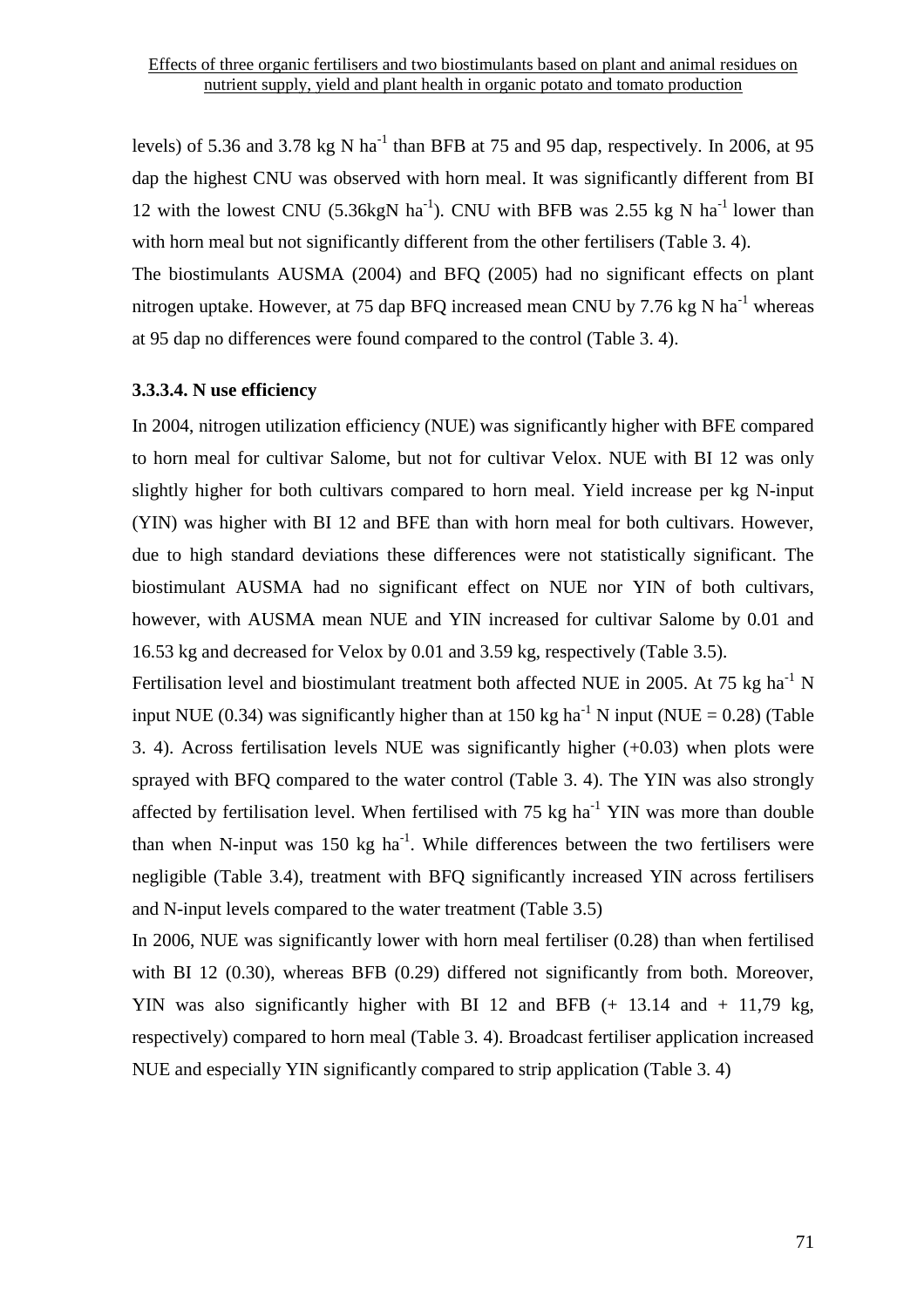Table 3. 4: Crop N-uptake (haulm & tuber) at 75 and 95 dap, and N – utilization efficiency (Final yield t ha<sup>-1</sup> / N-uptake 95 dap), and kg yield at main harvest per kg N input of potatoes fertilised with various organic fertilisers at various N-input levels 2004, 2005 and 2006. Strip and broadcast applications were compared in 2006.

| Year $/$<br>Cultivar | Product          | N-input<br>level<br>$kg$ ha <sup>-1</sup> | Fertiliser<br>placement | 75 dap<br>Crop N-uptake<br>$kg*ha^{-1}$ | 95 dap<br>Crop N-uptake<br>$kg*ha^{-1}$ | $N-$<br>utilisation<br>efficiency | $kg$ yield / $kg$<br>$N$ -input <sup>-1</sup> * |
|----------------------|------------------|-------------------------------------------|-------------------------|-----------------------------------------|-----------------------------------------|-----------------------------------|-------------------------------------------------|
|                      | BF- Ecomix       | 75                                        | strip                   | 68.5 a                                  | 92.5a                                   | 0.36a                             | 100.8a                                          |
| 2004 Salome          | BioIlsa 12,5     | 75                                        | strip                   | 68.6 a                                  | 93.6 a                                  | $0.35$ ab                         | 89.6 a                                          |
|                      | Horn meal        | 75                                        | strip                   | 67.0 a                                  | 98.1 a                                  | 0.33 <sub>b</sub>                 | 80.3 a                                          |
|                      |                  |                                           | $p \leq$                | 0.972                                   | 0.144                                   | 0.036                             | 0.431                                           |
|                      | BF-Ecomix        | 75                                        | strip                   | 62.4a                                   | 88.3 a                                  | 0.38a                             | 131.3 a                                         |
| 2004 Velox           | BioIlsa 12,5     | 75                                        | strip                   | 65.4 a                                  | 86.4 a                                  | 0.40a                             | 145.3a                                          |
|                      | Horn meal        | 75                                        | strip                   | 62.3a                                   | 88.1 a                                  | 0.38a                             | 124.6 a                                         |
|                      |                  |                                           | $p \leq$                | 0.369                                   | 0.823                                   | 0.287                             | 0.134                                           |
|                      | <b>BF-</b> Basis | 75                                        | strip                   | 82.7 <sub>b</sub>                       | 104.2 b                                 | 0.34a                             | 158.6 a                                         |
|                      |                  | 150                                       | strip                   | 106.5a                                  | 131.7 a                                 | 0.28 <sub>b</sub>                 | 87.6 b                                          |
| 2005 Nicola          | BioIlsa 12,5     | 75                                        | strip                   | 83.4 b                                  | 108.3 <sub>b</sub>                      | 0.33a                             | 155.9a                                          |
|                      |                  | 150                                       | strip                   | 116.5 a                                 | 134.7 a                                 | 0.27 <sub>b</sub>                 | 81.8 b                                          |
|                      |                  |                                           | $p \leq$                | 0.000                                   | 0.000                                   | 0.000                             | 0.000                                           |
|                      | <b>BF-</b> Basis | 40                                        | Across                  | 92.5a                                   | 136.7 ab                                | $0.29$ ab                         | 137.5 a                                         |
|                      | BioIlsa 12,5     | 40                                        | fertiliser              | 90.0a                                   | 129.8 <sub>b</sub>                      | 0.30a                             | 138.9 a                                         |
|                      | Horn meal        | 40                                        | placements              | 92.1a                                   | 139.5 a                                 | 0.28 <sub>b</sub>                 | 125.7 b                                         |
| 2006 Nicola          |                  |                                           | $p \leq$                | 0.434                                   | 0.049                                   | 0.026                             | 0.018                                           |
|                      | Across           | 40                                        | broadcast               | 89.0 a                                  | 129.2 b                                 | 0.29a                             | 113.2 <sub>b</sub>                              |
|                      | fertilisers      | 40                                        | strip                   | 96.4 a                                  | 141.5 a                                 | 0.28 <sub>b</sub>                 | 156.7 a                                         |
|                      |                  |                                           | $p \leq$                | 0.496                                   | 0.001                                   | 0.072                             | 0.000                                           |

. Different letters within columns indicate significant difference between treatments (Bonferroni-Holm multiple range test  $(P < 0.05)$ .

Table 3. 5: Crop N-uptake (haulm & tuber) at 75 dap, 95 dap and N utilization efficiency (Final yield t ha<sup>-1</sup> / N-uptake 95 dap) and kg yield at main harvest per kg input of potatoes (cultivars. Salome and Velox (2004) and Nicola (2005) spayed with biostimulants AUSMA (2004) and Biofeed Quality (2005) compared to water control, respectively.

| Year $/$<br>Cultivar | Product                                            | Application      | 75 dap<br>Crop N-uptake<br>$kg*ha^{-1}$ | 95 dap<br>N-uptake<br>Crop<br>$kg*ha^{-1}$ | $N-$<br>utilisation<br>efficiency | kg yield /<br>kg N-input <sup>-1</sup> $*$ |  |  |  |  |
|----------------------|----------------------------------------------------|------------------|-----------------------------------------|--------------------------------------------|-----------------------------------|--------------------------------------------|--|--|--|--|
|                      | Ausma                                              | $2*2.51*ha^{-1}$ | 68.6 a                                  | 92.4a                                      | 0.36a                             | 96.6a                                      |  |  |  |  |
|                      | 2004 Salome Water control                          |                  | 66.6 a                                  | 91.9 a                                     | 0.35a                             | 80.1 a                                     |  |  |  |  |
|                      |                                                    | $p=$             | 0.854                                   | 0.817                                      | 0.103                             | 0.431                                      |  |  |  |  |
|                      | Ausma                                              | $2*2.51*ha^{-1}$ | 61.0 a                                  | 88.2 a                                     | 0.38a                             | 134.2 a                                    |  |  |  |  |
| $2004$ Velox         | Water control                                      |                  | 64.1 a                                  | 88.5 a                                     | 0.39a                             | 137.8 a                                    |  |  |  |  |
|                      |                                                    | $p=$             | 0.301                                   | 0.736                                      | 0.900                             | 0.843                                      |  |  |  |  |
|                      | <b>BF-</b> Qualtiv                                 | $4*101*ha^{-1}$  | 101.5a                                  | 120.1a                                     | 0.31a                             | 128.0a                                     |  |  |  |  |
| 2005 Nicola          | Water control                                      |                  | 93.7 a                                  | 120.4a                                     | 0.30a                             | 110.9 <sub>b</sub>                         |  |  |  |  |
|                      |                                                    | $p=$             | 0.118                                   | 0.956                                      | 0.089                             | 0.039                                      |  |  |  |  |
|                      | $*$ = calculated on basis of plots without N-input |                  |                                         |                                            |                                   |                                            |  |  |  |  |

Different letters within columns indicate significant difference between treatments (Bonferroni-Holm multiple range test  $(P < 0.05)$ .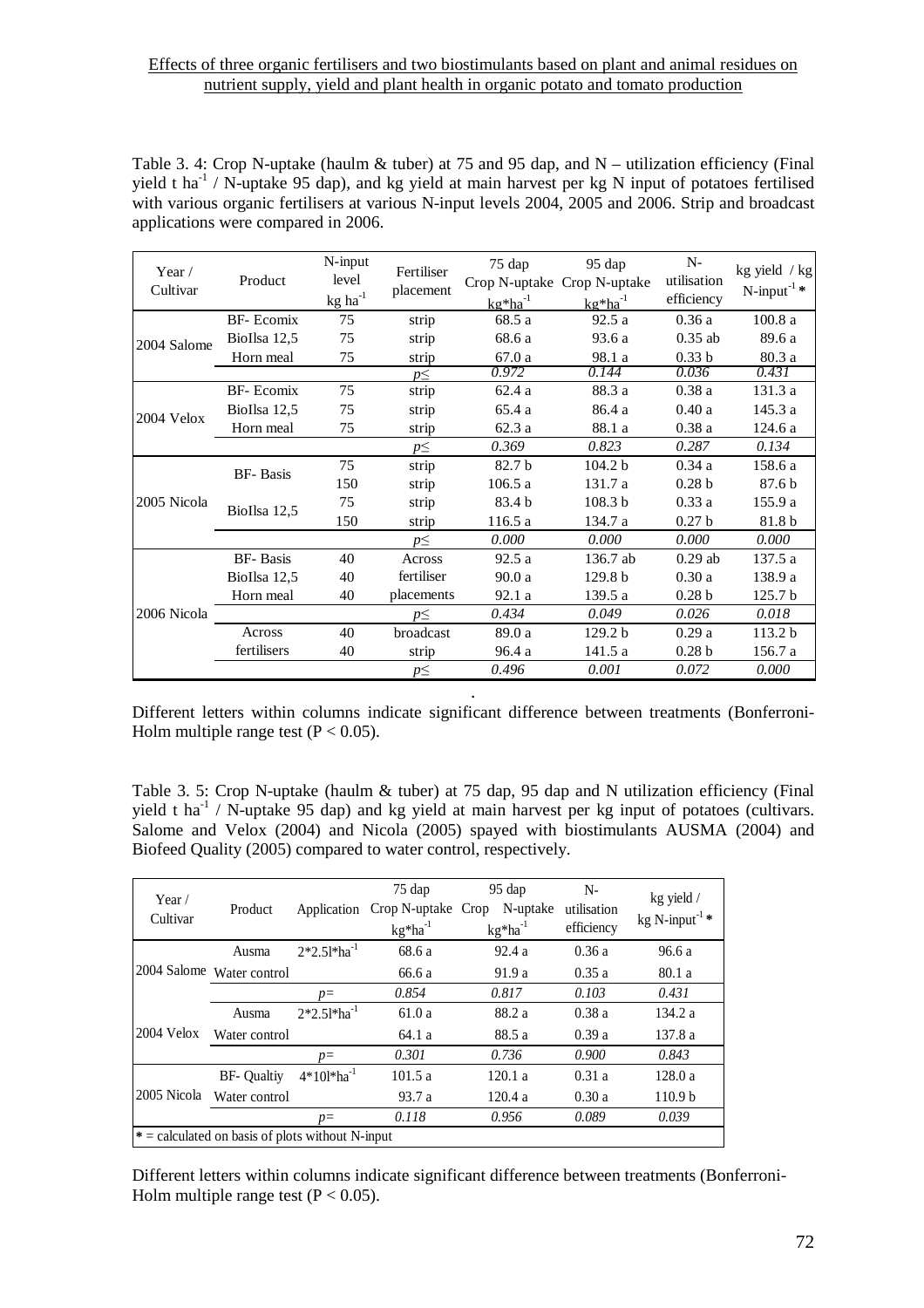## **3.3.3.5. Potato yield dynamics**

In 2004, there were no significant differences in yield among the three fertilisers for the cultivars Salome and Velox. When fertilised with BFE, cultivar Salome had a somewhat higher ratio between haulm and tuber DM (RHT) than with the other fertilisers due to slightly lower yields and significantly enhanced haulm mass (data not shown) at 75 and 95 dap (Table 3.6). Biostimulant AUSMA had no effects on yield and crop growth dynamics with both cultivars (Table 3.7).

In 2005, adding 75 and 150 kg N ha<sup>-1</sup> increased gross yields (GY) significantly by 34 % and 40 % compared with no N-fertilisation respectively (data not shown). However, yield levels did not differ between the two fertilisation levels. Differences in marketable yield (MY) were similar to the GY (Table 3.6) Results for the sequential harvests were the same. However, RHTs were significantly higher at 150 kg N ha<sup>-1</sup> input than at 75 kg N ha<sup>-1</sup> due to increased haulm growth. Differences between fertilisers BFB and BI12 were small with slightly higher GY and MY with BFB In 2006, the yields of potatoes fertilised with BFB and BI12 were similar, out yielding the horn meal reference significantly (Table 3. 6). However, absolute differences were small with  $0.6$ - $0.7$  t ha<sup>-1</sup> in GY and MY, respectively. Fertiliser treatments differ not significantly in yield development. Fertiliser strip application increased GY, MY significantly compared to broadcast application (+ 4.8 and 3.5 %, respectively) (Table 3. 6). The increased yield potential of fertiliser application directly in the row could also be observed at the sequential harvests by slightly higher yields and a significantly higher RTH (+0.04) at 95 dap.

The effects of biostimulant BFQ on yield differed between the years. In 2005, the liquid treatment with BFQ resulted in significantly higher GY and MY  $(+1.94$  and  $+1.76$  t ha<sup>-1</sup>, respectively) and RHT (+0.03) at 95 dap across all N-levels compared to the control. In 2006, no effects on GY and MY were achieved by spraying with BFQ (Table 3.7).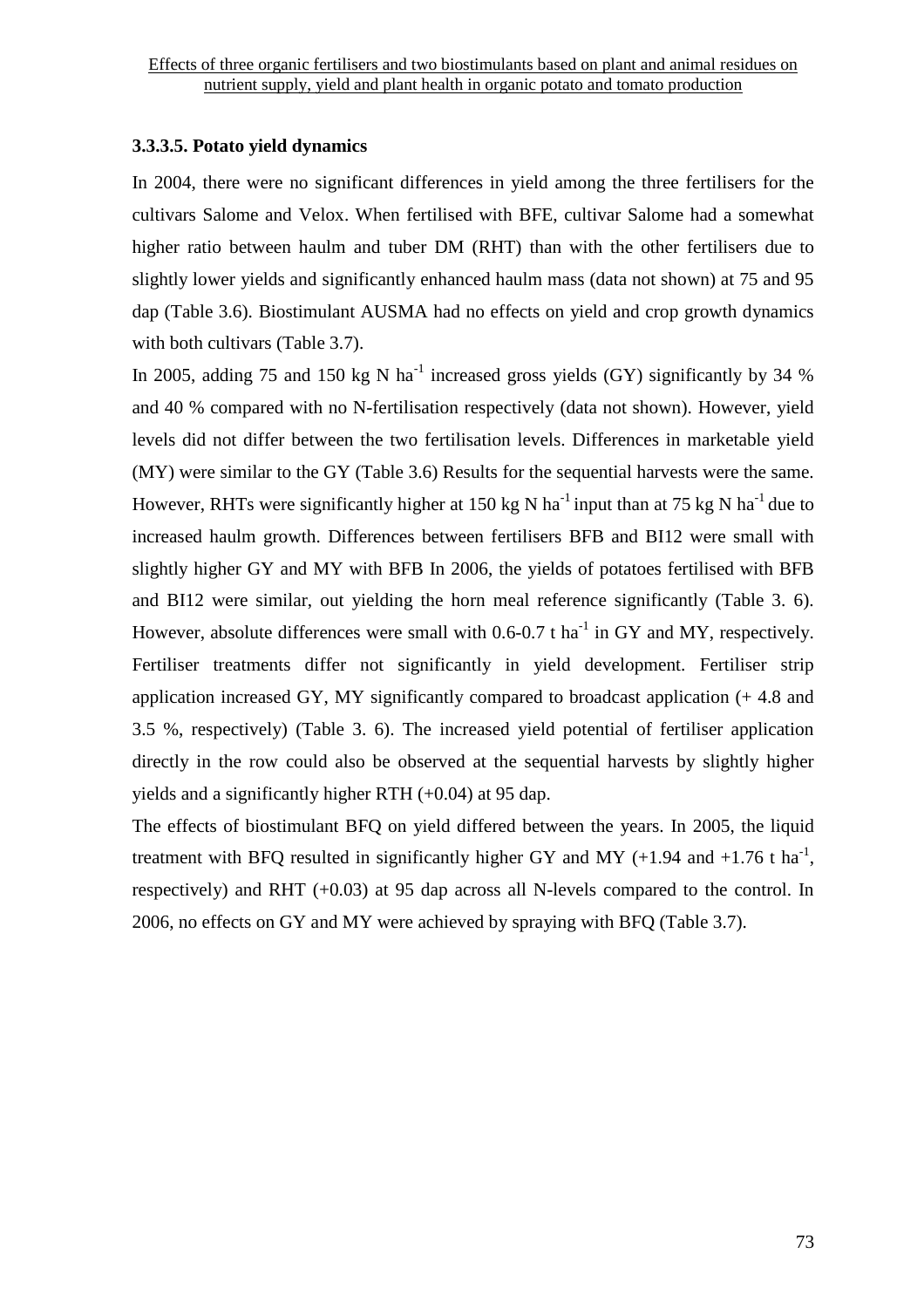Table 3. 6: Gross yield and ratio haulm/tuber dry matter (DM) at 75 dap, 95 dap and gross and marketable yield at main harvest of potatoes (cultivars Salome and Velox (2004) and Nicola (2005 and ´2006) fertilised with Biofeed Ecomix (2004) Biofeed Basis (2005 and ´2006), BioIlsa 12,5 Export and a horn meal reference (2004/06) at N-input levels 40 (2006), 75 (2004 and 2005) and 150 (2005) kg ha<sup>-1</sup> applied in a strip (2004-06) and broadcast (2006).

|                                                                               |                   |                                  |                         |                       | 75 dap            |             | 95 dap            |             | Main harvest                   |
|-------------------------------------------------------------------------------|-------------------|----------------------------------|-------------------------|-----------------------|-------------------|-------------|-------------------|-------------|--------------------------------|
| Year / Cultivar                                                               | Product           | N-input level<br>$kg$ ha $^{-1}$ | Fertiliser<br>placement | Gross yield           | Ratio             | Gross yield | Ratio             | Gross yield | Marketable                     |
| 2004 Salome<br>2004 Velox<br>2005 Nicola<br>2006 Nicola                       |                   |                                  |                         | $t*$ ha <sup>-1</sup> | haulm/tuber DM    | $t*ha-1$    | haulm/tuber DM    | $t*ha-1$    | yield $t^*$ ha <sup>-1</sup> * |
|                                                                               | <b>BF-</b> Ecomix | 75                               | strip                   | 14.42 a               | 0.46a             | 24.71 a     | 0.20a             | 33.71 a     | 30.54a                         |
|                                                                               | Biollsa 12,5      | 75                               | strip                   | 15.69a                | 0.39ab            | 25.48 a     | 0.17 <sub>b</sub> | 32.87 a     | 29.95 a                        |
|                                                                               | Horn meal         | 75                               | strip                   | 15.60a                | 0.36 <sub>b</sub> | 25.54 a     | $0.17$ ab         | 32.17 a     | 29.19 a                        |
|                                                                               |                   |                                  | p≤                      | 0.447                 | 0.027             | 0.720       | 0.031             | 0.431       | 0.470                          |
|                                                                               | <b>BF-</b> Ecomix | 75                               | strip                   | 17.30 a               | 0.33a             | 24.80 a     | 0.19a             | 33.47 a     | 32.62 a                        |
|                                                                               | Biollsa 12,5      | 75                               | strip                   | 18.55a                | 0.30a             | 23.79 a     | 0.20a             | 34.52 a     | 33.56 a                        |
|                                                                               | Horn meal         | 75                               | strip                   | 17.10a                | 0.31a             | 25.03 a     | 0.19a             | 32.98 a     | 31.52 a                        |
|                                                                               |                   |                                  | p≤                      | 0.203                 | 0.330             | 0.700       | 0.890             | 0.143       | 0.167                          |
|                                                                               | BF-Basis          | 75                               | strip                   | 16.03a                | 0.50 <sub>b</sub> | 30.01 a     | 0.24 <sub>b</sub> | 35.70 a     | 34.05 a                        |
|                                                                               |                   | 150                              | strip                   | 14.11 a               | 0.74a             | 30.70 a     | 0.30a             | 36.93 a     | 35.49 a                        |
|                                                                               |                   | 75                               | strip                   | 15.09a                | 0.60 <sub>b</sub> | 31.73 a     | 0.20 <sub>b</sub> | 35.49 a     | 33.42 a                        |
|                                                                               | Biollsa 12,5      | 150                              | strip                   | 14.98 a               | 0.76a             | 31.38 a     | 0.29a             | 36.06 a     | 34.31 a                        |
|                                                                               |                   |                                  | p≤                      | 0.414                 | 0.000             | 0.716       | 0.000             | 0.477       | 0.199                          |
|                                                                               | BF-Basis          | 40                               | Across                  | 10.53a                | 0.98a             | 31.25 a     | 0.38a             | 38.90 a     | 37.93 a                        |
|                                                                               | Biollsa 12,5      | 40                               | fertiliser              | 10.06a                | 1.06a             | 30.90 a     | 0.37a             | 39.04 a     | 37.97 a                        |
|                                                                               | Horn meal         | 40                               | placements              | 10.99a                | 0.94a             | 31.60a      | 0.36a             | 38.27 b     | 37.22 a                        |
|                                                                               |                   |                                  | p≤                      | 0.081                 | 0.120             | 0.222       | 0.467             | 0.023       | 0.053                          |
|                                                                               | Across            | 40                               | broadcast               | 10.49a                | 0.95a             | 31.37 a     | 0.35 <sub>b</sub> | 37.93 b     | 36.97 b                        |
|                                                                               | fertilisers       | 40                               | strip                   | 10.62a                | 1.04a             | 31.82 a     | 0.39a             | 39.63 a     | 38.62 a                        |
|                                                                               |                   |                                  | $p\leq$                 | 0.702                 | 0.680             | 0.586       | 0.029             | 0.000       | 0.000                          |
| * = Marketable grading size > 35mm for Salome and Velox and > 30mm for Nicola |                   |                                  |                         |                       |                   |             |                   |             |                                |

Different letters within columns indicate significant difference between treatments (Bonferroni-Holm multiple range test, P < 0.05).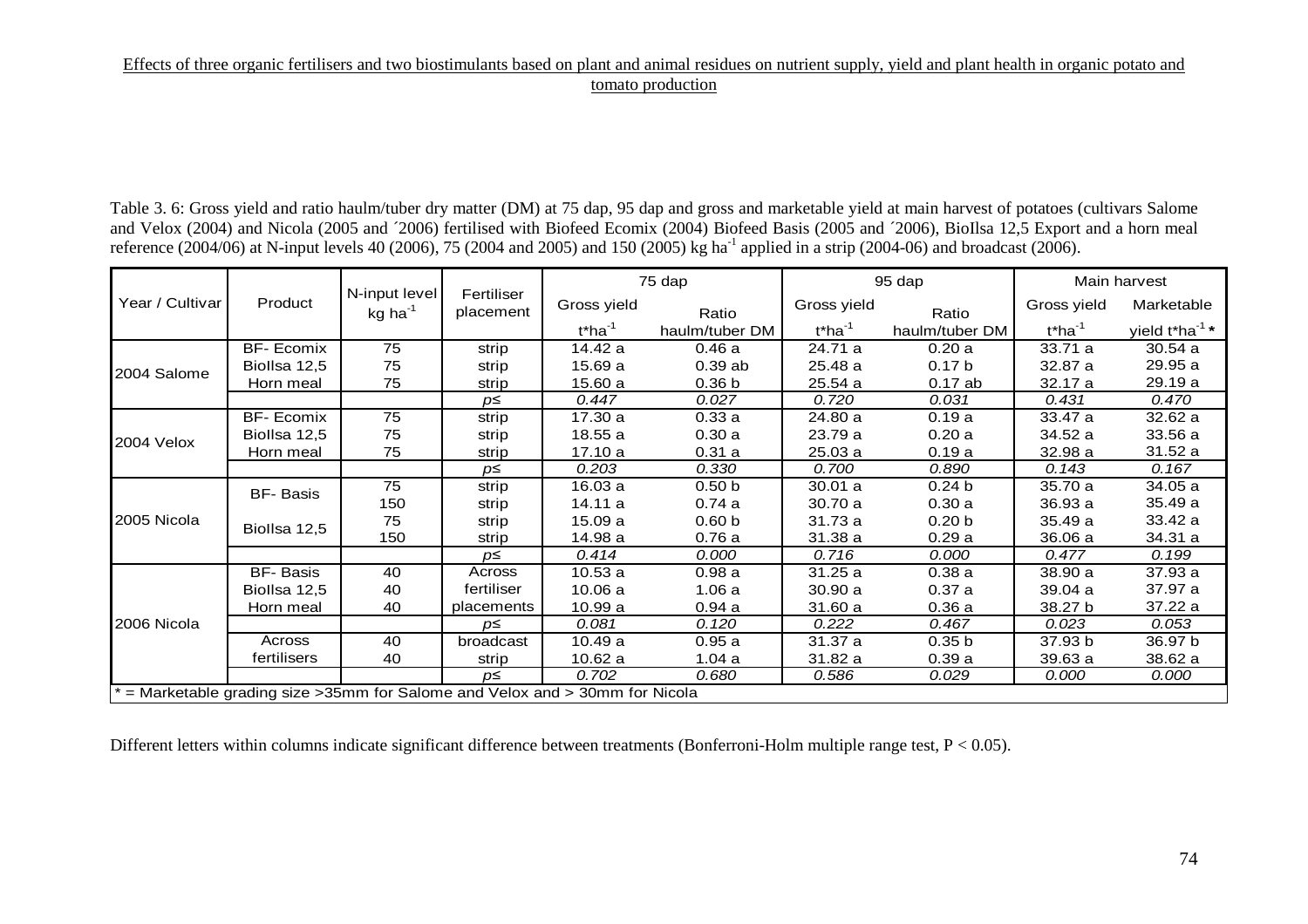Table 3. 7: Gross yield and ratio haulm/tuber dry matter (DM) at 75 dap, 95 dap and gross and marketable yield at main harvest of potatoes (cultivar Salome and Velox (2004) and Nicola (2005and 2006) spayed with biostimulants AUSMA (2004) and Biofeed Quality (2005and 2006) compared to water control, respectively.

|                           |                                                                                 |                  |                             | 75 dap                     |                             | 95 dap                     |                             | Main harvest                               |
|---------------------------|---------------------------------------------------------------------------------|------------------|-----------------------------|----------------------------|-----------------------------|----------------------------|-----------------------------|--------------------------------------------|
| Year $\prime$<br>Cultivar | Product                                                                         | Application      | Gross yield<br>$t^*ha^{-1}$ | Ratio<br>Haulm/tuber<br>DM | Gross yield<br>$t^*ha^{-1}$ | Ratio<br>Haulm/tuber<br>DM | Gross yield<br>$t^*ha^{-1}$ | Marketable<br>yield $t^*$ ha <sup>-1</sup> |
|                           | Ausma                                                                           | $2*2.51*ha^{-1}$ | 14.74 a                     | 0.41a                      | 24.26 a                     | 0.19a                      | 33.39 a                     | 30.55a                                     |
| 2004 Salome               | Water control                                                                   |                  | 15.85 a                     | 0.37a                      | 24.96 a                     | 0.18a                      | 32.15 a                     | 29.21 a                                    |
|                           |                                                                                 | $p \leq$         | 0.594                       | 0.463                      | 0.149                       | 0.352                      | 0.465                       | 0.454                                      |
|                           | Ausma                                                                           | $2*2.51*ha^{-1}$ | 17.05a                      | 0.31a                      | 24.86 a                     | 0.20a                      | 33.69 a                     | 32.67 a                                    |
| 2004 Velox                | Water controll                                                                  |                  | 17.93 a                     | 0.33a                      | 25.08a                      | 0.19a                      | 33.96 a                     | 32.96 a                                    |
|                           |                                                                                 | $p \leq$         | 0.434                       | 0.681                      | 0.614                       | 0.753                      | 0.843                       | 0.844                                      |
|                           | <b>BF- Qualtiy</b>                                                              | $4*101*ha^{-1}$  | 15.81 a                     | 0.65a                      | 31.16 a                     | 0.27a                      | 36.84 a                     | 35.18 a                                    |
| 2005 Nicola               | Water control                                                                   |                  | 14.17 a                     | 0.66a                      | 30.80a                      | 0.24 <sub>b</sub>          | 34.89 b                     | 33.42 b                                    |
|                           |                                                                                 | $p\leq$          | 0.076                       | 0.988                      | 0.749                       | 0.048                      | 0.034                       | 0.020                                      |
|                           | <b>BF- Qualtiy</b>                                                              | $4*101*ha^{-1}$  |                             |                            |                             |                            | 33.73 a                     | 33.13a                                     |
| 2006 Nicola               | Water control                                                                   |                  |                             |                            |                             |                            | 34.10a                      | 33.19a                                     |
|                           |                                                                                 | $p \leq$         |                             |                            |                             |                            | 0.482                       | 0.918                                      |
|                           | $*$ = Marketable grading size > 35mm for Salome and Velox and > 30mm for Nicola |                  |                             |                            |                             |                            |                             |                                            |

Different letters within columns indicate significant difference between treatments (Bonferroni-Holm multiple range test,P < 0.05).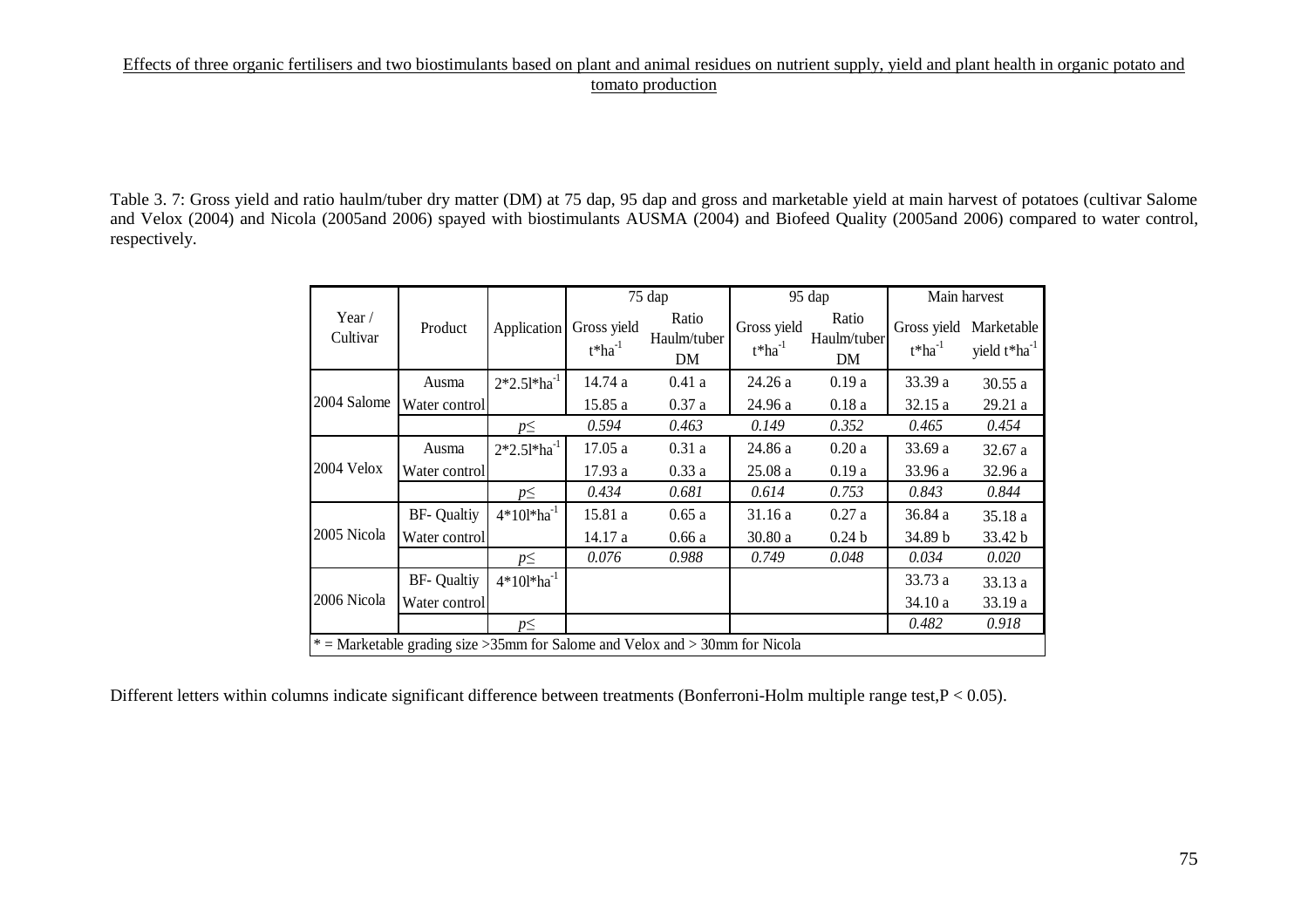## **3.3.2.6. Tuber diseases**

In 2004, black scurf infestation due to *R. solani* on both cultivars was lowest when fertilised with BFE. The amount of tubers of cultivar Salome but not Velox with less than 1 % black scurf infestation was significantly higher compared to all other treatments. There were no effects on tuber infestation with common scab (Table 3. 8).

In 2005, black scurf severity was significantly reduced by the spraying of BFQ. Across fertiliser and N-input levels, BFQ reduced mean black scurf infestation of the tuber surface by 1.84 % and increased the amount of tubers with a severity of less than 1 % by 15 % compared to the control (Table 3. 8). The values of black scurf and common scab for fertiliser products in 2005 were determined across fertilisation levels. Both fertilisers reduced black scurf severity somewhat compared to the non-fertilised plots. The effects were significant when comparing the amounts of tubers with less than 1 % severity (Table 3. 8). In 2006, mean black scurf severity was only insignificantly lower when fertilised with BI 12 and BFB, respectively compared to horn meal. However, the plant based fertiliser BFB reduced common scab significantly compared to the fertilisers BI 12 and horn meal which are based on animal residues. (Table 3. 8).

Table 3. 8: Black scurf (Ø tuber surface infestation (TSI) in %), % of tubers with black scurf ≤1 % and common scab (TSI in %; only ´04 and ´06) of potato cultivars Salome, Velox (´04) and Nicola ( $\overline{05}$  a.  $\overline{06}$ ) fertilised with Biofeed Ecomix ( $\overline{04}$ ), Biofeed Basis ( $\overline{05}$  a.  $\overline{06}$ ) and BioIlsa 12.5 Export compared with the horn meal reference (´04 a.06) and a not N fertilised control treatment (Zero - ´04 a. ´05) and only in ´05 additionally sprayed with biostimulant Biofeed Quality**.** 

| Year / Cultivar  | <b>Black scurf</b><br>Product<br><b>BF-Ecomix</b><br>Fertiliser<br>1.93a<br>BioIlsa 12,5.<br>Fertiliser<br>4.19 a<br>Horn meal<br>Fertiliser<br>4.08a<br>Zero<br>3.93 a<br>0.115<br>$p \leq$<br>BF-Ecomix<br>Fertiliser<br>1.95a<br>BioIlsa 12,5<br>Fertiliser<br>2.88 a<br>Horn meal<br>Fertiliser<br>2.93a<br>2.35a<br>Zero<br>0.673<br>$p \leq$<br><b>BF-</b> Basis<br>3.37 a<br>Fertiliser<br>BioIlsa 12,5<br>Fertiliser<br>3.74a<br>Zero<br>4.46 a<br>0.065<br>$p \leq$<br><b>BF</b> Quality<br>Biostimulant<br>2.94a<br>4.78 b<br>Water control<br>Spray<br>0.001<br>$p \leq$<br><b>BF-</b> Basis<br>Fertiliser<br>4.46 a<br>BioIlsa 12,5<br>Fertiliser<br>4.62a<br>Fertiliser<br>Horn meal<br>5.92 a |          | Black scurf $<$ 1%                                                                                                                                                                                                                                                 | Common scab |         |
|------------------|-------------------------------------------------------------------------------------------------------------------------------------------------------------------------------------------------------------------------------------------------------------------------------------------------------------------------------------------------------------------------------------------------------------------------------------------------------------------------------------------------------------------------------------------------------------------------------------------------------------------------------------------------------------------------------------------------------------|----------|--------------------------------------------------------------------------------------------------------------------------------------------------------------------------------------------------------------------------------------------------------------------|-------------|---------|
|                  |                                                                                                                                                                                                                                                                                                                                                                                                                                                                                                                                                                                                                                                                                                             |          | (% of tuber surface)<br>(% of tubers)<br>79.92 a<br>61.67 <sub>b</sub><br>57.50 b<br>59.17 b<br>0.013<br>79.17 a<br>77.50 a<br>64.17 b<br>74.17 b<br>0.360<br>65.00a<br>64.65 a<br>55.83 b<br>0.011<br>69.21a<br>54.44 b<br>0.000<br>61.18 a<br>56.77 a<br>56.09 a | (% of tuber |         |
|                  |                                                                                                                                                                                                                                                                                                                                                                                                                                                                                                                                                                                                                                                                                                             |          |                                                                                                                                                                                                                                                                    |             | 5.60a   |
|                  |                                                                                                                                                                                                                                                                                                                                                                                                                                                                                                                                                                                                                                                                                                             |          |                                                                                                                                                                                                                                                                    |             | 6.28a   |
| 2004 Salome      |                                                                                                                                                                                                                                                                                                                                                                                                                                                                                                                                                                                                                                                                                                             |          |                                                                                                                                                                                                                                                                    |             | 5.60 a  |
|                  |                                                                                                                                                                                                                                                                                                                                                                                                                                                                                                                                                                                                                                                                                                             |          |                                                                                                                                                                                                                                                                    |             | 7.10a   |
|                  |                                                                                                                                                                                                                                                                                                                                                                                                                                                                                                                                                                                                                                                                                                             |          |                                                                                                                                                                                                                                                                    |             | 0.584   |
|                  |                                                                                                                                                                                                                                                                                                                                                                                                                                                                                                                                                                                                                                                                                                             |          |                                                                                                                                                                                                                                                                    |             | 2.08a   |
|                  |                                                                                                                                                                                                                                                                                                                                                                                                                                                                                                                                                                                                                                                                                                             |          |                                                                                                                                                                                                                                                                    |             | 1.46a   |
| $2004$ Velox     |                                                                                                                                                                                                                                                                                                                                                                                                                                                                                                                                                                                                                                                                                                             |          |                                                                                                                                                                                                                                                                    |             | 1.84a   |
|                  |                                                                                                                                                                                                                                                                                                                                                                                                                                                                                                                                                                                                                                                                                                             |          |                                                                                                                                                                                                                                                                    |             | 2.13a   |
|                  |                                                                                                                                                                                                                                                                                                                                                                                                                                                                                                                                                                                                                                                                                                             |          |                                                                                                                                                                                                                                                                    |             | 0.684   |
|                  |                                                                                                                                                                                                                                                                                                                                                                                                                                                                                                                                                                                                                                                                                                             |          |                                                                                                                                                                                                                                                                    |             | *       |
|                  |                                                                                                                                                                                                                                                                                                                                                                                                                                                                                                                                                                                                                                                                                                             |          |                                                                                                                                                                                                                                                                    |             | ∗       |
|                  |                                                                                                                                                                                                                                                                                                                                                                                                                                                                                                                                                                                                                                                                                                             |          |                                                                                                                                                                                                                                                                    |             | *       |
| 2005 Nicola      |                                                                                                                                                                                                                                                                                                                                                                                                                                                                                                                                                                                                                                                                                                             |          |                                                                                                                                                                                                                                                                    |             |         |
|                  |                                                                                                                                                                                                                                                                                                                                                                                                                                                                                                                                                                                                                                                                                                             |          |                                                                                                                                                                                                                                                                    |             | $\ast$  |
|                  |                                                                                                                                                                                                                                                                                                                                                                                                                                                                                                                                                                                                                                                                                                             |          |                                                                                                                                                                                                                                                                    |             | $\ast$  |
|                  |                                                                                                                                                                                                                                                                                                                                                                                                                                                                                                                                                                                                                                                                                                             |          |                                                                                                                                                                                                                                                                    |             |         |
|                  |                                                                                                                                                                                                                                                                                                                                                                                                                                                                                                                                                                                                                                                                                                             |          |                                                                                                                                                                                                                                                                    |             | 12.04a  |
|                  |                                                                                                                                                                                                                                                                                                                                                                                                                                                                                                                                                                                                                                                                                                             |          |                                                                                                                                                                                                                                                                    |             | 16.47 b |
| 2006 Nicola      |                                                                                                                                                                                                                                                                                                                                                                                                                                                                                                                                                                                                                                                                                                             |          |                                                                                                                                                                                                                                                                    |             | 15.76 b |
|                  |                                                                                                                                                                                                                                                                                                                                                                                                                                                                                                                                                                                                                                                                                                             | $p \leq$ | 0.492                                                                                                                                                                                                                                                              | 0.889       | 0.011   |
| * not determined |                                                                                                                                                                                                                                                                                                                                                                                                                                                                                                                                                                                                                                                                                                             |          |                                                                                                                                                                                                                                                                    |             |         |

Different letters within columns indicate significant difference between treatments (Bonferroni-Holm multiple range test  $P < 0.05$ ).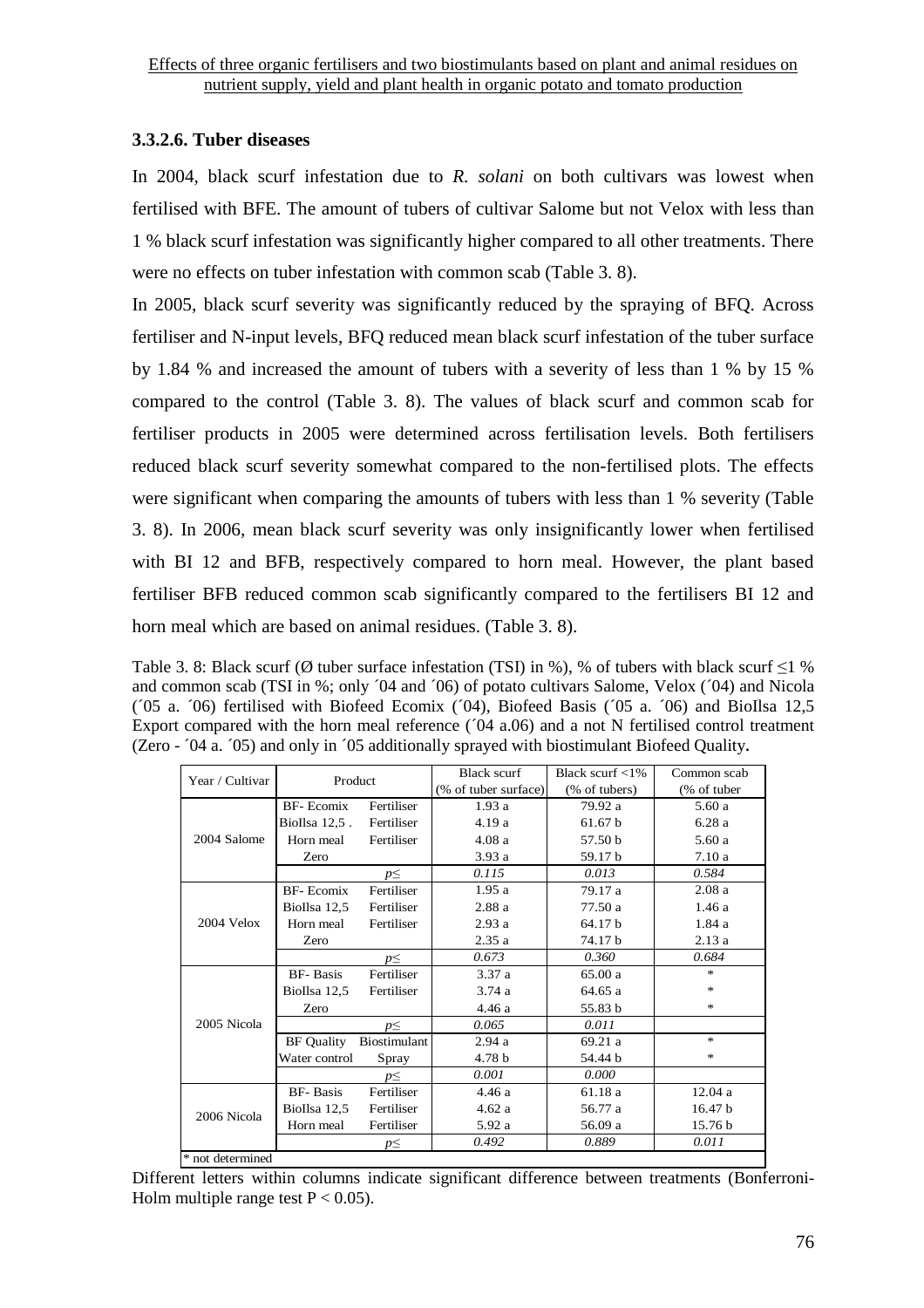## **3.4. Discussion**

Overall, the tested organic fertilisers Biofeed Ecomix (BFE - animal and plant derived), Biofeed Basis (BFB - plant derived) and BioIlsa 12,5 Export (BI 12 - animal derived) were able to supply considerable amounts of nitrogen to tomatoes and potatoes in the season after application and at the crucial time of nitrogen uptake of potatoes and tomatoes. This resulted in at least as high or higher yields than the control fertiliser horn meal in all trials with potatoes and tomatoes. The importance of fertiliser placement on N uptake efficiency was also clearly demonstrated as potato N-uptake was increased by 10 kg ha<sup>-1</sup> by 95 days after planting (dap) if applied as strip compared with broadcast.

In comparison to the standard horn meal fertilised treatments especially BFB in combination with the biostimulants AUSMA and BioFeed Quality (BFQ) reduced late blight in tomatoes. BFQ also increased yields of tomatoes in all trials and that of potatoes in one year. There appeared to be some beneficial effects of BFQ on potato tuber diseases.

All tested fertilisers supplied considerable amounts of soil N-min during the main uptake phases of both crops resulting in adequate N uptake dynamics in potatoes compared to the horn meal reference. In potatoes, across fertilisation levels, 34-58 % of the N- input by fertilisers (compared to crop uptake without N-input) was taken up by haulms and tubers by mid July when applied directly into the potato row. Assuming that an additional 5-10 % of the nitrogen is used for roots and metabolic processes (Harris 1978, Marschner 1995) it can be deduced that about 40-65 % of the fertilisers had become plant available. According to Kolbe (2007) this is equal to the effectiveness to horn meal products and poultry manure in mineralization, but about 10 % higher than single compound plant based fertilisers. The N mineralization efficiency of BFB had been tested in an incubation experiment at constant 30 $\mathrm{^{0}C}$  during 6 weeks in soil compared to bone meal, chicken pellets, blood meal and horn meal (Stutterheim, 2005). BFB had a relatively slow initial release of nitrogen, but after the first week a strong increase in N-availability took place. This trend continued until the end of the experiment. The N-release from BFB was nearly 50 % at week 6, while it was nearly 35 % for chicken-pellets and in between 25 and 30 % for the other biological materials resulting in a far better N-efficiency from BFB than from the other biological materials (Stutterheim, 2005). In contrast to these results, however, across the field trials reported here, BFB, BI 12, and the horn meal reference were rather similar in their effects on soil N dynamics and crop N – uptake.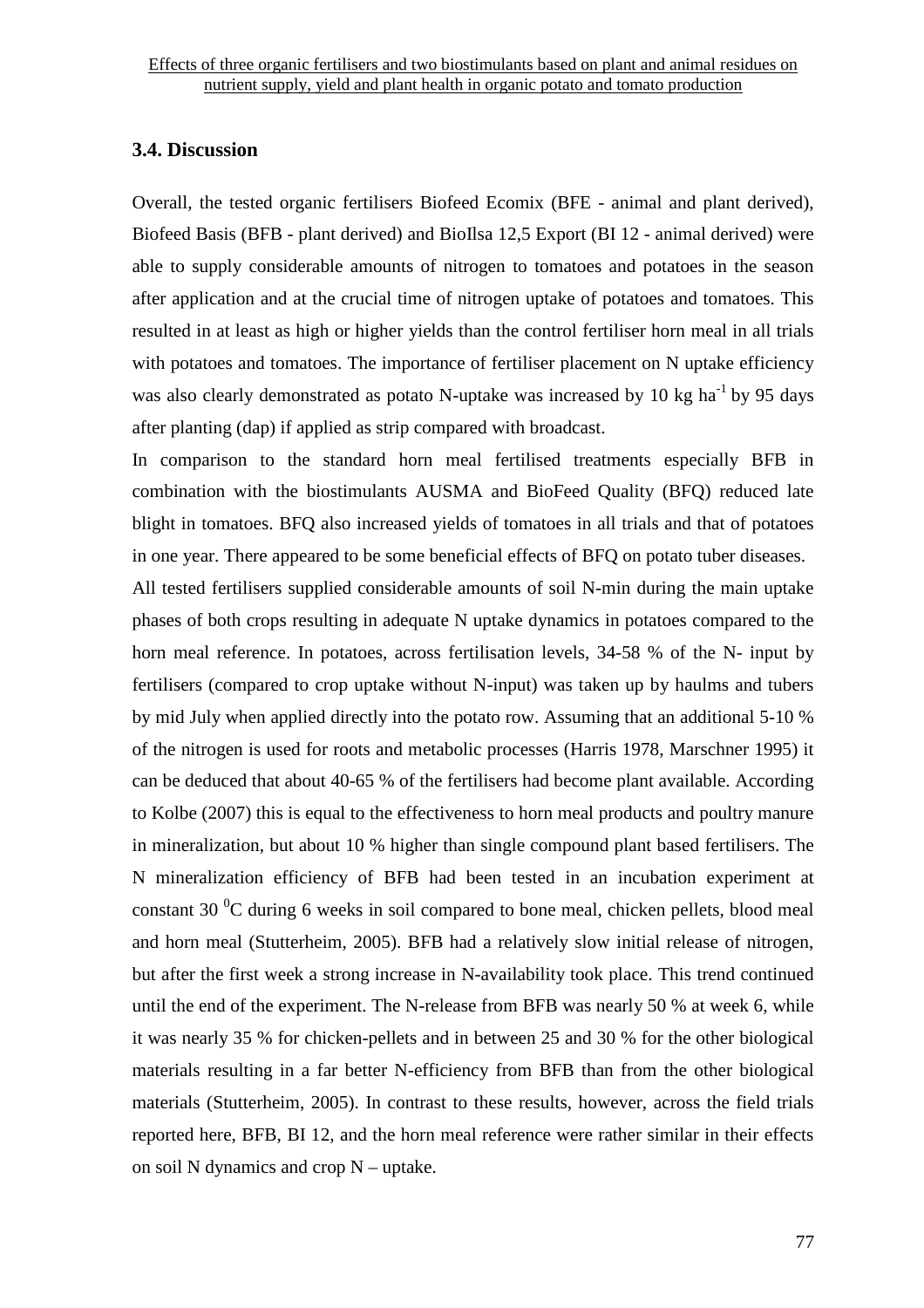The most effective with tomatoes were the combined treatments of fertiliser BFB and biostimulants AUSMA and BFQ. Both biostimulants significantly increased the share of healthy fruits when late blight severity was relatively high and/ or the number of fruits. The significantly higher late blight resistance in leaf inoculation tests and the reduction in number of infected fruits in the field trials by treatment with AUSMA and BF Quality suggest that the product induces some plant resistance mechanisms against the pathogen. This was confirmed by Sharma et al. (2007) who tested the effects of BFQ on the susceptibility of eight tomato varieties. Interestingly, resistance induction through BFQ was variety specific ranging from no to 47 % disease reduction relative to the water treated controls.

Overall, it appears that the seaweed containing fertiliser BFB combined with both BFQ (extract of several seaweed species with humic acids) and AUSMA (watery extract of pine and spruce needles) were able to improve tomato growth in general. A variety of mechanisms may be involved here including increased root development, nutrient uptake, chlorophyll content, and induced plant resistance. Whapham et al. (1993) demonstrated that seaweed extract, applied either to foliage or the soil, significantly increased the chlorophyll content in tomato leaves. They concluded that the effects of enhancing chlorophyll levels produced by the seaweed extract were due, at least in part, to betaines. Humic acids influence metabolism and morphology by interacting with a variety of biochemical mechanisms and physiological processes. They stimulate growth and increase the total amount of nutrients taken up by plants, influencing glycolysis and respiration pathways, and exert direct effects on the expression of genes encoding H+-ATPase isoforms and nitrate transports (Vaughan & Malcom, 1985; Canellas et al., 2002; Nardi et al., 2007).

Potato yield increases per kg applied nitrogen varied among cultivars and N-input levels but with the tested fertilisers between 9-20 kg more yield per kg N-input were achieved compared to horn meal. At moderate N–supply levels of 40 and 75 kg N ha<sup>-1</sup> the efficiency of the tested fertilisers ranged between 90 and 159 kg yield  $kg^{-1}$  N-input. This is considerably more than was reported from a survey of several field trials with organically grown potatoes by Kolbe (2007). There different commercial organic fertilisers at 75 kg N ha<sup>-1</sup> N-input resulted in yield increases of 13 to113 kg per kg N-input. One reason could be that in our trials the fertilisers were applied in strips. Assuming 130 kg yield increase per kg N–input, the same yields could be achieved with 26 kg N strip applied versus 40 kg broadcast application thus reducing input needs by about one third.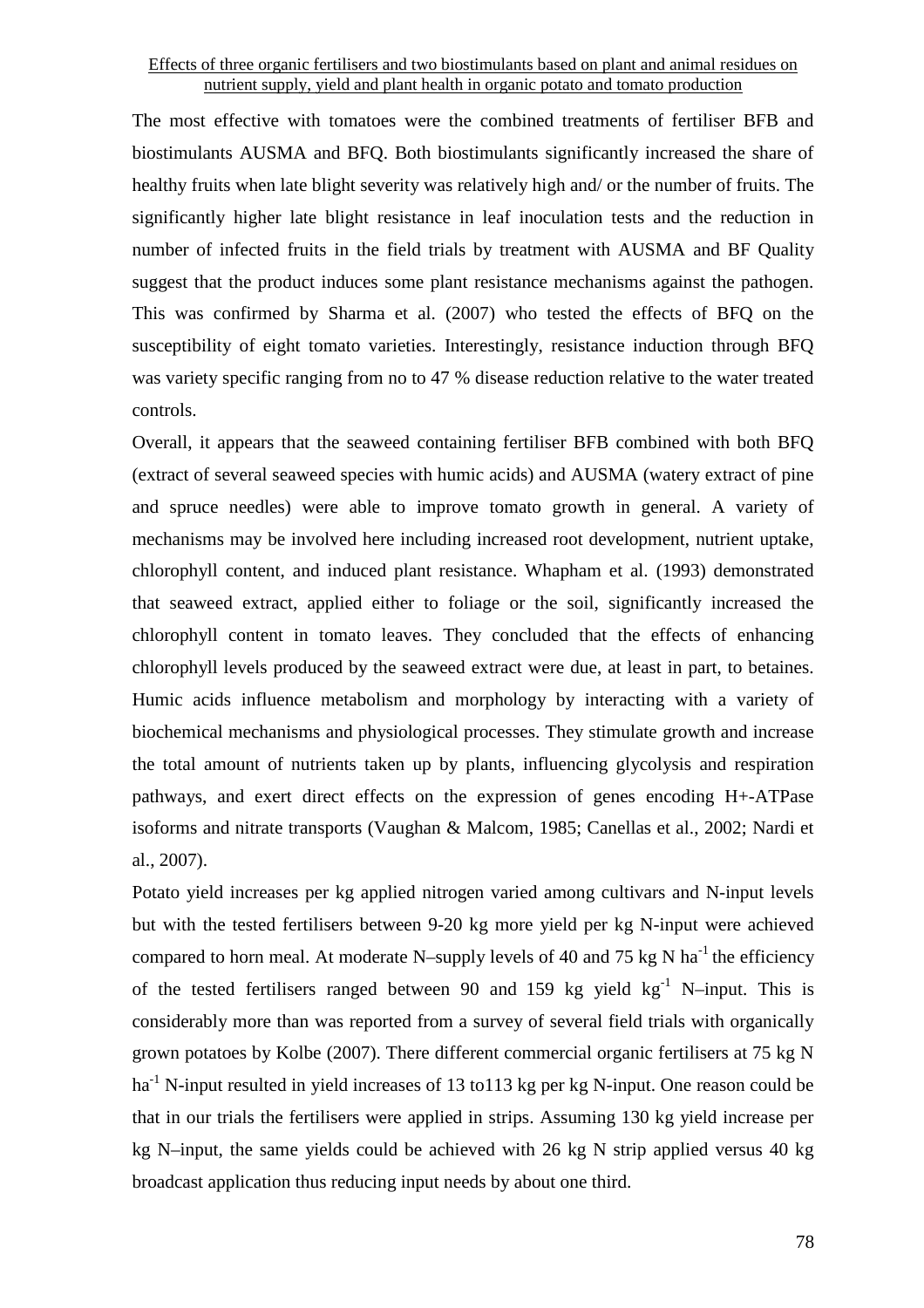Potato yield was not affected by AUSMA treatment, whereas BF Quality significantly increased haulm growth and yield in  $2005 (+ 6 %)$  and hence the N-input efficiency of fertilisers independent of fertiliser and N-input level. In 2006, however, no effects on yield were observed. Other studies on the effects of seaweed extracts on potato yield have produced variable results. Several studies reported that seaweed extract stimulated haulm development and photosynthesis (Blunden & Wildgoose 1977; Kolbe & Blau 1998; Neuhoff, 2002). However, Kolbe & Blau (1998) and Kürzinger (1995) found reduced numbers of tubers per plant and unaffected yields whereas Blunden & Wildgoose (1977) as well as Neuhoff (2002) reported increased tuber numbers and yields. It is likely that application management, extract formulation, production process and raw material origin and composition all may influence the effectiveness of seaweed extracts in potato production.

In contrast to tomatoes, potato late blight (*P. infestans*) infection was affected neither by fertiliser nor by biostimulant treatments in all years. However, in 2006, the plant derived BFB reduced infestation with common scab (*S. scabies*) compared with the animal derived fertilisers. Data on scab were only assessed in 2006, so that no conclusion can be made about a possible reduction potential and further tests are needed here. Effects on black scurf (*R. solani*) severity were also variable with significant reductions in 2005 by 38 % when sprayed with the biostimulant BFQ. Unfortunately, no assessments were made in the trial with BFQ in 2006. The effects of BFB and BI 12 fertilisers on black scurf were beneficial in 2005 but not in 2006. It is possible that BFQ might stimulate antagonist activity. Barretto et al. (1997  $& 2002$ ) found that ethanol extracts made of using the alga *Stypopodium zonale* (Lamouroux) Papenfuss from the East coast of South Africa tested in the laboratory by the pour plate technique inhibited the growth of *R. solani* at high concentrations but at low concentrations the growth of the pathogen was promoted. Fertiliser treatments had no effects on black scurf.

In conclusion, both fertilisers BF Basis and BioIlsa 12,5 Export performed well and can be used as alternatives to other fertiliser products used in organic systems. Particularly the plant based GMO-free BF Basis is of interest as demand of plant based fertilisers increased after the BSE crisis and there are concerns of using residues derived from intensive animal husbandry in organic farming. The biostimulants BF Quality and AUSMA resulted in some positive effects on plant growth and plant health status and could be a good measure to improve crop production in organic farming. Especially the combination of well adapted liquid and solid products can have promising effects on crop performance. However,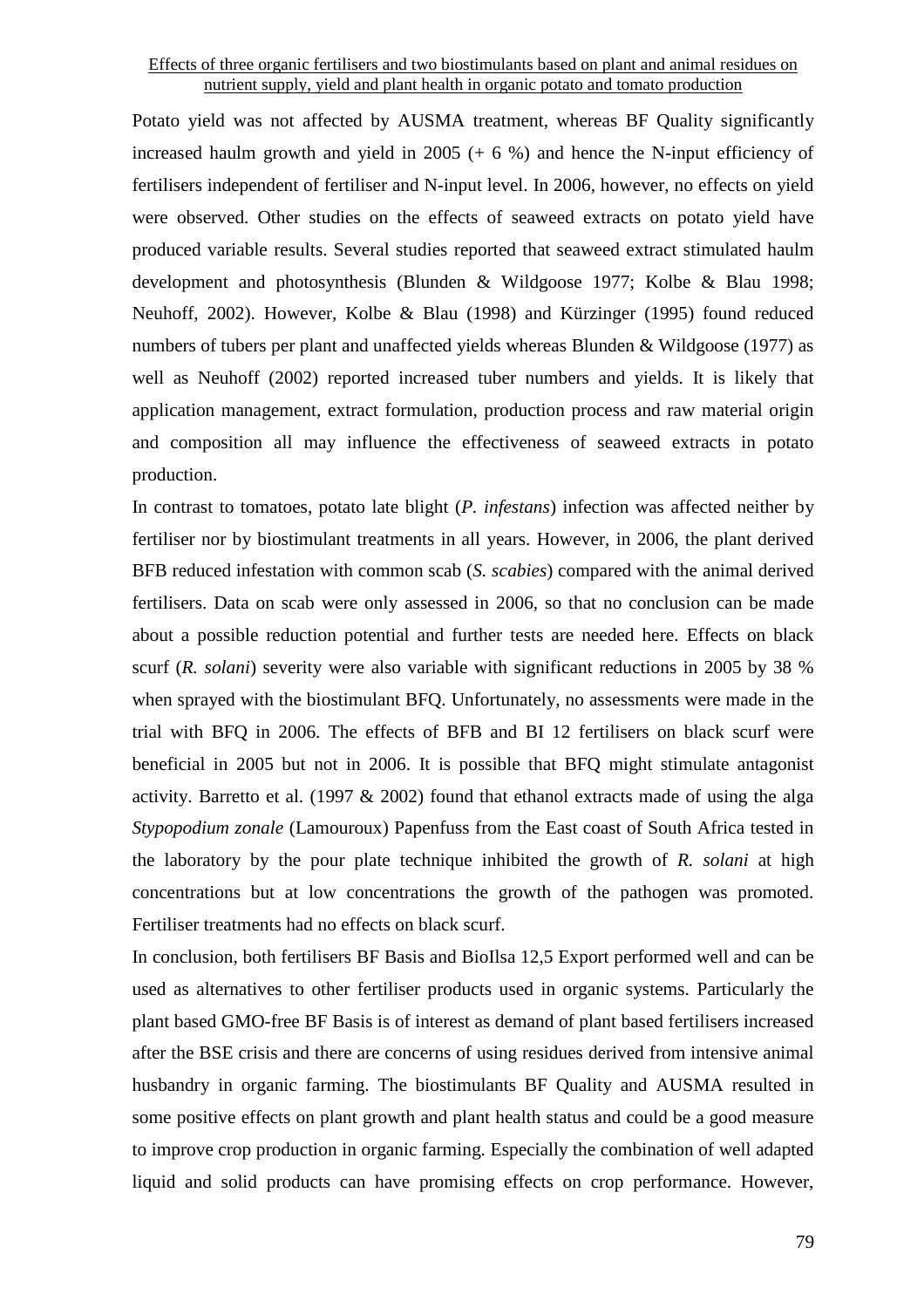further research is needed to determine the effects of the biologically active compounds in the fertilisers and extracts on plant metabolism and their interaction with soil life, plant growth and health. Also, timing, concentration and interval of application for respective crops need to be optimized to reach crop promoting effects.

## **Acknowledgements**

The field experiments from 2004 to 2006 were funded by the EU (project no. COOP-CT-2004-508458)

#### **References**

- AgroBio Products, 2007: Fact sheet Biofeed Quality. Agrobio Products B.V. Reeboklaan 16, NL-6705 DB Wageningen. http://www.agrobio-products.nl/uk/filesuk/qltuk.pdf
- Aitken J. & Senn T., 1965: Seaweed products as a fertilizer and soil conditioner. Botanica Marina 8, pp. 144-155.
- Barretto M., Straker C. J. & Critchley A. T., 1997: Short note on the effects of ethanolic extracts of selected South African seaweeds on the growth of commercially important plant pathogens, Rhizoctonia solani KÜHN and Verticillium sp. S.A. J. Bot., 63, pp. 521–523.
- Barretto M., Critchley A. T & Straker C. J., 2002: Extracts from seaweeds can promote fungal growth. J. Basic Microbiol. 42, 5, pp.302-310.
- Biolat 2004:"AUSMA" Application instruction. Joint Stock Company "BIOLAT" (SME) established in Rigas str. Ill, 2169, Salaspils, Latvia.
- Bloom, A.J., 1997: Interactions between inorganic nitrogen nutrition and root development. J Plant Nutri Soil Sci 160, pp.253-259.
- Blunden, G. 1977. Cytokinin activity of seaweed extracts.Pp.337-43. In: Faulkner, D.L. and W.H. Fenical (eds.) Marine Natural products Chemistry. Plenum Publishing, N.Y.
- Blunden G. & Wildgoose P B, 1977: Effects of aqueous seaweed extract and kinetin on potato yields. Journal of the Science of Food and Agriculture, 28, 2, pp.121 – 125.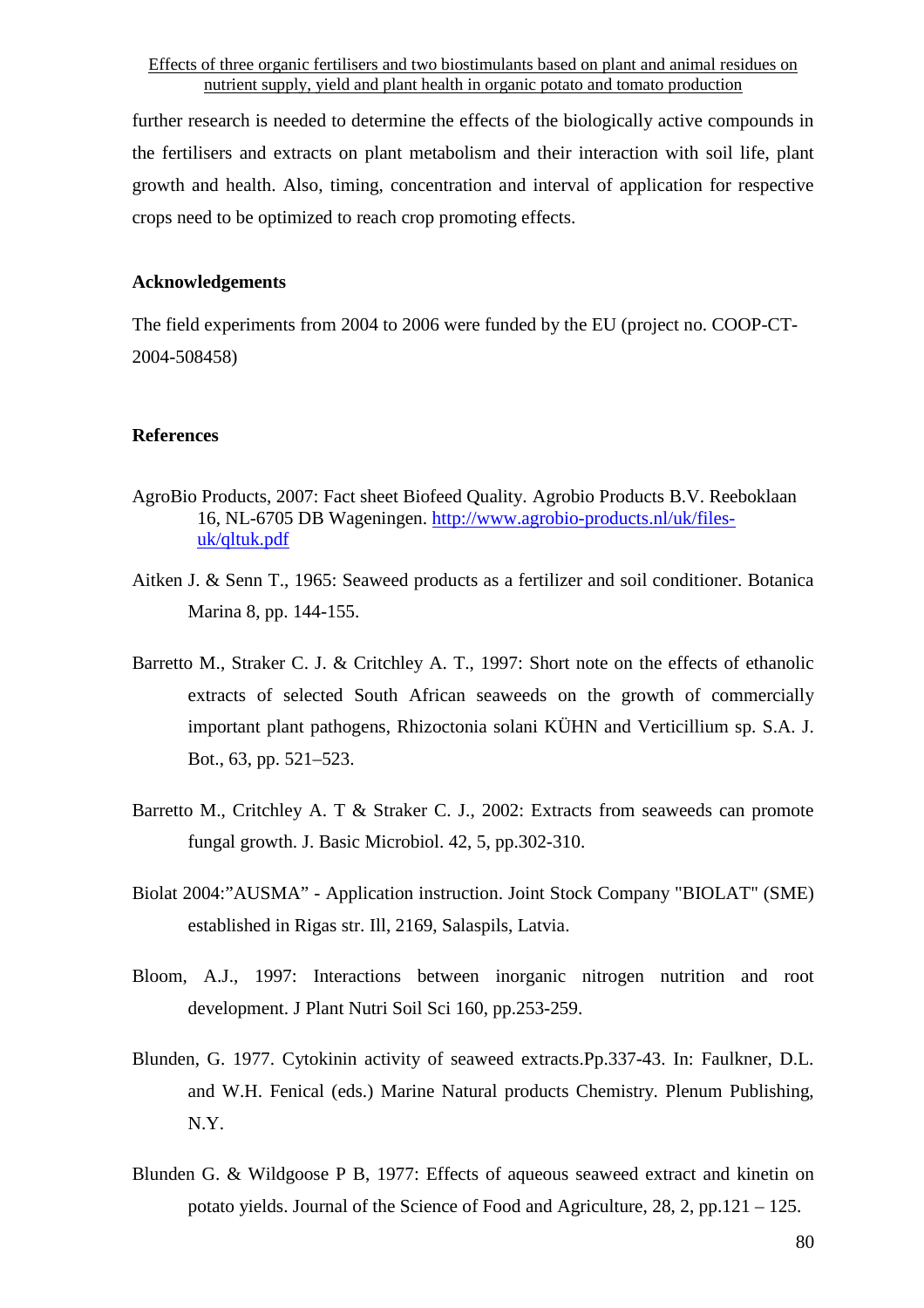- Blunden G.**,** Smith B.E., Irons M. W., Yang M.-H., Roch O.G. & Patel A. V., 1992: Betaines and tertiary sulphonium compounds from 62 species of marine algae, Biochemical Systematics and Ecology, 20, 44, pp. 373-388.
- Blunden G, Jenkins T. & Liu Y.-W., 1996: Enhanced leaf chlorophyll levels in plants treated with seaweed extract Journal of Applied Phycology 8, 6, pp. 535-543.
- Brain K.R., Chalopin M.C., Turner T.D., Blunden G. & Wildgoose P.B., 1973: Cytokinin activity of commercial aqueous seaweed extract. Plant Sci. Lett. 1:241-245.
- Brandt M., Heß J. & Wildhagen H., 2001: Flächendeckendes Bodenmonitoring auf der Hessischen Staatsdomäne Frankenhausen. Arbeitsberichte Nr. 5 der Universität Gesamthochschule Kassel. Fachbereich "Ökologische Agrarwissenschaften". Fachgebiet Bodenkunde. Witzenhausen, Germany.
- Bundessortenamt (ed.), 2003.: Beschreibende Sortenliste Kartoffeln. Deutscher Landwirtschaftsverlag. Hannover.
- Burger M. & Jackson L. E., 2003: Microbial immobilization of ammonium and nitrate in relation to ammonification and nitrification rates in organic and conventional cropping systems, Soil Biology & Biochemistry 35, pp. 29-36.
- Canellas L.P., Olivares F.L., Okorokova-Facanha A.L. & Facanha A.R., 2002: Humic acids isolated from earthworm compost enhance root elongation, lateral root emergence, and plasma membrane H+-ATPase activity in maize roots. Plant Physiol. 130, pp. 1–7.
- Carpena O., Masaguer A. & Sarro M. J., 1988: Nutrient uptake by two cultivars of tomato plants. Plant and Soil, 105, pp. 294-296.
- Cavero J, Plant RE, Shennan C. & Friedman D.B., 1997: "The effect of nitrogen source and crop rotation on the growth and yield of processing tomatoes" Nutr. Cycl. Agroecosys. 47, pp. 271-282.
- Cohen Y., 1993: Local and systemic control of *Phytophthora infestans* in tomato plants by DL-3-amino-n-butanoic acids. Phytopathology 84: pp. 59.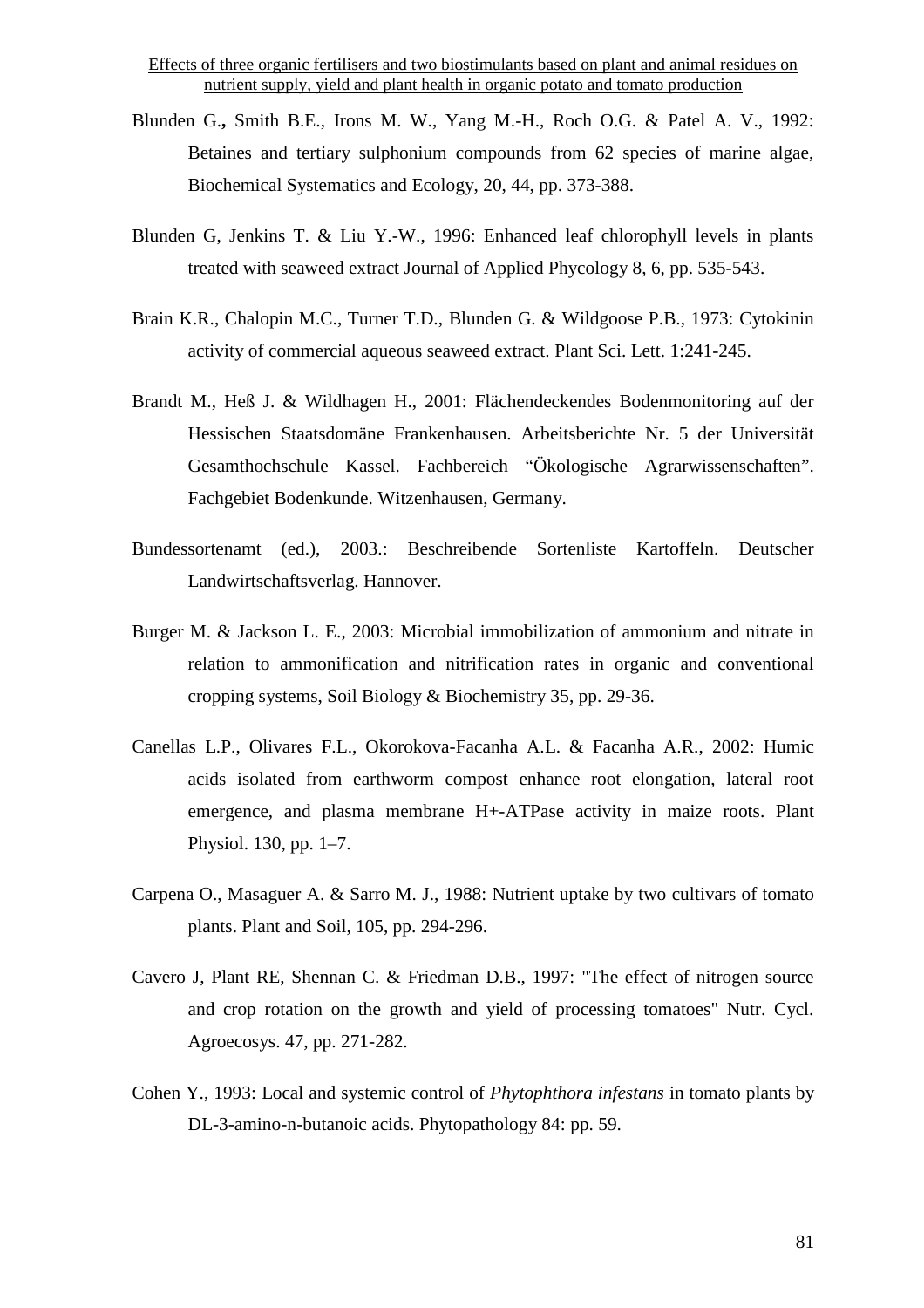- Drinkwater L. E., Letourneau D. K., Workneh F., van Bruggen A. H. C & Shennan, C., 1995: Fundamental differences between conventional and organic tomato agroecosystems in California. Ecological Applications, 5,. 4, pp. 1098–1112.
- Elia A., Conversa G., La Rotonda P. & Montemurro F., 2007: Nitrogen level effect on yield and quality of fertigated processing tomato in southern Italy. Acta Hort. (ISHS). http://www.actahort.org/books/758/758\_27.htm
- Hack H., Gall H., Klemke T., Klose R., Meier R., Strauss R. & Witzenberger A., 1993: The BBCH scale for phenological growth stages of potato (Solanum tuberosum L.). Poster presentation at the 12th Triennial Conference of the EAPR, 18th – 23rd of July 1993, Paris: pp. 153-154.
- Henniger H. 1959. Versuche zur Kultur verschiedener Rassen von *Phytopthora infestans* auf künstlichen Nährböden. Phytopathologische Zeitschrift 34, 3, pp. 285-306.
- Hoffmann G., 1991: Die Untersuchung von Böden. Methodenbuch. Vol. 1. 4th edition. VDLUFA Verlag. Darmstadt, Germany.
- Honeycutt C. W., Clapham W. M. & Leach S. S., 1996: Crop rotation and N fertilization effects on growth, yield and disease incidence in potatoes. Am. Potato J. 73: pp. 45- 61.
- Huggins D. R., & Pan D. L. 1993: Nitrogen efficiency component analysis: an evaluation of cropping system differences in productivity. Agron. J. 85: pp. 898-905.
- Jackson L.E. & Bloom A.J., 1990: Root distribution in relation to soil nitrogen availability in field-grown tomatoes. Plant and Soil 128, pp. 115-126.
- James C., 1971: A manual of assessment keys for plant diseases. American Phytopathological Society Press. St. Paul, MN.
- Karalus W., 2003: Zur Regulierung von *Rhizoctonia solani* im Ökologischen Kartoffelbau [Control of Rhizoctonia solani in organic potato growing]. Presented at the conference: 7. Scientific conference of organic farming "Organic Farming of the future", Wien, 23.-26.2.2003. http://orgprints.org/1378/01/1378-karalus-w-2003 rhizoctonia.pdf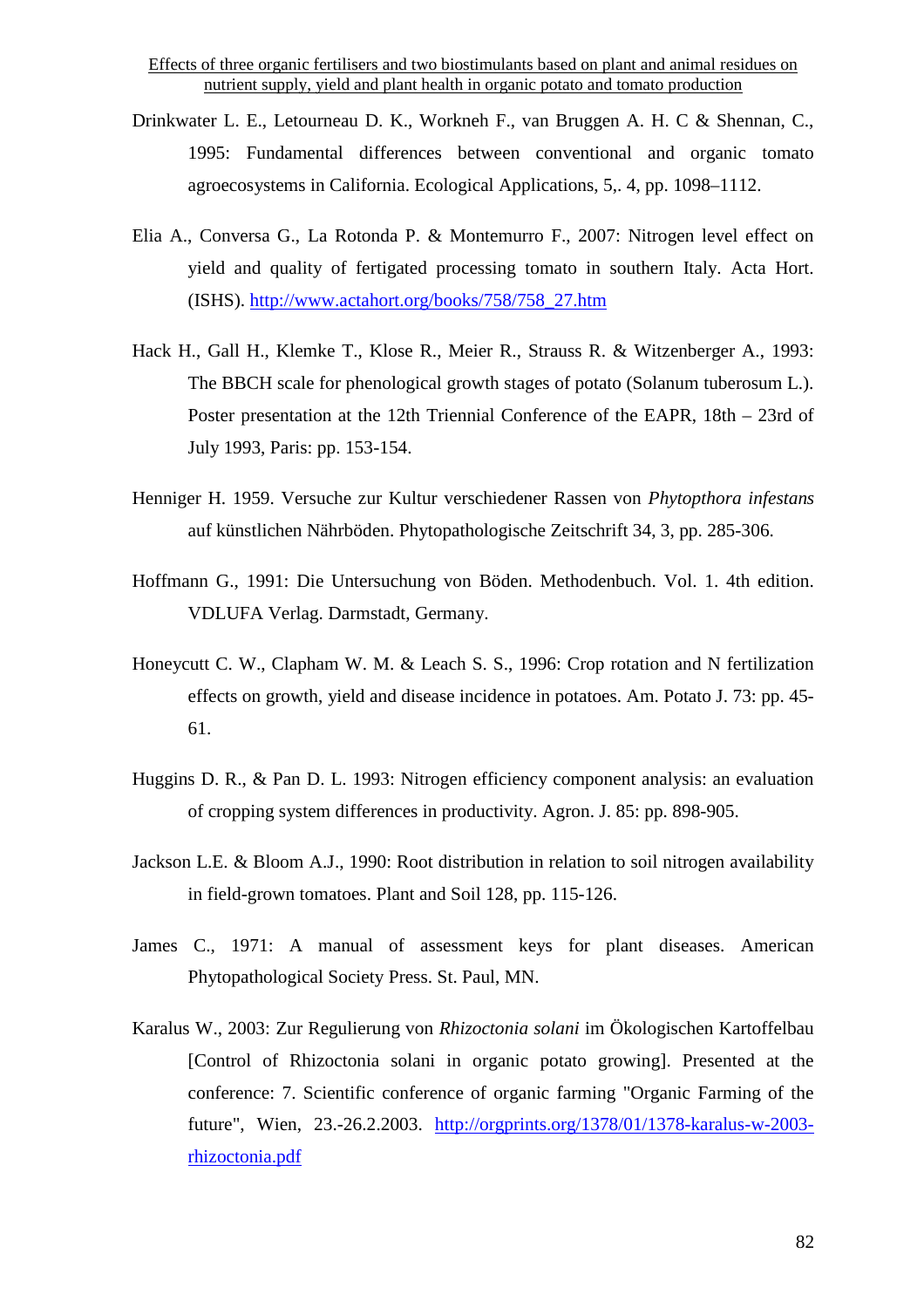- Koivunen M. E. &. Horwath W. R, 2005: Methylene urea as a slow-release nitrogen source for processing tomatoes, Nutrient Cycling in Agroecosystems, 71, pp.177-190.
- Kolbe H. & Blau B., 1998: Wirkung von Pflanzenstärkungsmitteln auf verschiedene Kultur-arten. Schriftenreihe der Sächsischen Landesanstalt für Landwirtschaft 3, Heft 5, pp. 1-45. http://jaguar.smul.sachsen.de/lfl/publikationen/download/1153\_1.pdf
- Kolbe H., 2007: Wirkungsgrad organischer Düngemittel auf Ertrag und Qualität von Kartoffeln im Ökologischen Landbau. Sächsische Landesanstalt für Landwirtschaft, Heft 9. http://orgprints.org/11010/01/OrganDuengemittel\_KartoffelnOeL2007.pdf
- Köpke U., 1995: Nutrient management in organic farming systems the case of nitrogen. Biol. Agric. Hort. 11: pp. 15-29.
- Kranz J., 1996: Epidemiologie der Pflanzenkrankheiten. Eugen Ulmer Verlag, Stuttgart
- Kürzinger W., 1995: Einsatz von Pflanzenstärkungsmitteln. Kartoffelbau 46, 10: pp. 418- 420.
- Millard P., 1986: Growth, nitrogen uptake and partitioning within the potato (Solanum tuberosum L.) crop, in relation to nitrogen application. Journal of the Science of Food and Agriculture 37, pp. 107-113.
- Möller K., & Kolbe H. 2003: Fruchtfolge, Nährstoffversorgung, Düngung. Pp. 27-55. In: K.Möller, H. Kolbe, and H. Böhm, eds. Handbuch Ökologischer Kartoffelbau (Ed.). Österreichischer Agrarverlag. Leopoldsdorf, Austria.
- Nardi S., Pizzeghello D., Muscolo A. & Vinello A., 2002: Physiological effects of humic substances in higher plants. Soil Biol. Biochem. 34, pp. 1527-1536.
- Pang X.P. & Letey J., 2000: Organic farming: challenge of nitrogen availability to crop nitrogen requirements. Soil Sci. Soc. Am. J. 64: pp. 247-253.
- Piepho H. P., Büchse A., & Emrich K., 2003: A hitchhiker's guide to the mixed model analysis of randomized experiments. J. Agron Crop Sci. 189: pp. 310-322.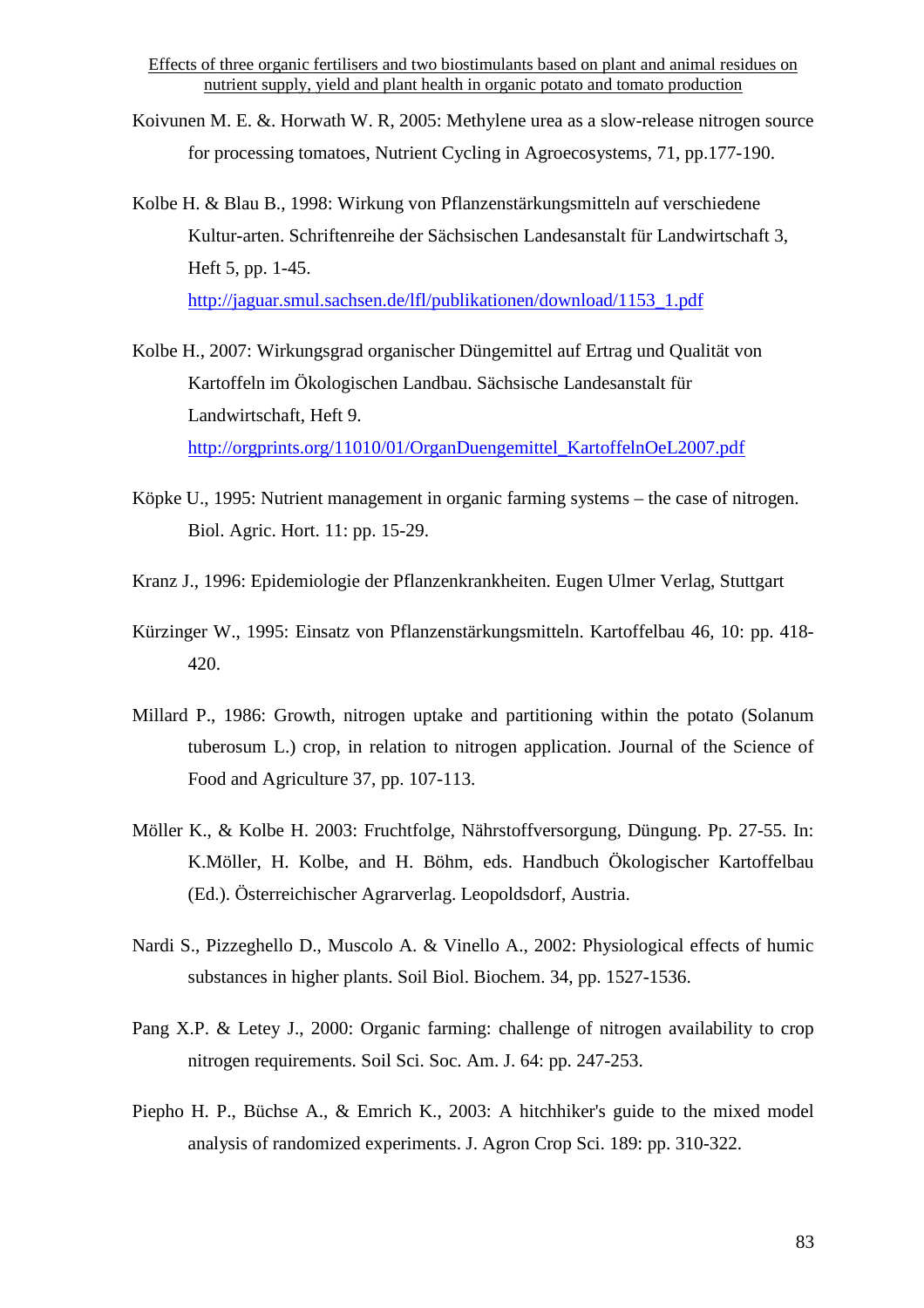- Piepho H. P., Büchse A., & Richter C., 2004: A mixed modelling approach for randomized experiments with repeated measures. J. Agron Crop Sci. 190: pp. 230-247.
- Sharma K., Schulte- Geldermann E., Bruns C. & Finckh M.R., 2007: Inducibility of resistance in tomatoes against *Phytophthora infestans* by plant strengtheners, Conference proceedings of Tropentag 2007 University of Kassel-Witzenhausen and University of Göttingen, October 9-11, 2007 Conference on International Agricultural Research for Development.
- Shepherd M.A., Stockdale E.A., Powlson D.S & Jarvis S.C., 1996: The influence of organic nitrogen mineralization on the management of agricultural systems in the UK. Soil Use and Management 12, 2, pp. 76-85.
- Stirk W: A., Arthur G. D., Lourens A. F., Novák, O., Strnad, M. & van Staden J., 2004: Changes in cytokinin and auxin concentrations in seaweed concentrates when stored at an elevated temperature. Journal of Applied Phycology, 16, 1, pp. 31-39.
- Stutterheim N., 2005: Ensuring the Quality of Innovative Crop Growth Inputs Derived from Biological Raw Materials (Biological Food for Plants) Activity Report year 1: Agrobio Products B.V, the Netherlands. EU-CRAFT Project: COOP-CT-2004- 508458).
- Vos J. 1995: Nitrogen and the growth of potato crops. Pp. 115-128. In: A. J. Haverkort, & D. K.L. MacKerron, eds. Potato Ecology and Modelling of Crops under Conditions Limiting Growth,. Kluwer Academic Publishers, Dordrecht, The Netherlands.
- Whapham C. A., Blunden G., Jenkins T. &. Hankins S. D., 1993: Significance of betaines in the increased chlorophyll content of plants treated with seaweed extract. Journal of Applied Phycology. 5, 2, pp. 231-234.
- Williams D.C., Brain K.R., Blunden G, Wildgoose P.B., Jewers K., 1981: Plant growth regulatory substances in commercial seaweed extracts. 8th Inter.Seaweed Symp., The Marine Sci. Lab., Menai Bridge: pp. 761-763.
- Zhang, X., E.H. Ervin, and R.E. Schmidt. 2003: Effects of liquid application of a seaweed extract and a humic acid on creeping bentgrass (Agrostis palustris Huds.A.). J. Amer. Soc. HortSci. 128, pp. 492-496.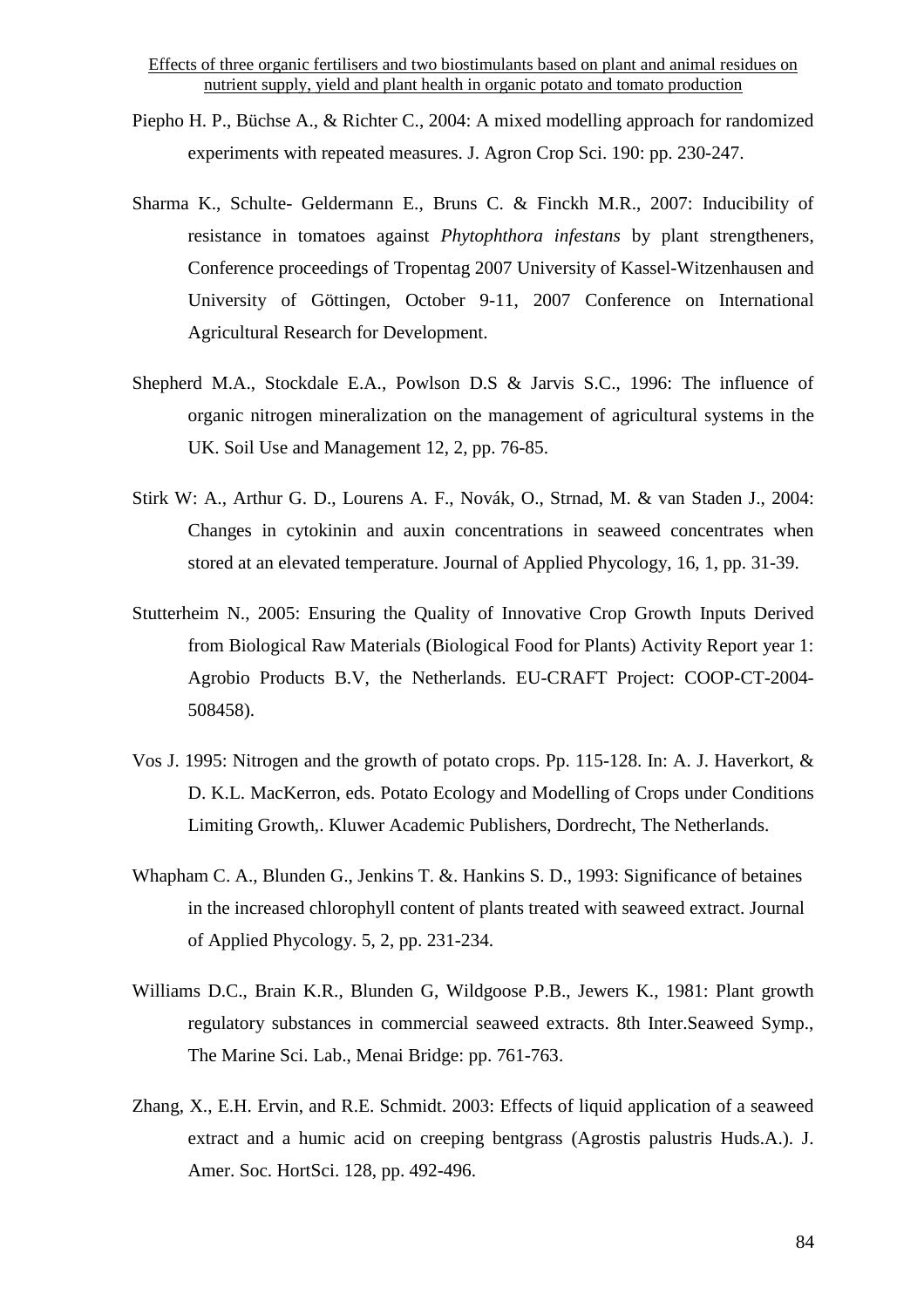# **4. Suppressive composts can successfully reduce** *Rhizoctonia solani* **in organic potato production**

Schulte-Geldermann, E., Finckh, M.R., Heß, J. and Bruns, C. University of Kassel, Faculty of Organic Agricultural Sciences, Nordbahnhofstr. 1 a, 37213 Witzenhausen Submitted to the European Journal of Plant Pathology

## **Abstract**

Black scurf of potatoes, caused by *Rhizoctonia solani* is rapidly increasing in importance since the use of organically produced seed potatoes has become compulsory in organic potato production. No effective measure to control the disease is available for organic production. The suppressive effects of composts made of mixtures of organic household and green yard waste to control *R. solani* in potatoes were tested in field trials under organic conditions at the University Kassel in the years 2006 and 2007. Compost directly applied at the seed tuber area at 5 t DM ha<sup>-1</sup>, significantly reduced both the infestation of harvested potatoes with black scurf and the percentage of tubers with malformations and dry core as well as increasing marketable yield and tuber number independently from initial seed tuber infection and cultivar. When same amounts of compost were applied broadcast disease suppression was much less effective particularly in no reduction of tuber malformations. The rate of initial infection of the seed tubers also affected tuber number, health and quality significantly. However, the up to 50 % disease reduction was achieved through compost application independent of initial infection. Development of a strip application technique for composts to control the disease is needed.

**Keywords:** Compost, *Rhizoctonia solani,* seed tuber health, organic potato production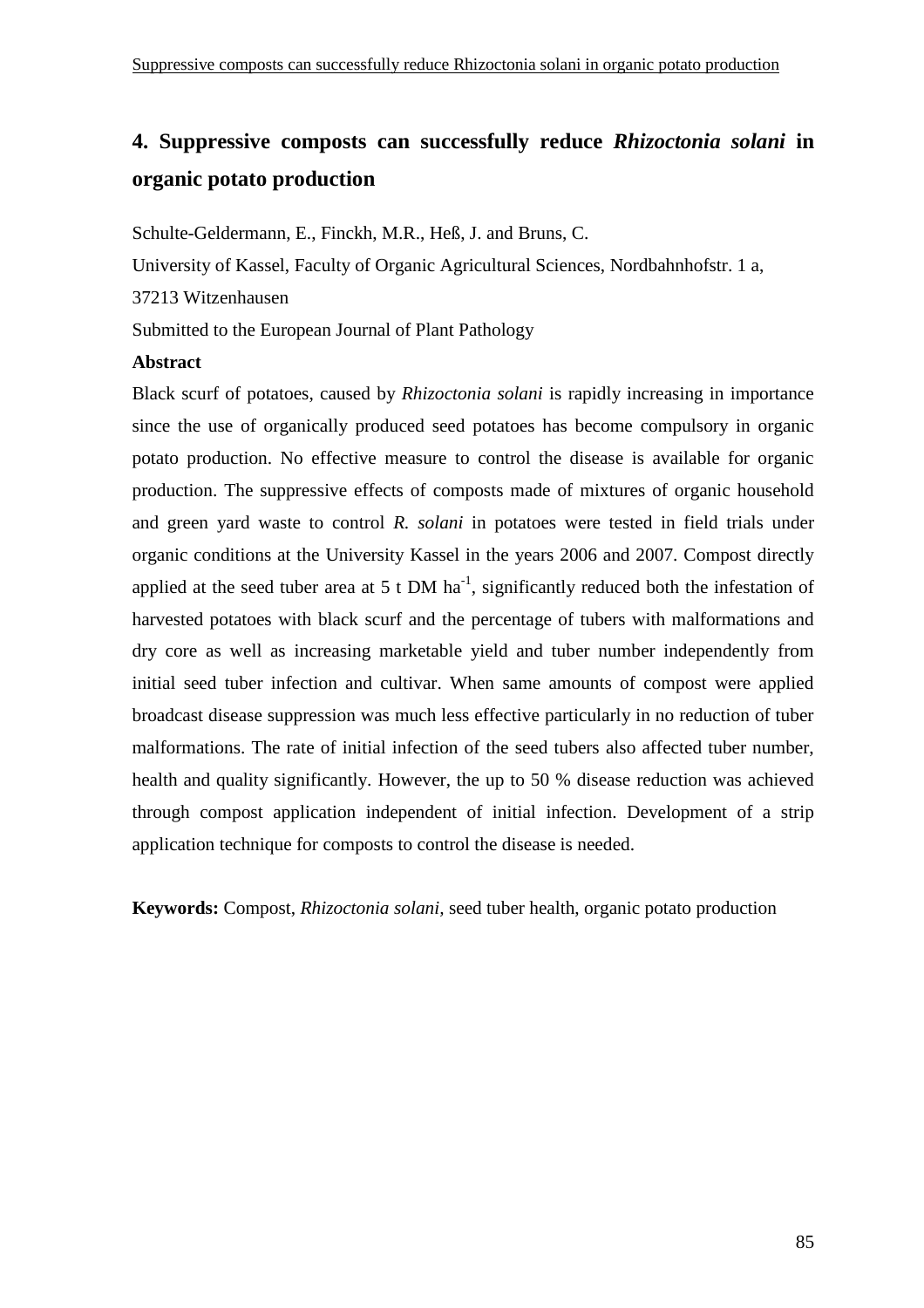### **4.1. Introduction**

Black scurf of potato (*Solanum tuberosum* L.) caused by *Rhizoctonia solani* Kühn AG-3 [teleomorph: *Thanathephorus cucumeris* (Frank) Donk] is a common and commercially important disease found in all potato production areas (Anderson, 1982; Powelson et al., 1993; Jager et al., 1996). The disease can affect all underground parts of the plant at different times during the growing season. The disease cycle starts from germinating sclerotia in the soil and/or on planted potato seed tubers. The hyphae attacks sprouts which often leads to uneven and delayed crop emergence, a reduced number of stems per plant and poor root development. Later in the season, the pathogen causes symptoms with brown and black sunken lesions on the stems and stolons. The stem cankers can restrict the movement of water and nutrients within the plant often resulting in malformed tubers, uneven size distribution and reduced number of tubers (Banville, 1989; Jager &. Velvis, 1989; Scholte, 1989; Hide & Horrocks, 1994). Other symptoms affecting the tuber quality are the infection of the lenticels causing the ´dry core` symptom with dark brown holes in the tuber. Upon maturity, formation of black sclerotia starts on the tuber surface (black scurf symptom) and the severity of sclerotia infestation usually increases with the time the mature tubers are left in the soil. All those symptoms can considerably reduce the marketable yield. (Banville, 1989; Jager &. Velvis, 1989; Scholte, 1989; Hide & Horrocks, 1994). As the pathogen is as well soil as seed tuber borne the primary means to reduce black scurf in potatoes are the use of healthy seed tubers and field hygiene. Rhizoctoniainfested seed tubers are of importance in disseminating the disease and adding to the pool of soil-borne inoculum (Jeger et al., 1996). While conventional seed tubers are usually treated with fungicides, in organic systems until now there exist no reliable measures for the control of seed borne inoculum. Especially the production of organic certified healthy seed tubers poses serious problems. Since the use of organic seed potatoes has become compulsory in organic potato production black scurf is increasing in importance. To reduce soil borne infection it is important to ensure good soil conditions with a high microbial activity with a high antagonistic potential. Soil organic matter greatly increases soil microbial activity and diversity which, in turn, are related to soil and seed borne disease suppression (Lumdsen et al., 1983; Fließbach & Mäder, 2000). Such organic matter could be supplied by high quality suppressive biogenic waste composts. Suppressiveness of composts is closely related to colonisation by disease suppressive micro-organisms during curing e.g. *Bacillus spp., Enterobacte spp., Flavobacterium balustinum 299, Pseudomonas*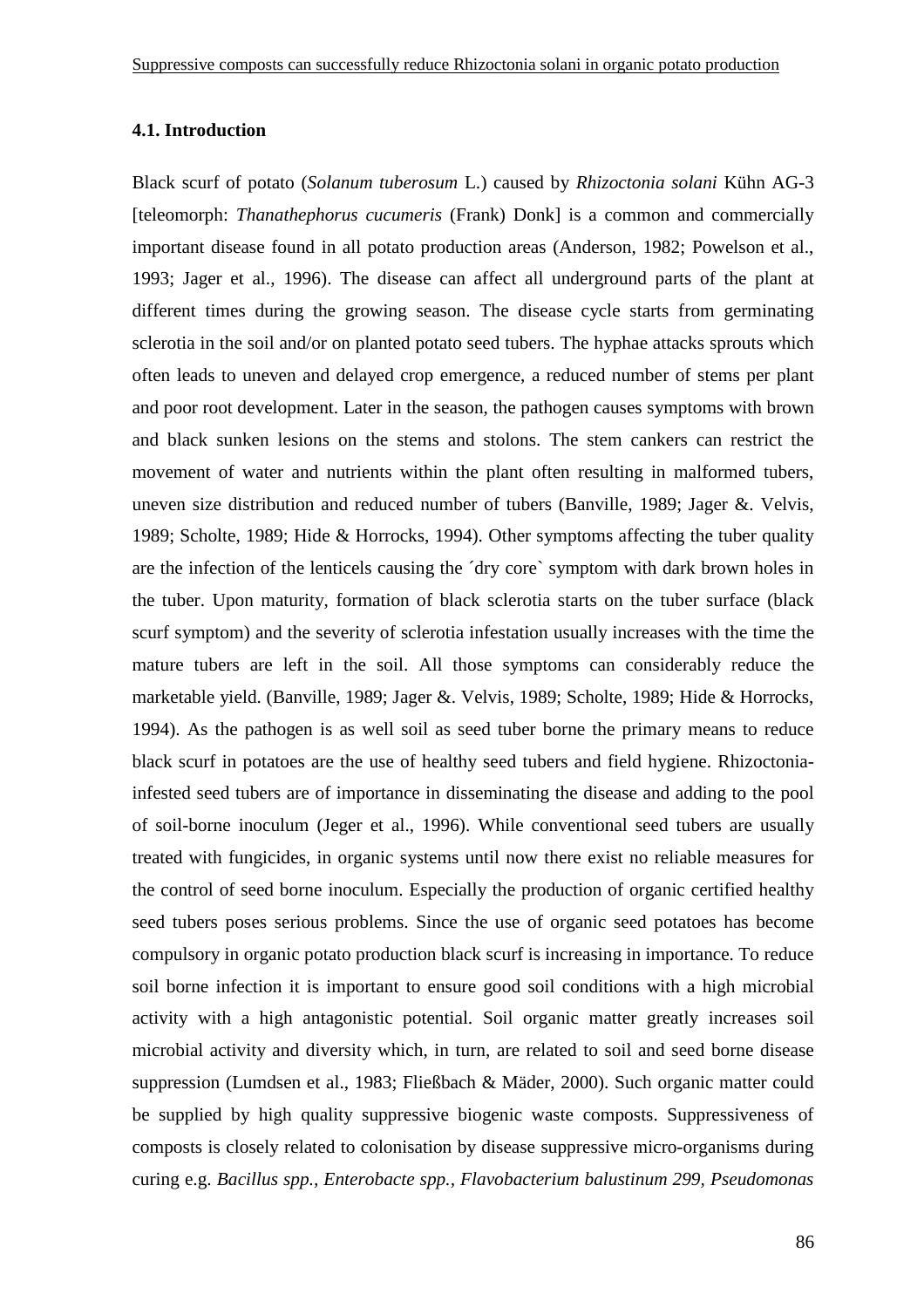*spp*., and other bacterial genera and *Streptomyces spp*. as well as fungal species including *Penicillium spp, Gliocladium virens,* several *Trichoderma spp*. and others (Chung & Hoitink, 1990; Hoitink et al., 1996). Application of high quality composts leads to sustained increases in microbial activity and the establishment of microbial populations with antagonistic features (Hoitink & Boehm 1999). The mechanisms of disease suppression are divided loosely into two categories described as "general" and "specific" (Baker and Cook, 1974). General disease suppression can be attributed to the activity of many different types of micro-organisms against pathogens including *Phytophthora* and *Pythium* spp. (Hoitink et al., 1996). Specific suppression occurs in the presence of specific hyper parasitic micro-organisms. *R. solani* suppression is one example, as sclerotia are colonised by specific hyperparasites (mainly *Trichoderma* spp.) which reduce inoculums' potential. Suppressive effects of high quality composts have been recorded from many studies but mainly in nursery trials (Nelson et al., 1983; Kuter et al., 1983; Chen et al. 1988; Schüler et al., 1989; Hoitink & Grebus, 1994; Hoitink et al., 1996; Termorshuizen et al., 1996; Bruns & Schüler, 2002). Promising results also have been obtained with suppressive composts against several soil-borne pathogens under field conditions (Hoitink & Fahy, 1986; Tunlid et al., 1989, Bruns et al., 2002) and Tsror et al. (2001) demonstrated that it might be possible to reduce *R. solani* on potatoes with application of 60 m<sup>3</sup>  $*$  ha<sup>-</sup> <sup>1</sup>cattle manure compost. Good suppressive effects against soil borne diseases not only depend on the quality but also generally on the amount of compost material applied. For example, Bruns et al. (2002) showed that at least 5-10 % compost is needed in potting mixtures to achieve reliable disease suppression. However, in organic farming, application of source separated household waste composts is limited to 5t dry matter (DM) compost ha <sup>-1</sup> year<sup>-1</sup>. To make use of such comparatively low amounts of compost in the field the compost needs to be applied directly to the place where it is needed, in the case of potatoes near the seed tubers to create the highest possible suppressive effects.

In this study, we conducted three field trials to test the effects of targeted compost application within the row during planting of potatoes on plant and tuber infection with *R. solani*. The following questions were addressed in this study: (i.) Is it possible to achieve disease control with compost applications of only 5 t DM  $*$  ha<sup>-1</sup> in field grown potatoes and can this be enhanced by application technology? For this, we compared broadcast and strip application of compost. (ii.) How effective are composts when used with tubers varying in initial black scurf infestation? (iii.) Do the suppressive effects vary among potato cultivars varying in maturity?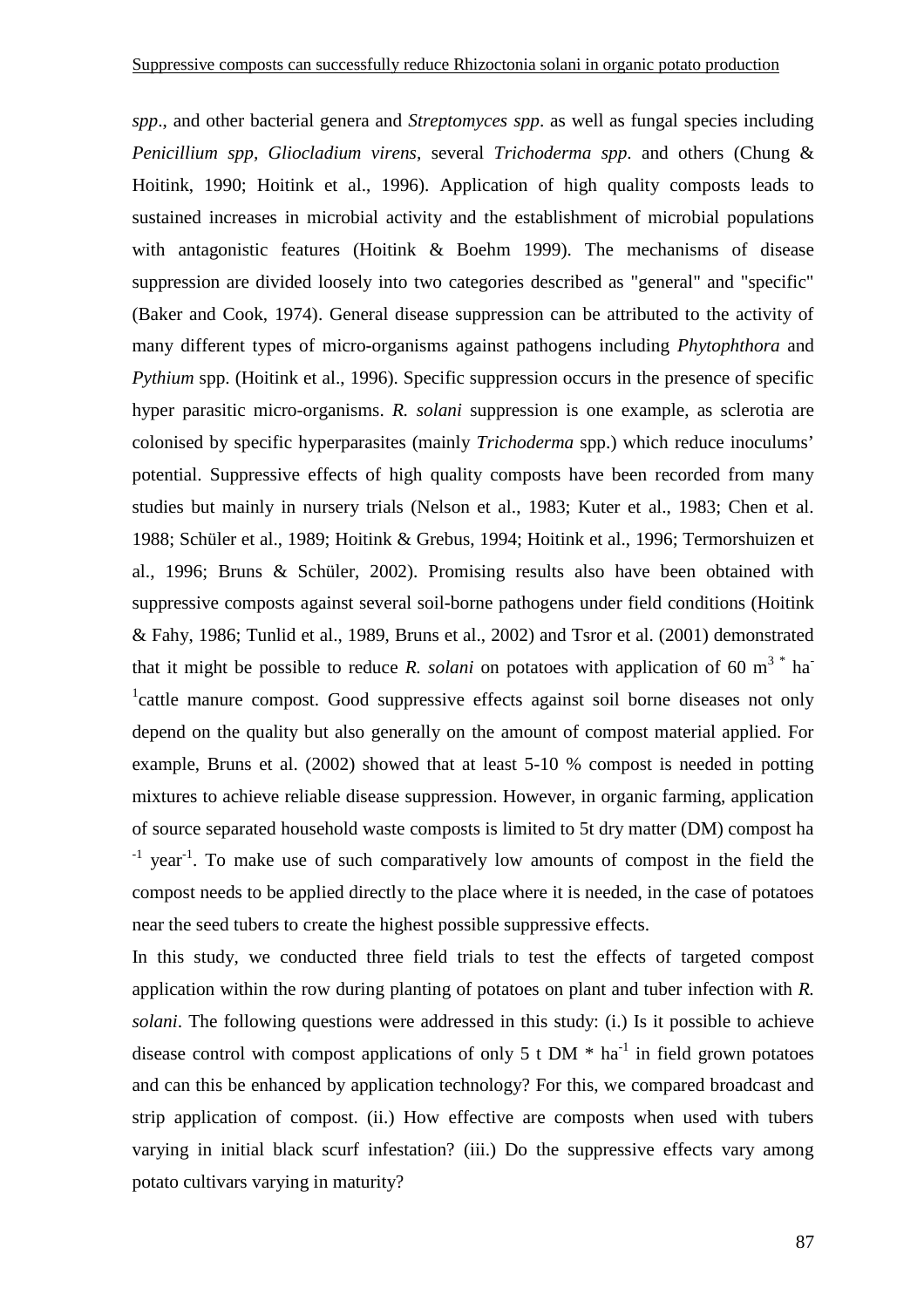### **4.2. Materials and Methods**

The trials were conducted at two experimental farms of University of Kassel in Witzenhausen in the years 2006 and 2007 to evaluate a compost application system with row application during planting of potatoes for its suppressive effects. Trials 1 and 2 were conducted at experimental station Hebenshausen, located about 8 km to the north-west of Witzenhausen, at an average height of 250 m above sea level. Fields have been converted to organic farming in 1998.The soil type of the experimental field is a homogeneous deep gleyed loess-leached brown soil. The German "Reichsbodenschätzung" (land evaluation) qualified the index of the soil at 74 points (max. 100 points).The mean annual precipitation amounts to 612 mm and the average temperature is  $7.9^{\circ}$  C (Wildhagen, 1998).

Trial 3 was conducted at the experimental farm Hessische Staatsdomäne Frankenhausen in 2007, located 230 meters above sea level. The farm had been converted to organic farming between 1999 and 2001. The soil type of the experimental field was a Haplic Luvisol, soil texture a silt loam (Ut3, 12- 17 % clay, 65- 88 % silt, 0- 13 % sand) (Finnern et al., 1994, Brandt et al., 1998). Annual precipitation is 650 mm with an average annual temperature of 8.5 °C.

## **4.2.1. Compost**

All composts were made according to EEC regulation No 2092/91 (Annex II). The regulation stipulates that composts must be produced in a closed and monitored collection system, accepted by the member state. Maximum allowed heavy metal concentrations in mg/kg of dry matter are: Cadmium: 0.7; copper: 70; nickel: 25; lead: 45; zinc: 200; mercury: 0.4; chromium (total): 70

Two composts were used: *Compost A*: 5 month old compost composted at a public composting site according to German regulations (BGK 1998): Raw material consisted of 60 % source separated organic household wastes and 40 % yard waste. Compost A was used in all field trials in both years. In 2007, in addition 15 month old 100 % yard waste compost, composted at the University site (*Compost B*) was tested. Compost properties are summarised in Table 4.1.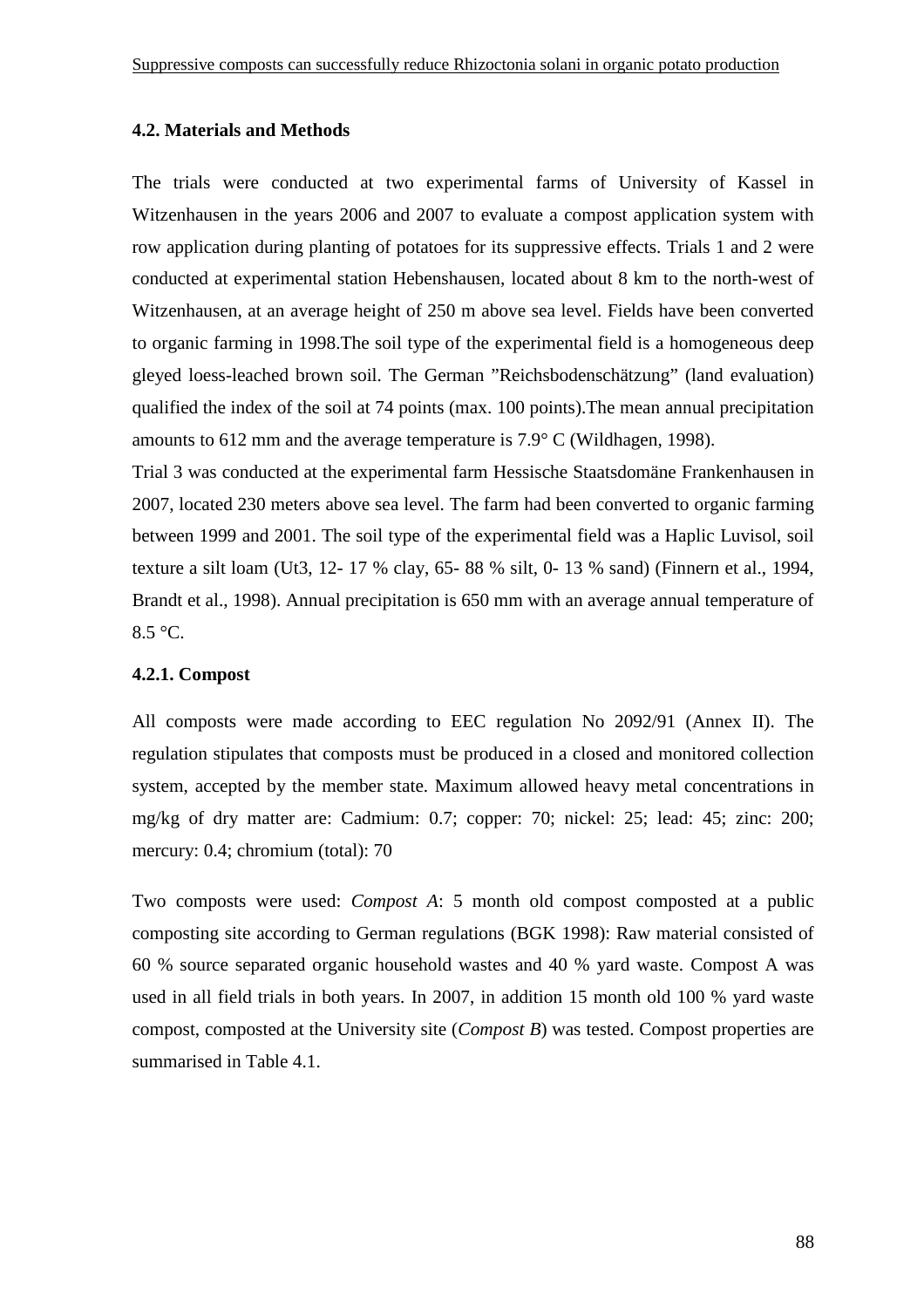|                                        | Compost | <b>Compost A</b> | Compost B |
|----------------------------------------|---------|------------------|-----------|
| Sample                                 | 2006    | 2007             | 2007      |
| Dry matter (%)                         | 69,0    | 79,1             | 70,2      |
| $NO3$ -N mg kg dm <sup>-1</sup>        | 392     | 433              | 388       |
| $NH_4$ -N mg kg dm <sup>-1</sup>       | 98      | 107              | 89        |
| Electrical conductivity (µs)           | 3120    | 2920             | 656       |
| pH                                     | 7,65    | 7,65             | 7,3       |
| mg kg dm <sup>-1</sup><br>$\mathsf{P}$ | 2060    | 1700             | 1611      |
| $\mathsf K$ mg kg dm <sup>-1</sup>     | 14400   | 12000            | 1357      |
| $N_{t}$ (%)                            | 1,81    | 1,71             | 1,48      |
| $C_+(%)$                               | 20,97   | 17,69            | 20,43     |
| <b>C-N Ratio</b>                       | 11.57:1 | 10.34:1          | 13.82:1   |

Table 4 1: Properties of composts used in the field trials

Composts were applied at 5t DM  $ha^{-1}$  in all trials. For the row application composts were applied directly to the seed tuber area by using a modified fertiliser application machine (Universal Kastenstreuer, UKS 150, Rauch, Sinzheim).

## **4.2.2. Trial 1: Effects of broadcast versus strip application:**

In 2006, a one-factorial field trial comparing broadcast before planting and `strip´ into the planting furrow, thus in the direct surrounding of the seed tuber was conducted as strip-plot design with four replications. Certified seed tubers of the cultivar Nicola were used with an initial infestation of tuber surface with black scurf sclerotia below 1 %. Planting date was May  $3<sup>rd</sup>$ , 2006. Each plot had six rows with 6.7 m length each.

## **4.2.3. Trial 2. Interactive effects of suppressive composts and different initial seed tuber infection levels**

In 2006 and 2007, a three-factorial field trial was performed as split-plot design with four replications.

Factor a: Compost application vs. control. In both years, control plots without compost received an N, P, K –nutrient-equivalent (2.45 and 2.7 kg N, 10.3 and 8.5 kg P, 72 and 60 kg P  $*$ ha<sup>-1</sup> in 2006 and 2007, respectively) to the household/yard waste compost nutrient load by application of horn meal, 14 % N (Oscorna, Ulm, Germany), "Patentkali", 30:10 K2SO4: MgO (Kali und Salz AG, Kassel, Germany) and rock phosphate "Hyperphos 27",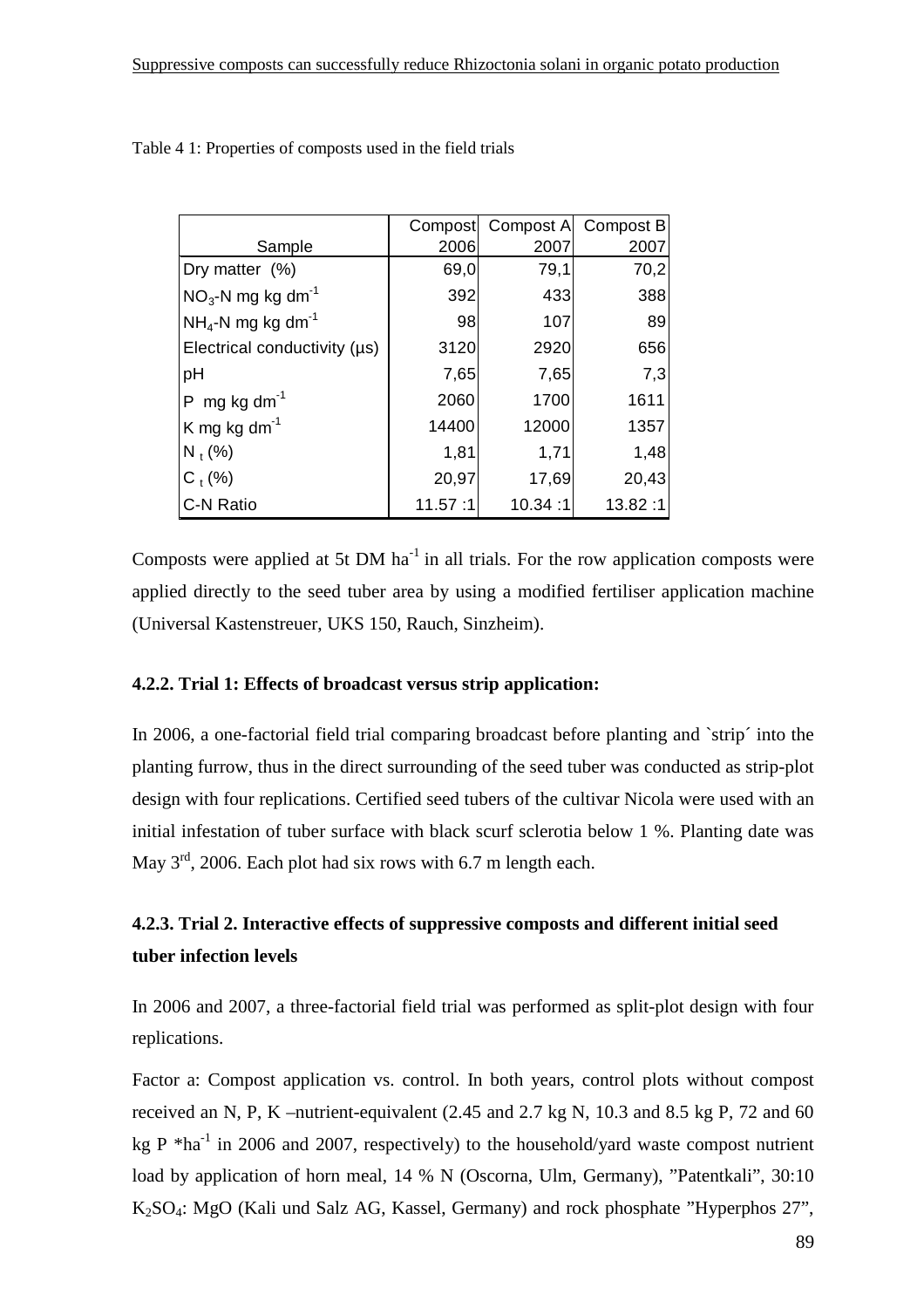$27 \% P_2O<sub>5</sub>$  (Fa. Temag, Germany). In 2007, yard waste compost (see Table 4.1) was added as a second compost treatment.

Factor b: Initial infection: Naturally with black scurf infected seed tubers (cultivar Nicola second generation) sorted into three infection classes (low  $\leq 1$  %, middle 2-5 % and high > 10 % infestation of tuber surface area) were used as planting material.

 Factor c: Harvesting date: To determine the effect of the time the mature tubers remained in the soil on black scurf infestation tubers were harvested in two batches, two weeks and four weeks after plant death, respectively.

Planting dates were May  $4<sup>th</sup>$ , 2006 and April 18<sup>th</sup>, 2007, respectively. Each plot had six rows with 6,7m length each. Plants of row one and six were used to assess stem canker. Row two and three were used for harvest 1 and row four and five for harvest 2, respectively. In 2007, due to very early infection with late blight (beginning of June) copper fungicides were applied  $(6 * 500g CuOH * ha<sup>-1</sup>)$  to prolong the vegetation period.

## **4.2.4. Trial 3. Effects of suppressive composts on different potato varieties**

In 2007, a two-factorial field trial was performed as split-plot design with three replications.

Factor a: *Compost A vs.* control. Control plots without compost received an N, P, and K – nutrient-equivalent to the household/yard waste compost nutrient load.

Factor b: Cultivar performance: Twelve cultivars of the maturity groups early; medium early, medium late and medium late to late were planted.

Planting date of the pre-germinated seed tubers was April  $18<sup>th</sup>$ , 2007, harvesting date October  $2<sup>nd</sup>$ , 2007. No copper fungicides were applied in this trial.

### **4.2.5. Disease assessment**

All assessments of symptoms of *Rhizoctonia solani* were performed according to the EPPO – standard PP 1/32 (2) (EPPO, 2000). The assessments of stem canker severity were conducted at the beginning of tuber formation (BBCH-Code 41-43) and classified with a gradation of 0.33 into the following classes:  $1=$  no infestation,  $2=$  <  $1/3$  of the subterranean part of the stem infested,  $3=1/3$  to  $2/3$  of the subterranean part of the stem infested,  $4=$  > 2/3 of the subterranean part of the stem infested, 5= stem dead. Assessments were done on all stems of 10 plants per plot. Tuber symptoms were assessed on 100 marketable tubers per plot of each cultivar.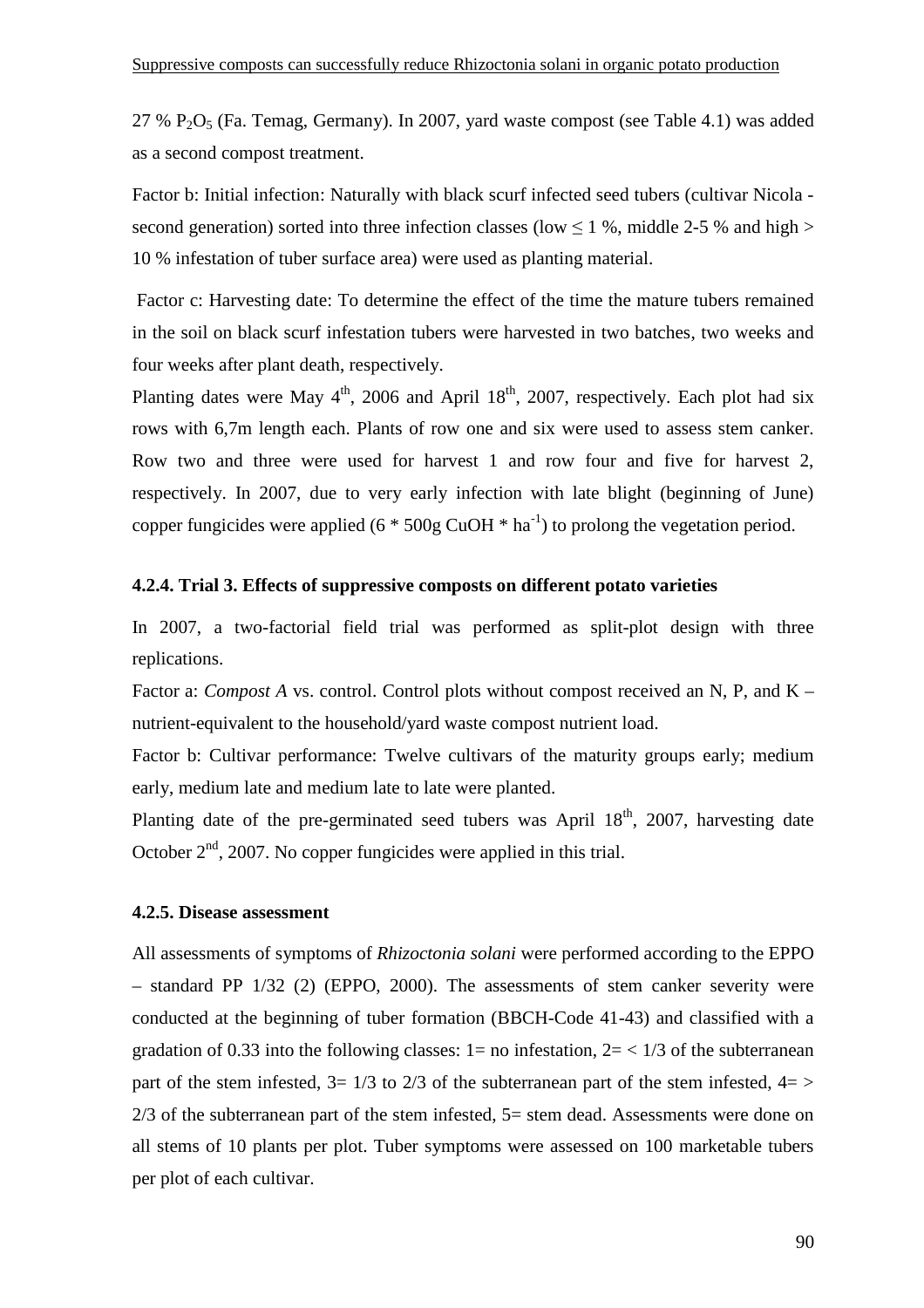Black scurf severity was assessed as mean percentage infestation of tuber surface. Percent incidence of tubers with dry core and malformations were also recorded. Marketable yield consisted of tubers of marketable size without malformations or dry core and with black scurf infestation of less than 15 %.

## **4.2.6. Data analysis**

Statistical analysis was based on the SPSS GLM procedure (version 13). All data of *R. solani* symptoms were calculated in percentage values and arc sine transformed before analysing. The *Kolmogorov-Smirnov test* was conducted to analyse the normal distribution.

Data were analysed by fixed effect models per compost treatment, initial seed tuber infection and harvest date. Due to the split plot design the interaction between replication and compost treatment was used as random effect. The *Bonferroni-Holm* Test was conducted to separate means with a confidence level of 95 %.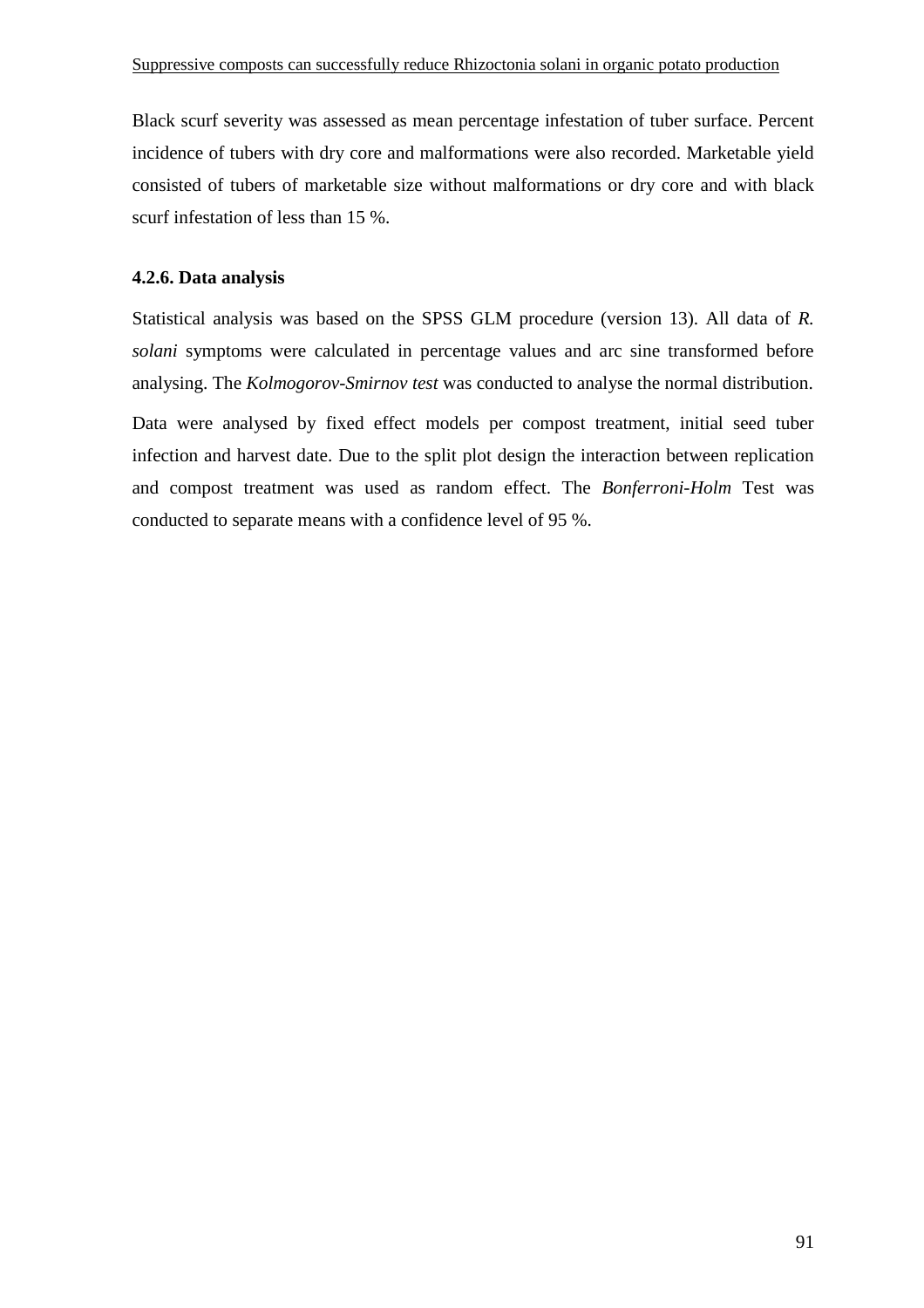## **4.3. Results**

Weather conditions differed greatly between the two years. The spring 2006 was relatively cold (March and April 1.6°C lower than the long-time average) followed by a long hot and dry period starting June  $8^{th}$  until beginning of August (June +1.3 °C – 30 l\*m<sup>2</sup>, July +4.4 °C -49 l<sup>\*</sup>m<sup>2</sup> compared with the long-time average) (Table 4. 1). The spring 2007, in contrast, was relatively hot until mid May (March- May +2.2 C) and had a dry April with nearly no precipitation followed by a long wet period until harvest (May-August + 176 l\*m<sup>2</sup> (Table 4. 1). Consequently, in 2006, late blight did not play an important role, starting on August 8<sup>th</sup> only and thereafter increased slowly until plant senesced. In 2007, however, late blight started unusually early on June  $5<sup>th</sup>$  at a time when the potatoes had not yet been able to accumulate much yield. In trial 2 where copper was used the crop died in the beginning to mid August while in trial 3 crop death due to late blight occurred already in early July.

Table 4. 1: Climatic conditions at the experimental station Eichenberg during the growing periods of 2006 and 2007 as well as the average for 1991-2001. (Source: Mean 1991-2001 calculated by the Department of Forage Production and Grassland Ecology; Data from 2006 and 2007 measured by the Department of Ecological Plant Protection)

|           | Mean air temperature °C |        |      | Precipitation in mm |      |                |  |
|-----------|-------------------------|--------|------|---------------------|------|----------------|--|
| Month     | 1991<br>$-2001$         | 2006   | 2007 | 1991<br>$-2001$     | 2006 | 2007           |  |
| January   | 1.0                     | $-2.2$ | 5.0  | 49                  | 12   | 104            |  |
| February  | 1.3                     | $-0.2$ | 4.4  | 43                  | 32   | 53             |  |
| March     | 4.7                     | 1.7    | 6.3  | 56                  | 53   | 65             |  |
| April     | 8.1                     | 7.9    | 11.4 | 45                  | 44   | $\overline{2}$ |  |
| May       | 12.6                    | 13.3   | 14.0 | 50                  | 79   | 144            |  |
| June      | 15.0                    | 16.3   | 17.3 | 69                  | 39   | 142            |  |
| July      | 17.4                    | 21.8   | 16.9 | 75                  | 26   | 87             |  |
| August    | 17.5                    | 15.7   | 15.6 | 62                  | 73   | 77             |  |
| September | 13.1                    | 17.1   | 12.8 | 61                  | 10   | 116            |  |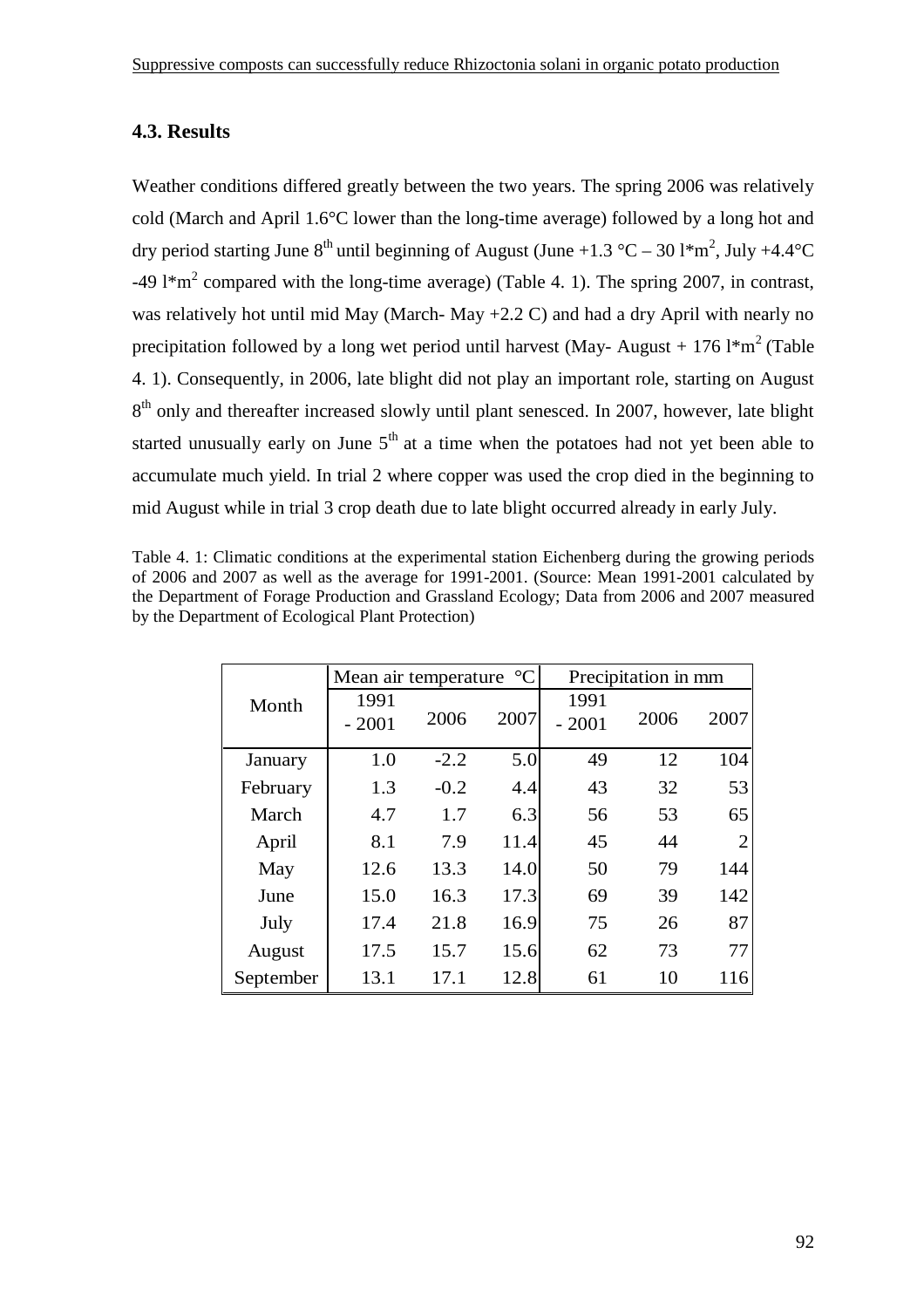## **4.3.1. Effects of broadcast and strip application of compost on Rhizoctonia solani symptoms**

Dry core symptoms could not be observed in that trial (2006). Both placements of compost, as strip incorporated into the ridge and the broadcast application led to a significant reduction of black scurf ( $p \le 0.009$  and  $p \le 0.018$ ) and number of tubers with an infestation of more than 1 % ( $p \le 0.022$  and  $p \le 0.049$ ) compared to the control (Figure 4. 1). However, only ridge application led to significant reductions of tuber malformations (p≤0.027) and consequently, the effects on marketable yield were also larger (Figure 4. 1). Within all symptoms ridge application showed a higher suppression than the broadcast application. Black scurf tuber surface infestation was by 0.69 % and tubers with an infestation of more than 1 % by 8.47 % lower when compost was applied in the ridge compared to a broadcast application. However, most important was the distinctly reduction of malformed tubers by 4.73 % (Figure 4. 1) resulting in a significantly marketable yield increase of  $3.3$  t ha<sup>-1</sup> (not shown).



Figure 4. 1.: Malformed tubers (%) and black scurf infestation of harvested tubers in percent of the tuber surface of treatments broadcast and strip application placements of compost  $(5t \text{ DM ha}^{-1})$  compared to a nutrient equivalent control without compost.

Means were separated by Bonferroni-Holm multiple range tests ( $P < 0.05$ ). Different letters indicate significant differences among treatments. Prior to analysing percentage data were arcsine transformed.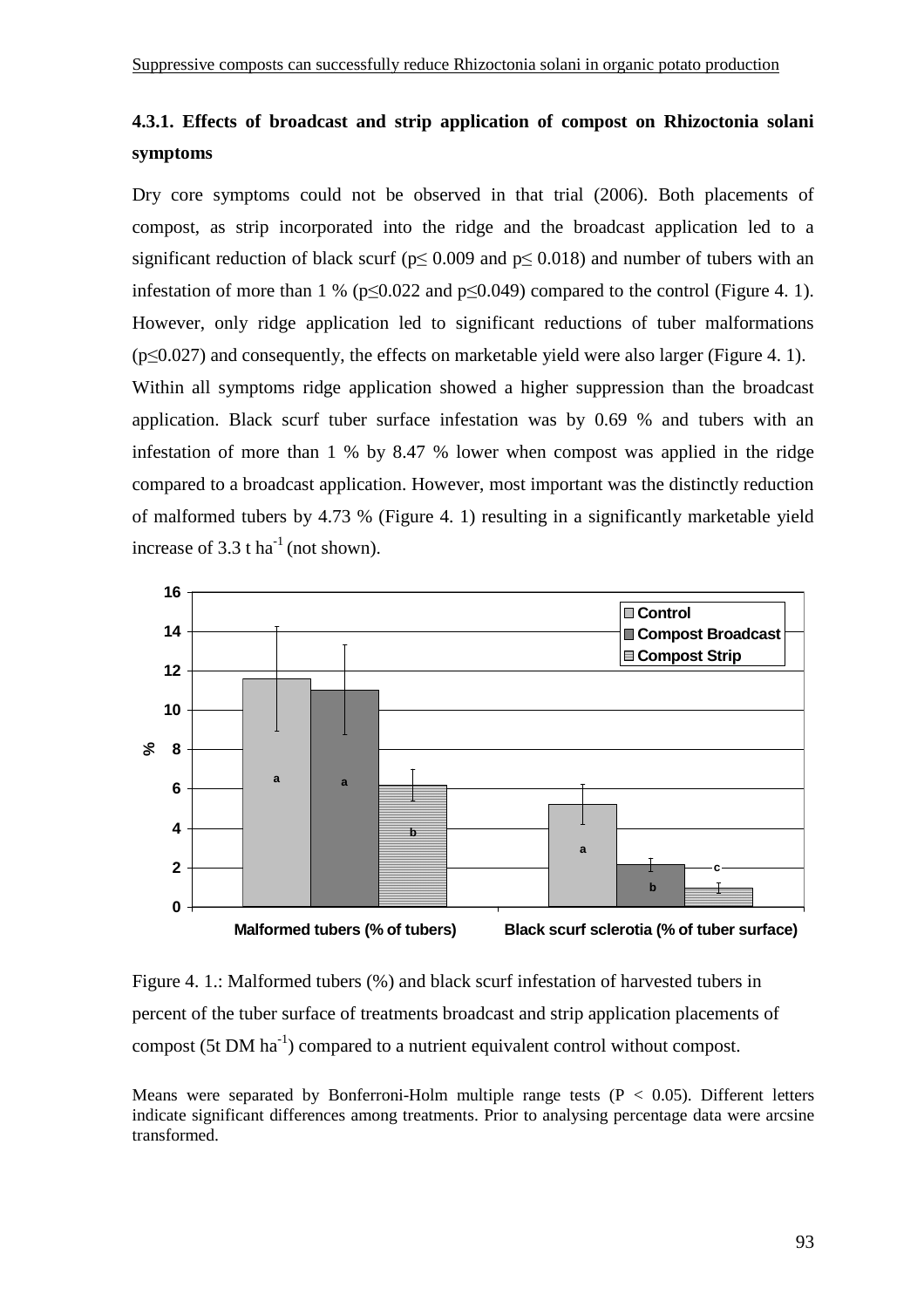## **4.3.2. Effects of compost application in the potato ridge and initial seed tuber infection with black scurf on incidence of Rhizoctonia solani symptoms**

Overall, stem canker symptoms were lower in 2006 (severity index  $= 1.86$ ) than in 2007  $(index = 2.11)$ . In both years, strip application of suppressive composts and initial seed tuber infecting significantly reduced stem canker severity. Compost A in both years and compost B in 2007 reduced stem canker by 0.53 to 0.72 index points compared to the control. Compared to the level of stem canker on plants stemming from tubers with low initial infection stem canker increased by 0.4 and 0.72 (2006) and 0.49 and 0.75 (2007) for plants stemming from tubers with mid and high initial infection levels, respectively (Table 4. 2).

Table 4. 2: Stem canker index (EPPO – standard PP 1/32 (2)) in 2006/07 after application of two suppressive composts in dependence of three seed tubers infestation severities with black scurf.

|                   | Stem canker index 2006                                |                   | Stem canker index 2007 |                       |                                                |                   |  |
|-------------------|-------------------------------------------------------|-------------------|------------------------|-----------------------|------------------------------------------------|-------------------|--|
| Treatment         | Initial seed tuber infection<br>$< 1\%$ 2-5% $> 10\%$ | Mean <sup>1</sup> |                        | $< 1\%$ 2-5% $> 10\%$ | Initial seed tuber infection Mean <sup>1</sup> |                   |  |
| Compost A         | 1.23 1.63 1.95   1.60 a   1.53 2.08 2.23              |                   |                        |                       |                                                | 1.95a             |  |
| Compost B         |                                                       |                   | 1.50                   | 1.90                  | 2.11                                           | 1.84a             |  |
| Control           | 1.75 2.15 2.48                                        | 2.13 <sub>b</sub> | 2.07                   | 2.60                  | 3.01                                           | 2.56 <sub>b</sub> |  |
| Mean <sup>1</sup> | 1.49 a $1.89$ ab $2.21$ b                             |                   | 1.70 a                 | 2.19 b 2.45 c         |                                                |                   |  |

 $1$  mean of treatments and initial seed tuber infection followed by different letters are significantly different (Bonferroni-Holm multiple range test, P < 0.05).

Tuber symptoms differed between the years. In contrast to 2007, no differences between the harvesting dates could be observed in 2006. Thus, for 2006 mean values of both harvests are shown (Table 4. 3). "Dry core" symptoms (infected lenticels) could only be observed in 2007 while malformations of tubers were about 10 % higher in 2006 than in 2007 (Table 4. 3 and Table 4. 4). In both years, black scurf (2006 p≤0.002; F 14.9; 2007  $p\leq 0.003$ ; F =19.0) and malformed tubers (2006 p $\leq 0.001$ ; F 19.5; 2007 p $\leq 0.002$ ; F = 22.3) and, in 2007, "dry core" ( $p \le 0.003$ ; F = 18.8) were significantly reduced by ridge application of compost. Composts reduced black scurf incidence by 20 to 38 %, malformed tubers by 27 to 45 % and dry core by 38 %. Differences between the composts in 2007 were small with slightly higher disease suppression by compost A (Table 4. 3 and Table 4. 4).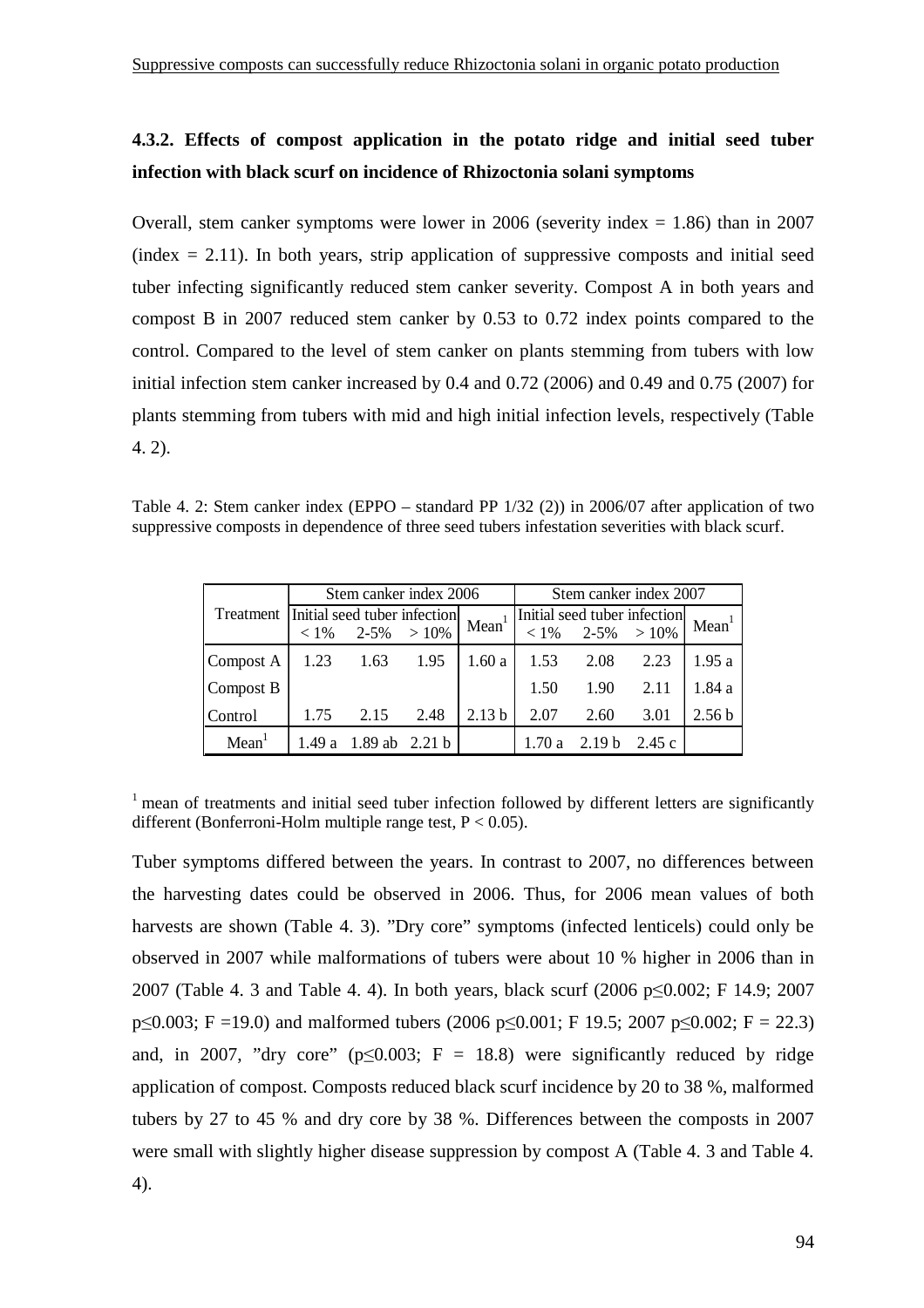All tuber symptoms were affected considerably by the initial seed tuber infection in both years. Initial seed tuber infection affected black scurf incidence much more in 2007, increasing by 88 and 154 % with middle and high initial seed infection, respectively (p≤0.000; F =161.0 than in 2006 (increases of 26 and 46 %, respectively, p≤0.001; F  $=11.2$ ). The amount of tuber malformations were also significantly affected by seed tuber health in both years (2006:  $p \le 0.004$ ; F = 8.1; 2007:  $p \le 0.000$ ; F = 88.5). An initial seed tuber infection of 2-5 % and 10 % led to a higher amount of malformed tubers in 2006 by 6.0 % and 11.8 % and in 2007 by 2.5 % and 6.2 % compared to an initial infection with 1 % or less, respectively (Table 4. 3 and Table 4. 4).

Table 4. 3: Black scurf infestation (% of tuber surface) and percentage of malformed tubers in 2006 after application of suppressive composts in dependence of three seed tubers infestation severities with black scurf.

| 2006              |         |                              | Black scurf (% of tuber surface) |                   | Malformed tubers $(\% )$     |                   |        |         |  |
|-------------------|---------|------------------------------|----------------------------------|-------------------|------------------------------|-------------------|--------|---------|--|
| Treatment         |         | Initial seed tuber infection |                                  | Mean <sup>1</sup> | Initial seed tuber infection | Mean <sup>1</sup> |        |         |  |
|                   | $< 1\%$ | $2 - 5\%$                    | $>10\%$                          |                   | $< 1\%$                      | $2 - 5\%$         | >10%   |         |  |
| Compost A         | 2.04    | 2.85                         | 3.03                             | 2.64a             |                              | 7.75 14.75        | 14.75  | 12.42 a |  |
| Control           | 2.82    | 3.3                          | 3.78                             | 3.30 <sub>b</sub> | 15.75                        | 20.75             | 32.25  | 22.92 b |  |
| Mean <sup>1</sup> | 2.43a   | 3.07 <sub>b</sub>            | 3.40c                            |                   | 11 75 a                      | 17.75 h           | 23.5 c |         |  |

 $1$  mean of treatments and initial seed tuber infection followed by different letters are significantly different (Bonferroni-Holm multiple range test,  $P < 0.05$ ).

In 2007, leaving the tubers two additional weeks in the soil increased black scurf incidence by 36 % ( $p \le 0.000$ ; F = 41.5). Due to the later harvest the amount of tubers with "dry core" increased across all seed tuber infection classes on average by 87 %, which resulted in a highly significant interaction between seed tuber health and date of harvest ( $p \le 0.001$ ; F = 8.2) (Table 4. 4) The amount of malformed tubers was not significantly affected by the date of harvest (Table 4. 4).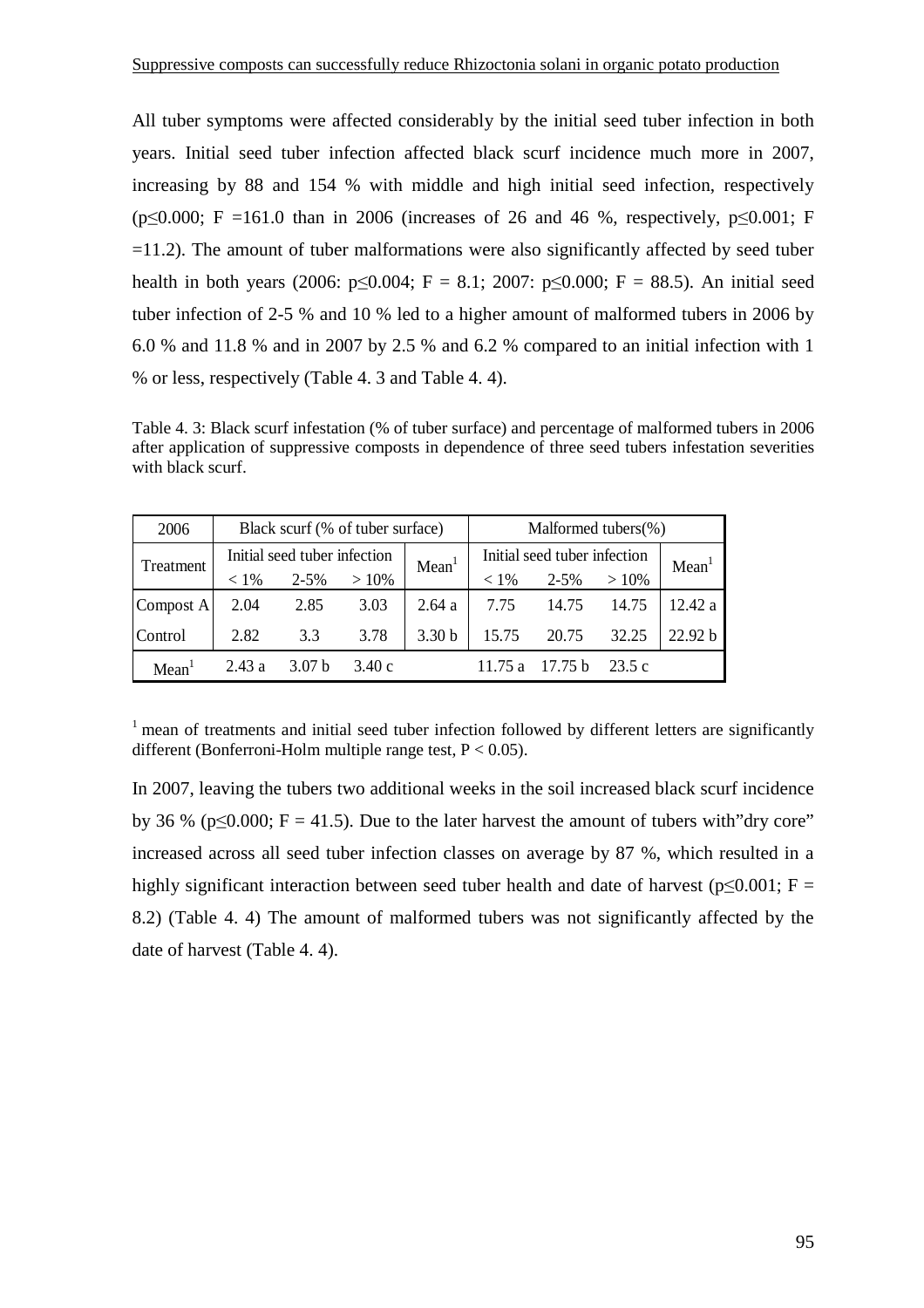Table 4. 4: Black scurf infestation (% of tuber surface), percentage of tubers with malformations and infected lenticels ("dry core") in 2007 after application of two suppressive composts in dependence of three initial seed tubers infestation severities with black scurf.

|              | Harvest -  | Black scurf (% of tuber surface) |                  |         |                  |                              | Malformed tubers (%) |         |                  |                              | Infected lentcels "dry core" (%) |                      |                   |
|--------------|------------|----------------------------------|------------------|---------|------------------|------------------------------|----------------------|---------|------------------|------------------------------|----------------------------------|----------------------|-------------------|
| 2007         | days after | Initial seed tuber infection     |                  |         |                  | Initial seed tuber infection |                      |         |                  | Initial seed tuber infection |                                  |                      |                   |
|              | crop death | $< 1\%$                          | $2 - 5%$         | $>10\%$ | Mean             | $< 1\%$                      | $2 - 5\%$            | $>10\%$ | Mean             | $< 1\%$                      |                                  | $2-5\% > 10\%$       | Mean <sup>1</sup> |
| Compost A    | 14         | 1.4                              | 2.6              | 3.3     | 2.7a             | 3.4                          | 4.9                  | 9.5     | 6.1a             | 2.3                          | 4.5                              | 4.3                  | 5.0a              |
|              | 30         | 1.1                              | 3.2              | 4.8     |                  | 3.2                          | 5.5                  | 10.4    |                  | 3.2                          | 6.5                              | 9.3                  |                   |
|              | 14         | 1.0                              | 2.8              | 3.8     | 3.0a             | 3.4                          | 6.0                  | 8.9     | 6.7 a            | 1.4                          | 3.9                              | 5.0                  | 5.1 a             |
| Compost B    | 30         | 1.8                              | 3.6              | 4.9     |                  | 4.4                          | 7.7                  | 10.0    |                  | 3.2                          | 6.2                              | 10.9                 |                   |
| Control      | 14         | 2.7                              | 3.8              | 5.1     | 4.4 b            | 5.9                          | 8.7                  | 12.4    | 9.3 <sub>b</sub> | 3.9                          | 4.9                              | 8.1                  | 8.2 <sub>b</sub>  |
|              | 30         | 3.2                              | 5.0              | 6.5     |                  | 6.6                          | 9.1                  | 13.3    |                  | 6.9                          | 9.6                              | 15.8                 |                   |
| Mean harvest | 14         | 1.7                              | 3.1              | 4.0     | 2.5a             | 4.3                          | 6.5                  |         | 10.3 7.0 n.s.    | 2.6<br>a                     | $4.5$ ab                         | 5.8 bc               | 4.3               |
| date         | 30         | 2.0                              | 3.9              | 5.4     | 3.3 <sub>b</sub> | 4.7                          | 7.4                  |         | $11.2$ 7.8 n.s.  | $4.4$ ab                     | 7.4<br>$\mathbf{c}$              | 12.0<br><sub>d</sub> | 8.0               |
| Mean         |            | 1.9a                             | 3.5 <sub>b</sub> | 4.7 c   |                  | 4.5a                         | 7.0 b                | 10.7c   |                  | 3.5                          | 5.9                              | 8.9                  |                   |

 $1$  Means of treatments, harvest date and initial seed tuber infection followed by different letters are significantly different (Bonferroni-Holm multiple range test,  $P < 0.05$ ).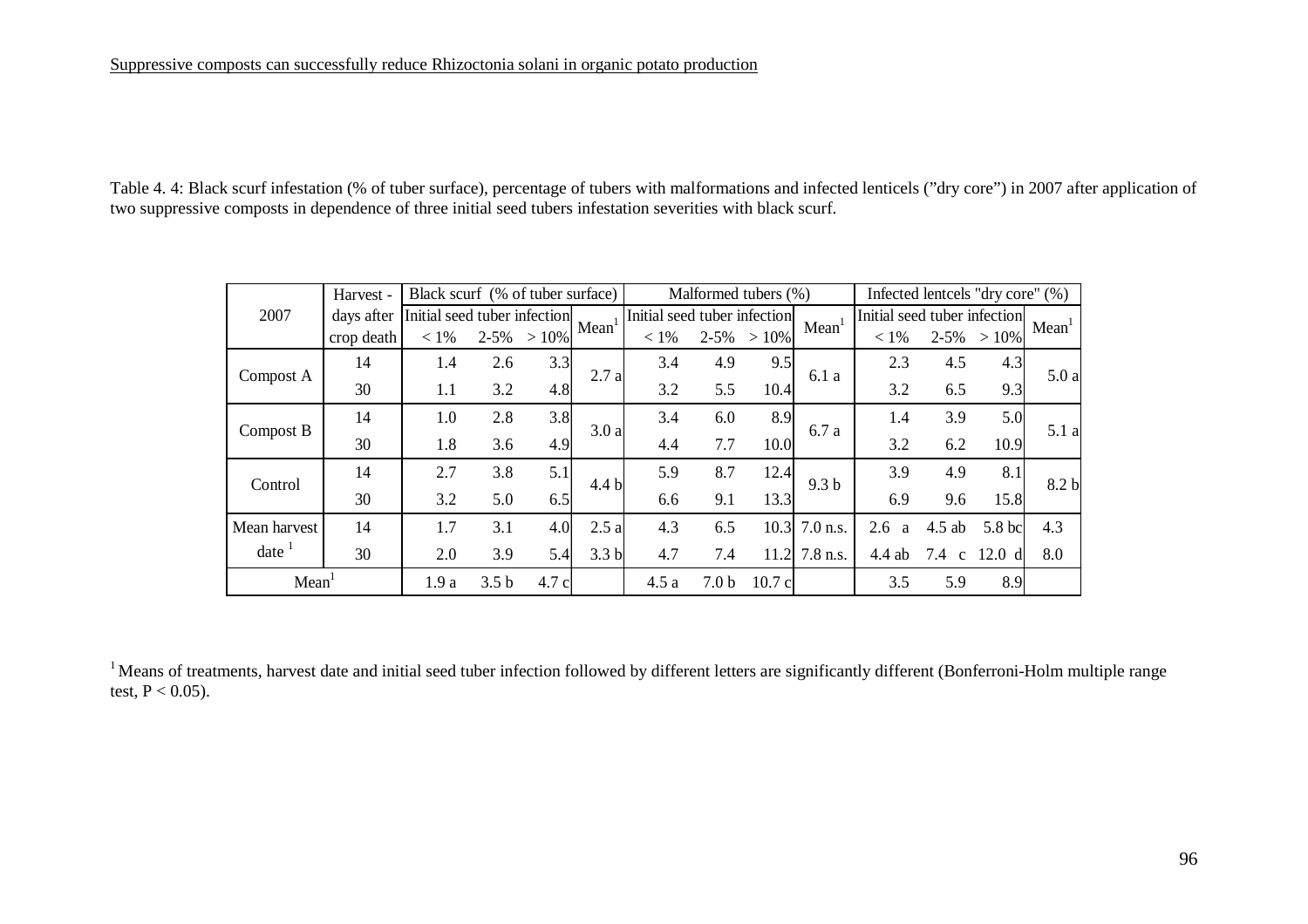Overall, the number of tubers per plant was strongly affected by the year. In 2006, each plant produced 4.7 tubers more than in 2007. Compost application and initial seed tuber infection affected the tuber number significantly in both years (Table 4. 5). Like with final disease levels, initial seed tuber infection also had the strongest effects on the number of tubers (2006: p≤0.000; F =20.3; 2007 p≤0.000 F=31.2) (Table 4. 5). Mean marketable yield in 2007 was about 5.37  $t<sup>*</sup>ha<sup>-1</sup>$  lower than in 2006. Application of the household/yard waste compost (A) increased marketable yields between 22 and 25 % in both years while the older yard waste compost (B) in 2007 resulted in increases of 15 % (Table 4. 5).

Initial seed tuber infection had huge effects on marketable yield and the number of tubers per plant in both years. Yields of treatments with initial seed tuber infection of 2-5 % were reduced by 12 % and 18 % and tuber number by 2 % and 12 % compared to treatments with initially healthy seed tubers in 2006 and 2007, respectively. When initial infection was more than 10 %, yields were reduced by 26 % and 34 % and tuber number by 9 % and 22 % in the respective years (Table 4. 5).

Table 4. 5: Marketable yield of potatoes (<15 % black scurf, no malformation and dry core) and number of tubers per plant in 2006/07 after application of two suppressive composts in dependence of three seed tuber infestation severities with black scurf, respectively.

|                                        | Initial seed      |         | 2006              |                   | 2007   |        |                           |                   |  |
|----------------------------------------|-------------------|---------|-------------------|-------------------|--------|--------|---------------------------|-------------------|--|
|                                        | tuber infect.     | Comp. A | Control           | Mean <sup>1</sup> | Comp.A | Comp.B | Control Mean <sup>1</sup> |                   |  |
| Marketable<br>yield t ha <sup>-1</sup> | $< 1\%$           | 25.3    | 21.6              | 23.4a             | 19.8   | 18.4   | 16.4                      | 18.2 a            |  |
|                                        | $2 - 5\%$         | 22.7    | 18.6              | 20.7 <sub>b</sub> | 16.0   | 15.1   | 13.5                      | 14.9 <sub>b</sub> |  |
|                                        | >10%              | 20.3    | 14.3              | 17.3c             | 13.3   | 12.6   | 10.2                      | 12.0c             |  |
|                                        | Mean <sup>1</sup> | 22.8a   | 18.2 <sub>b</sub> |                   | 16.4a  | 15.4a  | 13.4 <sub>b</sub>         |                   |  |
|                                        | $< 1\%$           | 14.2    | 13.0              | 13.6a             | 10.2   | 9.1    | 9.2                       | 9.5a              |  |
| Tubers plant <sup>-1</sup>             | $2 - 5%$          | 13.7    | 13.2              | 13.4a             | 8.8    | 8.4    | 7.9                       | 8.4 b             |  |
|                                        | >10%              | 12.9    | 12.0              | 12.5 <sub>b</sub> | 7.7    | 7.6    | 7.0                       | 7.4c              |  |
|                                        | Mean <sup>1</sup> | 13.6a   | 12.7 <sub>b</sub> |                   | 8.9 a  | 8.4 ab | 8.0 <sub>b</sub>          |                   |  |

 $1$  mean of marketable yield and tubers per plant within years followed by different letters are significantly different, respectively (Bonferroni-Holm multiple range test,  $P < 0.05$ ).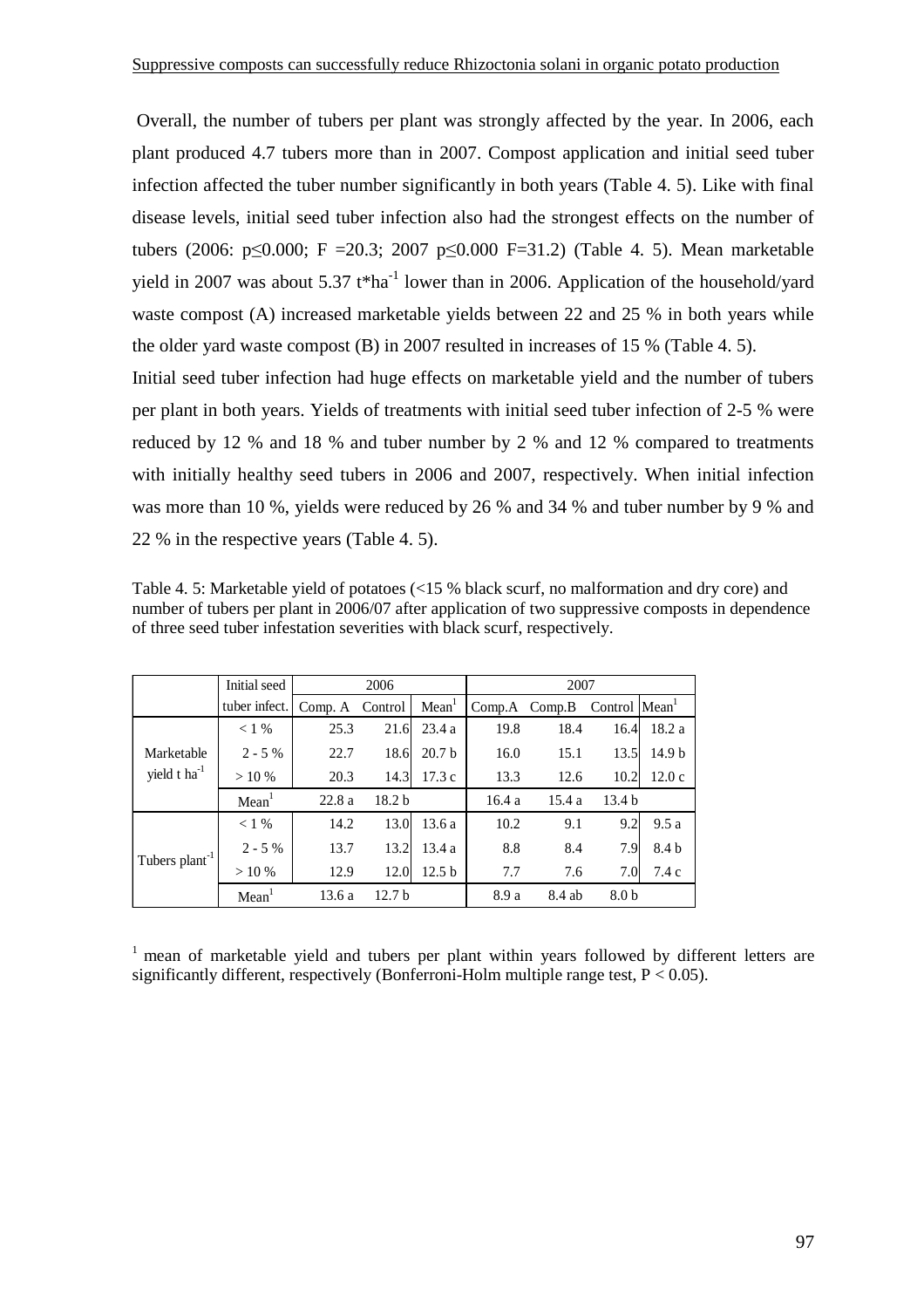## **4.3.4. Effects of ridge application of compost on Rhizoctonia solani symptoms on 12 cultivars of different maturity**

The cultivars differed significantly in tuber malformations ( $p \le 0.006$ ; F = 3.1) and dry core  $(p<0.000; F = 5.1)$  while differences in black scurf were not statistically significant due to high standard deviations (Table 4. 6). Across all cultivars, compost significantly reduced all assessed symptoms of *R. solani* (black scurf  $p \le 0.000$ ; F = 85.3, malformations  $p \le 0.000$ ; F  $= 34.8$ ; dry core: p<0.000, F = 82.5). However, reduction potential of compost differed among cultivars and tuber symptoms. Thus, dry core symptoms where reduced by compost on all cultivars by at least 2.75 %. In contrast, black scurf severity reductions ranged from 75.4 % for cv. Marabel 9.6 % for cv. Tizia with a mean of 49.5 % for all the cultivars. Tuber malformations were strongly reduced for all cultivars except Gunda and Tizia. (Table 4. 6)

Average marketable yields were relatively low at  $16.4$  t ha<sup>-1</sup>, because of the early crop death due to late blight (beginning of July). The factor cultivar had the strongest effect on the marketable yield (p≤0.000; F = 48.4) (Table 4. 7). Compost application increased marketable yields significantly on average across all cultivars ( $p \le 0.000$ ; F = 34.8) compared to the control. Yield increases ranged from 0.1 to 4.8 t ha<sup>-1</sup> with the exception of the lowest yielding cultivar Fasan for which yield decreased by 1.5 t ha<sup>-1</sup> compared to the control (Table 4. 7). The interaction of cultivar and compost treatment was just not statistically significant ( $p \le 0.051$ ; F = 2.1).

The analysis of tuber number per plant showed a significant block effect ( $p \le 0.014$ ; F = 4.8). However, across all cultivars, compost increased the number of tubers by 0.8 per plant compared to the control, but with large differences among the cultivars. Ditta and Fasan had the same and Laura (-1. 5) a reduced number of tubers per plant, whereas the number of tubers was increased for the cultivars Agila, Agria, Edelstein and Nicola by more than one tuber per plant<sup>-1</sup> (Table 4, 7).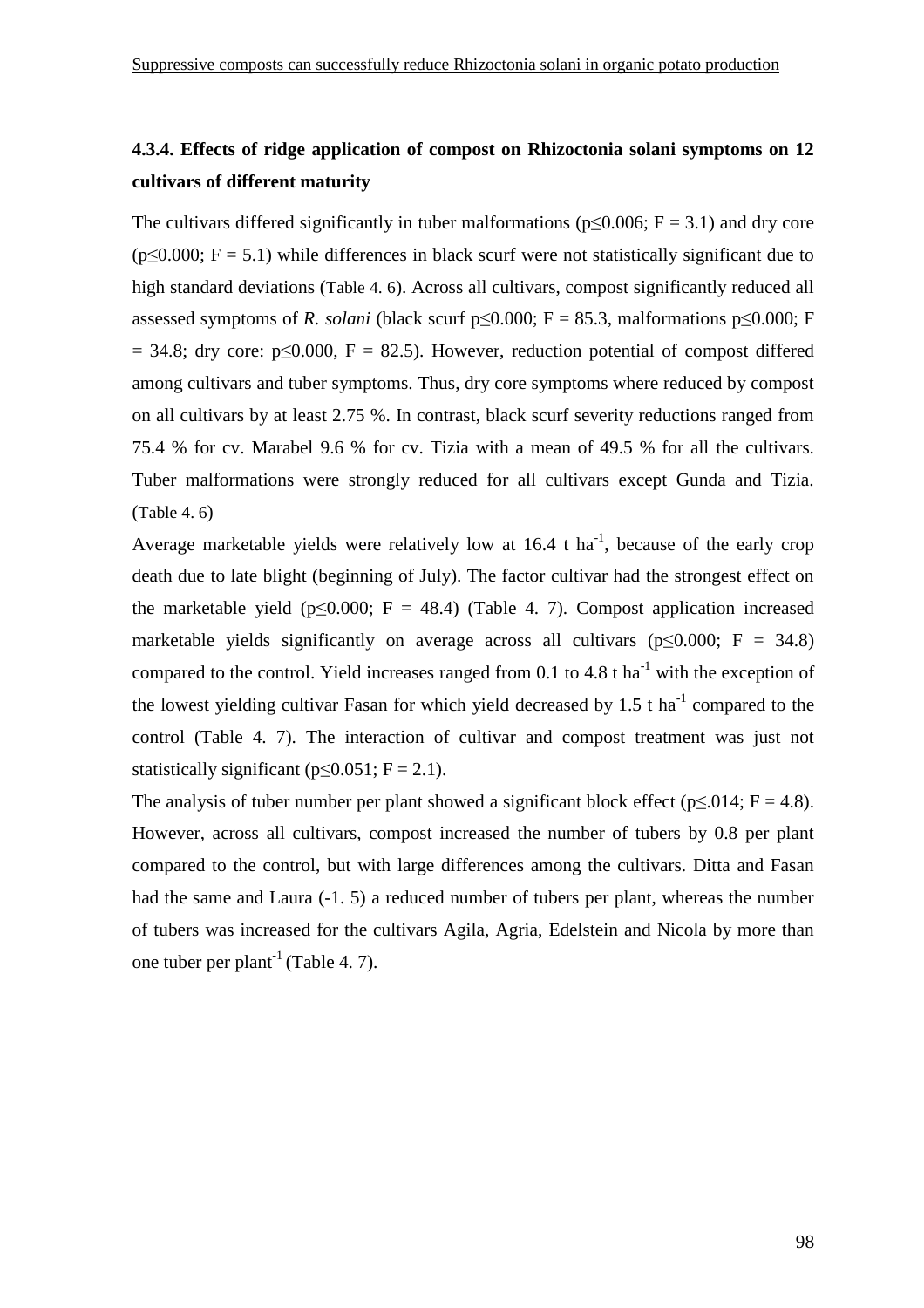| Table 4. 6: Black scurf incidence (% of tuber surface), malformed tubers (% of tubers) and tubers with "dry core" (% of tubers) all caused by R.solani of 12 |  |
|--------------------------------------------------------------------------------------------------------------------------------------------------------------|--|
| cultivars of different maturity after application of suppressive compost compared to a nutrient equivalent control.                                          |  |

| Cultivar | Maturity              | Black scurf (% of tuber |                  |                   | Malformations (% tubers) |                  |                   | Dry core (% tubers) |                   |                   |
|----------|-----------------------|-------------------------|------------------|-------------------|--------------------------|------------------|-------------------|---------------------|-------------------|-------------------|
|          |                       | Compost                 | Control          | Mean <sup>1</sup> | Compost                  | Control          | Mean <sup>1</sup> | Compost             | Control           | Mean <sup>1</sup> |
| Agila    | early                 | 2.1                     | 4.7              | 3.4a              | 6.8                      | 8.6              | 7.7ab             | 5.7                 | 10.1              | 7.9 abcd          |
| Belana   | early                 | 2.8                     | 8.0              | 5.4 a             | 6.6                      | 14.0             | $10.3$ ab         | 9.0                 | 13.8              | 11.4d             |
| Gunda    | early                 | 2.7                     | 4.4              | 3.5a              | 6.1                      | 6.3              | $6.2$ ab          | 2.3                 | 10.1              | 6.2 abc           |
| Marabel  | early                 | 1.8                     | 7.4              | 4.6a              | 4.6                      | 8.8              | $6.7$ ab          | 5.4                 | 11.7              | 8.6 abcd          |
| Agria    | medi. early           | 3.3                     | 5.6              | 4.4a              | 8.7                      | 12.2             | 10.4 <sub>b</sub> | 6.0                 | 16.3              | 11.1 cd           |
| Ditta    | medi. early           | 3.3                     | 5.0              | 4.2a              | 6.1                      | 8.5              | $7.3$ ab          | 6.2                 | 9.5               | 7.9 abcd          |
|          | Edelstein medi. early | 2.5                     | 5.4              | 4.0a              | 8.0                      | 13.7             | 10.9 <sub>b</sub> | 5.5                 | 15.3              | 10.4 bcd          |
| Laura    | medi. early           | 3.3                     | 5.1              | 4.2a              | 2.7                      | 7.9              | 5.3a              | 5.8                 | 13.5              | 9.7 abcd          |
| Nicola   | medi. early           | 1.7                     | 3.9              | 2.8a              | 4.3                      | 9.1              | $6.7$ ab          | 3.3                 | 6.7               | $5.0$ ab          |
| Fasan    | medi. late            | 2.3                     | 4.4              | 3.4a              | 7.2                      | 9.1              | 8.1 ab            | 3.3                 | 6.0               | 4.7 a             |
| Jelly    | medi. late-late       | 2.0                     | 5.0              | 3.5a              | 3.9                      | 10.7             | $7.3$ ab          | 5.5                 | 11.0              | 8.3 abcd          |
| Tizia    | medi. late-late       | 4.1                     | 4.6              | 4.4a              | 4.6                      | 5.0              | 4.8a              | 5.0                 | 13.1              | 9.1 abcd          |
|          | Mean <sup>1</sup>     | 2.7a                    | 5.3 <sub>b</sub> |                   | 5.8a                     | 9.5 <sub>b</sub> |                   | 5.3a                | 11.4 <sub>b</sub> |                   |

<sup>1</sup> Parameter means of treatments and cultivars followed by different letters are significantly different (Bonferroni-Holm multiple range test,  $P < 0.05$ ).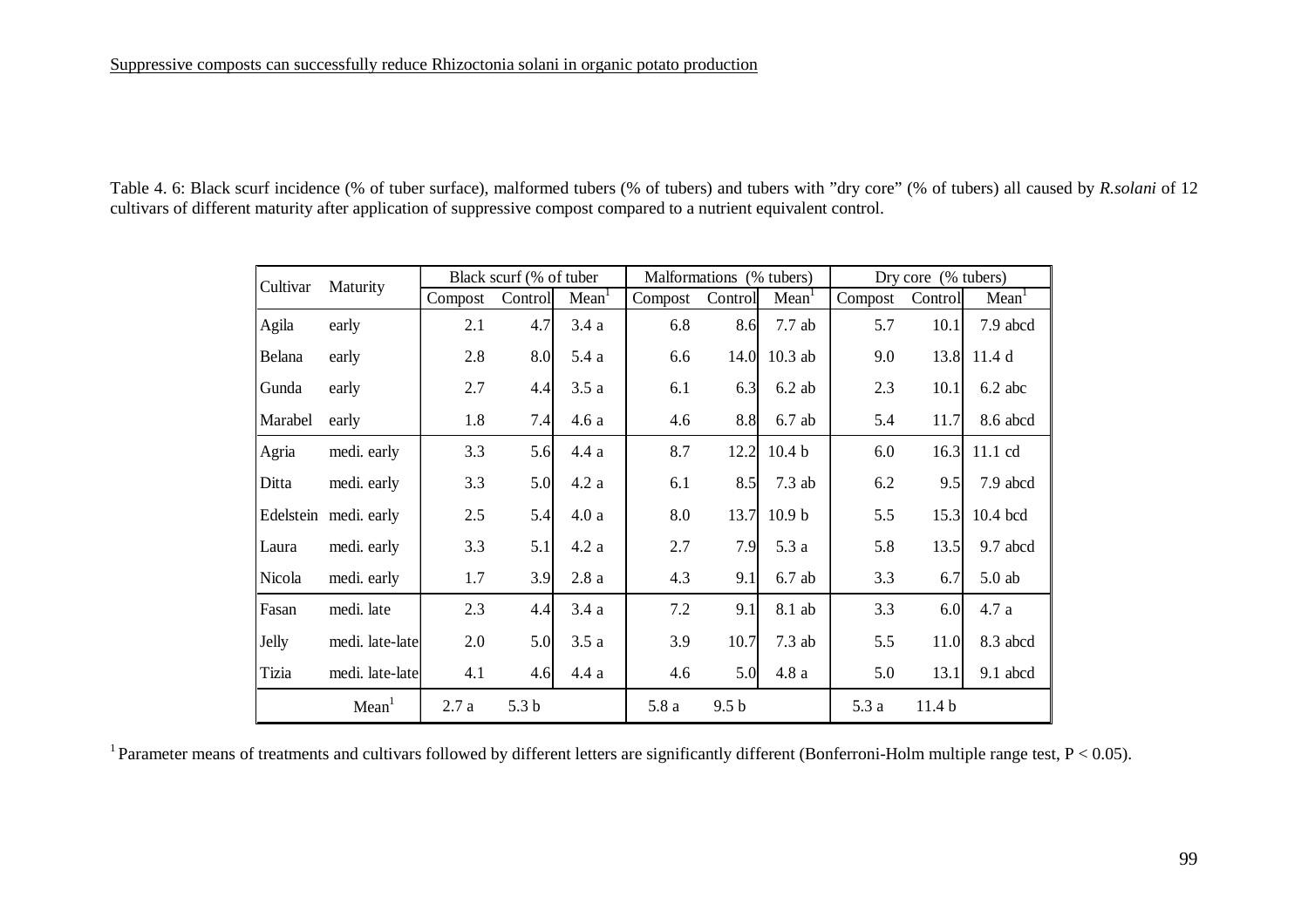|               |                       |         | Marketable yield t ha <sup>-1</sup> |                   | Tubers plant <sup>-1</sup> |         |                   |  |
|---------------|-----------------------|---------|-------------------------------------|-------------------|----------------------------|---------|-------------------|--|
| Cultivar      | Maturity              | Compost | Control                             | Mean              | Compost                    | Control | Mean              |  |
| Agila         | early                 | 18.8    | 15.2                                | 17.4 de           | 14.6                       | 11.5    | 13.4 de           |  |
| Belana        | early                 | 13.1    | 8.5                                 | $11.2 \text{ fg}$ | 14.2                       | 13.6    | 14.0 cd           |  |
| Gunda         | early                 | 18.3    | 18.2                                | 18.3 cd           | 17.7                       | 17.2    | 17.5a             |  |
| Marabel early |                       | 25.2    | 20.8                                | 23.5a             | 16.3                       | 15.8    | 16.1 ab           |  |
| Agria         | medi. early           | 22.7    | 19.0                                | $21.2$ abc        | 10.7                       | 9.7     | 10.3 <sub>g</sub> |  |
| Ditta         | medi. early           | 14.8    | 13.6                                | 14.3 ef           | 11.5                       | 11.5    | $11.5$ g          |  |
|               | Edelstein medi. early | 11.5    | 9.6                                 | $10.8$ fg         | 14.2                       | 12.6    | 13.6 cde          |  |
| Laura         | medi. early           | 21.5    | 15.7                                | 19.2 bcd          | 14.0                       | 15.5    | 14.6 bcd          |  |
| Nicola        | medi. early           | 23.6    | 20.0                                | $22.2$ ab         | 16.1                       | 13.6    | 15.1 bc           |  |
| Fasan         | medi. late            | 7.8     | 9.2                                 | $8.4\text{ g}$    | 11.8                       | 11.8    | $11.8 \text{ fg}$ |  |
| Jelly         | medi. late-late       | 26.4    | 21.7                                | 24.5 a            | 14.2                       | 13.3    | 13.8 cd           |  |
| Tizia         | medi. late-late       | 11.9    | 11.2                                | $11.6 \text{ fg}$ | 12.2                       | 11.7    | $12.0$ efg        |  |
|               | Mean                  | 18.0 a  | 15.2 <sub>b</sub>                   |                   | 14.0 n.s. 13.2 n.s.        |         |                   |  |

Table 4. 7: Marketable yield of potatoes (t/ha) (<15 % black scurf, no malformation and dry core) and tubers per plant of 12 cultivars of different maturity after application of suppressive compost compared to a nutrient equivalent control.

Statistical Analysis (ANOVA) applying the fixed effect model (type III (a), means were separated by Bonferroni-Holm multiple range test  $(P < 0.05)$ . Different letters within columns indicate significant difference between treatments. Percentage data were arcsine transformed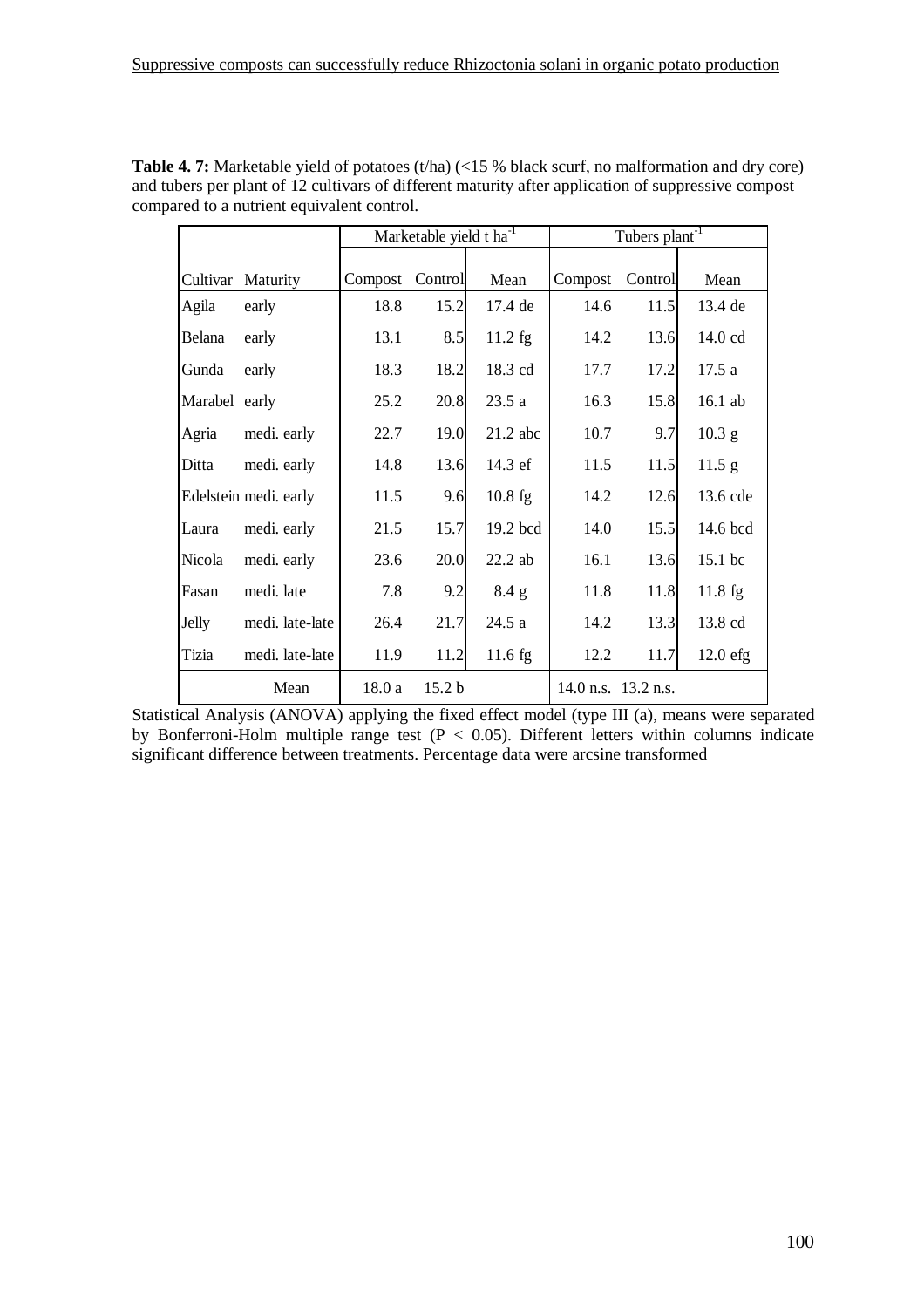## **4.4. Discussion**

Overall, row application to potatoes at planting of 5t DM  $ha^{-1}$  high quality composts composed either of a mix of biogenic household and yard wastes or of yard wastes only significantly reduced tuber and plant symptoms of *R. solani.* Increases in marketable yields were highly significant over two climatically very different years. Cultivar specific effects were tested in the second year only when disease pressure was much higher, however. There, marketable yields were increased on 10 out of 12 cultivars. The positive effects of composts were additive with the positive effects of using healthy seed tubers. Across the differences in initial seed tuber infestation (Trial 2) and cultivars (Trail 3) 5t DM ha<sup>-1</sup> of high quality composts incorporated in the ridge reduced the infestation of harvested potatoes with black scurf, tuber malformations and dry core tubers by 20 to 84 %, 20 to 49 % and 38 to 54 %, respectively, resulting in marketable yield increases of 5 to 25 %. The higher amounts of tubers per plant produced in the presence of compost suggest a reduced loss of stolons through stem cankers caused by *Rhizoctonia***.**

The results confirm several studies that documented the suppressive effect of high quality compost amendments against soil borne diseases like *Rhizoctonia, Pythium* and *Fusarium* in potting mixtures and under field conditions (Nelson et al., 1983, Kuter et al., 1983, Hoitink and Fahy, 1986; Chen et al., 1988; Tunlid et al., 1989; Termorshuizen et al., 1996; Hoitink et al., 1997; Bruns and Schüler, 2000; Tsror et al., 2001). However, compost application amount in organic agriculture is limited at 5t DM  $ha^{-1}$  year<sup>-1</sup> and the studies reporting successes in suppressive effects relatively high amounts of compost were used. Thus, Tsror et al. (2001) applied  $60m^3$  ha<sup>-1</sup> (amounting to 15-25 t DM), while in the greenhouse studies 10-50 % compost were added to the potting mixtures (Chung & Hoitink, 1990; Hoitink et al., 1996, Bruns & Schüler, 2000). By that reason effectiveness of compost application placements targeted close to the seed tubers was compared with broadcast application. The targeted application (ridge) of compost was considerably superior in reduction of *R. solani* symptoms especially in the amount of tuber malformations. Therefore, there is a need to develop a targeted application system to achieve reliable control of *R. solani* with the limited compost amount of 5t DM ha<sup>-1</sup>.

As expected, severity of *R. solani* was significantly affected by seed tuber black scurf severity and increased from low  $\ll 1$  %) to middle (2-5 %), to high  $\ll 10$  %), respectively. Initial infection also affected the number of tubers per plant and consequently on marketable yield confirming the results of Karalus (2003) who reported similar effects of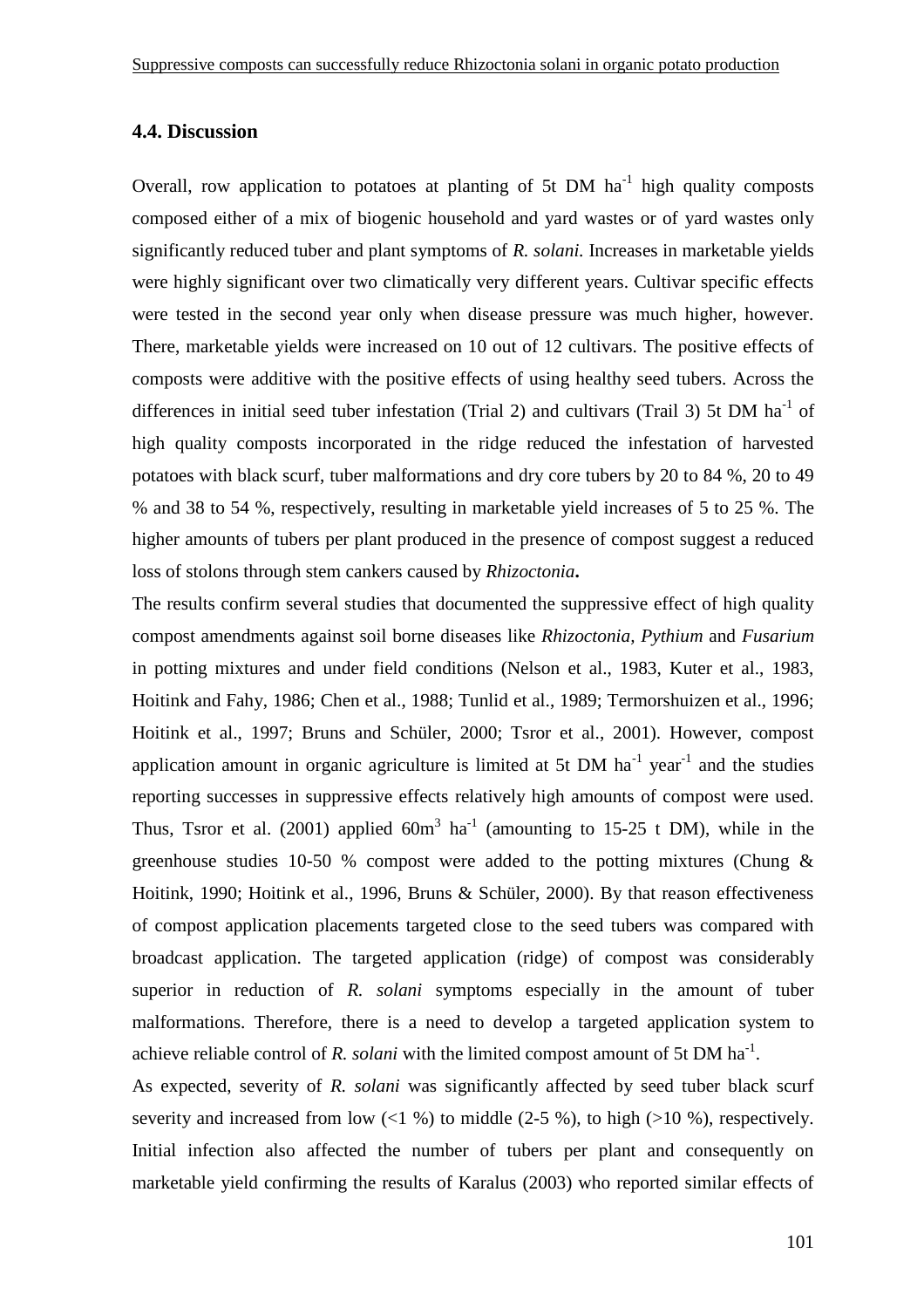seed tuber health on yield and disease under organic management. The use of compost reduced *R. solani* severity within all infection classes about as much as using the respective lower infection class. Thus, our results show that limiting the initial seed tuber infection level combined with compost application should significantly improve the situation for organic potato production. This should also reduce the addition inoculum to the soil (Jager et al., 1996),

Compost considerably reduced tuber dry core on all 12 cultivars tested, but failed to reduce black scurf on the late maturing Tizia and tuber malformations on Tizia and the early maturing Gunda. Our results suggest that there might be cultivar specific differences which might, in addition, interact with the effects of compost on disease. While there were no differences in black scurf severity, significant differences were observed for tuber malformations and dry core with the early cultivar Belana and the medium early cultivars Agria and Edelstein, the most susceptible cultivars to tuber defects caused by *R.solani.*  Although both composts used were successful in reducing the disease, they were not equal. For consistent disease control, compost quality must be high. Beneficial effect provided by composts is substrate decomposition level dependent. Fresh organic matter releases high concentrations of free nutrients (glucose) which represses enzymes produced by *Trichoderma spp*. required for parasitism and eradication of sclerotia of plant pathogens such as *R. solani* (Nelson et al, 1983Hoitink and Boehm, 1999). In contrast Kuter et al, 1983 found that *Trichoderma spp,* which colonize the compost after peak heating (Kwok et al, 1987) are the most abundant taxa in mature composts prepared from lignocellulosic wastes. Therefore, to produce composts with suppressive effects to *R. solani* the use of ligneous raw and a controlled composting process is of major importance.

Moreover inoculation of specific biocontrol agents like *Trichoderma* spp. into the compost after peak heating could enhance those suppressive effects (Nelson et al., 1983, Hoitink and Fahy, 1986) and might be an additional measure to improve the system and should be tested.

Overall, the results indicate that strip application of 5t DM  $ha^{-1}$  of high quality compost at planting directly around the tubers could be a promising tool in the management of *R. solani* in organic farming. If combined with the use of healthy seed tubers it could especially contribute to high quality organic seed tuber production.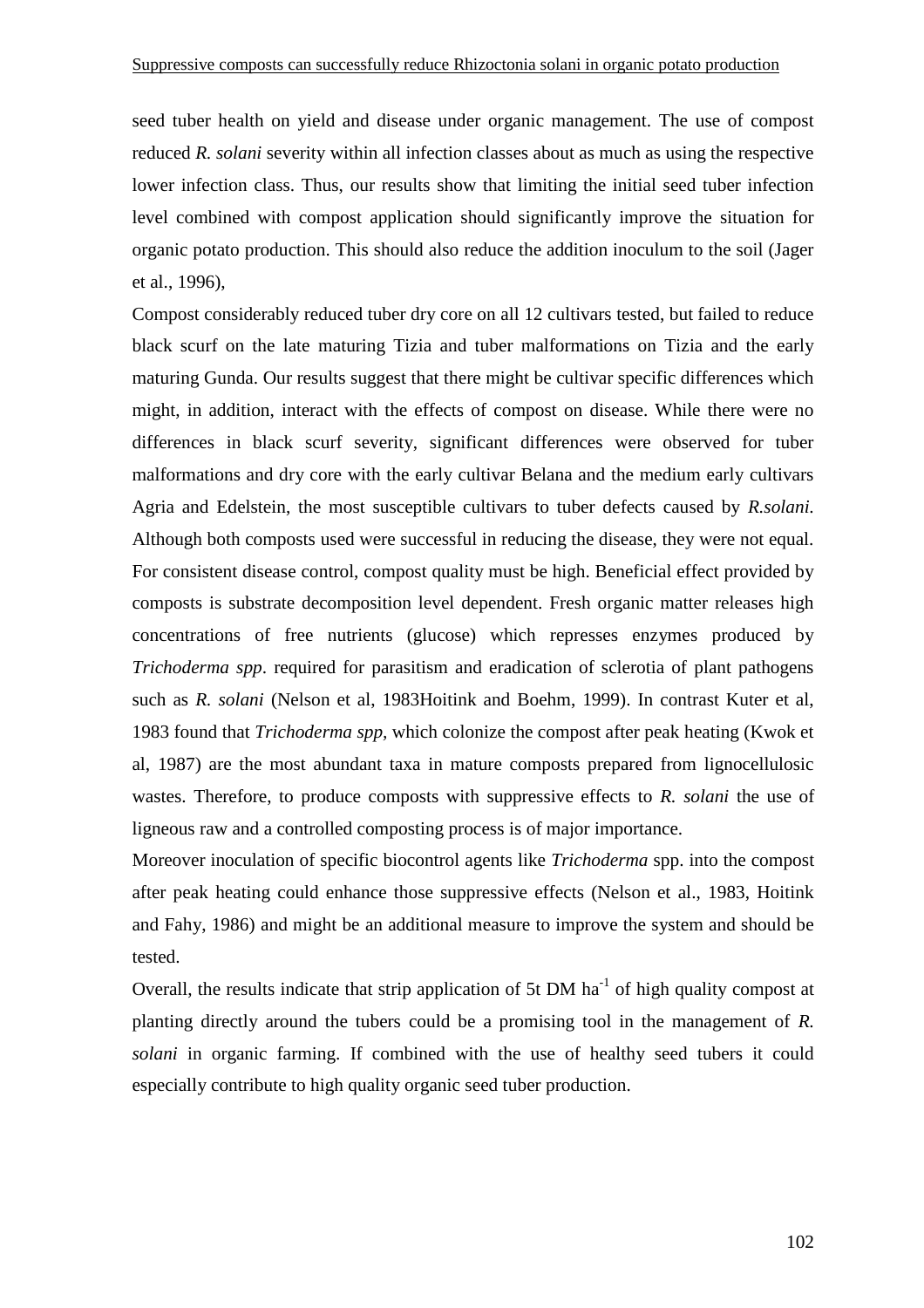### **Acknowledgements**

The field experiments were funded by the EU- project no. QLIF - IP - 506358.

#### **4.5. References**

- Anderson N.A., 1982: The genetics and pathology of *Rhizoctonia solani*. Annu. Rev. Phytopathol. 20, pp. 329-347
- Baker K.F. & Cook R.J., 1974: Biological control of plant pathogens. Pp. 433 In: A. Kelman and L. Sequeira (Eds.). The Biology of Plant Pathogens. W.H. Freeman and Co., San Francisco, USA.
- Banville G.J., 1989. Yield losses and damage to potato plants caused by *Rhizoctonia solani* Kühn. American Potato Journal 66, pp. 821-834.
- Brandt M., J. Heß & Wildhagen H., 2001: Flächendeckendes Bodenmonitoring auf der Hessischen Staatsdomäne Frankenhausen. Arbeitsberichte Nr. 5 der Universität Gesamthochschule Kassel. Fachbereich "Ökologische Agrarwissenschaften". Fachgebiet Bodenkunde. Witzenhausen, Germany; p. 109.
- Bruns C., 1998: Suppressive Effekte von Bioabfallkomposten und Rindermistkomposten gegenüber bodenbürtigen Schaderregern – Wirkungen und Einflussfaktoren der mikrobiellen Ökologie der Komposte. PhD Thesis, University of Kassel, Pahl Rugenstein, Bonn, Hochschulschriften 293.
- Bruns C., Schüler C. &. Waldow F. 2002: Einsatz von suppressiven Komposten zur Kulturstablisierung gegenüber bodenbürtigen Schaderregern in ökologisch geführten Gartenbaubetrieben, 53. Deutsche Pflanzenschutztagung, Bonn, Mitteilungen der BBA, Heft 390, pp. 205.
- Chen W., Hoitink H. A. J, Schmitthenner A. F. &. Tuovinen O. H., 1988: The role of microbial activity in suppression of damping-off caused by *Pythium ultimum*. Phytopathology 78, pp. 314-322
- EPPO Standard PP 1/32 (2), 2000: *Rhizoctonia solani* on potato. http://www.eppo.org/STANDARDS/standards.htm
- Finnern H., Grottenthaler W., Kühn D., Pälchen W., Schraps W. & Sponagel G., 1994: Bodenkundliche Kartieranleitung; AG Bodenkundliche Kartieranleitung, 4. Auflage Hannover, Publisher: E. Schweizerbartsche Verlagsbuchhandlung
- Fließbach A. & Mäder P., 2000: Microbial biomass and size-density fractions differ between soils of organic and conventional agricultural systems. Soil Biology and Biochemistry 32, pp. 757-768.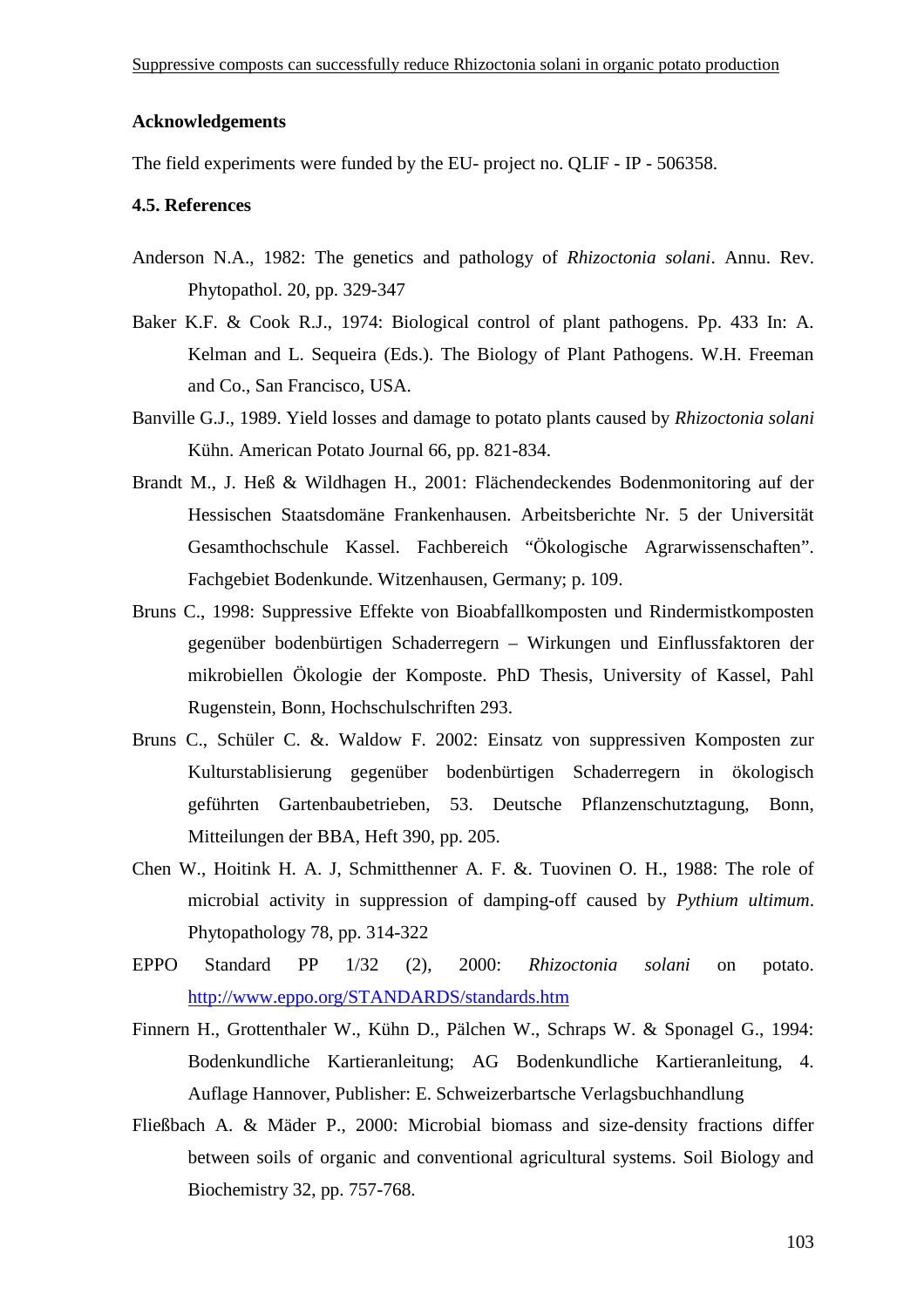- Garbeva P., van Veen J.A & van Elsas J.D., 2004: Assessment of the diversity, and antagonism towards *Rhizoctonia solani* AG3, of Pseudomonas species in soil from different agricultural regimes. FEMS Microbiology Ecology 47, pp. 51-64.
- Gilligan C.A., Simons S.A & Hide G.A., 1996: Inoculum density and spatial patterns of Rhizoctonia solani in field plots of *Solanum tuberosum*: Effects of cropping frequency. Plant Pathology 45, pp. 232-244.
- Grosch R., Lottmann J., Faltin F. & Berg G., 2003: Biologische Bekämpfung von *Rhizoctonia solani* im ökologischen Anbau mit Hilfe von bakteriellen und pilzlichen Antagonisten [Biological control of *Rhizoctonia solani* in organic farming with bacterial and fungal antagonists]. Report, Branch office Bundesprogramm Ökologischer Landbau, Bundesanstalt für Landwirtschaft und Ernährung (BLE), Bonn. http://orgprints.org/3970/
- Hide G. A., Read P. J., & Sandison, J. P., 1985: Stem canker (*Rhizoctonia solani* of main crop potatoes. II. Effects on growth and yield. Annals of Applied Biology 106, pp. 423-437.
- Hide G.A. & Horrocks J.K., 1994: Influence of stem canker (*Rhizoctonia solani* Kühn) on tuber yield, tuber size, reducing sugars and crisp colour in cv. Record. Potato Research 37, pp. 43-49.
- Hoitink H.A.J. & Fahy P.C. 1986: Basis for the control of soilborne plant pathogens with composts. Annual Review of Phytopathology 24, pp. 93-114.
- Hoitink H.A.J., Boehm M.J. & Hadar Y., 1993: Mechanisms of suppression of soilborne plant pathogens in compost-amended substrates. Pp. 601-621 In: H.A.J. Hoitink and H.M.Keener (eds.) Science and engineering of composting: Design, environmental, microbiological and utilisation aspects. Renaissance publications, Worthington, Ohio, USA.
- Hoitink H. A. J. & Grebus M.E., 1994: Status of biologiocal control of plant diseases with composts. Compost Science & Utilization, Spring, 6-12
- Hoitink H. A. J., Stone A. G. & Grebus M. E., 1996: Suppression of plant diseases by composts. Pp. 373-381. In:Bertoldi, M. DE, P. Sequi, B. Lemmes und T. Papi (Hrsg.) The science of composting, Part 1, Chapman & Hall, London
- Hoitink H. A. J & Boehm M. J., 1999: Biocontrol within the context of soil microbial communities: a substrate-dependent phenomenon. Annu. Rev. Phythopathol., 37, pp.427-446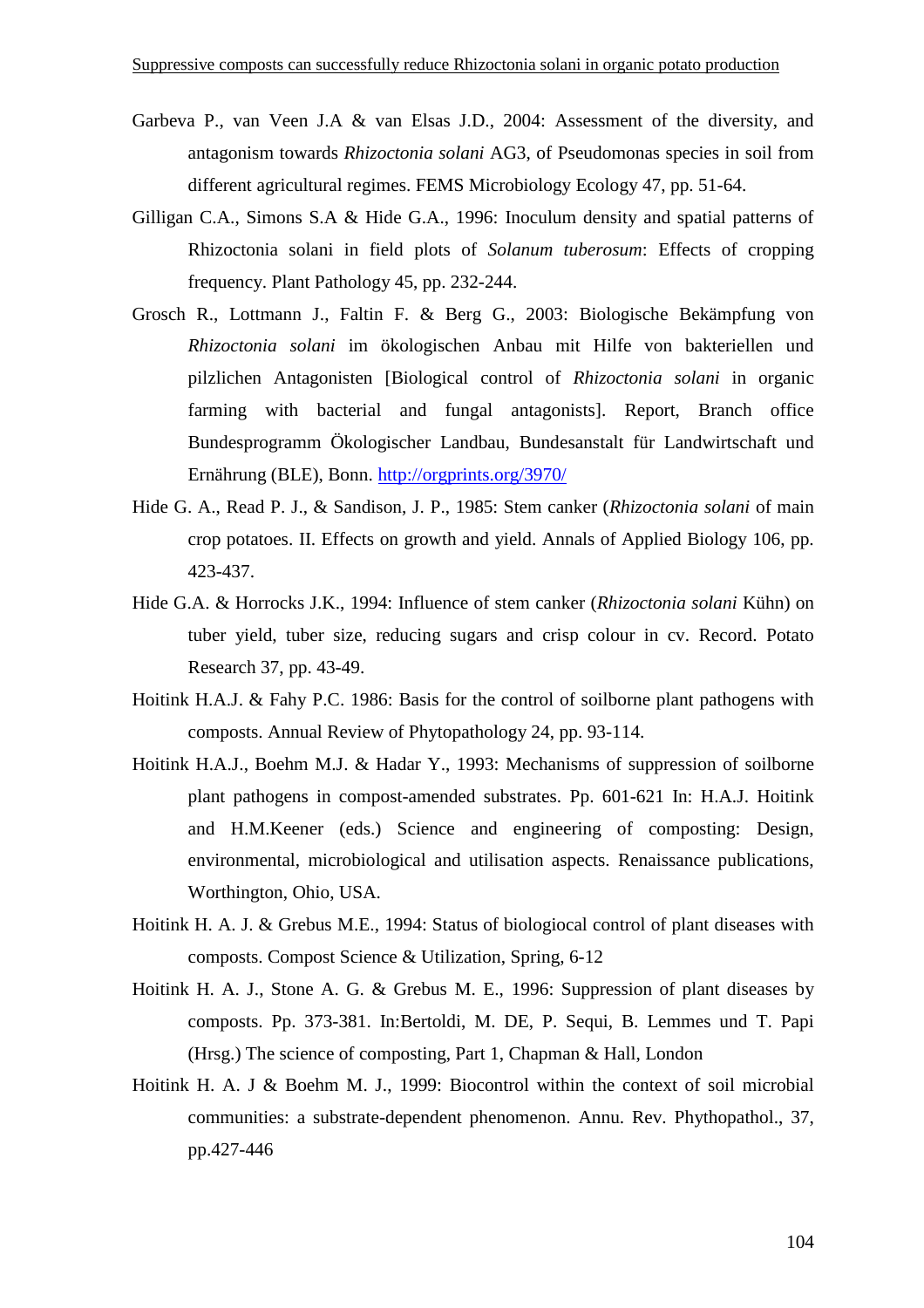- Hornby D., 1990: Biological control of soilborne plant pathogens. CAB International, Wallingford, UK.
- Jager G. & H. Velvis 1988: Inactivation of sclerotia of *Rhizoctonia solani* on potato tubers by *Verticillium biguttatum*, a soil-borne mycoparasite. Netherlands Journal of Plant Pathology 94, pp. 225-231.
- Jager G. & H. Velvis 1989: Dynamics of damage from *Rhizoctonia solani* in potato fields. Pp. 237-46. In: J.Vos, C.D. van Loon & G.J. Bollen (Eds), Effects of crop rotation on potato production in the temperate zones. Kluwer, Academic Publishers Dordrecht.
- Jeger M.J, Hide G.A., Van Den Boogert, P.H.J.F.,Termorshuizen N A.J. & Van Baarlen P., 1996: Pathology and control of soil-borne fungal pathogens of potato. Potato Research 39, pp. 437- 469
- Karalus W., 2003: Zur Regulierung von *Rhizoctonia solani* im Ökologischen Kartoffelbau [Control of *Rhizoctonia solani* in organic potato growing]. Presented at the conference: 7. Scientific conference of organic farming "Organic Farming of the future", Wien, 24.-26.2.2003; http://orgprints.org/1378/01/1378-karalus-w-2003 rhizoctonia.pdf
- Kuter G.A., Nelson E.B., Hoitink H.A.J. & Madden L.V., 1983: Fungal populations in container media amended with composted hardwood bark suppressive and conducive to Rhizoctonia damping-off. Phytopathology 73, pp. 1450-1456
- Loostma M., 1997: Control of Rhizoctonia stem and stolon canker of potato by harvest methods and enhancing mycophagous soil mesofauna. Wageningen University Dissertation no. 2340, 89p.
- Loostma M. & Scholte K., 1998: Effect of farmyard manure and green manure crops on populations of mycophagous soil fauna and Rhizoctonia stem canker of potato Pedobiologia. 42, pp. 223-231.
- Lumsden R. D., Millner P. D. & Lewis J. A., 1986: Suppression of lettuce drop caused by *Sclerotinia minor* with composted sewage sludge. Plant Disease, 70, pp. 197-201.
- Nelson E.B., Kuter G.A. & Hoitink H.A.J., 1983: Effects of fungal antagonists and compost age on suppression of Rhizoctonia damping-off in container media amended with composted hardwood bark. Phytopathology 73, pp. 1457-1462.
- Radtke W., Riekmann W.& Brendler F., 2000: Kartoffel Krankheiten, Schädlinge, Unkräuter. Verlag Th. Mann, Gelsenkirchen-Buer.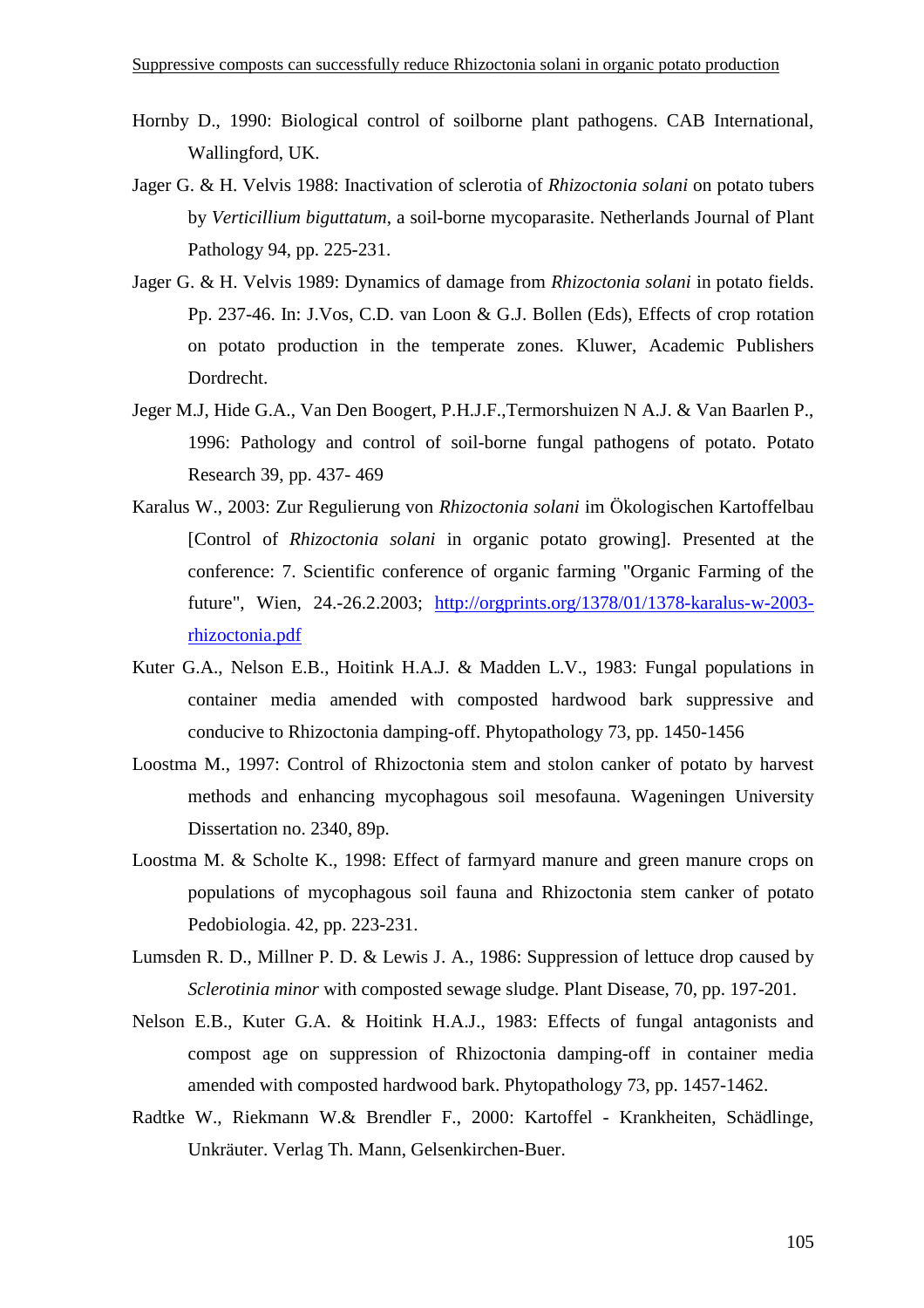- Scholte K., 1989: Effects of soil-borne *Rhizoctonia solani* Kühn on yield and quality of ten potato cultivars. Potato Research 32, pp. 367-376.
- Scholte K., 1992: Effect of crop rotation on the incidence of soil-borne fungal diseases of potato. Netherlands Journal of Plant Pathology 98, pp. 93-101.
- Simons S. A. & Gilligan C.A., 1997: Factors affecting the temporal progress of stem canker (*Rhizoctonia solani*) on potatoes (*Solanum tuberosum*). Plant Pathol., 46, pp. 642-650.
- Schüler C., Biala J., Bruns C. Gottschall R., Ahlers S. & Vogtmann H., 1989: Suppression of root rot on peas, beans and beetroots caused by *Pythium ultimum* and *Rhizoctonia solani* through the amendment of growing media with composted organic household waste. J. Phytopathology 127, pp. 227-238
- Termorshuizen A.J., van Rijn E., van der Gaag D.J.,. Alabouvette C, Chen Y., Lagerlöf J., Malandrakis A.A., Paplomatas E.J., Rämert B., Ryckeboer J.,Steinberg C.& Zmora-Nahum S., 2006: Suppressiveness of 18 composts against 7 pathosystems:Variability in pathogen response. Soil Biology & Biochemistry 38, pp. 2461–2477
- Tsror L. Barak R. & Sneh, B., 2001: Biological control of black scurf on potato under organic management. Crop-Protection., 20: 2, pp. 145-150
- Voland R.P. & Epstein A.H., 1994: Development of suppressiveness to diseases caused by *Rhizoctonia solani* in soils amended with composted and non composted manure. Plant Disease 81, pp. 461-466.
- Wildhagen H. (1998): Bodenkundliche Standortbeschreibungen der Versuchsflächen des Fachbereiches. Univ. Gesamthochsch. Kassel, Fachbereich 11, Fachgebiet Bodenkunde, Kassel, Germany, 35p.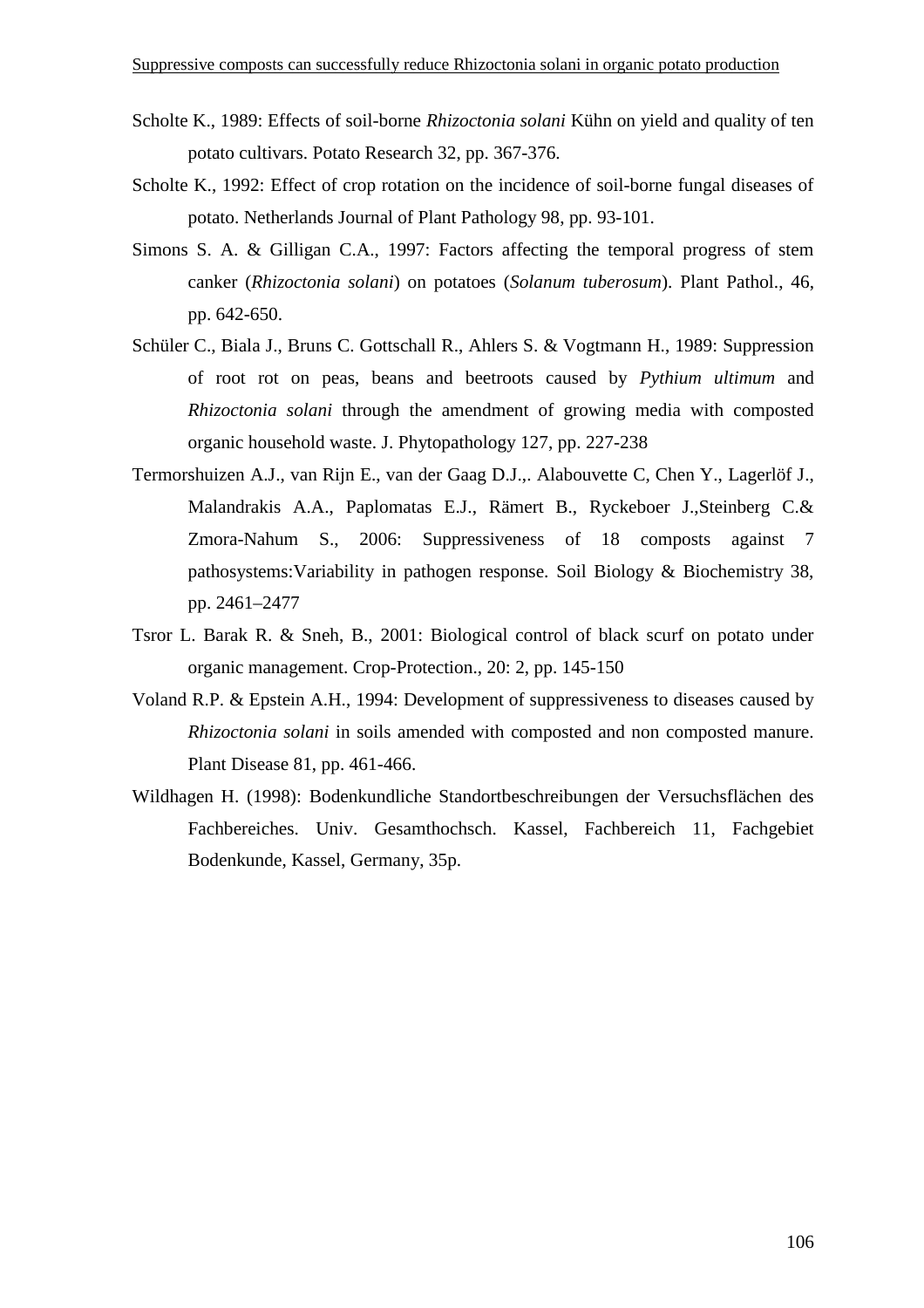## **5. Summarizing discussion**

Organic farming depends on a long-term integrated approach and it is important to recognise the complex relationships that exist between different system components and that the sustainability of the system is dependent upon the functioning of a whole integrated and inter-related system (Atkinson & Watson 2000). In this system, the interactive effects of plant nutrition and disease play a central role as soils are only fertile if the plants growing in them are healthy and thus productive. Supplying adequate amounts of nutrients to plants at the right time poses the main challenge to organic plant production. The second main challenge is to produce healthy plants that can make use of these nutrients. However, plant nutrition and plant health cannot be dealt with separately. This is shown in this thesis in an exemplary way as well for the foliar disease late blight of potatoes and tomatoes, caused by *Phytophthora infestans* as for the soil and tuber borne black scurf of potatoes, caused by *Rhizoctonia solani*.

The article in Chapter 2 deals with the estimation of yield loss due to potato foliar late blight epidemics as influences by nitrogen supply. Yields in organic production are generally between 30-40 % lower than in conventional production (Möller & Meinck, 2003, Tamm et al 1999). While *P. infestans* is often claimed to be the main yield limiting factor in organic potato production Möller et al. (2006) pointed out that this view is oversimplified. His empirical results were confirmed by our modelling approach.

Within Europe, the economic impact of late blight varies between countries and regions. This is due to a variety of factors, but in organic production systems differences in climatic conditions, potato varieties used and agronomic techniques are thought to be important factors (Tamm et al. 2004). The most effective method of preventing damage in conventional production is to protect the plants with systemic fungicides. Protective copper fungicides are currently used to control late blight in most organic production systems, but approval for their use in organic farming will be revoked in 2008. Until 31 December  $2008$ , 6 kg ha<sup>-1</sup> and year are permitted (EU regulation). Furthermore, in Germany some organic farming associations limit the maximum copper application to  $3kg$  ha<sup>-1</sup> and year. Nevertheless, there are great concerns about the use of copper fungicides. As it accumulates in soil copper can harm soil microbial life and earthworm populations after long term application which is not in line with the aims of organic agriculture. It has been estimated that copper fungicides may extend the healthy leaf area duration by between 10-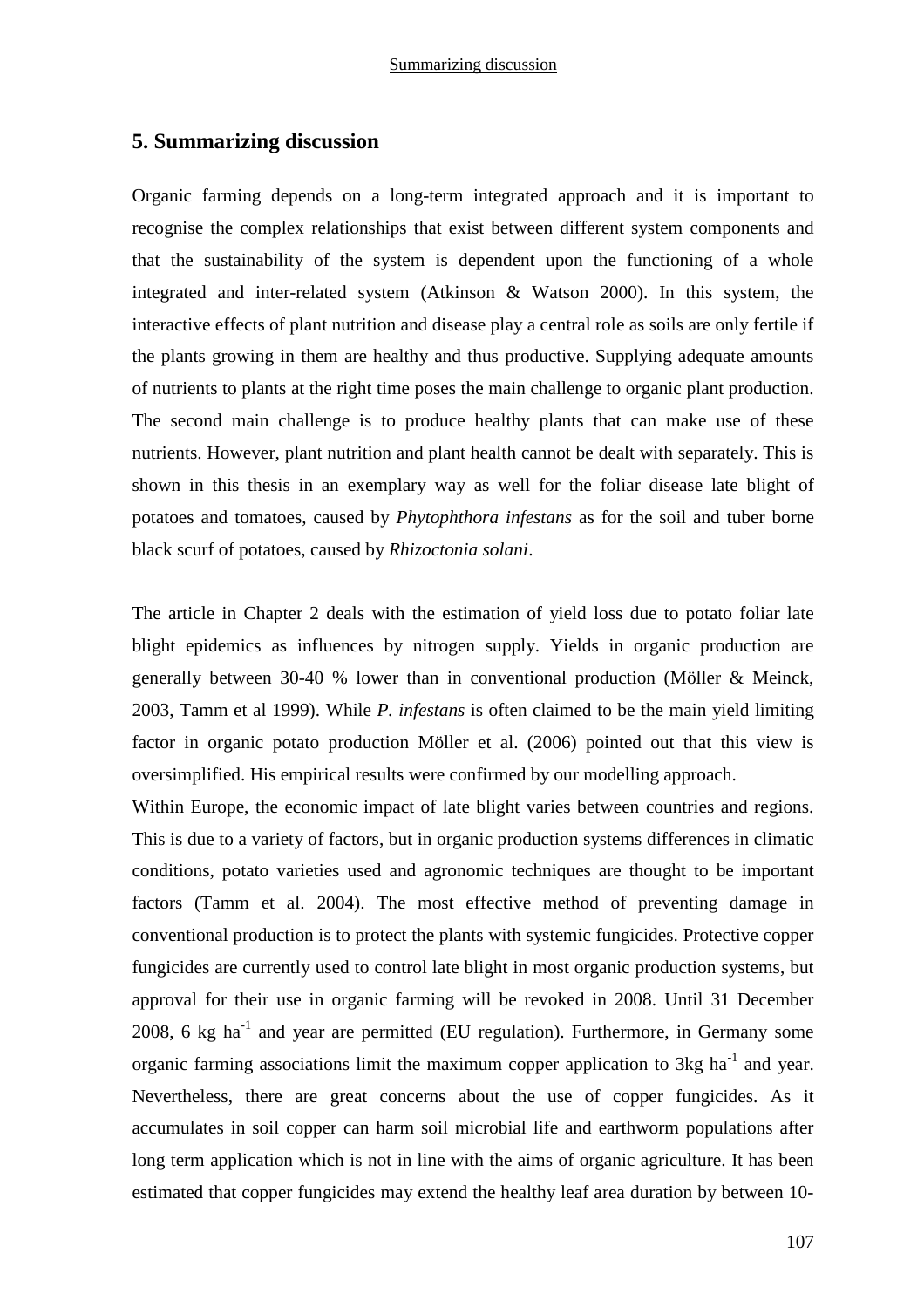30 days resulting in 10 to 40 % higher yields compared to crops not protected with copper (Tamm et al. 2004, Böhm, et al.2003). However, those estimations are based on calculations from conventional systems where nutrient supply usually is not limited. From our experimental work it became clear that copper fungicides in most cases do slow down epidemics somewhat. Over three years, 2002-2004, applying copper extended the growth duration by an average of 3 days only, however, and only 30 % of the variation in yield could be attributed to disease reductions. Our model including disease reduction, growth duration and temperature sum from planting until 60 % disease severity was reached, and soil mineral N contents at 10 days after emergence could explain 75 % of the observed variation in yield. However, the model failed when N-supply was with 280 kg N  $ha^{-1}$ extremely high. That high N-level prolonged haulm growth extremely and delayed nutrient transfer into the tubers. In turn, the premature death caused by late blight then greatly reduced yield. This is in accordance to the statements in the literature, that higher N-supply delays tuber formation and maturity and enhances the risk of yield losses under organic condition (Harris, 1978; Marschner, 1995; van der Zaag, 1992, Möller et al. 2003, Möller et al. 2007). Such extremely high N- supplies in organic (and conventional) potato production need to be avoided in general, however, because of the increasing risk of N leaching after harvest. Harvesting activates the mineralization processes and it is usually not possible to establish a proper catch crop in the relatively short period between harvest and winter.

A comprehensive analysis of our data together with data from trials in 2005 and 2006 revealed that the nitrogen uptake by mid July has the strongest impact on the final yield and (Hayer, 2008). Sequential harvests showed that with an N- supply of 70-90 kg ha<sup>-1</sup>, final yields were already reached in the beginning to mid July. At that time, usually, the late blight epidemics just started and thus had no effect on the yield. Our results are similar to those of Möller et al. (2006). They analysed data from a farm survey in southern Germany and showed that the N-status of the crop explained 73 % of the yield variations whereas only 25% of this variation in yield could be attributed to the influence of late blight. Furthermore, they showed that, depending on the total N-uptake, tuber growth ceased by mid-July (70–90 kg N uptake ha<sup>-1</sup>), the end of July (110–140 kg N uptake ha<sup>-1</sup>), or mid-August,  $(140-180 \text{ kg N})$  uptake ha<sup>-1</sup>), (Möller et al., 2006). Therefore with low and moderate N –supply and when the start of late blight epidemics is relatively late (under our conditions this is mid-July) copper applications often will not increase yields (Finckh et al., 2006). However, in years with early severe late blight attacks like 2007 (the epidemic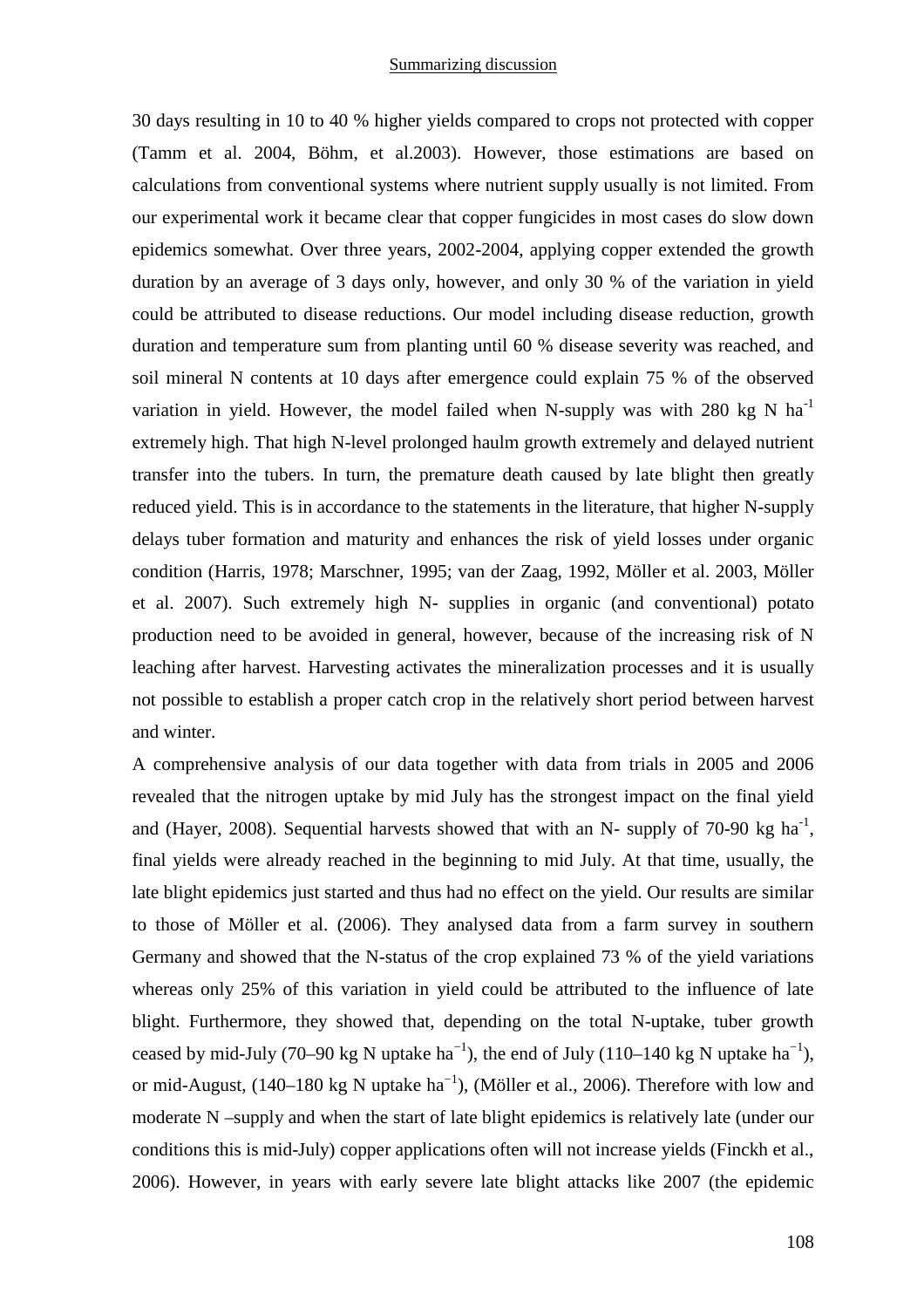started in the beginning of June) yield losses will be generally high. Overall, yield gains through copper applications were only 5-10 % on average. The economic usefulness of copper applications needs to be scrutinised before recommending its use.

Another way to reduce copper is the use of forecasting models which optimise copper application date and amounts in relation to infection risk, crop stage, and time of the year (Musa & Forrer, 2005). In 2005-2006, without the forecasting model, copper had no significant effect on disease in plots with low nutrient availability while minimised applications combined with the forecasting model resulted in more reliable disease reductions even under low nutrient conditions. A reduction of the current maximally allowed Copper inputs from 3 kg to 1.5 kg per ha and year should thus be possible.

Other important agronomic measures like cultivar choice and seed tuber health must be emphasized to secure yields. Pre-sprouting advances aboveground crop growth by shortening pre emergence development by about 10-20 days and thus above ground crop growth duration is enhanced when late blight attacks the crops. Yield increases by 5-30 % due to pre-sprouting are consistently reported. Cultivars with early bulking behaviour will have advantages even if they are susceptible when supplied with enough nitrogen and this will be enhanced by pre sprouting of seed tubers and early planting (Böhm et al., 2001; Bruns, 2002; Kölsch et al, 1990; Haase, 2007; Möller & Reents 2007; Möller & Meinck; 2003). In addition, by pre-sprouting late blight and soft rot infested tubers will be removed, reducing early seed tuber borne infections in the field.

 Besides rotational position and green manure crops, the main external fertilisers used in organic agriculture and horticulture are dry and liquid manure and compost, which are labour intensive, have variable nutrient content, and may contain pathogens and undesirable weeds. In intensive organic horticulture field and greenhouse grown crops often have deficits in nutrients. Therefore, in high value vegetable crops, more expensive fertilisers such as hair meal pellets, molasses, horn and legume meals etc. are also used in an attempt to supply nutrients more rapidly to the crops (Müller & Von Fragstein, 2005; Raupp, 2005; Kolbe, 2007 ). New commercial fertilisers are constantly being developed and often suppliers claim that these have additional beneficial effects especially on plant health and product quality. In addition, organic farmers can make use of products containing biological control agents and natural toxic compounds in plant extracts. These products are known as biostimulants or plant strengtheners which, for example, should enable plants to stimulate growth induce plant resistance or stimulate soil life (Brain et al.1973; Blunden, 1977; Miller, 1990; Canellas et al., 2002; Zhang & Ervin, 2004).

109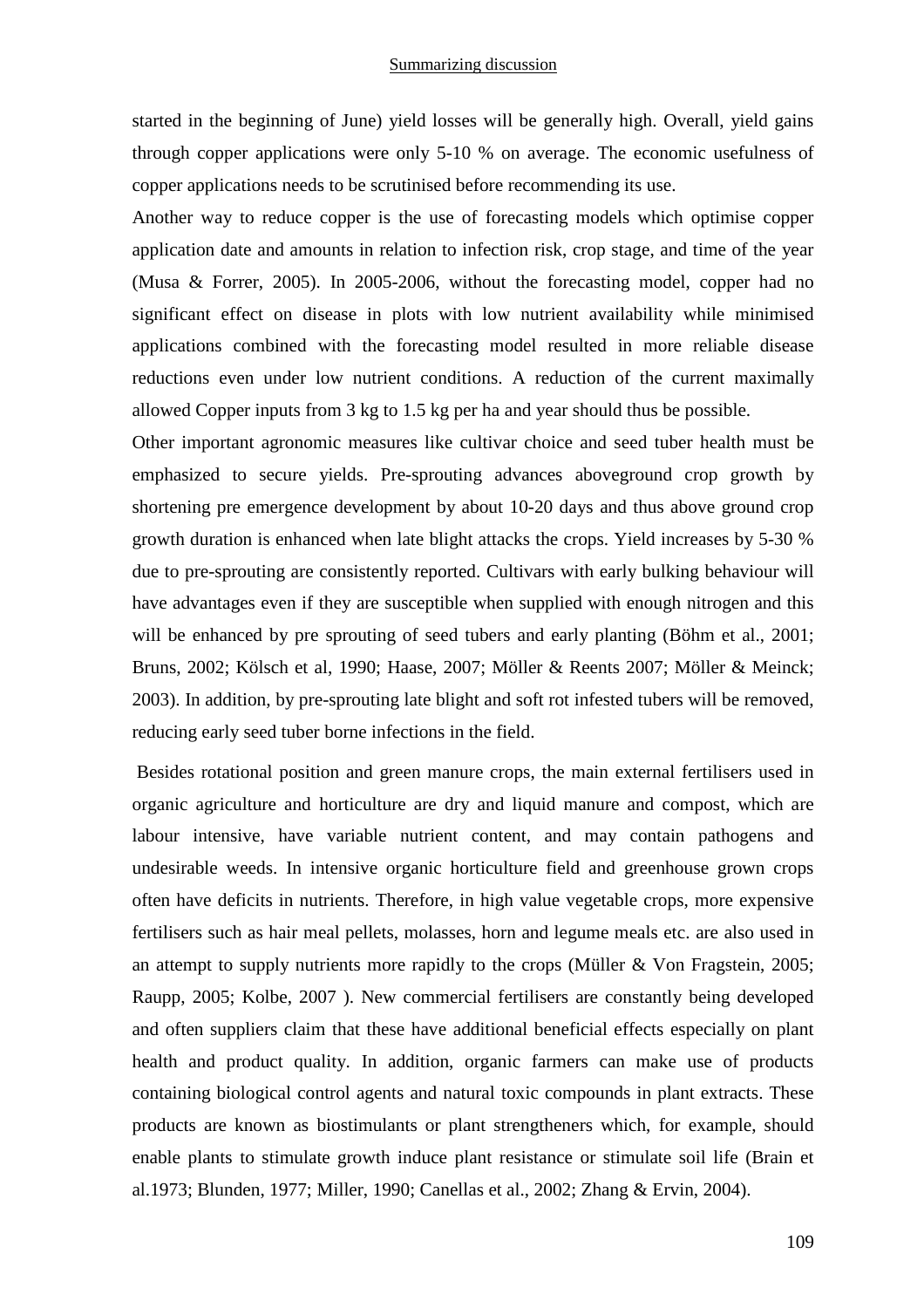In chapter 3, the slow release fertilisers Biofeed Basis, Biofeed Ecomix, and BioIlsa 12,5 Export were tested in field trials with potatoes and tomatoes. Biofeed Basis (BFB) is a complex mix of plant proteins derived from seaweed, potato, maize, soybean and sesame enriched with soft ground rock phosphate, potassium sulphate and calcium carbonate. Many micro nutrients are present due to the use of seaweed. Biofeed Ecomix in addition contained some animal products for increased phosphorus supply. The manufacturer discontinued production of this product because of concerns over the use of animal derived products, however. BioIlsa 12,5 EXPORT (BI12) is an organic nitrogen fertiliser manufactured through physical hydrolysis of leather shavings of bovine hides, containing amino acids. The tested biostimulants were BioFeed Quality (BFQ) and AUSMA. BFQ is an aqueous multi-compound extract from 2 types of seaweed: *Ascophyllum nodosum* and *Fucus* spp added with 2 % dried thyme (*Thymus vulgaris*) and reinforced with humic and fulvic acids. AUSMA is an aqueous extract of pine and spruce needles.

Results indicate that mineralization of fertilizers was in time of major crop demand. This was true for potatoes with a relative short main nutrient uptake period between 2-8 weeks after crop emergence ((Harris, 1978; Marschner, 1995; van der Zaag, 1992) as well as for tomatoes which require a large amount of nutrients before initiation of the first flower truss but demand remains continuously high until the end of fruit production (Carpena et al. 1988, Jackson & Bloom, 1990 Burger & Jackson, 2003, Koivunen &. Horwath, 2005).

In the tomato trials, gross yield with tested products were at least as high as or higher than with the horn meal reference. Marketable yields were higher due to lower amounts of late blight infected fruits of the susceptible cultivar Matina or a higher number of fruits produced by the more late blight tolerant Philovita. While the differences in yields were not significant for the fertilisers alone, a combined treatment of BFB with the biostimulants BFQ and AUSMA resulted in significant yield increases, respectively. In extra laboratory experiments when inoculating detached tomato leaves *P. infestans,* susceptibility of tomatoes was reduced as well when using BFB and BI12 as fertilisers in comparison to horn meal as by treatment with BFQ and AUSMA. The effects of BFQ were independent of plant age, growth substrate or fertiliser used and Sharma et al. (2007) showed that BFQ does induce resistance in tomatoes against *P. infestans*.

Thus, it appears that the plant derived seaweed containing fertiliser BFB and the extract of several seaweed species and humic acids contained in BFQ and the biological active compounds of AUSMA were able to improve the general tomato growing conditions and plant health. Besides resistance induction, underlying mechanisms might be an increase of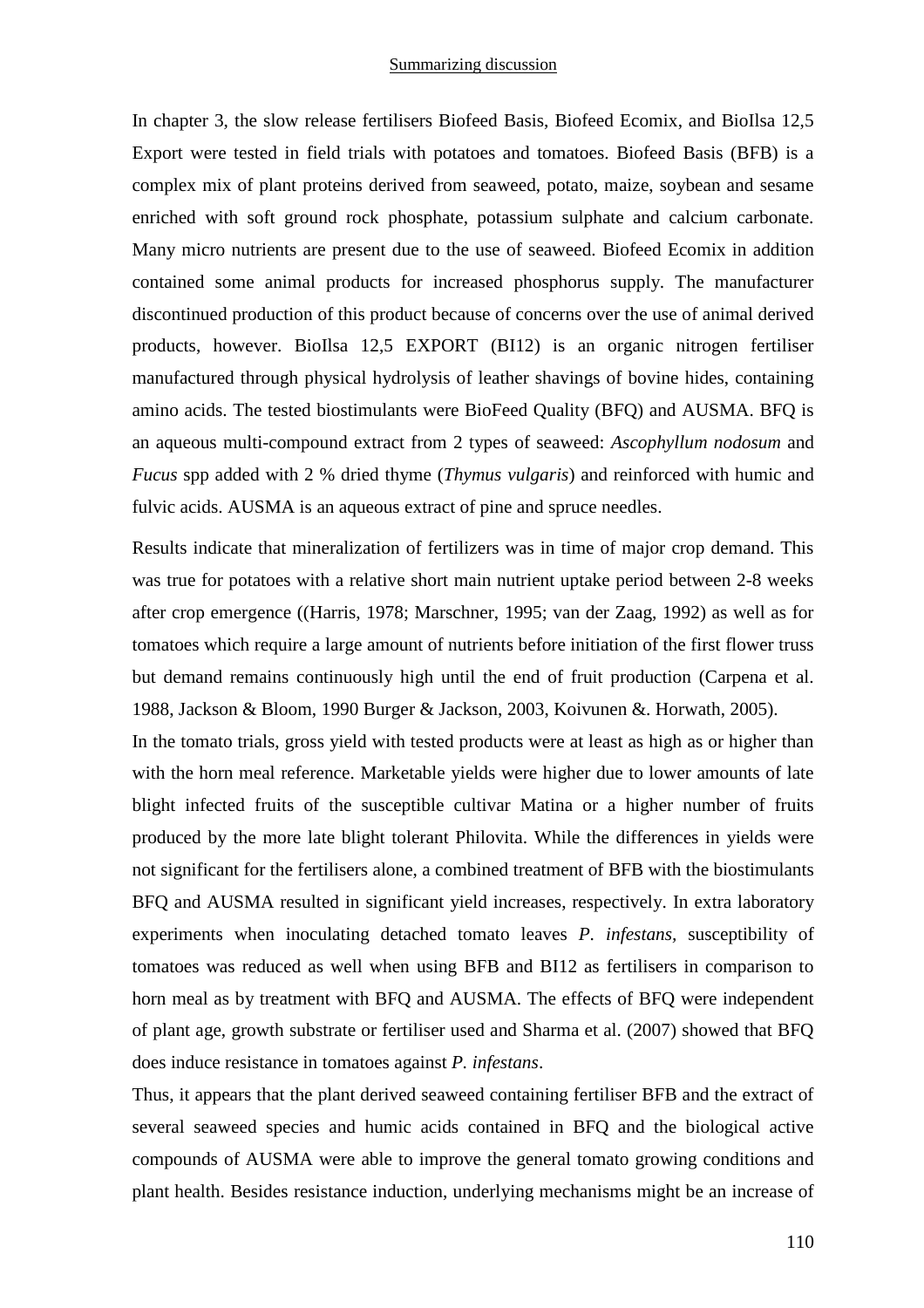root development, nutrient uptake, chlorophyll content and others as was shown in several studies (Vaughan & Malcom, 1985; Whapham et al., 1993; Canellas et al., 2002; Nardi et al., 2007).

Nutrient uptake dynamics in potatoes showed that about 40 % of the nitrogen out of the fertilisers was incorporated into haulms and tubers by mid July independent of N fertilisation level. Assumption that, in addition, about 5-10 % of the nitrogen is used for roots and metabolic processes (Harris, 1978, Marschner, 1995) it can be deduced that about 45-50 % of the fertilisers was becoming plant available. This is according to Kolbe (2007) equal to the effectiveness to horn meal products and poultry manure in mineralization, but about 10 % higher than single compound plant based fertilisers.

The N mineralization efficiency of BF Basis in soil has been studied before in comparison to bone meal, chicken pellets, blood meal and horn meal in an incubation test at constant 30  $\mathrm{^0C}$  during 6 weeks. The N-release from BFB was nearly 50 % at week 6, while it was only about 35 % for chicken-pellets and 25 to 30 % for the other biological materials (Stutterheim, 2005). In contrast, in our field trials fertilisers BFB, BI 12, and horn meal did not differ with respect to soil N supply and crop N – uptake. However, yield increase per kg applied nitrogen (YIN) differed considerably among the fertilisers. YINs of BFE, BFB and BI12 when applied in strip at 40 and 75 kg N ha<sup>-1</sup> were between 90 and 159 kg  $^1$ application. At an input level of 40 kg N ha<sup>-1</sup> both, BFB and BI12 had significantly higher YINs than horn meal. The placement of fertilisers was also important and increased YIN significantly. In comparison, Möller and Kolbe (2003) reported that the YIN of farmyard manure in the first year is about 18-20kg per kg applied N ha<sup>-1</sup>. When manure is applied continuously in the long-term, YIN increases to about 40-65kg while the YIN of liquid manure is about 59kg. Across several field trials Kolbe (2007) describes a yield surplus in potatoes when fertilised with 75 kg N ha<sup>-1</sup> of 13 and 113kg per kg N-input.

The biostimulant BFQ significantly increased yield in 2005 (+6 %) and thus, YIN. This increase was independent of the other treatments. However, in 2006 no effects on yield could be observed. Many studies were done on the effect of seaweed extracts on potato yield with variable results. Several studies reported that seaweed extract stimulated haulm development and photosynthesis (Blunden & Wildgoose, 1977, Kolbe & Blau, 1998, Neuhoff, 2002 ) but Kolbe & Blau (1998) and Kürzinger (1995) indicated reduced tubers per plant and unaffected yields, whereas Blunden & Wildgoose (1977) as well as Neuhoff et al. (2002) reported increased tuber numbers and yields. It is likely that application management, extract formulation, production process and raw material origin and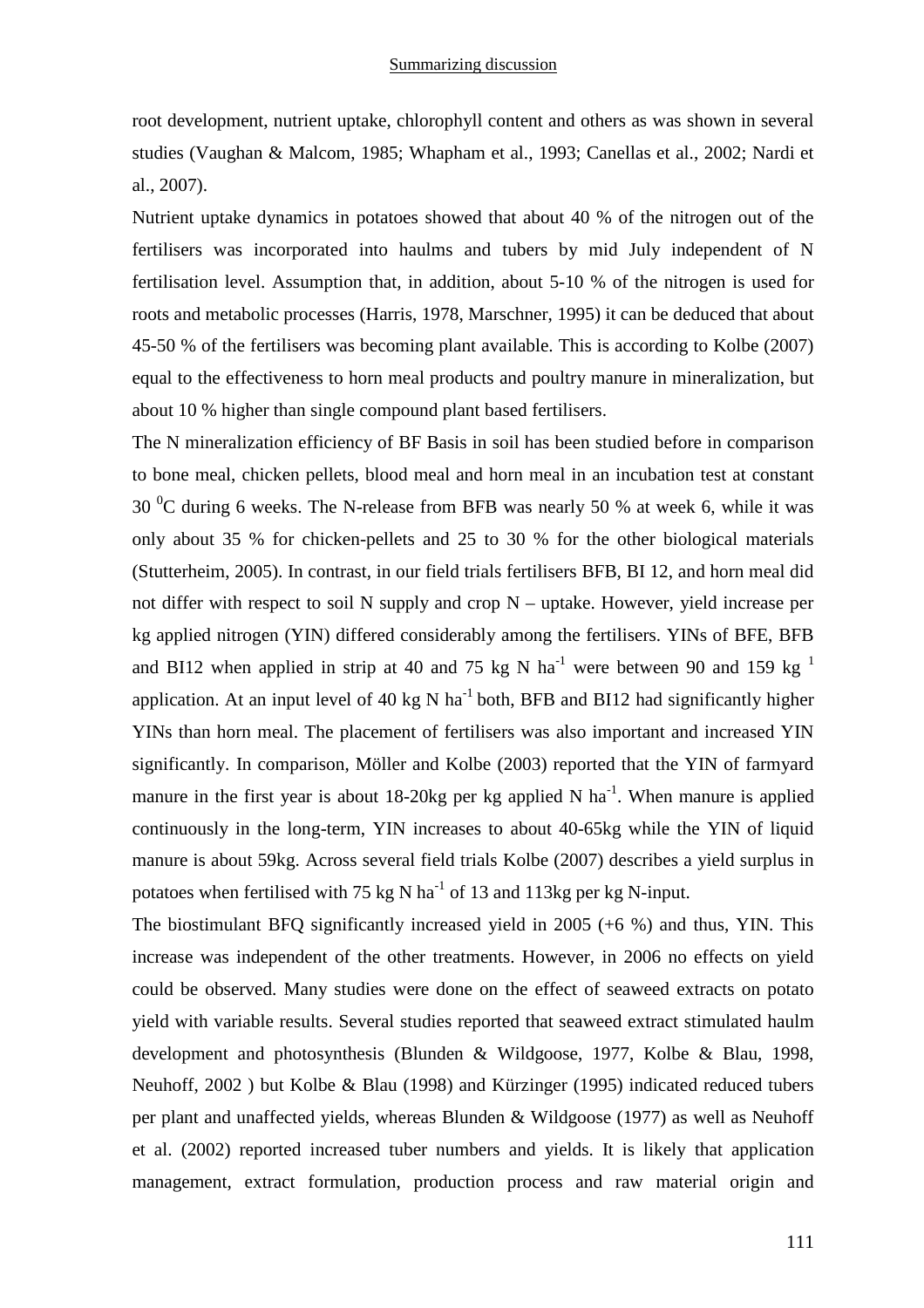composition are influencing factors on the effectiveness of seaweed extracts in potato production.

As with tomatoes, there were some additional effects of the fertilisers and the biostimulant BFQ on potato plant health. BFB reduced common scab (caused by *Streptomyces scabies*) of tubers significantly compared to the animal derived fertilisers, however scab only played a role in 2006 and thus only assessments of 2006 are available. Thus, a final conclusion about possible scab reductions potential through the use of BFB cannot be made. However, further investigation should be conducted on that topic.

In 2005, potato black scurf (caused by *Rhizoctonia solani*) tuber infestation severity was reduced by 38 % when sprayed with BFQ. Possibly, BFQ stimulates antagonist activity, however, this was not determined. Considering the results of the compost trials reported in chapter 4, it would be extremely interesting to combine the biostimulant treatment with the compost trials.

Overall, both fertiliser products BF Basis and BioIlsa 12,5 Export performed well and can be proper alternatives to other fertiliser products used in organic systems. As demand for plant based products has increased in the wake of the BSE crisis and due to concerns of using residues derived from intensive animal husbandry particularly the plant based GMOfree BF Basis is of interest. The biostimulant BF Quality had overall positive effects on plant growth and plant health status and could be a good measure to improve crop production in organic farming.

While effects of the biostimulant on *R. Solani* in potatoes were promising, it is well known that black scurf is very much affected by the kind and stage of decomposition of organic matter. Therefore, the effects of suppressive composts on black scurf infestation were tested in additional trials reported in chapter 4.

As the pathogen is as well soil as seed tuber borne the primary means to reduce black scurf in potatoes are the use of healthy seed tubers and field hygiene. Black scurf-infested seed tubers are of importance in disseminating the disease and adding to the pool of soil-borne inoculum (Jeger et al., 1996). The effect of initial seed tuber infection on yield and disease was clearly demonstrated in our trials. Compared to healthy seed tubers initial black scurf sclerotia infestation of 2-5 and >10 % of tuber surface in untreated plots lead to a decrease in marketable yields by 14-19 and 44-66 %, an increase of black scurf severity by 8-40 and 34-86 %, respectively. Also the amount of malformed and dry core affected tubers was increased by 32-57 and 109-214 %, respectively. These results emphasize the importance of using healthy seed tubers particularly in organic potato production because of the lack of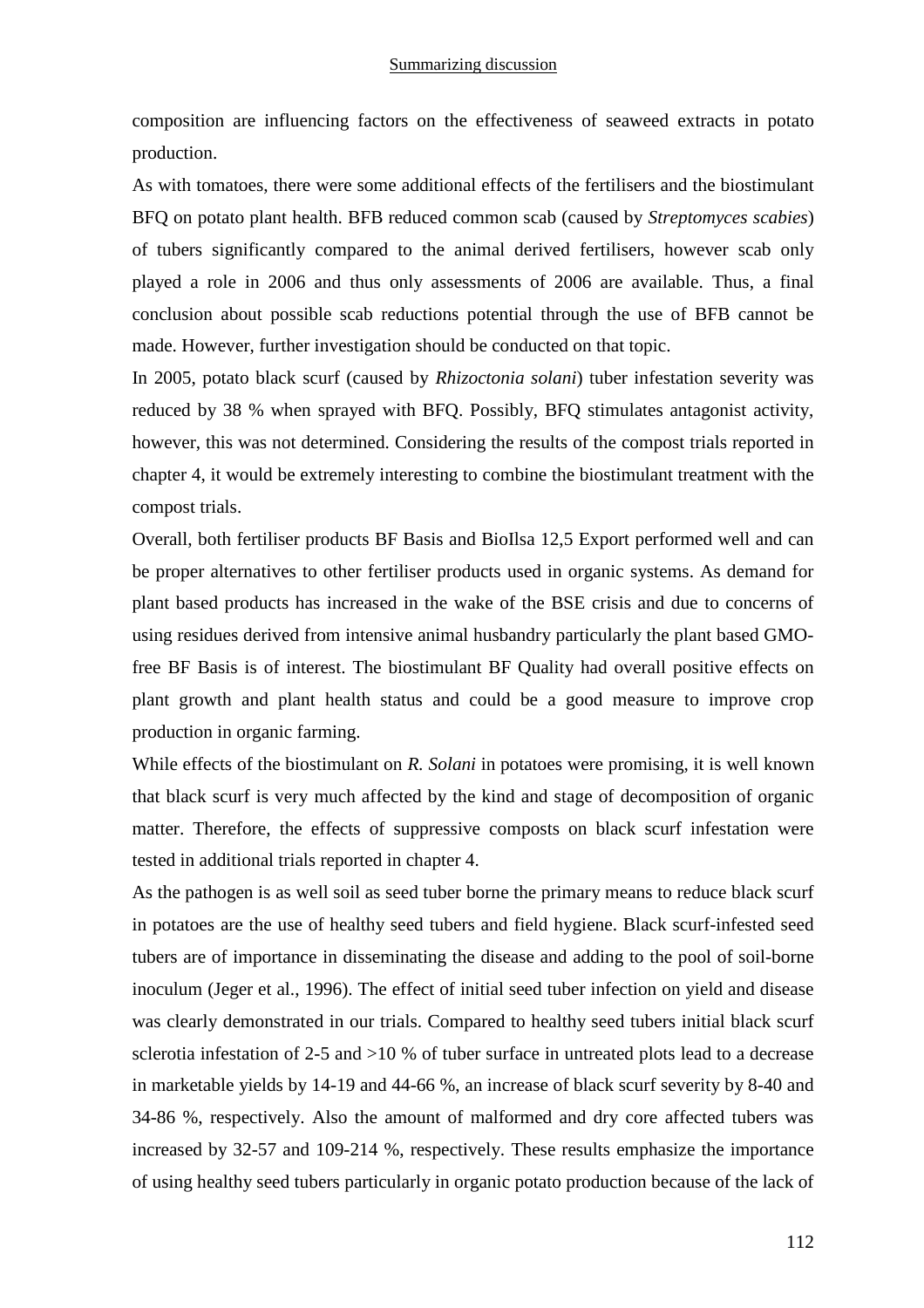reliable control measures of seed borne inoculum. Especially the production of organic certified healthy seed tubers poses serious problems. Since the use of organic seed potatoes has become compulsory in organic potato production black scurf is increasing in importance.

*Rhizoctonia solani* Kühn AG-3 is as well soil as seed tuber borne. To reduce soil borne infection it is important to ensure good soil conditions with a high microbial activity with a high antagonistic potential. Soil organic matter greatly increases soil microbial activity and diversity which, in turn, are related to soil and seed borne disease suppression (Lumdsen et al., 1983, Fließbach & Mäder, 2000). While fresh organic matter promotes the saprophytic growth of *R. Solani,* well decomposed organic matter which is colonised by microbes supports antagonistic activity against the pathogen (Hoitink & Boehm, 1999). Organic matter amendments (OMA) like composted manures green yard compost (GYC) are an essential component of organic crop management. OMA improve soil structure, water holding capacity, as well as cation exchange capacity, and promotes plant growth. Some compost also suppress soil-borne plant pathogens (Hoitink  $\&$  Fahy, 1986; Hoitink  $\&$ Boehm, 1999). Hoitink & Böhm, (1999) stated that decomposition level of organic matter critically affects the composition of bacterial taxa and the populations and activities of biocontrol agents affecting competition, antibiosis, parasitism, and systemic induced resistance. Mature composts can serve a food base for biocontrol agents and which in turn leads to sustained biological control based on the activities of microbial communities (Hoitink & Böhm, 1999) In several studies those suppressing pathogen effects were also found by amending mature high carbon containing composts like bark and green yard composts as well as with cattle manure composts (Chung & Hoitink, 1990; Hoitink et al., 1996, Tsror et al. 2001, Bruns & Schüler 2002).

In organic farming the application of composts is limited to 5t ha<sup>-1</sup>DM per year and heavy metal loads must be small to fulfil the criteria of an environmental save soil amendment. Therefore, composts must be produced in a closed and monitored collection system, accepted by the member state. The maximum allowed heavy metal concentrations in mg/kg of dry matter are: Cadmium: 0.7; copper: 70; nickel: 25; lead: 45; zinc: 200; mercury: 0.4; chromium (total): 70 (Annex II to Council Regulation (EEC) No 2092/91). However, in the studies reporting successes in suppressive effects relatively high amounts of compost were used. Thus, Tsror et al.  $(2001)$  applied  $60m<sup>3</sup>$  ha<sup>-1</sup> (amounting to 15-25 t DM), while in the greenhouse studies 10-50 % compost were added to the potting mixtures (Chung & Hoitink, 1990; Hoitink et al., 1996, Bruns & Schüler, 2000).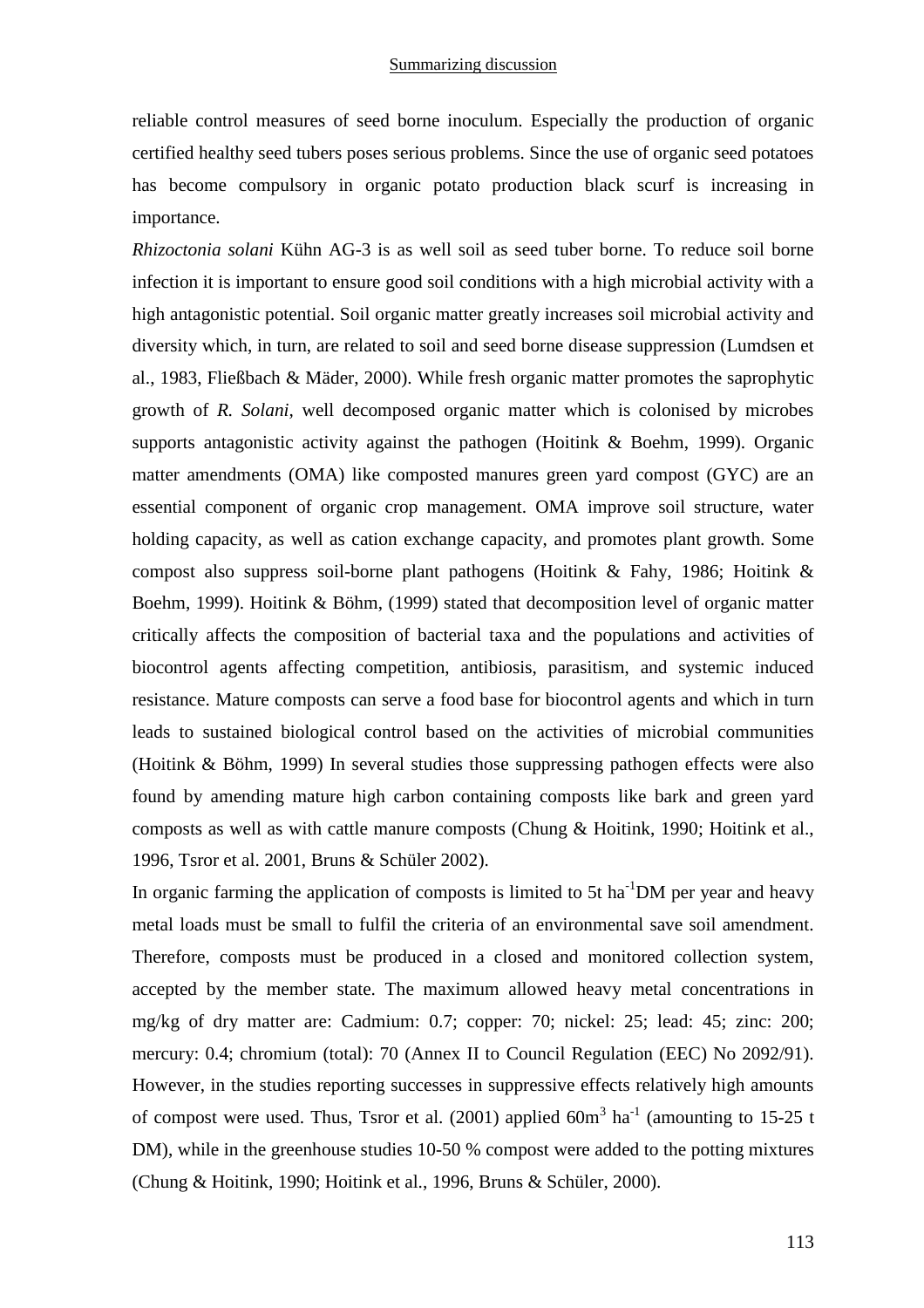In the present study 5t ha<sup>-1</sup> DM of a yard and bio waste (60/40) compost produced in a 5 month long composting process and a 15 month old 100 % yard waste compost were used to assess the effects on potato infection with *R. Solani* when applying composts within the limits allowed*.* Strip and broadcast applications were compared to test, if compost effects can be optimised through application technology.

Across the differences in initial seed tuber infestation and cultivars 5t ha<sup>-1</sup> DM of high quality composts incorporated in the ridge reduced the infestation of harvested potatoes with black scurf, tuber malformations and dry core tubers by 20 to 84 %, 20 to 49 % and 38 to 54 %, respectively while marketable yields were increased by 5 to 25 %. These effects were additive with the positive effects of using healthy seed tubers. Significantly reduced stem canker severity also led to higher amount of tubers per plant with compost. Clearly, strip application was superior to broadcast application as the compost concentration around the seed tubers at the particularly susceptible stages was considerably increased in that way.

The mechanisms of disease suppression were not analysed in this study. However, in other studies with suppressive composts enhanced activities of antagonistic microorganisms such *as T. harzianum, Gliocladium virens, Penicillium spp., Pseudomonas yuorescens, Bacillus cereus* and *Enterobacter cloacae* have been reported (Nelson & Hoitink, 1983; Kwok et al., 1987). It is likely that these also played a role in our trials. Suppressive composts may serve as important alternative control tools in organic as well as in conventional modern agriculture. Nevertheless, further analysis on needed compost qualities e.g. raw material composition, nutrient contents, moisture, compost age: and effectiveness in suppression with different soil conditions e.g. differences in soil borne pathogen potential, soil bulking densities climatic conditions are needed to maintain compost application as a general control measure of *R. solani* in organic potato production.

Overall, *R. solani* has a number of intrinsic properties that make its management difficult. These include a wide host range, large sclerotia insensitive to fungistasis and resistant to decomposition, rapid colonization of fresh organic matter, extensive mycelia growth, and mycelium of high biphenolic content that is relatively resistant to degradation, hyperparasitic potential, and capacity to escape soil competition under humid conditions by growing on surface organic matter (Papavizas et al, 1975, Weinhold 1977, Rickerl et al. 1995, Radtke et al. 2000). Therefore, in addition to the application of suppressive composts the management of the disease will depend on long term crop rotations (Scholte, 1992), a soil management that supports fast decomposition of plant residues by incorporating them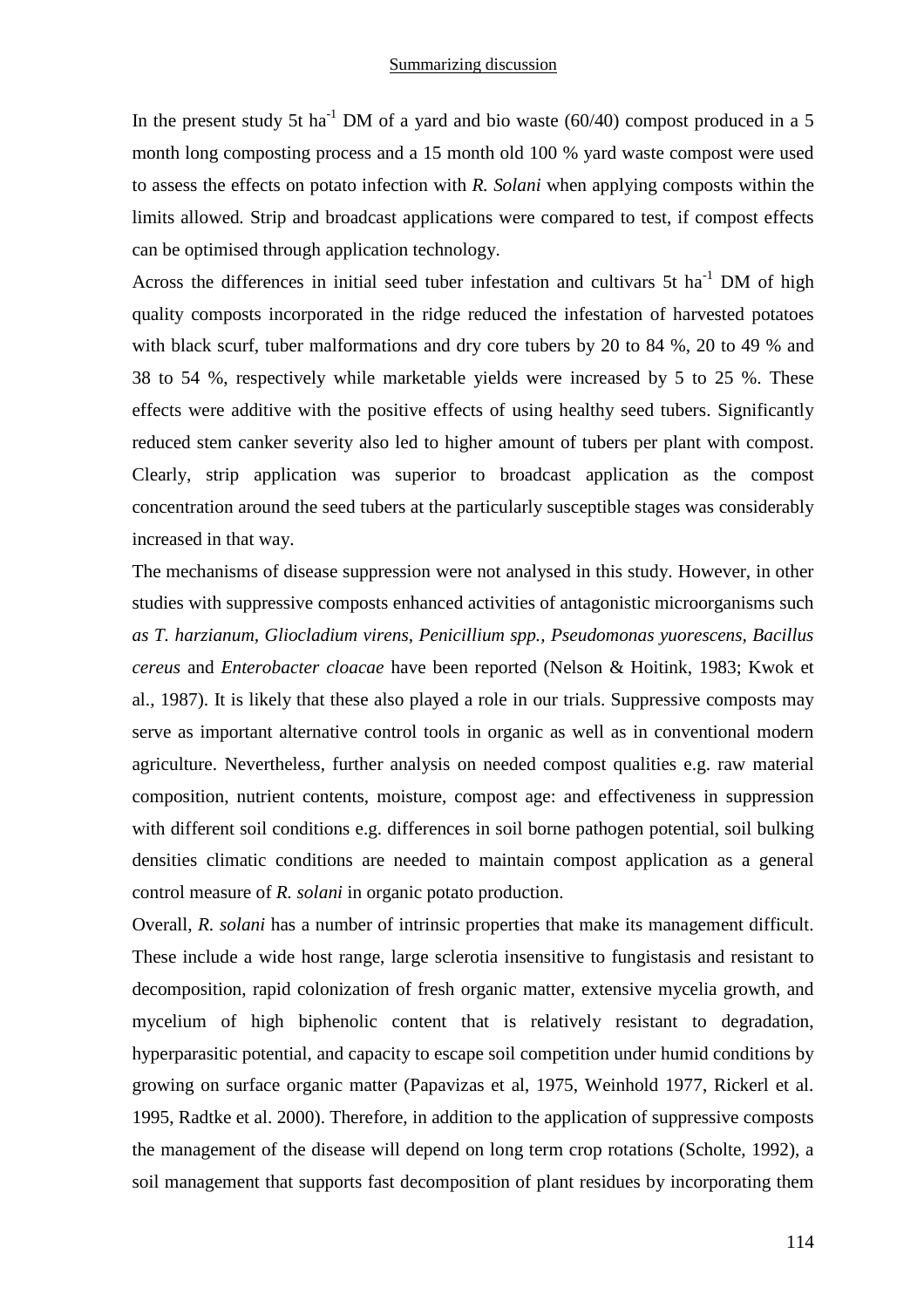into the soil and planting potatoes only after decomposition of fresh organic matter (Lumsden et al., 1983, Rickerl et al., 1992; Stephens et al., 1994). Early harvesting is occasionally used to escape black scurf but enhances the risk of tuber late blight infection (Dijst, 1989; Malder et al., 1992, Möller et al.2003). Reduced infection was also achieved by combining `green harvesting with the use of the hyperparasites *Verticillium bigutatum*  (van den Boogert et al., 1994, 1995).

 It was shown that nutrients and diseases need to be looked at together. External organic fertilisers, biostimulants and suppressive composts all have their place in organic agriculture and they do differ in their effects on plant health and nutrient dynamics and efficiency.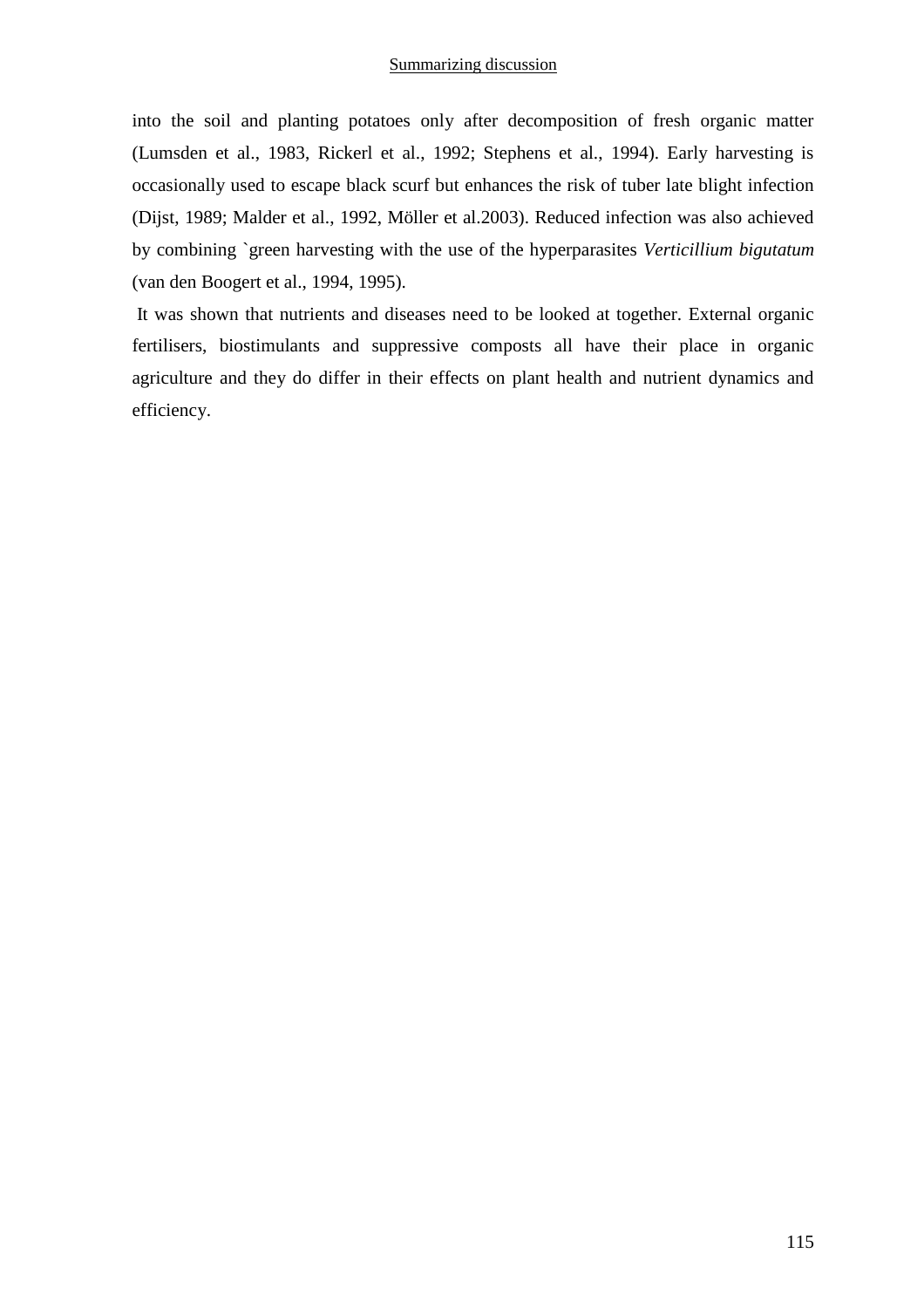#### **References**

- Anderson N.A., 1982: The genetics and pathology of Rhizoctonia solani. Annu. Rev. Phytopathol. 20, pp. 329-347
- Atkinson D. & Watson C.A., 2000: The research needs of organic agriculture distinct or just part of agricultural research? The BCPC Conference - Pests & Diseases, Brighton, UK.
- Bailey K. L. & Lazarovits G., 2003: Suppressing soil-borne diseases with residue management and organic amendments. Soil and Tillage Research 72, 2, pp. 169- 180.
- Banville G.J., 1989: Yield losses and damage to potato plants caused by Rhizoctonia solani Kühn. American Potato Journal 66, pp. 821-834.
- Aitken J. & Senn T. 1965: Seaweed products as a fertilizer and soil conditioner. Botanica Marina 8, pp. 144-155.
- Barretto M., Straker C. J. & Critchley A. T., 1997: Short note on the effects of ethanolic extracts of selected South African seaweeds on the growth of commercially important plant pathogens, Rhizoctonia solani KÜHN and Verticillium sp. S.A. J. Bot., 63, pp. 521–523.
- Barretto M., Critchley A. T & Straker C. J., 2002: Extracts from seaweeds can promote fungal growth. J. Basic Microbiol. 42, 5, pp. 302-310.
- Bloom A.J., 1997: Interactions between inorganic nitrogen nutrition and root development. J Plant Nutri Soil Sci 160, pp. 253-259.
- Blunden G., 1977: Cytokinin activity of seaweed extracts.Pp.337-43. In: Faulkner, D.L. and W.H. Fenical (eds.) Marine Natural products Chemistry. Plenum Publishing, N.Y.
- .Blunden G. & Wildgoose P. B., 1977: Effects of aqueous seaweed extract and kinetin on potato yields. Journal of the Science of Food and Agriculture, 28, 2, pp.121 - 125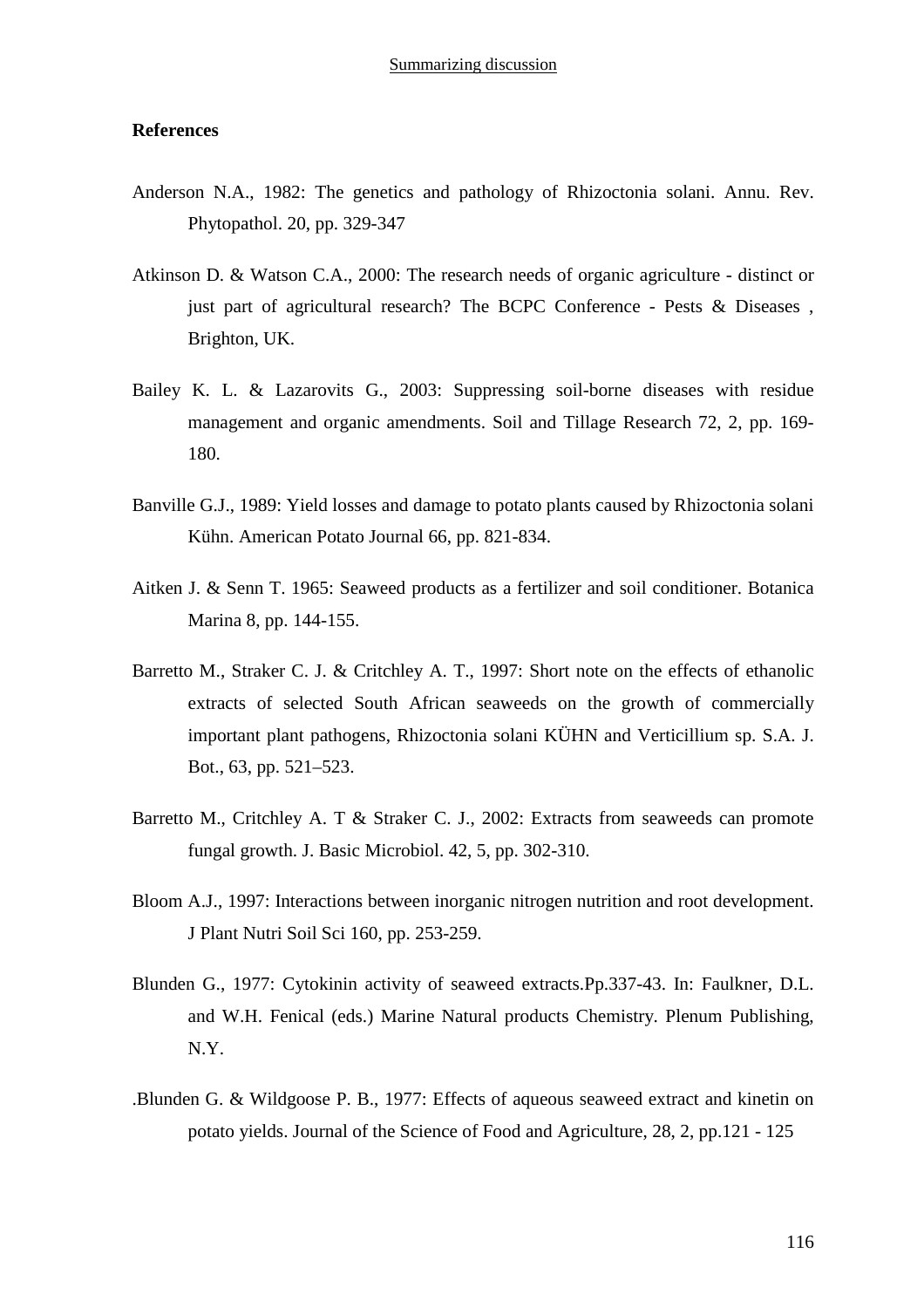- Blunden G**.,** Smith B.E., Irons M. W., Yang M.-H., Roch O.G. & Patel, A. V., 1992: Betaines and tertiary sulphonium compounds from 62 species of marine algae, Biochemical Systematics and Ecology, 20, 44, pp. 373-388.
- Blunden G., Jenkins T. & Liu Y.-W., 1996: Enhanced leaf chlorophyll levels in plants treated with seaweed extract Journal of Applied Phycology 8, 6, pp. 535-543.
- .Brain K.R., Chalopin M.C., Turner T.D., Blunden G., &. Wildgoose P.B., 1973. Cytokinin activity of commercial aqueous seaweed extract. Plant Sci. Lett. 1: 241-245.
- Bruns C., 1998: Suppressive Effekte von Bioabfallkomposten und Rindermistkomposten gegenüber bodenbürtigen Schaderregern – Wirkungen und Einflussfaktoren der mikrobiellen Ökologie der Komposte. PhD Thesis, University of Kassel, Pahl Rugenstein, Bonn, Hochschulschriften 293.
- Bruns C., Schüler C. &. Waldow F., 2002: Einsatz von suppressiven Komposten zur Kulturstablisierung gegenüber bodenbürtigen Schaderregern in ökologisch geführten Gartenbaubetrieben, 53. Deutsche Pflanzenschutztagung, Bonn, Mitteilungen der BBA, Heft 390, pp. 205.
- Burger M. & Jackson L. E., 2003: Microbial immobilization of ammonium and nitrate in relation to ammonification and nitrification rates in organic and conventional cropping systems, Soil Biology & Biochemistry 35, pp. 29-36.
- Canellas L.P., Olivares F.L., Okorokova-Facanha A.L. & Facanha A.R., 2002: Humic acids isolated from earthworm compost enhance root elongation, lateral root emergence, and plasma membrane H+-ATPase activity in maize roots. Plant Physiol. 130, pp. 1–7.
- Carpena O., Masaguer A. & Sarro M. J., 1988: Nutrient uptake by two cultivars of tomato plants. Plant and Soil, 105, pp.294-296.
- Cavero J, Plant R.E., Shennan C. & Friedman D.B., 1997: The effect of nitrogen source and crop rotation on the growth and yield of processing tomatoes. Nutr. Cycl. Agroecosys. 47, pp. 271-282.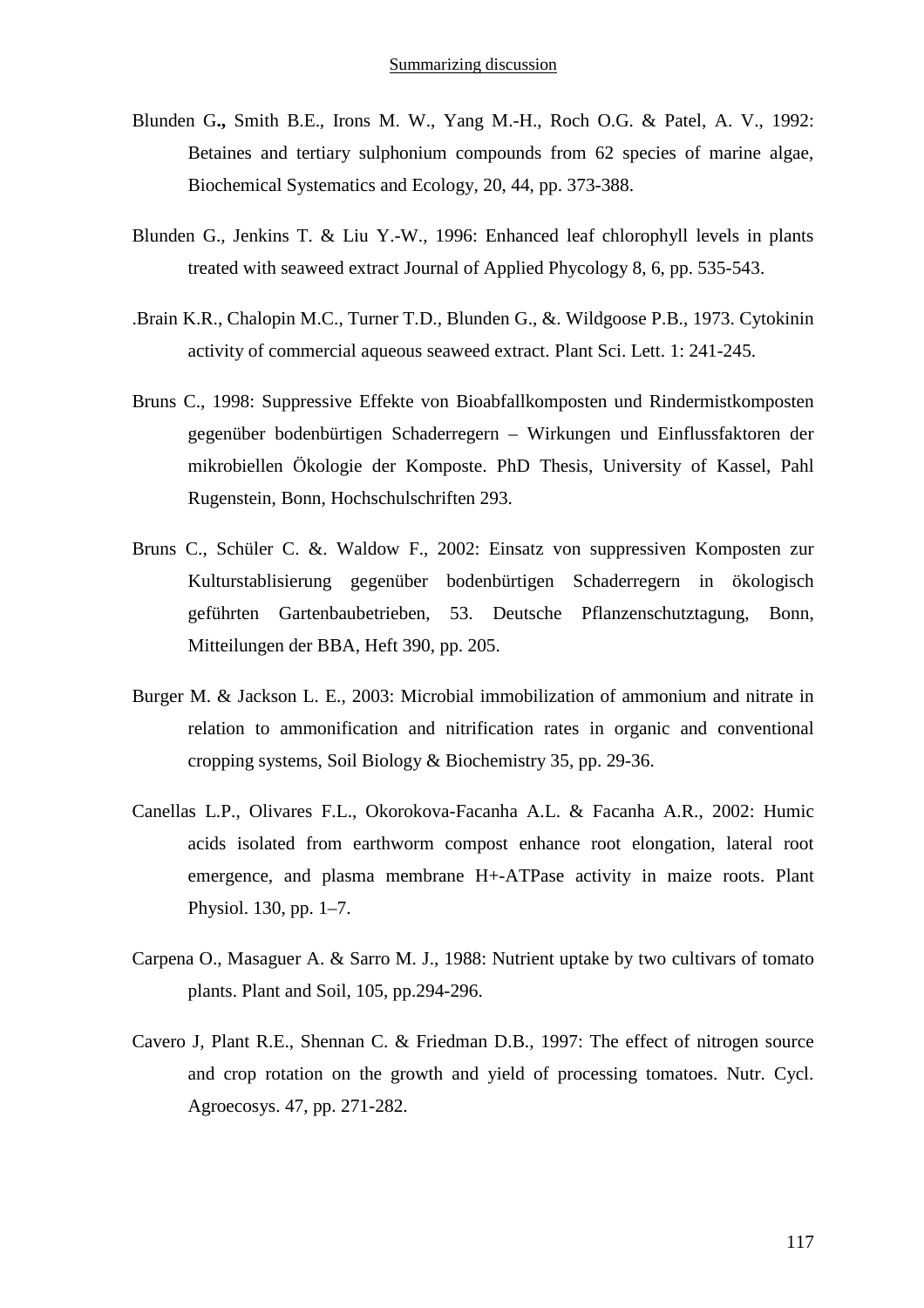- Chen W., Hoitink H. A. J, Schmitthenner A. F. &. Tuovinen O. H., 1988: The role of microbial activity in suppression of damping-off caused by Pythium ultimum. Phytopathology 78, pp. 314-322.
- Drinkwater L. E., Letourneau D. K., Workneh F., van Bruggen A. H. C & Shennan C., 1995: Fundamental differences between conventional and organic tomato agroecosystems in California. Ecological Applications, 5, 4, pp. 1098–1112.
- Fließbach A. & Mäder P., 2000: Microbial biomass and size-density fractions differ between soils of organic and conventional agricultural systems. Soil Biology and Biochemistry 32, pp. 757-768.
- Gruber H., Thamm U. & Michel V., 2003: Effektive Nutzung des Leguminosenstickstoffs in der Fruchtfolge [Effective use of Legume Nitrogen in the Crop Rotation]. Ökologie & Landbau 127. http://orgprints.org/1863/01/1863-gruber-h-2003 leguminosen-n.pdf.
- Haase T., Schüler C.; Piepho H.-P.; Thöni H. & Heß J., 2007: The effect of preceding crop and pre-sprouting on crop growth, N use and tuber yield of maincrop potatoes for processing under conditions of N stress.Journal of Agronomy and Crop Science, 193, pp. 270-291.
- Heß J., 1989: Kleegrasumbruch im Organischen Landbau: Stickstoffdynamik im Fruchtfolgeglied Kleegras–Kleegras–Weizen–Roggen. PhD Thesis, University of Bonn, Germany. 127 pp.
- Heß J., 1995: Residualer Stickstoff aus mehrjährigem Feldfutterbau: Optimierung seiner Nutzung durch Fruchtfolge und Anbauverfahren unter den Bedingungen des Ökologischen Landbau. Wissenschaftlicher Fachverlag Gießen. 103 pp.
- Hoitink H. A. J., Stone A. G. & Grebus M. E., 1996: Suppression of plant diseases by composts. Pp. 373-381. In:Bertoldi, M. DE, P. Sequi, B. Lemmes und T. Papi (Hrsg.) The science of composting, Part 1, Chapman & Hall, London.
- Hoitink H. A. J & Boehm M. J., 1999: Biocontrol within the context of soil microbial communities: a substrate-dependent phenomenon. Annu. Rev. Phythopathol., 37, pp.427-446.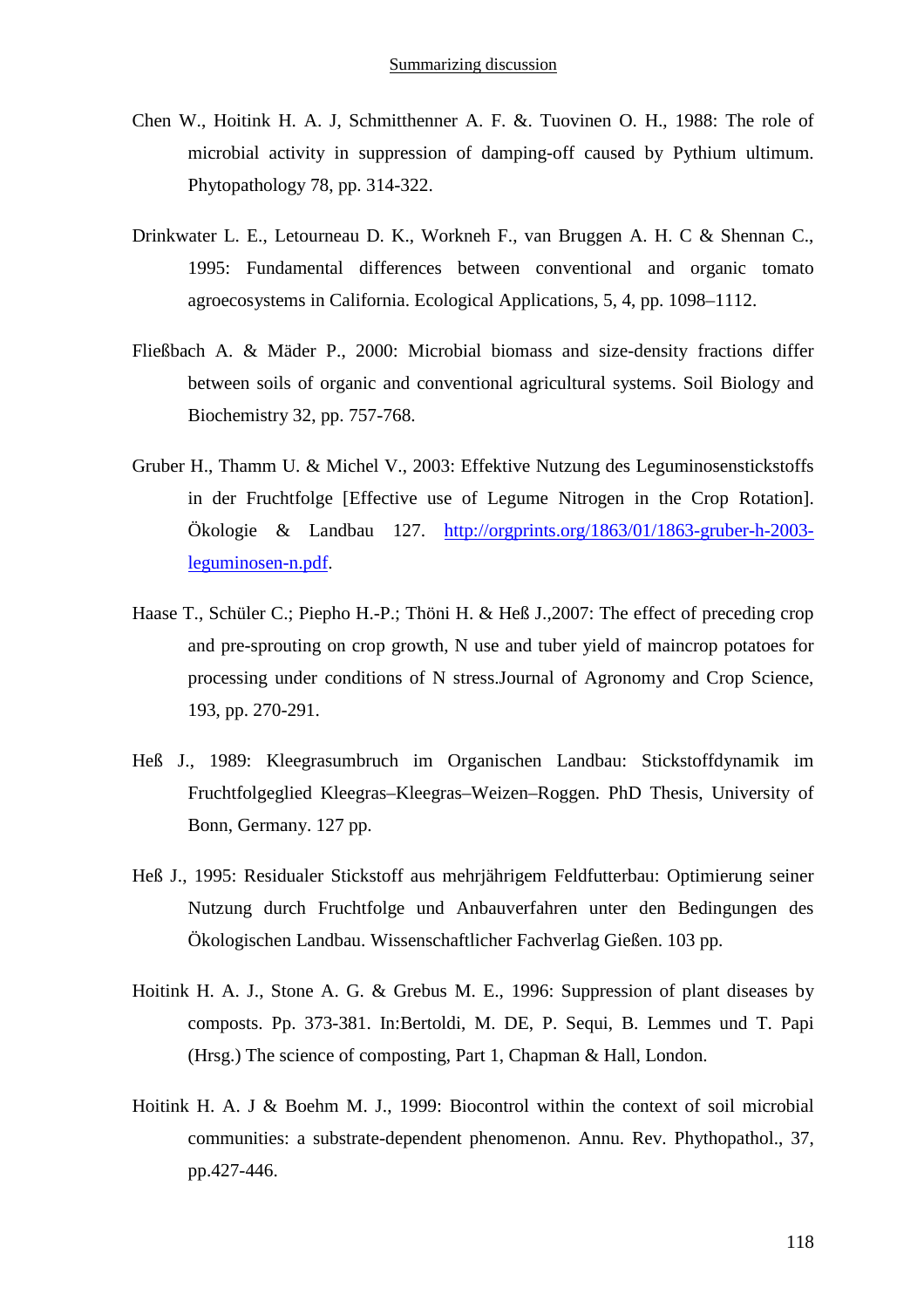- Knudsen I.M.B., Debosz K., Hockenhull J., Jensen D.F. & Elmholt S.1995: Suppressiveness of organically and conventionally managed soils towards brown foot rot of barley. Applied Soil Ecology 12, pp. 61-72.
- Koivunen M. E. &. Horwath W. R, 2005: Methylene urea as a slow-release nitrogen source for processing tomatoes, Nutrient Cycling in Agroecosystems, 71, pp.177-190.
- Kolbe H. & Blau B., 1998: Wirkung von Pflanzenstärkungsmitteln auf verschiedene Kultur-arten. Schriftenreihe der Sächsischen Landesanstalt für Landwirtschaft 3, Heft 5, pp.1-45. http://jaguar.smul.sachsen.de/lfl/publikationen/download/1153\_1.pdf
- Kolbe H., 2007: Wirkungsgrad organischer Düngemittel auf Ertrag und Qualität von Kartoffeln im Ökologischen Landbau. Sächsische Landesanstalt für Landwirtschaft, Heft 9. http://orgprints.org/11010/01/OrganDuengemittel\_KartoffelnOeL2007.pdf
- Kristensen E.S., Hogh-Jensen H. & Kristensen I.S., 1995: A simple-model for estimation of atmospherically-derived nitrogen in grass-clover systems. Biological Agriculture and Horticulture 12, pp. 263–276.
- Kürzinger W., 1995: Einsatz von Pflanzenstärkungsmitteln. Kartoffelbau 46, 10, pp. 418- 420
- Millard P., 1986: Growth, nitrogen uptake and partitioning within the potato (Solanum tuberosum L.) crop, in relation to nitrogen application. Journal of the Science of Food and Agriculture 37, pp. 107-114.
- Möller K. & Kolbe H., 2003: Fruchtfolge, Nährstoffversorgung, Düngung. Pp. 27-55. In: K.Möller, H. Kolbe, and H. Böhm, eds. Handbuch Ökologischer Kartoffelbau (Ed.). Österreichischer Agrarverlag. Leopoldsdorf, Austria.
- Möller K. & Reents H. J., 2007: Impact of agronomic strategies (seed tuber pre-sprouting, cultivar choice) to control late blight (*Phytophthora infestans*) on tuber growth and yield in organic potato (Solanum tuberosum L.) crops, Potato Research 50, 2, pp.15-29.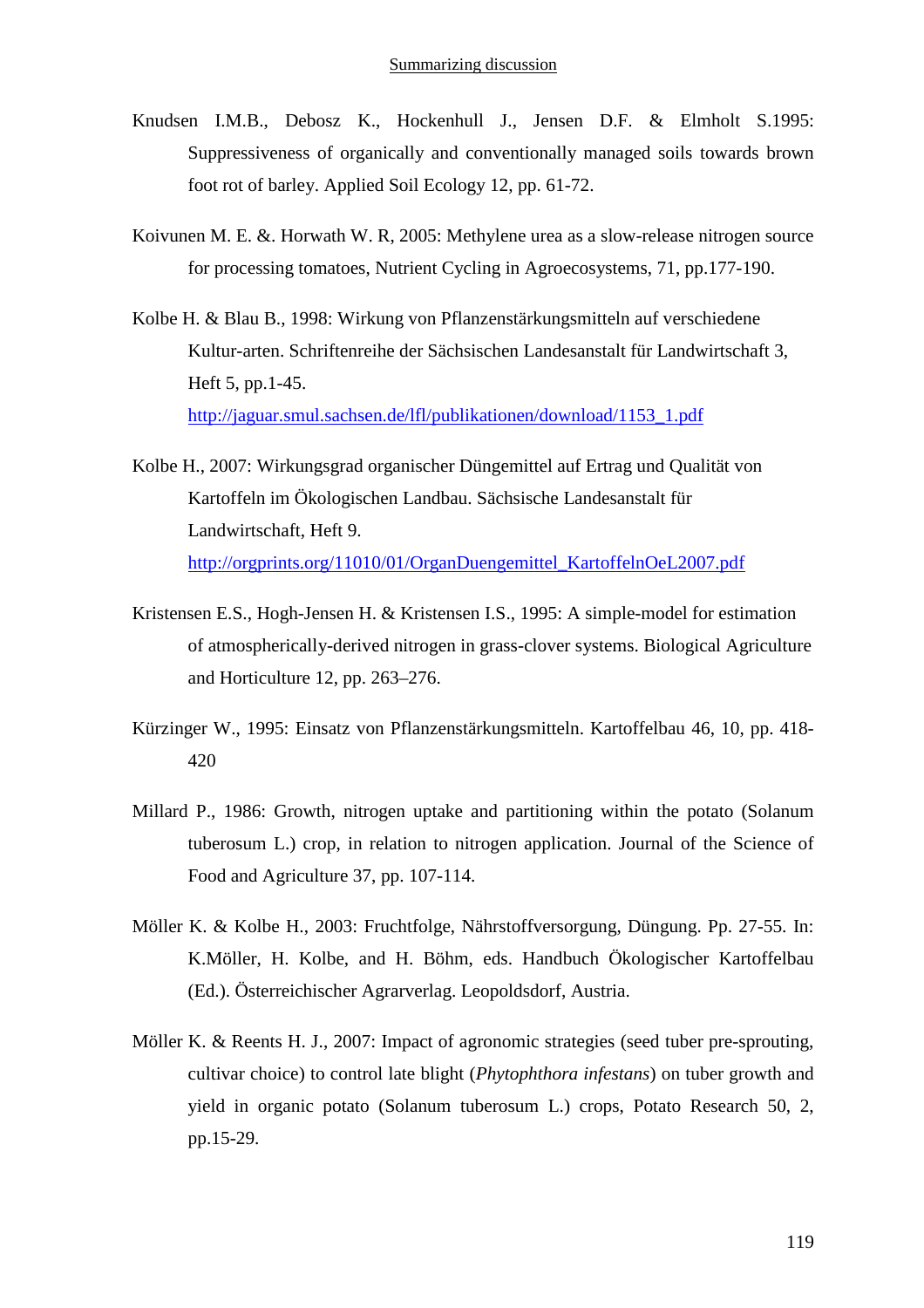- Möller K., Habermeyer J., Zinkernagel V. & Reents H. J., 2006: Impact and interaction of nitrogen and *Phytophthora infestans* as yield-limiting and yield-reducing factors in organic potato (Solanum tuberosum L.) crops. Potato Research 49, 9, pp. 281-301.
- Möller K. 2000: Einfluß und Wechselwirkung von Krautfäulebefall (Phytophthora infestans (Mont.) de Bary) und Stickstoffernährung auf Knollenwachstum und Ertrag von Kartoffeln (Solanum tuberosum L.) im Ökologischen Landbau. Technical University of München.
- Möller K, & Meinck S., 2003: *Phythophtora infestans* der Erreger der Kraut- und Knollenfäule. In: Möller K, Kolbe H, Böhm H (eds) Handbuch Ökologischer Kartoffelbau Österreichischer Agrarverlag, Leopoldsdorf, pp 105-114.
- Müller T & von Fragstein und Niemsdorff P., 2005: Vegetabile Düngemittel N-Umsatz im Boden bei Inkubationsexperimenten und in Feldversuchen. In: Heß J, Rahmann G (eds) Ende der Nische. Beiträge zur 8. Wissenschaftstagung zum Ökologischen Landbau, 1.-4.3.2005, Kassel. Kassel, Kassel University Press, pp 205-208
- Musa-Steenblock T. & Forrer H.-R., 2005: Bio-PhytoPRE a decision support system for late blight control in organic potato production in Switzerland. In: Heß J., Rahmann G. (Hrsg.): Ende der Nische. Beiträge zur 8. Wissenschaftstagung zum Ökologischen Landbau, 1.-4.3.2005, Kassel. http://www.orgprints.org/3211.
- Nardi S., A., Muscolo S., Vaccaro S., Baiano S., Spaccini R. & Piccolo A.,2007: Biostimulant activities of two protein hydrolysates on the growth and nitrogen metabolism in maize seedlings. Submitted to Crop Science, Dec. 2007. 29p.
- Neuhoff D., 2000: Speisekartoffelerzeugung im Organischen Landbau Einfluß von Sorte und Rottemistdüngung auf Ertragsbildung und Knolleninhaltsstoffe. Landwirtschaftliche Fakultät der Universität Bonn
- Neuhoff D, Klinkenberg H-J, Köpke U. 2003: Nutzung von Pflanzenextrakten zur Kontrolle der Krautfäule (*P. infestans*) im ökologischen Kartoffelbau [Plant extracts for late blight (*Phytophthora infestans*) control in potatoes]. In: 7. Wissenschaftstagung Ökologischen Landbau "Ökologischer Landbau der Zukunft", Wien, 24.-26.02.2003 pp 559-560.
- Papavizas G.C., Adams P.B.,. Lumsden R.D.,. Lewis J.A.,. Dow R.L., Ayers W.M & Kantzes J.G., 1975: Ecology and epidemiology of Rhizoctonia solani in field soil. Phytopathology 65, pp. 871-877.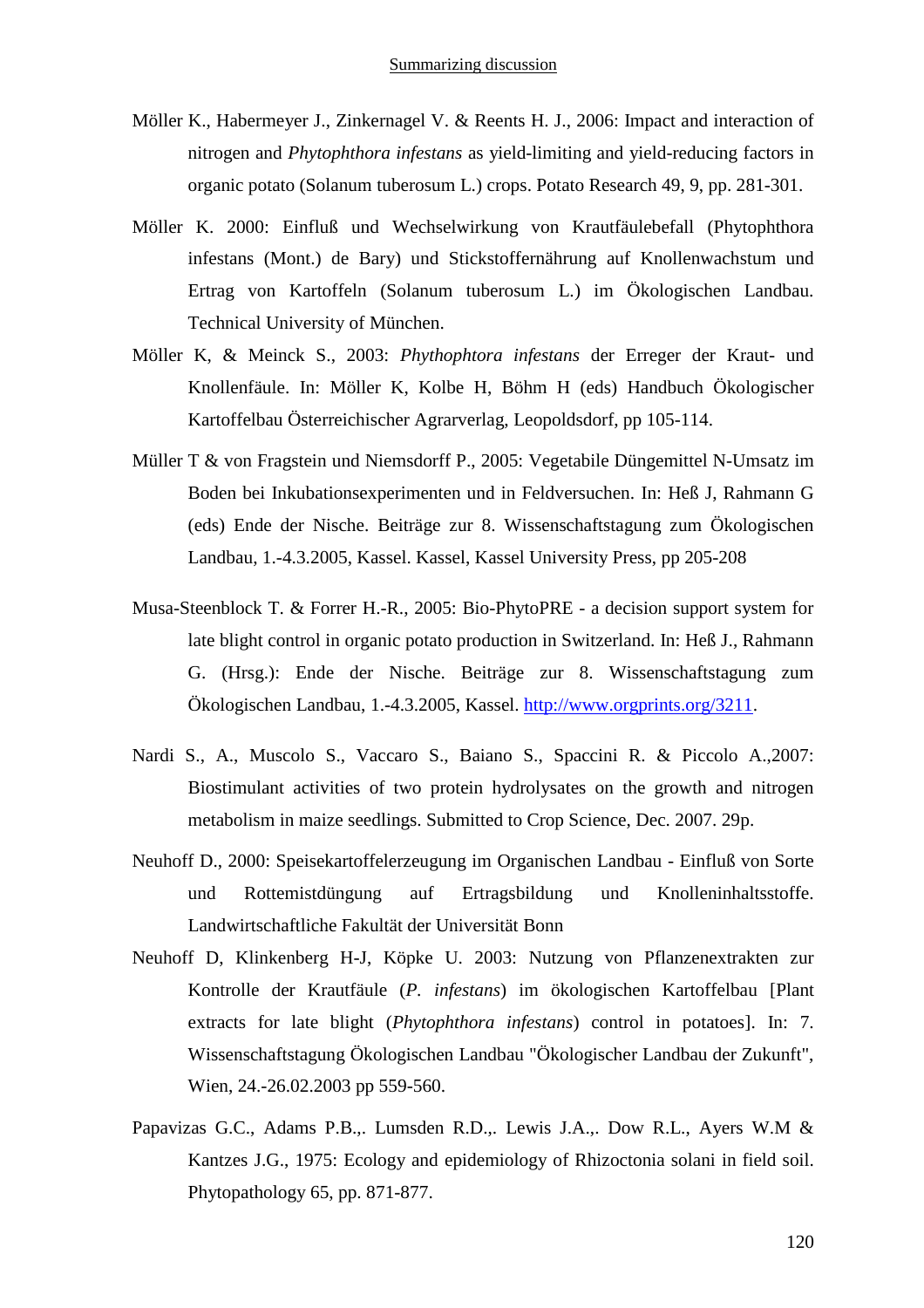- Quaggiotti S., Ruperti B., Pizzeghello D., Francioso O., Tugnoli V. & Nardi S., 2004: Effect of low molecular size humic substances on nitrate uptake and expression of genes involved in nitrate transport in maize (Zea mays L.). J. Exp. Bot. 55, pp. 803- 813.
- Radtke W., Riekmann W., Brendler F., 2000: Kartoffel Krankheiten, Schdlinge, Unkruter. Verlag Th. Mann, Gelsenkirchen-Buer.
- Raupp J., 2005: Stickstoffmineralisation von Stallmist, Ackerbohnenschrot, Luzernegrünmehl und Rizinusschrot unter kontrollierten Bedingungen im Brutversuch. In: Heß J, Rahmann G (eds) Ende der Nische. Beiträge zur 8. Wissenschaftstagung zum Ökologischen Landbau, 1.-4.3.2005, Kassel, pp 219-220.
- Rickerl D.H., Curl E.A., Touchton J.T. &. Gordon W.B., 1992: Crop mulch effects on Rhizoctonia soil infestation and disease severity in conservation-tilled cotton. Soil Biol. Biochem. 24, pp. 553-557.
- Scholte K., 1989: Effects of soil-borne *Rhizoctonia solani* Kühn on yield and quality of ten potato cultivars. Potato Research 32, pp. 367-376.
- Scholte K., 1992: Effect of crop rotation on the incidence of soil-borne fungal diseases of potato. Netherlands Journal of Plant Pathology 98, pp. 93-101.
- Schmidt H., Philipps L., Welsh J.P. & von Fragstein P., 1999: Legume breaks in stockless organic farming rotations: nitrogen accumulation and influence on the following crops. Biological Agriculture and Horticulture 17, 159-170.
- Stockdale E.A., Lampkin N.H., Hovi M., Keatinge R., Lennartsson E.K.M., MacDonald D.W., Padel S., Tattersall F.H. Wolfe M.S. & Watson C.A., 2001: Agronomic and Environmental Implications of Organic Farming Systems. Advances in Agronomy 70, pp. 261-327.
- Sharma K., Schulte- Geldermann E., Bruns C. & Finckh M.R.,2007: Inducibility of resistance in tomatoes against Phytophthora infestans by plant strengetheners, Conference proceedings of Tropentag 2007 University of Kassel-Witzenhausen and University of Göttingen, October 9-11, 2007 Conference on International Agricultural Research for Development.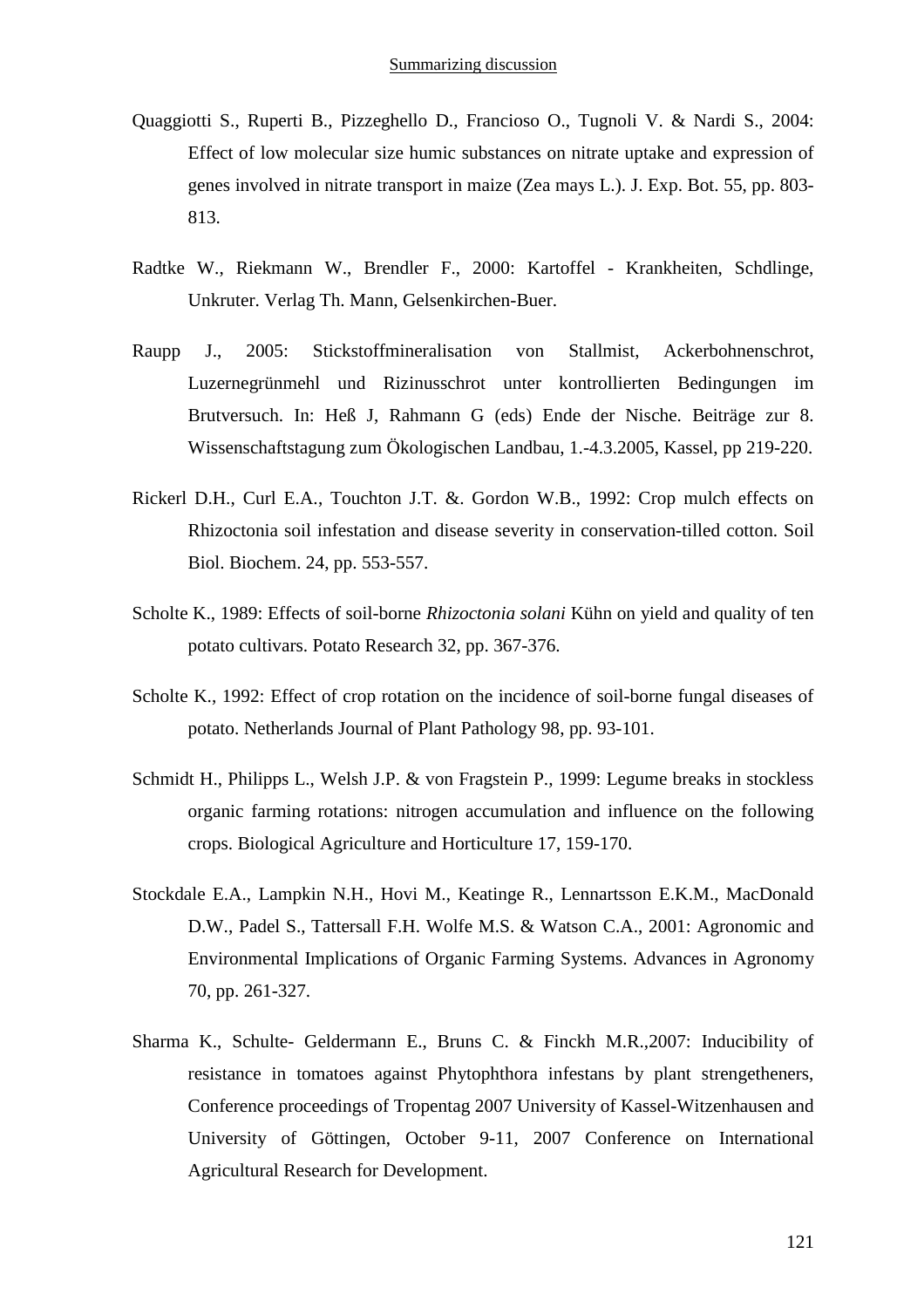- Stutterheim N., 2005: Ensuring the Quality of Innovative Crop Growth Inputs Derived from Biological Raw Materials (Biological Food for Plants) Activity Report year 1: Agrobio Products B.V, the Netherlands. EU-CRAFT Project : COOP-CT-2004- 508458).
- Tamm L, Smit AB, Hospers M, Janssens SRM, Buurma JS, Molgaard JP, Laerke PE, Hansen HH, Hermans A, Bodker L, Bertrand C, Lambion J, Finckh MR, van Lammerts CE, Ruissen T, Nielsen BJ, Solberg S, Speiser B, Wolfe MS, Phillips S, Wilcoxon SJ, Leifert C (2004). Assessment of the Socio-Economic impact of late blight and state-of-the-art management in European organic potato production systems, FiBL Report. Research Institute of Organic Agriculture FiBL, Frick, Switzerland. 106 pp. www.orgprints.org/2936
- Termorshuizen A.J., van Rijn E., van der Gaag D.J., Alabouvette C, Chen, Y., Lagerlöf J. Malandrakis A.A., Paplomatas E.J., Rämert B., Ryckeboer J.,Steinberg C. & Zmora-Nahum S., 2006: Suppressiveness of 18 composts against 7 pathosystems:Variability in pathogen response. Soil Biology & Biochemistry 38, pp. 2461–2477.
- Tsror L., Barak R. & Sneh, B., 2001: Biological control of black scurf on potato under organic management. Crop-Protection., 20: 2, pp. 145-150.
- Van Bruggen A.H. C &. Termorshuizen A.J. 2003: Integrated approaches to root disease management in organic farming systems. Australasian Plant Pathology 32, 2, pp.141-156.
- Van Delden A., 2001: Yield and growth of Potato and wheat under organic N-Management. Agronomy Journal 93, pp.1370-1385
- Van der Zaag D.E., 1992: Potatoes and their cultivation in the Netherlands. NIVAA (Netherlands Potato Consultative Institute), www.potato.nl
- Vaughan D. & Malcolm R.E., 1985: Influence of humic substances on growth and physiological processes. p. 37–75. In D. Vaughan, and R.E. Malcolm (eds.) Soil Organic Matter and Biological Activity. Martinus Nijhoff, Boston, MA.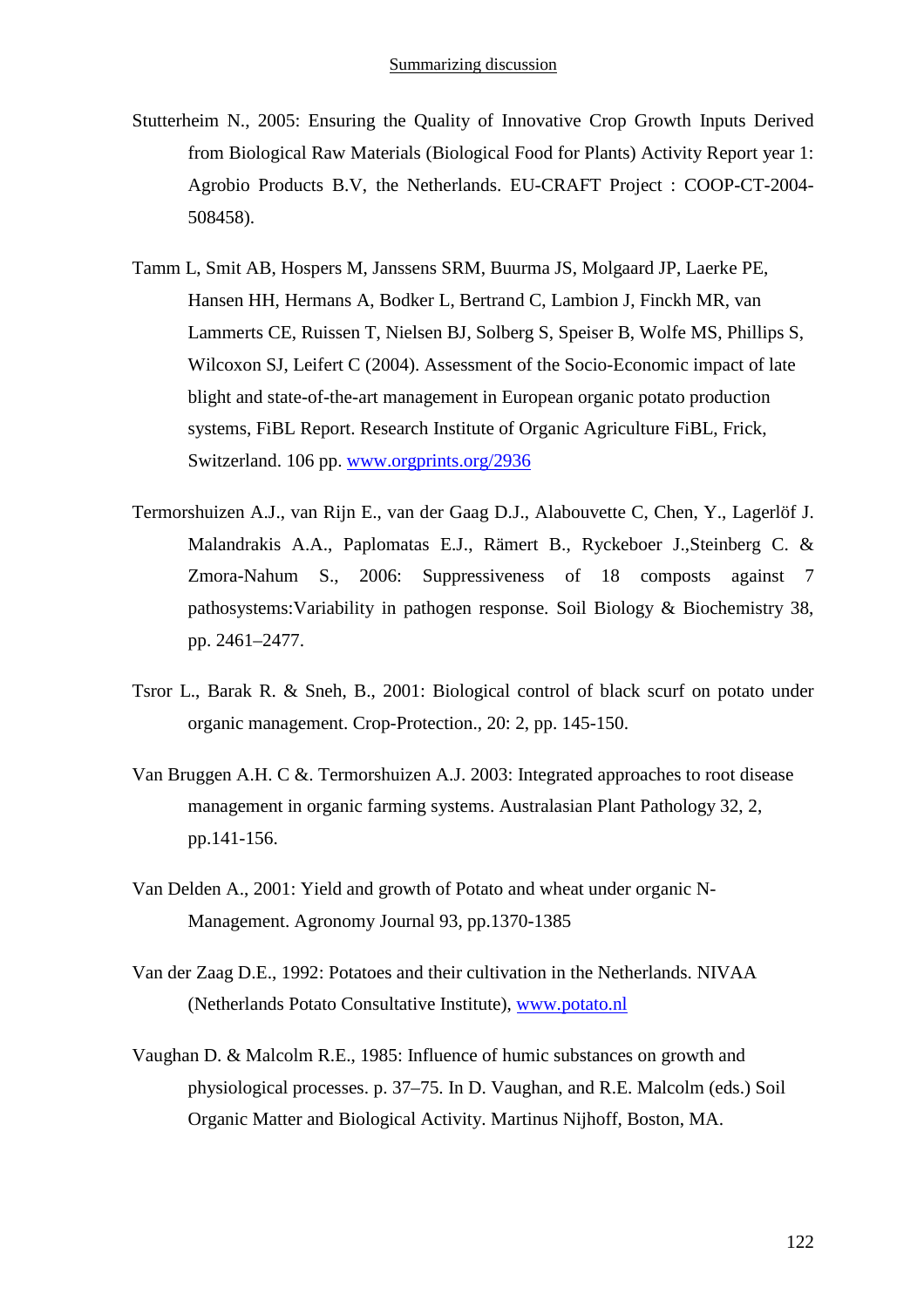- Voland R.P. & Epstein A.H., 1994: Development of suppressiveness to diseases caused by Rhizoctonia solani in soils amended with composted and non composted manure. Plant Disease 81, pp. 461-466.
- .Watson C.A, Atkinson D., Gosling P, Jackson L.R. &. Rayns F.W., 2002: Managing soil fertility in organic farming systems. Soil Use and Management 18, pp. 239-247.
- Weinhold A.R., 1977: Population of Rhizoctonia solani in agricultural soils determined by a screening process. Phytopathology 67, pp. 566-569.
- Wei-chun (Wim) Ma, 2005: Critical body residues (CBRs) for ecotoxicological soil quality assessment: copper in earthworms. Soil Biology & Biochemistry 37, pp. 561–568
- Workneh F. & Van Bruggen A.H.C. 1994: Suppression of corky root of tomatoes in soils from organic farms, associated with soil microbial activity and nitrogen status of soil and tomato tissue. Phytopathology 84, pp. 688-694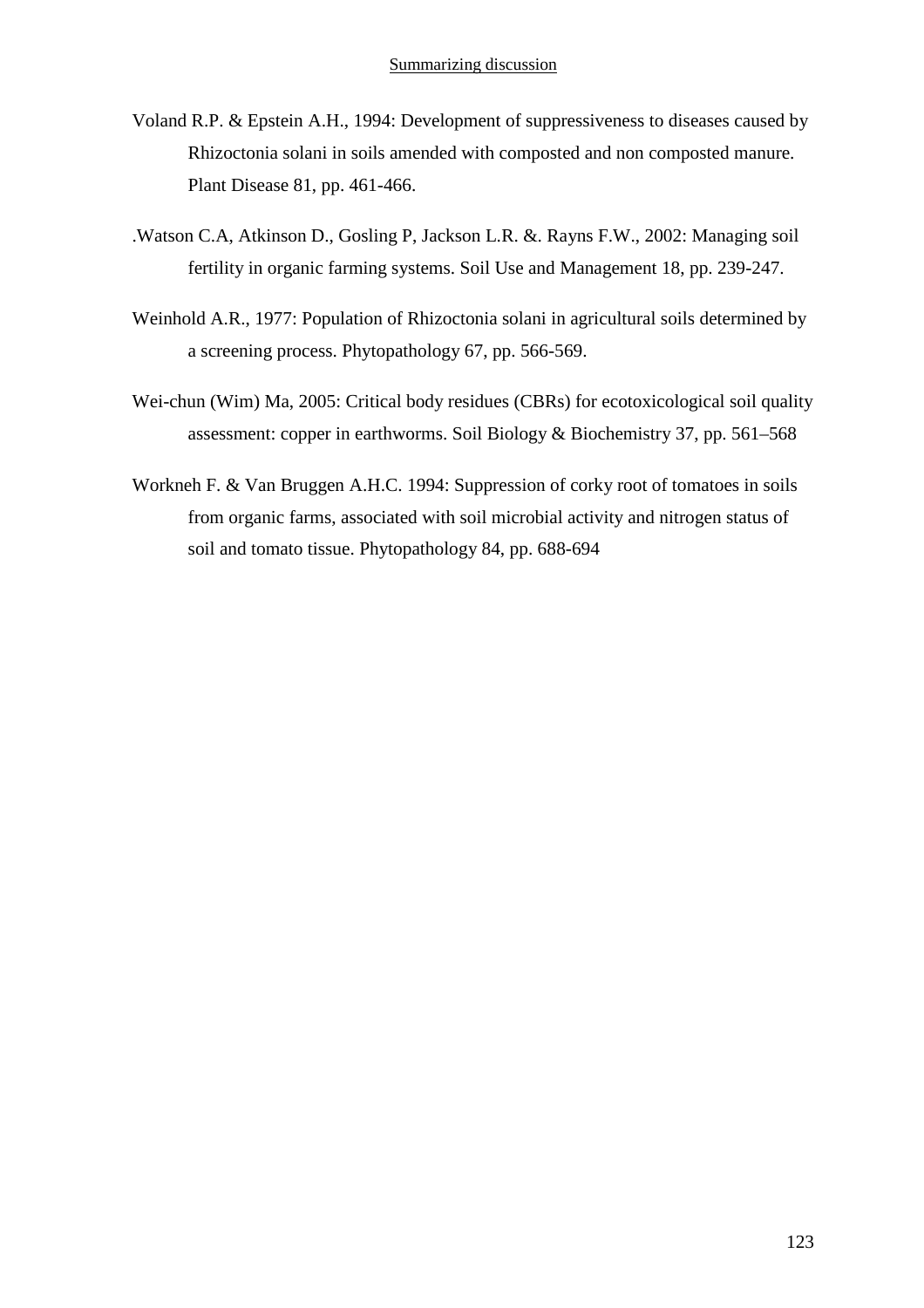## **Danksagung**

Mein besonderer Dank gilt

- Prof. Dr. Jürgen Heß für die Unterstützung und den Freiraum zur Bearbeitung der Promotion.

- Prof. Dr.Maria R. Finckh für die tatkräftige und zuverlässige Unterstützung bei der Dissertation sowie der Bereitstellung der Ressourcen ihres Fachgebietes.

- Dr. Christian Bruns als Freund, Mentor; Bürokollege, Ideengeber und Wegbereiter der Projekte die dieser Arbeit zugrunde liegen.

- allen Kolleginnen der Fachgebiete Ökologischer Land- und Pflanzenbau und Ökologischer Pflanzenschutz

insbesondere

- Barbara Brübach (Sekretariat)

- Sabine Ahlers, Elke Brüggemann-Kohaupt, Evelyn Geithe und Christian Maack (Laboranalysen, Aufheiterung, Ordnungssinn)

- Günter Kellner, Eberhard Kölsch, Rainer Wedemeyer und Kalpana Sharma für ihre wertvollen Ratschläge und tatkräftige Unterstützung bei der Durchführung der Versuche.

- und den Dipolmanten Florian Fischer, Martina Behrens, Lydia Hans, Frank Hayer, Sujan Shrestha, Laxmi Tiwari und Jürgen Bauerochs.

- sowie all den studentischen Hilfskräften, die mir bei den Feldversuchen geholfen haben